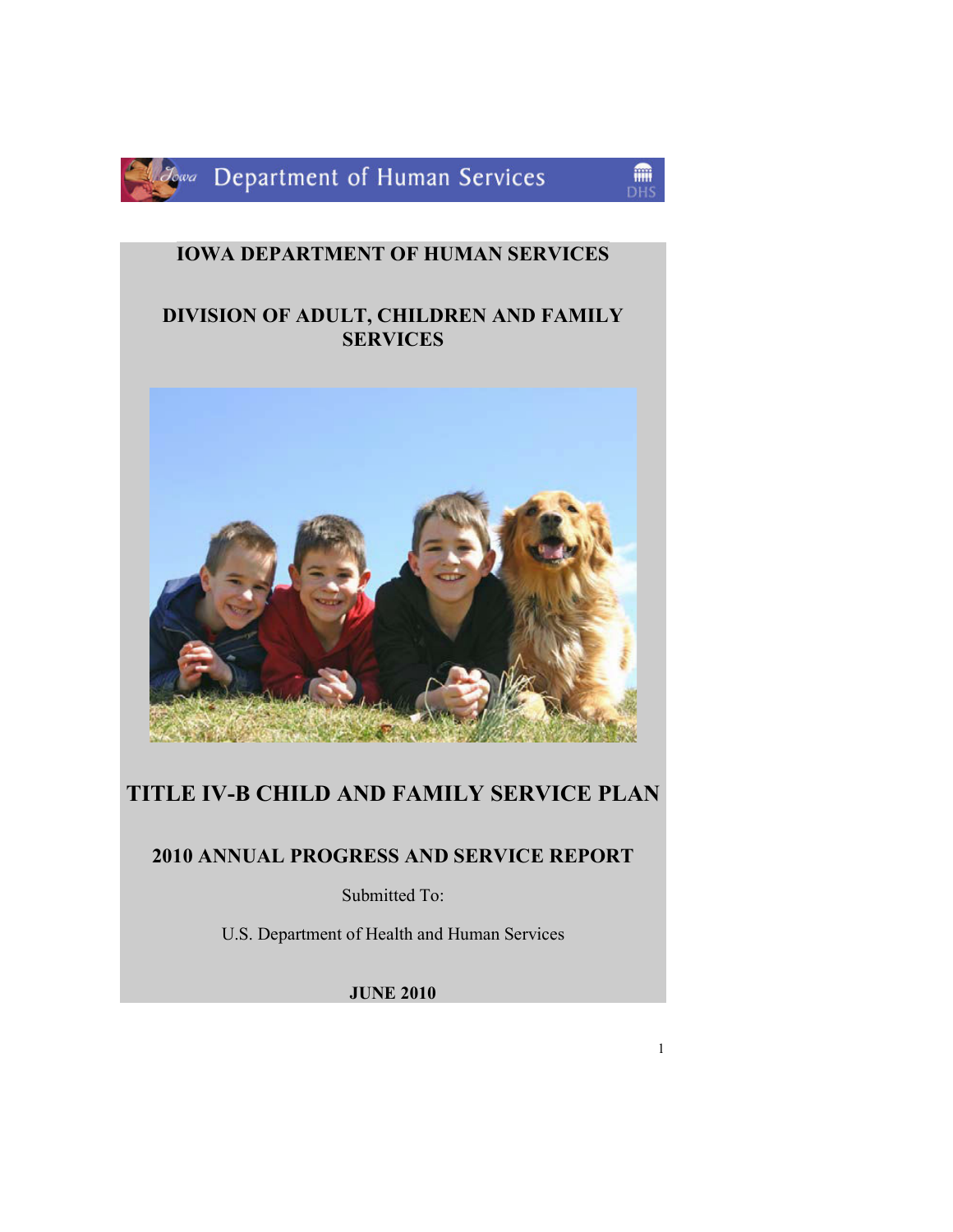

### Title IV-B Child and Family Service Plan 2010 Annual Report

### State of Iowa

### Iowa Department of Human Services

### Division of Adult, Children and Family Services

#### Contact Person

| Name:           | Patricia A. Barto                                                                                                                                                           |
|-----------------|-----------------------------------------------------------------------------------------------------------------------------------------------------------------------------|
| <b>Title:</b>   | State Program Case Management                                                                                                                                               |
| <b>Address:</b> | <b>Iowa Department of Human Services</b><br>Division of Child and Family Services<br>Hoover State Office Building $-5^{th}$ Floor<br>1305 E. Walnut<br>Des Moines, IA 50319 |
| <b>Phone:</b>   | $(515)$ 281-7151                                                                                                                                                            |
| <b>FAX:</b>     | $(515)$ 242-6248                                                                                                                                                            |
| E-Mail:         | $\text{pbarto}(a)$ dhs.state.ia.us                                                                                                                                          |

 $\frac{1}{\text{DHS}}$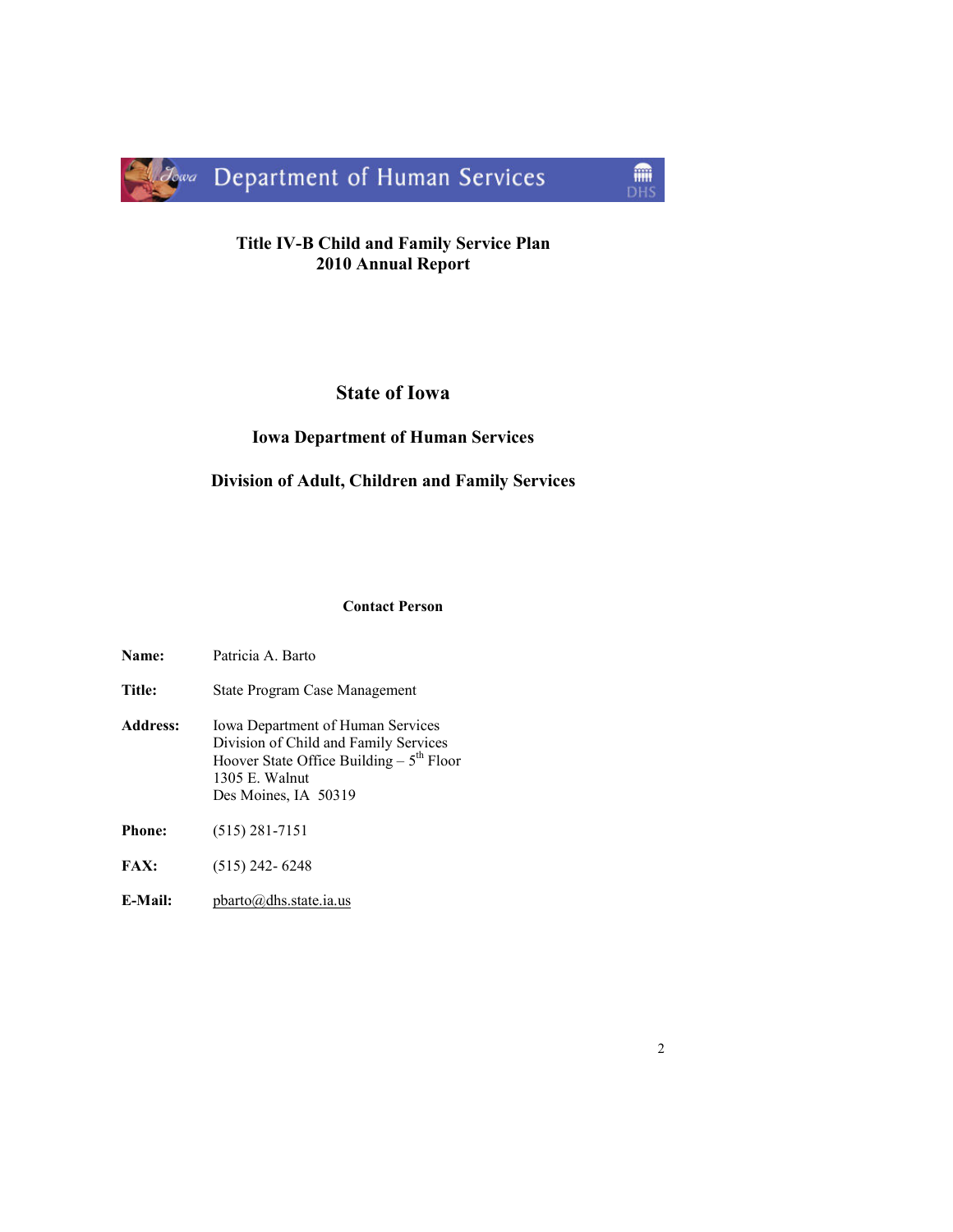# Jowa Department of Human Services

### 2010 ANNUAL PROGRESS AND SERVICE REPORT

 $\begin{array}{c}\n\hline\n\text{min} \\
\text{DHS}\n\end{array}$ 

#### **TABLE of CONTENTS**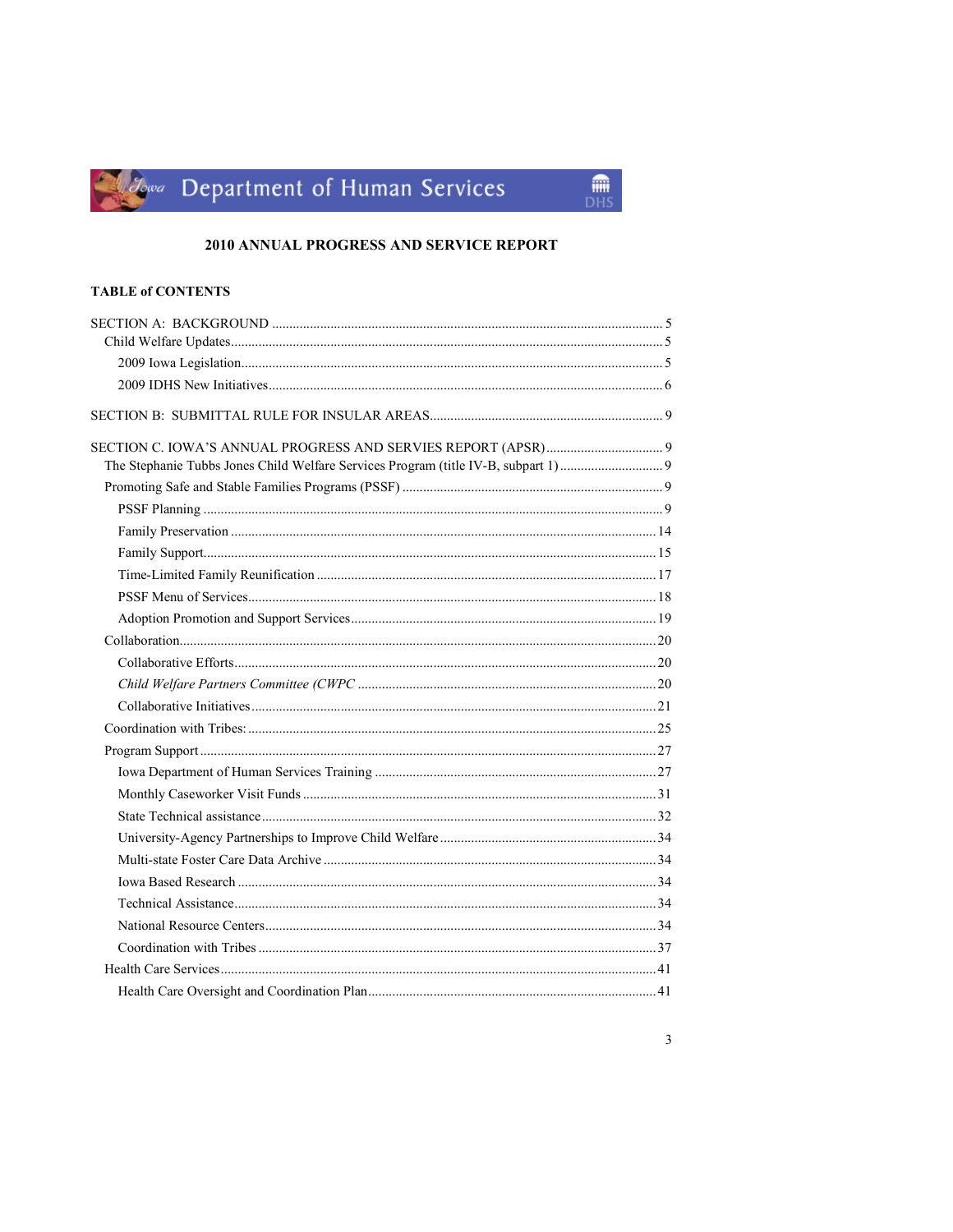# Jowa Department of Human Services

| SECTION E. CHAFEE FOSTER CARE INDEPENDENCE AND EDUCATION AND TRAINING |  |
|-----------------------------------------------------------------------|--|
|                                                                       |  |
|                                                                       |  |
|                                                                       |  |
|                                                                       |  |
|                                                                       |  |
|                                                                       |  |
|                                                                       |  |
|                                                                       |  |
|                                                                       |  |
|                                                                       |  |
|                                                                       |  |
|                                                                       |  |
|                                                                       |  |
|                                                                       |  |
|                                                                       |  |

 $\binom{2}{\text{DHS}}$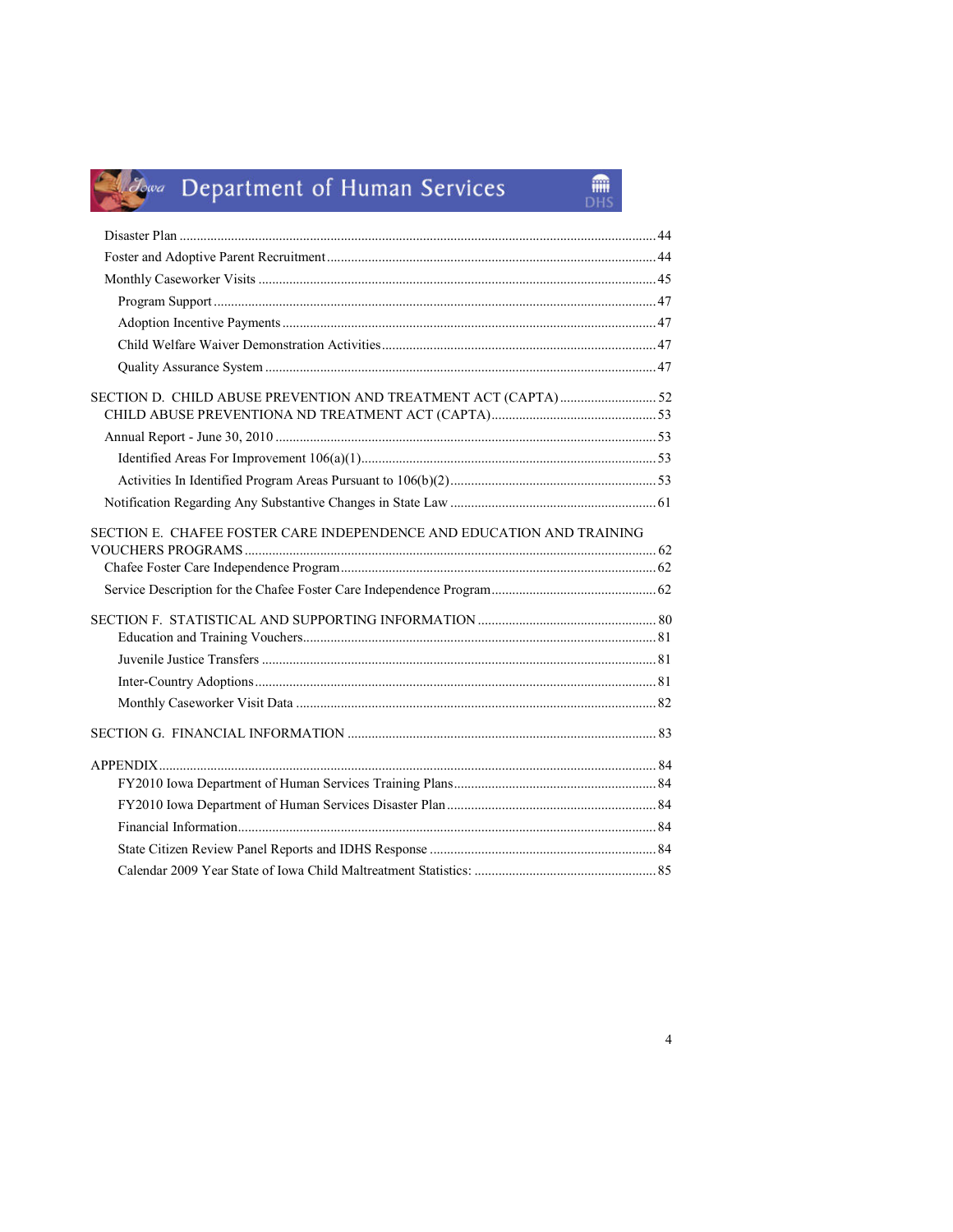

Department of Human Services

#### SECTION A: BACKGROUND

In June 2009, the Iowa Department of Human Service (IDHS) developed a Child and Family Service Plan (CFSP) that sets forth the Department's vision and goals to be accomplished for FYs 2010 through 2014. The purpose of the CFSP is to strengthen the States' overall child welfare system and to facilitate the state's integration of the programs that serve children and families into a comprehensive and continuum array of child welfare services from prevention and protection through permanency. These programs include title IV-B, subparts 1 and 2 of the Act, the Child Abuse Prevention and Treatment Act (CAPTA), the Chafee Foster Care Independence Program (CFCIP), and the Education and Training Vouchers (ETV) programs for older and/or former foster care youth. IDHS administers the IV-B, CAPTA, CFCIP and the ETV programs described within Iowa's CFSP.

Iowa's Annual Progress and Services Report (APSR) provides an annual update on the progress made toward accomplishing the goals and objectives identified in the state's CFSP for the previous fiscal year (2009-2010) and the planned activities for next fiscal year (2010-2011) .

Stakeholders were engaged and actively participated in both the APSR and CFSP process. Stakeholders included; agencies, organizations and individuals, the state's court improvement program, Tribes, providers, and faith-based and community organizations. Findings of reviews, including the Child and Family Services Review (CFSR), an Adoption and Foster Care Analysis and Reporting System (AFCARS) Assessment Review, the title IV-E Foster Eligibility Review, relevant CB reviews, and other planned activities were also integrated into the findings of this APSR.

Following is Iowa's APSR that includes the plans and activities that are critical in ensuring the safety, permanency and well-being of children and as such, meet the provisions of 45 CFR1357, title IV-B, subparts 1 and/or 2, Title IV-E, section 477 of the Act, and CAPTA.

#### Child Welfare Updates

#### 2009 Iowa Legislation

HF 2310 Legislation: In 2008, the Iowa General Assembly passed House File Bill 2310, which authorized a joint study between the IDHS and Iowa Department of Public Health (IDPH). The purpose of the study is to identify effective means of reducing the incidence and impact of child abuse, including denial of critical care and interventions with families by the child welfare system that is partially or wholly caused by substance misuse, abuse, or dependency by a child's parent, guardian, custodian, or other person responsible for the child's care. IDPH and IDHS recognized that child maltreatment is frequently associated with parental/caregiver substance use disorders and that no single agency has the resources or expertise to comprehensively respond to the needs of the parent/caregiver, the child or the family as a whole. The Departments and the Court acknowledge that procedures to provide integrated court oversight, substance abuse treatment, and child welfare services need developed in order to address the complex needs of families who are involved in all three systems. Professionals and caregivers at both the state and community level need to develop a common knowledge base and shared values about child welfare, the juvenile court system and substance use disorders.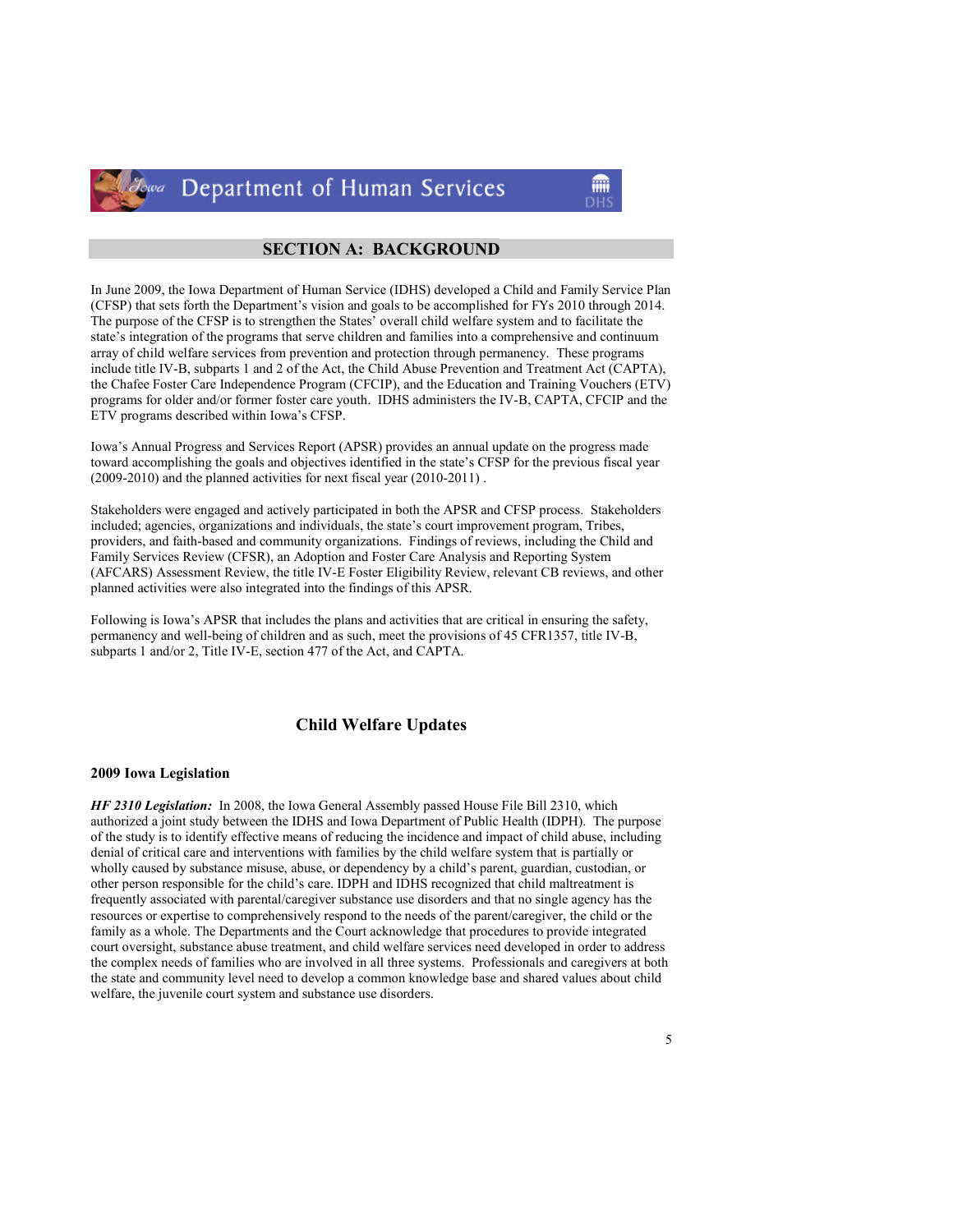#### Department of Human Services lowa

A workgroup was formed to discuss the legislation and develop a protocol around this issue. The protocol was piloted in September 2009, March 2010, and concluded in May 2010. The results of the two pilots will be compared to determine what affect the protocol has and what changes, if any, need to be made before the protocol is rolled out statewide in the fall of 2010.

Relative Notification: In July 2009, the Iowa General Assembly passed legislation regarding Public Law 110-351 to notify relatives within 30 days after removal of a child. IDHS staff utilizes a state form to notify relatives of child placement in foster care.

#### 2009 IDHS New Initiatives

Family Interaction: On July 1, 2009, Iowa implemented statewide family interaction as a pathway to permanency. This practice strategy promotes frequent and structured family interaction to build parental capacity; contributing to earlier reunification and clear paths for concurrent planning. It provides structure and a focus on caseworker visits with children and parents regarding the critical issues of meeting the needs of the children and building parental capacity.

Family Finding: On November 23, 2009, Four Oaks Family and Children's Services (Four Oaks), on behalf of Iowa KidsNet, and in collaboration with IDHS, was awarded a three-year federal Family Connections grant to implement an intensive family finding and engagement project, Families for Iowa's Children (FIC). FIC project partners are Catholic Community Services of Western Washington (CCS), Iowa's Children's Justice, the University of Iowa, and Meskwaki Family Services. Family finding is a program authorized by the Fostering Connections to Success and Increasing Adoptions Act of 2008 (P.L. 110-351).

The purpose of the FIC project is to use search technologies and family-centered practices to help children entering foster care reconnect with family members and natural supports during and after their time in care. Specifically, FIC will search for and engage relatives and natural supports as potential placement resources for children, as potential permanency resources in the event that reunification is ruled out, and/or as support to the child in other ways while the child is in foster care and after the child exits from care.

The FIC program will be implemented in twenty-six counties overtime. The target population is children (ages 0-17) who enter (or re-enter) family foster care. Over the three-years of the project, FIC projects to serve 200 children.

Projected short-term benefits for children participating in the FIC are:

- More often placed with relatives
- Large number of family members/natural supports identified
- More frequent FTM attended by larger numbers of family members/natural supports
- More contact with their workers
- More frequent visits with parents and siblings
- More home visits

Projected long-term benefits for FIC children are:

- Lower average length of stay in foster care
- Lower recurrence of maltreatment
- Lower rates of re-entry into foster care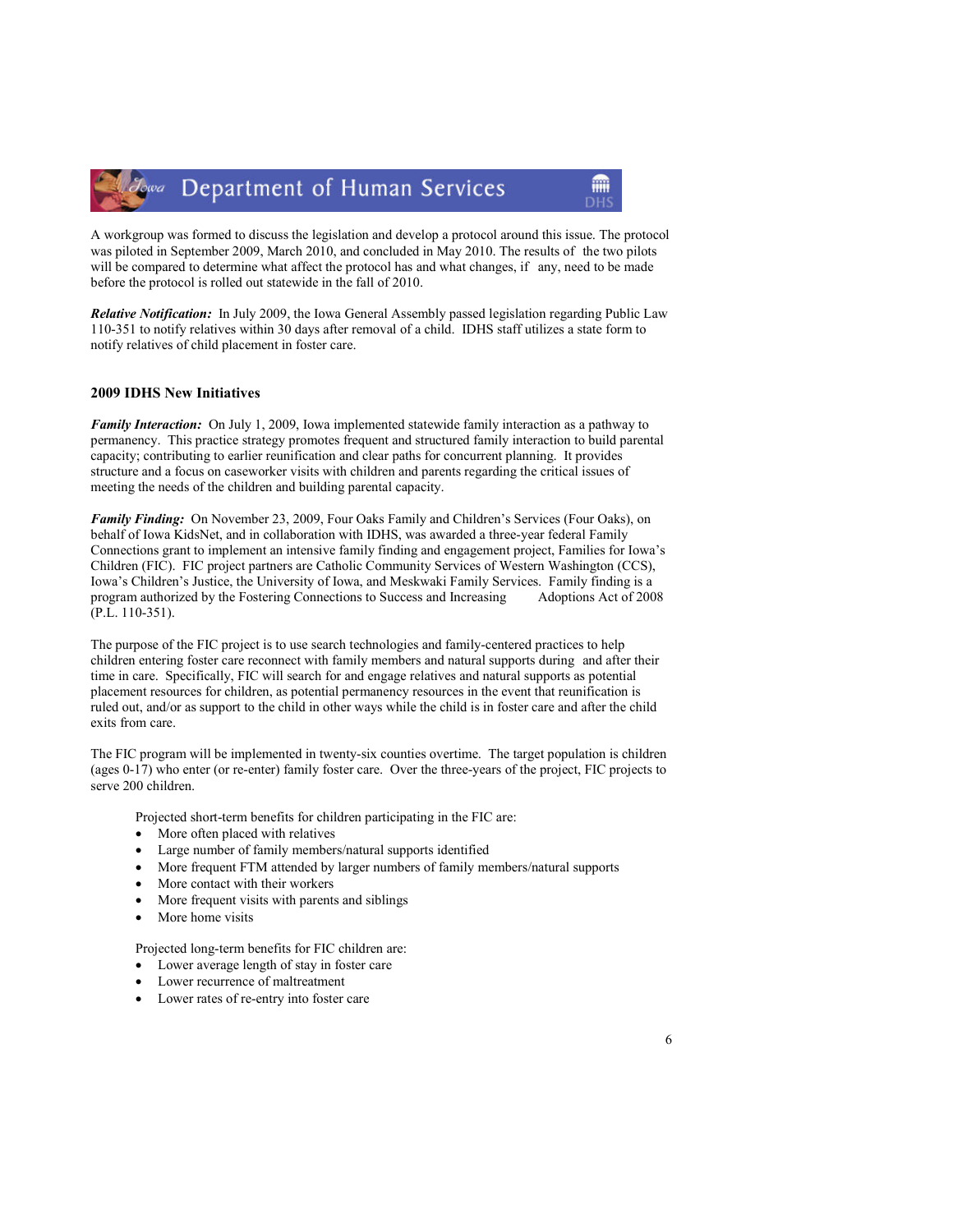

• High rates of family permanency

The University of Iowa will evaluate the effectiveness of the project. The project is a test model for family finding and engagement that may be later adapted and replicated within Iowa's child welfare system.

Child Protection Centers (CPC): There are two new satellite CPCs starting operation at hospitals in Waterloo and Fort Dodge.

Rural Homeless Youth Grant: In 2008, the Administration for Children and Families (ACF), Administration on Children, Youth and Families (ACYF), Family and Youth Services Bureau (FYSB) awarded the Iowa Department of Human Services a five-year grant totaling up to \$1,000,000. Services are targeted to young people ages 16-21, in rural areas (including Tribal lands and other rural Native communities) who are approaching independence and young adulthood, but have few or no connections to a supportive, family structure or community. "Rural" is defined as any geographical area that: (a) has a population under 20,000; and (b) is located outside a Standard Metropolitan Statistical Area.

The grant stipulates the grantee will work with FYSB providers (FYSB funds Transitional Living Programs (TLP)) who serve rural communities. The TLP organizations in Iowa are Foundation 2 (Cedar Rapids area), United Action for Youth (Iowa City area), and Youth and Shelter Services (Des Moines and Ames area) and all of them serve rural communities. All are participating. Youth and Shelter Services Inc, has been selected as the agency to lead implementation of the four year Demonstration phase in the Boone community.

A full year collaborative state and local planning effort recently gave way to the October 1, 2009 kickoff of the four year Boone county demonstration phase. The demonstration will include increased coordination of services for homeless and transitioning youth, enhanced skills development and "survival skills" training, youth centering transition planning supports, and opportunities to build healthy relationships with caring adults. The program's vision is to create and enhance connections for homeless youth living in Boone Iowa community and surrounding rural area in ways that will improve their chances for successful transitions towards independence and for achieving social, civic and economic success as older youth and adults.

Expansion of Parent Partner Program: In July 2009, Iowa IDHS was selected by the Midwest Child Welfare Implementation Center (MCWIC) as an implementation site to spread the Parent Partner Approach throughout Iowa. Parent Partners are individuals who previously had their children removed from their care and were successfully reunited with their children for a year or more. Parent Partners provide support to parents that are involved with IDHS and are working towards reunification. Parent Partners mentor one-on-one, celebrate families' success and strengths, exemplify advocacy, facilitate Building A Better Future (BABF) training and presentations, and collaborate with IDHS and child welfare. Their efforts support placement stability for children in care, support timely reunification, and support successful reunification to prevent re-entry.

Within this MCWIC partnership, a work plan details a systematic expansion from six current Parent Partner sites to 22 Parent Partner sites over five years. New Parent Partner sites that are selected may receive funding for coordination of up to \$20,000 per year, for up to three years. Five new Parent Partners sites are receiving this funding.

Non-Custodial Parent (NCP): With a renewed emphasis on engaging NCP, the IDHS Quality Assurance & Improvement staff began developing guides and gathering resource information regarding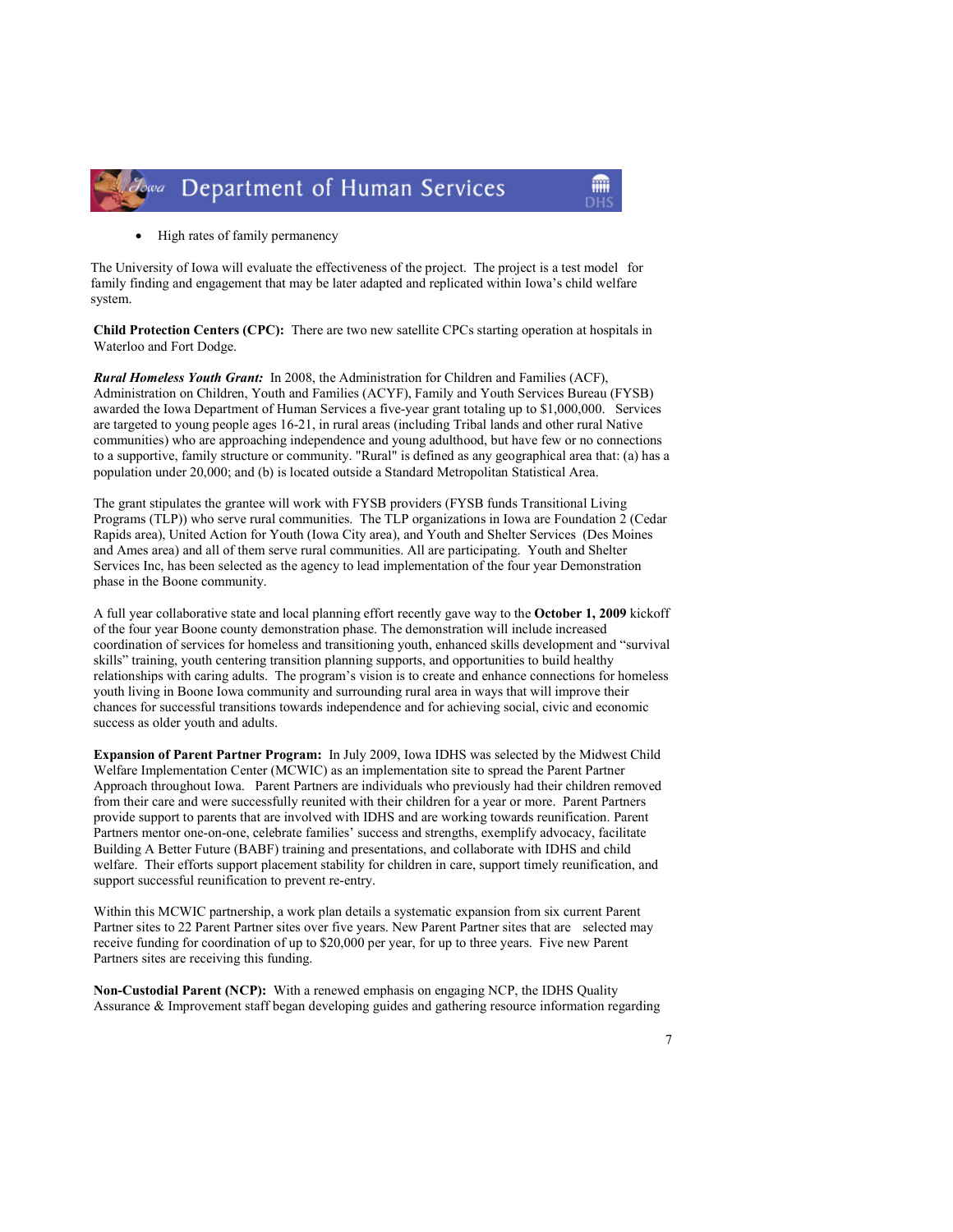#### Department of Human Services Towa

the importance of NCP involvement on positive outcomes for children. In 2009 a NCP interactive statewide training was offered for Supervisors and Social Work Administrators. Materials were provided to the attendees to begin presenting this information to field staff.

m

#### Timely Home Studies Reporting and Data

Iowa abides by the Safe and Timely Interstate Placement for Foster Children Act of 2006. Iowa's Kidsnet (IKN) is responsible for completing the foster and adoptive home studies that are referred through the Interstate Compact for the Placement of Children (ICPC) within the 60 day time frame for completion. A process has been established with the Compact Administrator and the local IDHS offices to ensure that IKN receives all ICPC requests in a timely manner. IKN and the local IDHS office also have a 60-Day timeframe for processing parent and relative home studies.

IDHS works with the Iowa Juvenile Court to educate judges about the procedure for a Priority Home Study that is due in 20 business days. This speeds up the placement process for children who will be placed with parents or relatives. The Compact Administrator works with field social workers to assist with the ICPC process that establishes safety and permanency for children that need to be placed across state lines. The ICPC program works with Native American tribes that desire to place children across state lines. Technical assistance for ICPC is received from the national Association of Administrators of the ICPC.

| <b>Home</b> studies |                          |  |  |  |
|---------------------|--------------------------|--|--|--|
| ICPC Foster: 26     | ICPC Adopt: 26           |  |  |  |
| ICPC Dual:          | <b>ICPC Relative: 91</b> |  |  |  |

| <b>Out-of-state placements</b> |                  |                 |              |           |  |  |  |
|--------------------------------|------------------|-----------------|--------------|-----------|--|--|--|
| In FY 2008, the numbers        | 134 children for | 55 children for | 203 children | 330       |  |  |  |
| for out-of-state               | adoption         | foster care     | placed with  | children  |  |  |  |
| placements were:               |                  |                 | parents      | placed    |  |  |  |
|                                |                  |                 |              | with      |  |  |  |
|                                |                  |                 |              | relatives |  |  |  |
| In FY 2009, the numbers        | 117 children for | 45 children for | 209 children | 382       |  |  |  |
| for out-of-state               | adoption         | foster care     | placed with  | children  |  |  |  |
| placements were:               |                  |                 | parents      | placed    |  |  |  |
|                                |                  |                 |              | with      |  |  |  |
|                                |                  |                 |              | relatives |  |  |  |

| <b>In-State placements</b> |              |                 |                |            |  |  |
|----------------------------|--------------|-----------------|----------------|------------|--|--|
| In FY 2008 the numbers     | 86 adoption  | 61 foster care  | 145 placements | 199        |  |  |
| for in-state placements    | placements   | placements      | with parents   | placements |  |  |
| were:                      |              |                 |                | with       |  |  |
|                            |              |                 |                | relatives  |  |  |
| In FY 2009 the numbers     | 122 adoption | 111 foster care | 111 placements | 143        |  |  |
| for in-state placements    | placements   | placements      | with parents   | placements |  |  |
| were:                      |              |                 |                | with       |  |  |
|                            |              |                 |                | relatives  |  |  |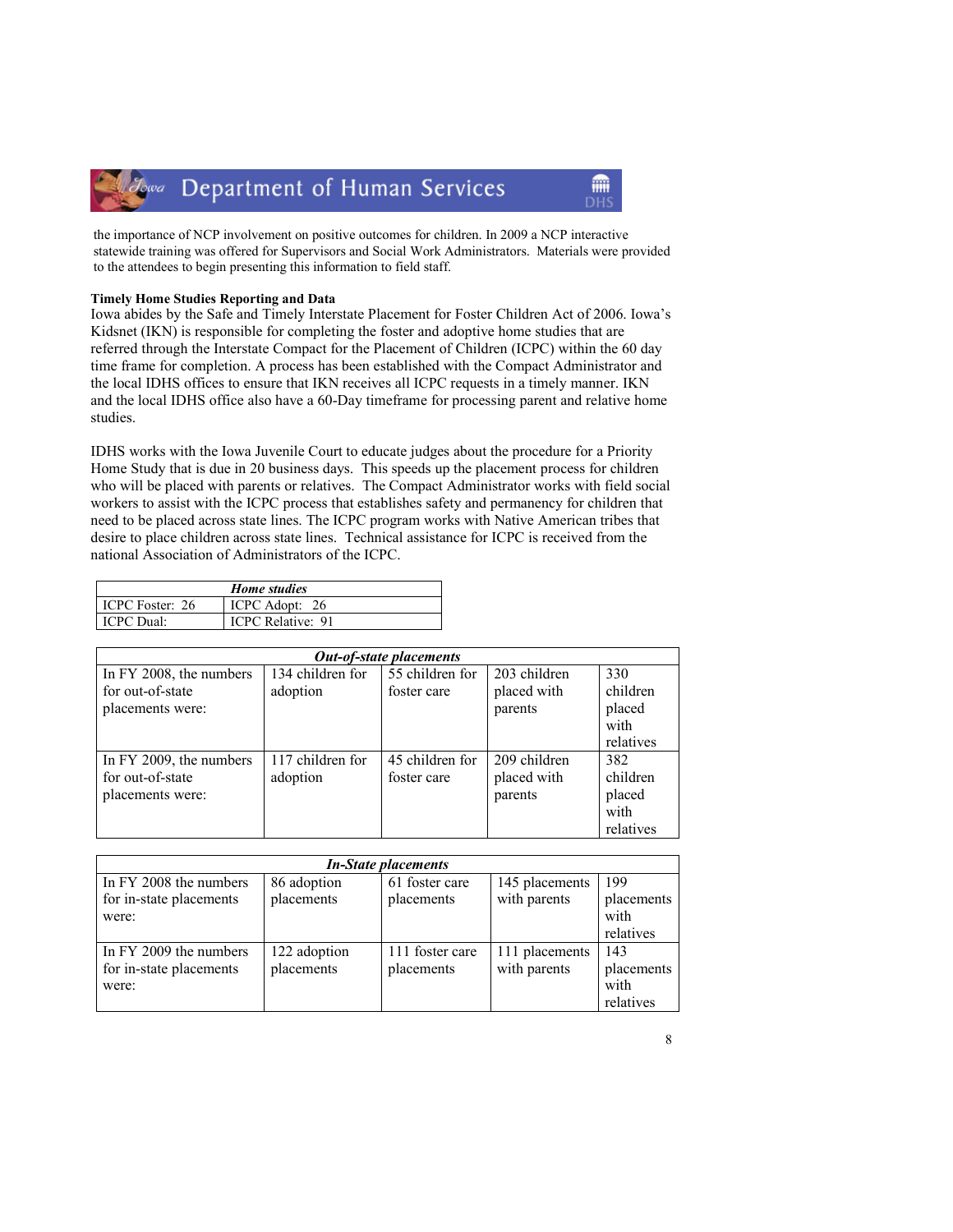

#### SECTION B: SUBMITTAL RULE FOR INSULAR AREAS

This section is not applicable for Iowa.

#### SECTION C. IOWA'S ANNUAL PROGRESS AND SERVIES REPORT (APSR)

#### The Stephanie Tubbs Jones Child Welfare Services Program (title IV-B, subpart 1)

A discussion of the State's expenditures under title IV-B, subpart 1 is found within Section G. Financial Information of this report.

#### Promoting Safe and Stable Families Programs (PSSF)

Promoting Safe and Stable Families (PSSF) services are community based and offered to assure the safety, permanency, and well-being of Iowa's children and their families. Iowa has chosen to use a portion of its PSSF Planning funding dollars to enhance and provide family services that overlap the four service areas that include; Family Preservation, Family Support, Time-limited Family Reunification, and Adoption Promotion and Support Services. PSSF service funds were allocated to the eight communitybased IDHS service areas according to a formula based on child population and poverty.

#### PSSF Planning

#### Community Partnership for Protecting Children

Community Partnerships for Protecting Children (CPPC) is an approach that neighborhoods, towns, cities and states can adopt to improve how children are protected from abuse and/or neglect. The State of Iowa recognizes that the child protection agency, working alone, cannot keep children safe from abuse and neglect. It aims to blend the work and expertise of professionals and community members to bolster supports for vulnerable families and children with the goal of preventing maltreatment or if occurred, repeat abuse. Community Partnerships is not a "program" – rather, it is a way of working with families to help services and supports to be more inviting, need-based, accessible and relevant. It incorporates prevention strategies as well as those interventions needed to address abuse, once identified.

Community Partnership sites collect performance outcome data on the implementation of all four strategies. One of the most important aspects of CPPC is engaging community members in helping to create safety nets in their own communities. Statewide, there are approximately 1,790 professionals and 1,206 community members involved in the implementation of the four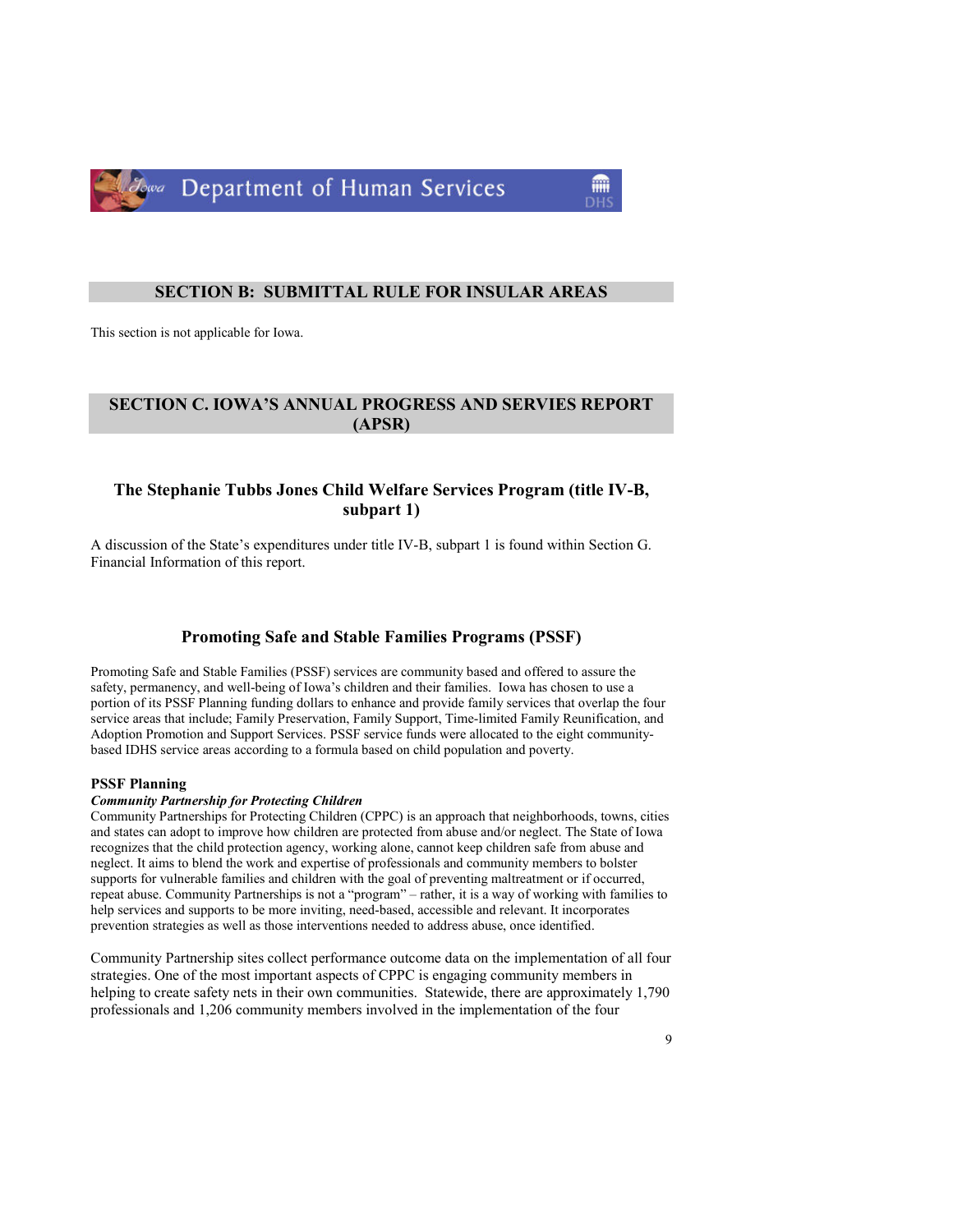### Zowa Department of Human Services

strategies. In 2009, sites held 355 events and activities with 38,300 individuals participating in community awareness that engages, educates and promotes community involvement in safety nets for children and increasing and building linkages between professional and/or informal supports.

Today in Iowa, over forty CPPC local decision-making groups, involving ninety-ninety counties, are guiding the implementation of CPPC. Four key strategies guide the Community Partnerships approach:

- 1) Shared Decision-Making (SDM)
	- 100% the sites had community members representation involved with SDM
	- 85% of the sites had representatives from public and private child welfare agencies, substance abuse, domestic violence and mental health

#### 2) Neighborhood/Community Networking

- 100% of the sites were involved in community awareness activities.
- 92% of the sites were involved in activities that increased linkages between professionals and informal supports.
- 32% of the sites developed organizational networks to support families. Networks to date include: 11 Parent Partner Networks; 8 Circle of Supports; 2 Neighborhood Partner; and 11 Transitioning Youth Initiative sites.
- 5 Parent Partner trainings with a total of 100 participants.
- 5 Dream Team training with a total of 75 participants
- Approximately 12 Dream Team facilitators and approximately 45 Dream Team meeting held.

#### 3) Family Team Meetings(FTM) and Individualized Course of Action

- 100 % of the 99 counties have family team meeting available for families involved in the child welfare system.
- Over 50% of the 99 counties have family team meeting available in the community (non-IDHS involved families).
- 7 FTM trainings with 120 participants
- To date (including IDHS courses): approximately 1,920 have attended FTM training and 1,045 are approved FTM facilitators.

#### 4) Policy and Practice Change

- 74% of the sites developed plans to address policy and practice changes.
- 26% of the sites implement policy and practice changes.
	- > Policy and practice changes included: Strengthen communication between IDHS and community partners; cultural competency; prevention of re-abuse; stronger collaborations with domestic violence agencies; Parent Partners; Transitioning Youth Initiative; transportation needs.

#### CPPC Educational forums:

- CPPC Immersion: 30 participants
- CPPC 202: 55 participants
- CPPC statewide meetings: 2 with an average of 80 participants per meeting
- CPPC regional meetings; 9 (3 meetings in 3 regions) with 20-30 participants per meeting
- Domestic Violence Trainings: 36 training with 505 participants including IDHS staff; domestic violence advocates and community partners
- Family Team Meeting Seminar Calls: 5 conferences calls, 40-50 participants per each call
- Community Partnership Newsletter: 3

**ANTI**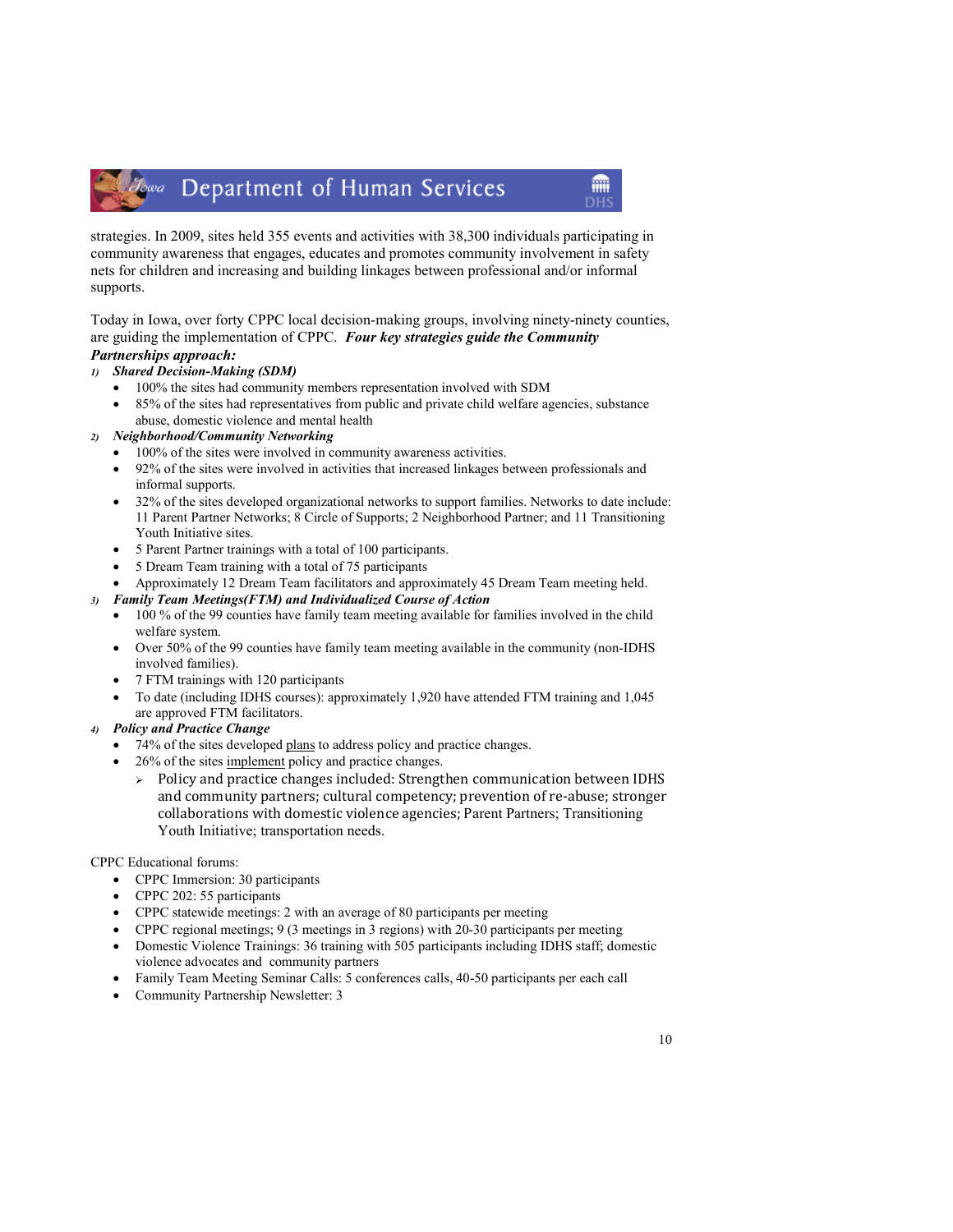

- Parent Partner Newsletters: 4
- Family Team Meeting Newsletter: 4

#### Family Team Meetings

IDHS adopted Family Team Meetings (FTM) as a method to empower, engage and encourage families to take ownership and control over their own lives. The FTM process, a strength-based process, encourages families to draw upon formal and informal supports, promotes team decision-making, and provides a healthy environment for resolving conflict and solving problems. With families taking ownership of their lives, services are more effective to address underlying issues that led to maltreatment with the aim of preventing recurrence. To date (including IDHS courses): approximately 1,920 have attended training and 1,045 are approved FTM facilitators. Over 50% of the 99 counties have family team meeting available in the community for non-IDHS involved families as prevention strategy.

At this point, Iowa does not track data related to outcomes of family team meetings. We can track the number of attendees at a training and the number of approved FTM facilitators. This information is noted above. Family team meetings are one piece or tool in the process of engaging families that workers are encouraged to utilize when feasible or appropriate depending on the specific case situation and need. Iowa does not track or connect who is provided family team meeting services to the outcome of the case. FTM are offered across the state. Plans are this will remain intact as an option for families. Iowa will explore the feasibility of examining FTM more thoroughly through data collection.

#### Domestic Violence Activities

To address the issue of domestic violence and the possible need for repeat foster care placement, Iowa contracted with the Iowa Coalition Against Domestic Violence (ICADV) to provide case consultations and trainings on domestic violence to field staff. From November 2008 through October 2009, ICADV conducted 14 case consultations with IDHS staff representing 13 hours of consultation. These cases represented 36 children, 12 under the age of 5 and 24 over the age of 5. Eleven new IDHS staff participated in the consultations with two staff participating for a subsequent time. In addition, ICADV staff provided, during this same time period, technical assistance eight times to field staff. Utilization of domestic violence expertise assists staff in providing appropriate services to families to reduce the possibility of children in these families re-entering foster care. In 2009, 36 domestic violence trainings were held with 505 participants including IDHS staff; domestic violence advocates and community partners.

#### Parent Partners

In 2007, the Iowa Parent Partner Approach was implemented in four pilot sites and two additional Parent Partner sites started in 2008. The Iowa Parent Partners seeks to provide better outcomes around re-abuse, and reunification. Parent Partners provide support to parents that are involved with IDHS and are working towards reunification. Parent Partners mentor one-on-one, celebrate families' success and strengths, exemplify advocacy, facilitate Building a Better Future (ABF) training and presentations, and collaborate with IDHS and child welfare.

Participants share experiences and offer recommendations through: foster/adoptive parent training; new child welfare worker orientation; local and statewide planning/steering committees and conferences; and Community Partnership participation. Their efforts support placement stability for children in care, support timely reunification, and support successful reunification to prevent re-entry. Parent Partners work with social workers, legal professionals, community based organizations, and others to provide resources for the parents they are mentoring. The goal of the Parent Partner Approach is to help birth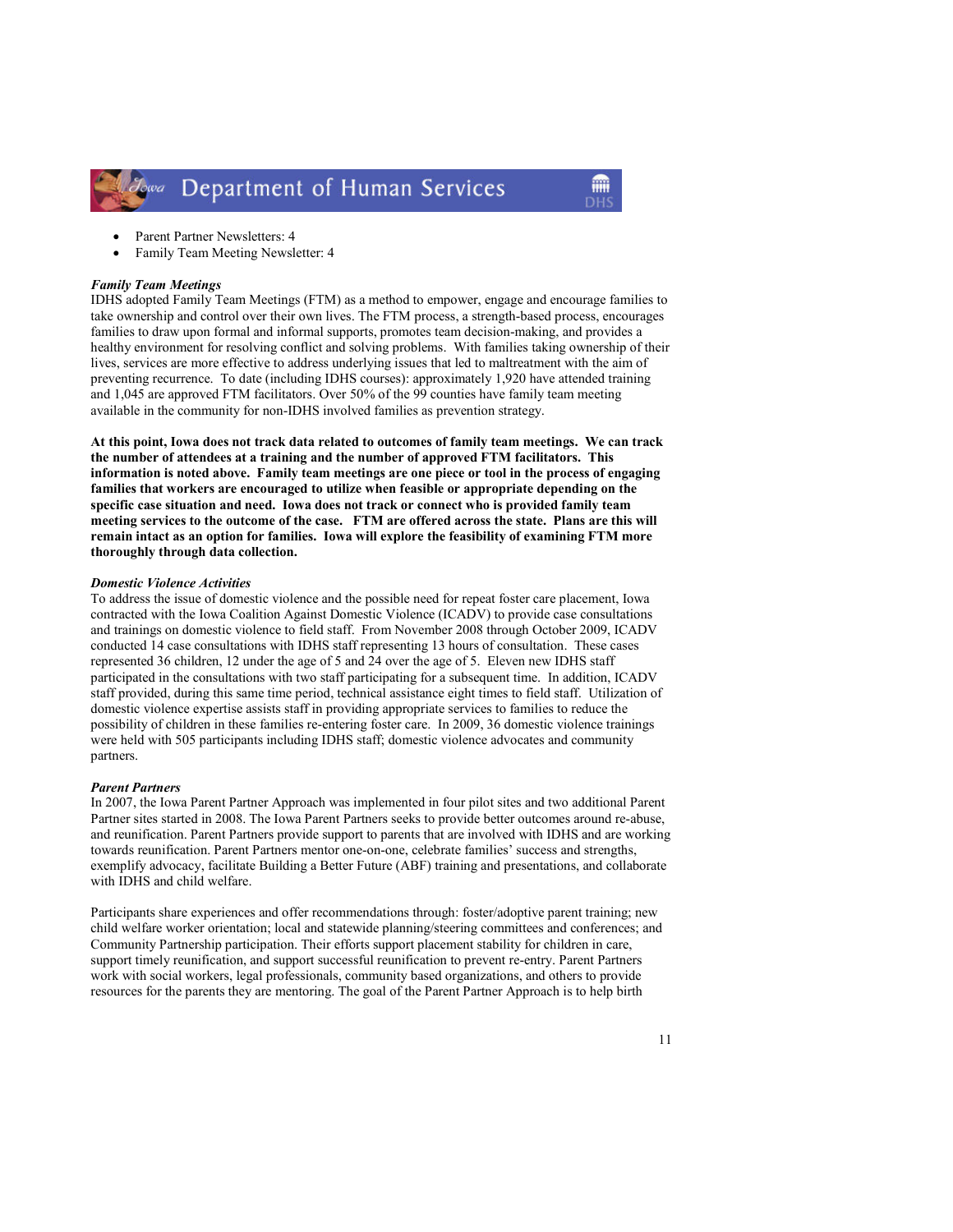

parents be successful in completing their case plan goals. This is achieved by providing families with Parent Partners who are healthy and stable, and model success.

In July 2009, IDHS was selected by the Midwest Child Welfare Implementation Center (MCWIC) as an implementation site to spread the Parent Partner Approach throughout Iowa. Within this MCWIC partnership, a work plan details a systematic expansion from six current Parent Partner sites to 22 Parent Partner sites over five years. New Parent Partner sites that are selected may receive funding for coordination of up to \$20,000 per year, for up to three years. Five new Parent Partners sites are receiving this funding.

Currently, there are 11 Parent Partner programs covering 31 counties. The first six Parent Partner sites completed its second full year of implementation in 2009. Data was collected from six sites (1-6 above) for the time frame of January 2009 through December 2009, 54 parent partners served 450 families.

| <b>Types of Support</b><br>Provided         | # Times Parent<br>Partners participated | <b>Types of Support</b><br>Provided                       | # Times Parent<br><b>Partners</b><br>participated |
|---------------------------------------------|-----------------------------------------|-----------------------------------------------------------|---------------------------------------------------|
| Attend FTM                                  | 458                                     | Helped a parent access<br>needed services                 | 1409                                              |
| Support family at<br>court                  | 746                                     | Supported the parent<br>during/before/after<br>visitation | 181                                               |
| Attended other child<br>welfare meeting     | 189                                     | Had face-to-face contact<br>with a family                 | 4068                                              |
| Went to counseling<br>session with a parent | 88                                      | Had other contact with a<br>family                        | 21.847                                            |

#### Transitioning Youth Initiative (TYI) and Iowa Youth Dream Teams

This initiative focuses on youth who are involved in or who have aged out of Iowa's foster care system. The TYI communities began implementing collaborative efforts focused on the four CPPC strategies: shared decision-making, individual courses of action, neighborhood networking, and policy and practice change. Through these Community Partnership efforts, the Iowa Youth Dream Team (IYDT) process was developed. This is a youth-centered planning and practice model that empowers youth to take control of their lives and achieve their dreams. Supportive adults and peers create a team to help the youth make connections to resources, education, employment, health care, housing, and supportive personal and community relationships. Through these connections and relationships, young people are better able to access and take advantage of the resources, knowledge, and skills needed to support themselves and realize their dreams. TYI/Dream Team coaches and trainers meet monthly via conference call to discuss progress of each site. Each new site is assigned a coach/trainer that helps community prepare for aspects of TYI and dream team implementation.

- > IYI and DT to date:
	- $\geq$  34 counties involved in various stages of implementing TYI and dream teams.
	- $\triangleright$  65 youth have participated in the IYDT process
	- $\geq$  18 facilitators trained and are approved or in approval process (informal)
	- 8 IYDT Coaches (developing skills and building expertise formalizing coaching pool)
	- > 5 IYDT Trainers, 2 IYDT Youth Co-Trainers

m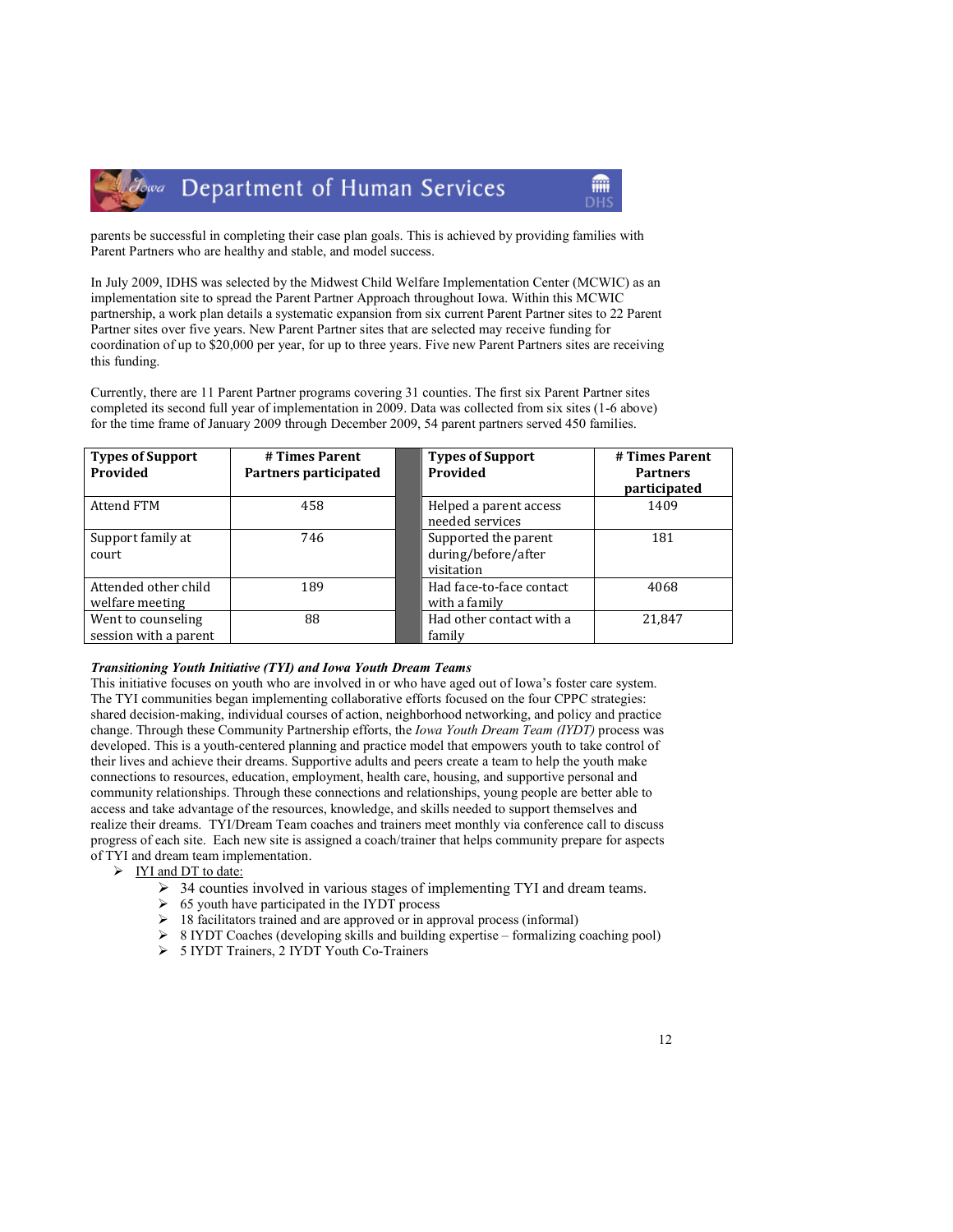

#### Minority Youth and Family Initiative (MYFI)

 In March 2004, IDHS began demonstration projects in Sioux City and Des Moines focused on reducing disproportionality for Native American and African American children and families. At this time, the relative rate for Native Americans in the Sioux City was 6.8 and today this relative rate has been reduced to 4.8. (The relative rate is the number of Native American children in portion to the number white children involved in out of home placement.)

The MFYI efforts in Sioux City focused on establishing a specialized IDHS unit that includes Native American liaisons who assist social workers in bridging cultural understanding. IDHS leadership partnered with the Community Initiative for Native Children and Families (CINCF) in Sioux City producing collaborative efforts to improve practice. For seven years, an annual conference has been held with approximately 180 participants from the Native American Community, IDHS and other child welfare partners. Community forums using "Race and the Power of Illusion" materials have been held throughout the community. Quarterly, state administrators meet with broad based coalition (Four Direction & CINCF, juvenile court, service providers and community) members to discuss strategies to improve policy, practice and services for Native American families. All these efforts have contributed to the success in reducing disproportionality for Native American children in the Sioux City service area.

In 2004, when the MYFI started in Des Moines, the relative rate for African American children was 5 and today the relative rate for African Americans has been reduced to 2.4. Des Moines participated in a national Breakthrough Collaborative Series sponsored by Casey Family Programs. By implementing a policy and practice change model called Plan-Do-Study-Act (PDSA), IDHS made several practice changes. The following is a list some of the activities (PDSA's) initiated in the BSC collaborative.

- Hair Care (kit, tip sheet and training) education for children and foster parents regarding the needs of African American children in care.
- 24 hour Check-Back Social workers visiting children the day after they have been removed from their home, to provide information and answer questions.
- Undoing Racism Workshop facilitated by the People's Institute for survival and beyond.
- New worker public transportation orientation new workers learn the difficulties associated with navigating the public transportation system.
- System Analysis
- Community engagement and public awareness
- Interview questions re: the influence of poverty
- Culturally competent family team meetings
- Court room survey re: adequate representation

On May 7, 2009 Casey Family Programs (CFP) hosted a compression planning session to develop key elements and strategies for an Iowa framework to address disproportionality. As a result, IDHS is now working with Casey Family Programs to implement a Breakthrough Series Collaborative (BSC) on disproportionality that involves eight Iowa communities that have relative high minority populations. BSC work includes:

- - Each of the eight community developed a local team comprised of minority representatives, parent, youth, IDHS leadership, Judge, and Community Partner
- - The Teams, Senior Leaders, and Day-to-Day managers participate in monthly calls related to the BSC. The Teams have developed team names and completed a self-assessment.
- - There has been two Learning Session facilitates by Casey Family Program staff and included all the community teams. The teams learned the policy and practice change tool called Plan-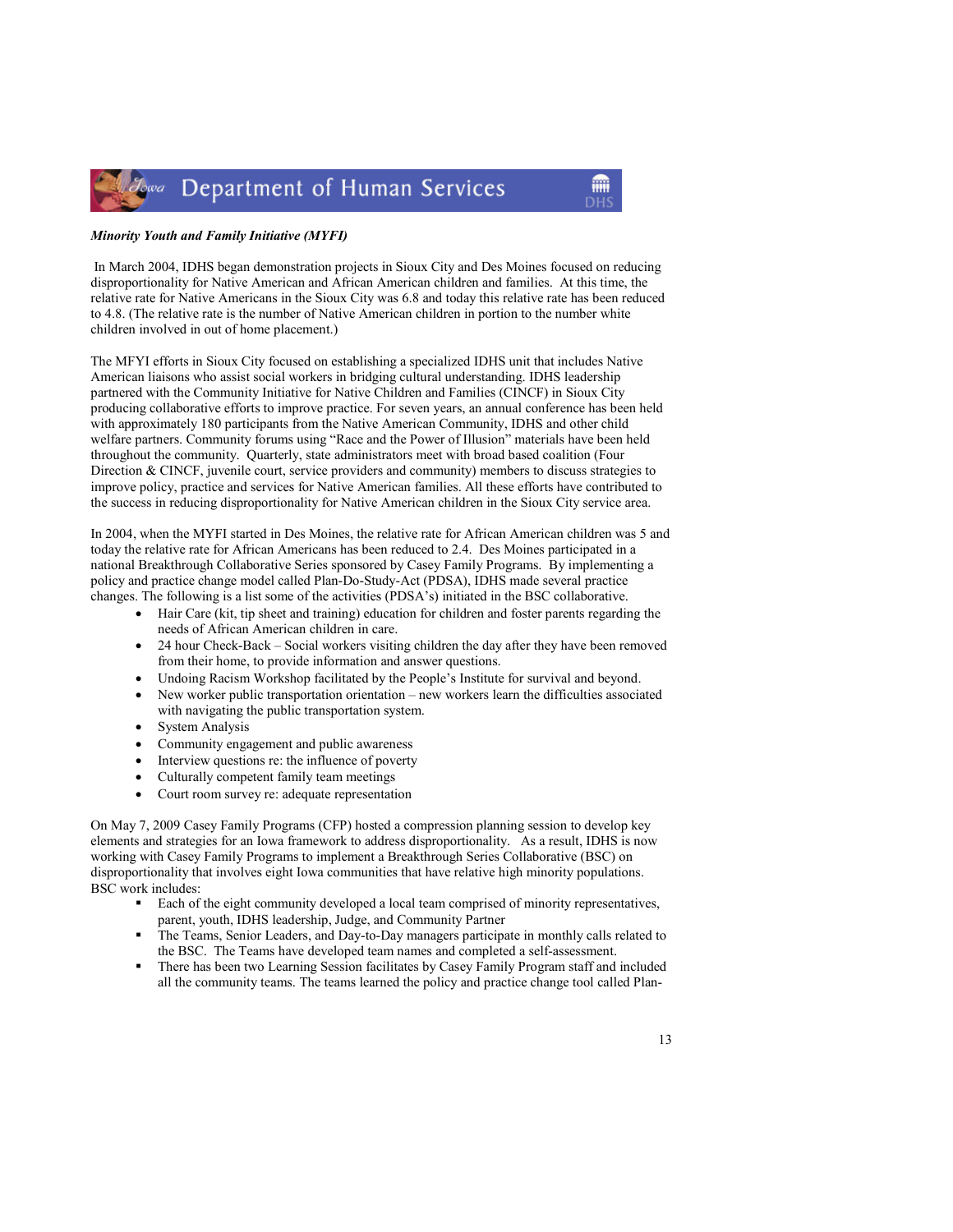

Do-Study-Act (PCSA). Teams develop new approaches utilizing on disproportionality data and family satisfaction surveys.

m

- Two more Learning Sessions are plan for site to share results of the PDSAs and learn from each other.

Casey Family Programs sponsored Peer Technical Assistance 10.22.09 and 10.23.09. This event focused on the child abuse intake and assessment process, which has been identified as a critical decision point in child protection that can impact disproportionality. The peer TA team included representatives from various counties across the state of Minnesota. The event itself involved facilitated conversations around some of the work that they have done, and generate ideas that BSC teams in Iowa can test in their teams/communities.

#### Family Preservation

Less than 20% of funding is allocated for family preservation services as Iowa has family centered services statewide. Family centered services are funded through a combination of state and federal Medicaid funds.

#### Safe Haven Program

Safe Haven for Newborns—Overview of the Iowa Safe Haven Act (Implemented 2001) What is the Safe Haven Act? The State of Iowa has joined 30 other states in creating Safe Havens for infants.

The Safe Haven Act is a law that allows parents - or another person who has the parent's authorization - to leave an infant up to 14 days old at a hospital or health care facility without fear of prosecution for abandonment.

#### Who is a Safe Haven?

A Safe Haven is an institutional health facility - such as a hospital or health care facility. According to the law - an "institutional health facility" means:

- A "hospital" as defined in Iowa Code section 135B.1, including a facility providing medical or health services that is open twenty-four hours per day, seven days per week and is a hospital emergency room, or
- A "health care facility" as defined in Iowa Code section 135C.1 means a residential care facility, a nursing facility, an intermediate care facility for persons with mental illness, or an intermediate care facility for persons with mental retardation.

Safe Haven services are supported under the Family Preservation section of PSSF. Iowa Legislature passed the Safe Haven for Newborns law in 2001. IDHS maintains a website featuring links to important documents and information targeted to parents, hospitals and other designated Safe Havens, IDHS child protective services, and the community. Following is an example of information available at http://www.dhs.state.ia.us/Consumers/Safety\_and\_Protection/Safe\_Haven.html

Iowa's universal Safe Haven symbol sign is printable from the website and is displayed in all Safe Havens across the State of Iowa. Informal surveys indicate the public has become familiar with the sign and what it represents.

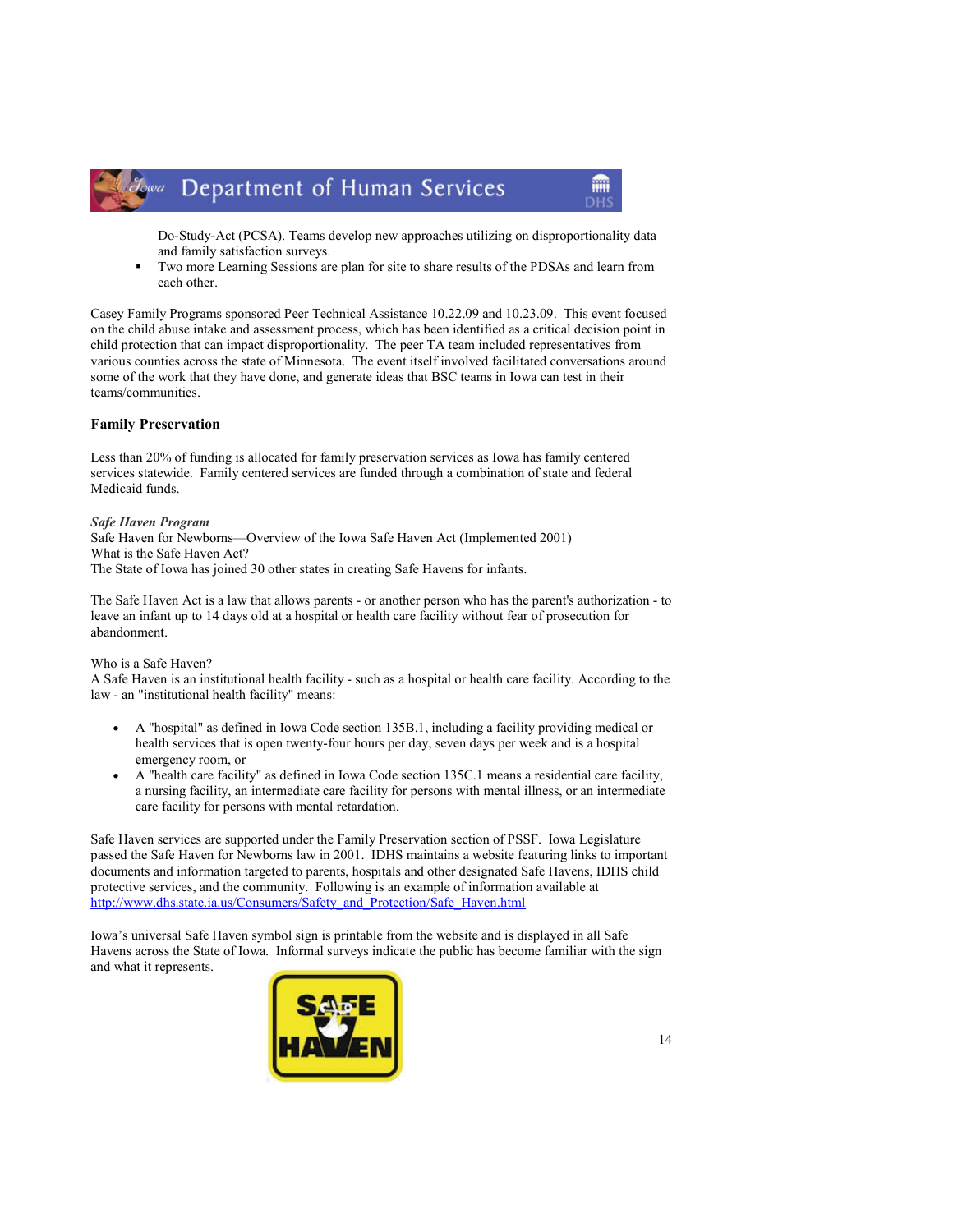#### Department of Human Services Towa

In addition to the website, public service announcements are aired advising the public of the Safe Haven Law. The ads include a toll free number that can be called 24 hours a day for additional information. Plans are being made to continue the public service ads, provide training for hospital/Safe Haven personnel and develop an informational piece to be used by schools and agencies for public education.

Safe Haven support services and technical support are provided by the Safe Haven Program Manager located in the central office. To date, Iowa has had 17 babies surrendered under the Safe Haven Law for Newborns.

#### Family Support

#### Iowa Child Abuse Prevention Program Service Outcomes

The Iowa Child Abuse Prevention Program (ICAPP) strives to reduce family stress, improve family functioning and increase knowledge about parenting and self-protection in order to reduce the risk of child abuse. As a way to assess whether these changes occur, councils ask participants to complete service evaluations in the areas of Crisis Nursery, Parent Education, Respite Care, Sexual Abuse Prevention (child and adult instruction) and Young Parent Support. Following is a summary of their responses:

#### Crisis Nursery

- 77% of parents (146 out of 190 responses) reported that services reduced family stress a lot.
- All but one respondent (189 out of 190 responses) strongly agreed or agreed that they knew how to get help for their families as a result of these services.
- Parents rated their overall satisfaction with the care provided an average of 4.94 on a scale of 1 (very dissatisfied) to 5 (very satisfied).

#### Parent Education

- 97% of parents (1,350 out of 1,387 responses) strongly agreed or agreed that family functioning improved after parenting instruction.
- Respondents, on average, reported a 1.11 point increase (on a five-point scale) in confidence in their parenting ability.
- Respondents, on average, reported at least a 1.15 point increase (on a five-point scale) in knowledge on each of five different topics, including positive discipline, communication skills, safe relationships, child development, and stress management.
- Parents reported the largest growth in knowledge on "good ways to manage my stress" (1.42) and "positive ways to manage my child's behavior" (1.41).

#### Respite Care

- 98% of parents (516 out of 529 responses) reported that services reduced the level of family stress a lot or some.
- 98% of parents (519 out of 527 responses) strongly agreed or agreed that they knew how to get help for their families as a result of these services.
- 86% of parents (459 out of 531 responses) indicated that they were offered parent education opportunities while using respite care services. Of those offered, just over half participated in parent education.

#### Sexual Abuse Prevention – child instruction

- 98% adults (1,691 out of 1,718 responses) strongly agreed or agreed that students demonstrated an understanding of sexual abuse.
- 95% of adults (1,585 out of 1,662 responses) strongly agreed or agreed that students understood after instruction how to apply self-protection skills.
- 99% of adults (1,716 out of 1,730 responses) strongly agreed or agreed that the program was developmentally appropriate for students.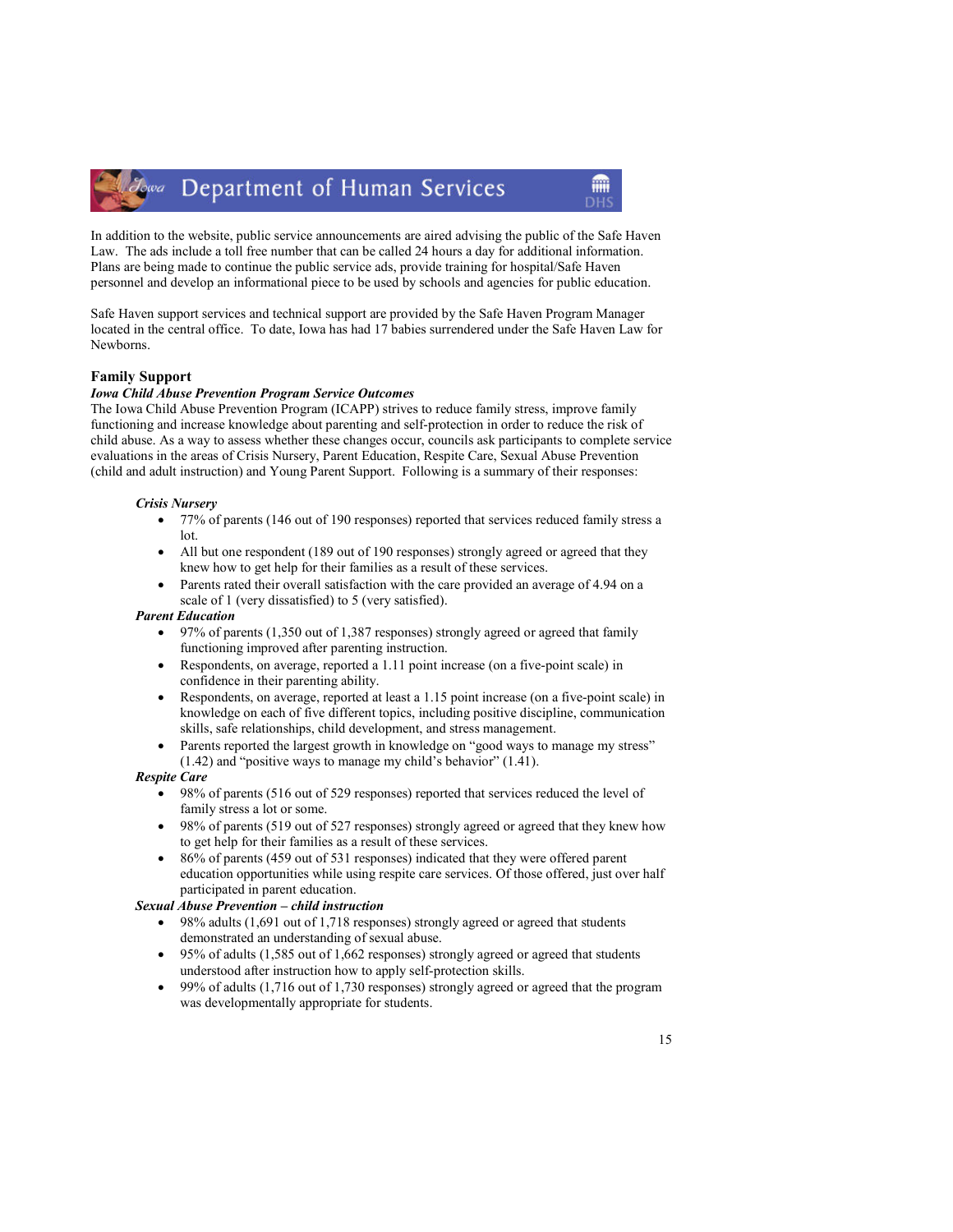#### Department of Human Services Jowa

#### Sexual Abuse Prevention – adult instruction

• 99% of parents and others strongly agreed or agreed that they felt better able to identify appropriate (835 out of 842 responses) and inappropriate (832 out of 844 responses) sexual behaviors in children.

**ANTI** 

**DH** 

- 99% of parents and others (835 out of 843 responses) strongly agreed or agreed that they had improved their ability to protect children from sexual abuse.
- 99% of parents and others (836 out of 844 responses) strongly agreed or agreed that they had improved their ability to respond to children's questions about sexuality.

#### Young Parent Support

- 97% of young parents (478 out of 494 responses) reported that their family's interactions improved a lot or some after participating in services.
- Parents, on average, reported a 1.19 point increase (on a five-point scale) in confidence in their parenting ability.
- Parents, on average, reported at least a 1.30 point increase (on a five-point scale) in knowledge on each of five different topics, including positive discipline, communication skills, safe relationships, child development, and stress management.
- Parents reported the largest growth in knowledge on "positive ways to manage my child's behavior" (1.43) and "good ways to manage my stress" (1.34).

| <b>ICAPP Services, FFY 2009</b> |              |          |                |                 |          |        |                   |                  |
|---------------------------------|--------------|----------|----------------|-----------------|----------|--------|-------------------|------------------|
|                                 |              |          |                |                 |          | Hours  |                   |                  |
|                                 | <b>Funds</b> | No. of   | Parents/Adults | <b>Families</b> | Children | οf     |                   | <i>Volunteer</i> |
| Program                         | Awarded      | Counties | Served         | Served          | Served   | Care   | <i>Volunteers</i> | Hours            |
| Crisis Nurserv                  | \$120,000    | 6        | 432            | 270             | 506      | 22,766 | 101               | 25,545           |
| Parent Education                | \$477,404    | 53       | 3,826          |                 | 5,002    |        | 1,035             | 8,704            |
| Respite Care                    | \$151.270    | 20       | 1.818          | 1.136           | 2,001    | 56.676 | 653               | 4.204            |
| Sexual Abuse<br>Prevention      | \$424.433    | 68       | 13.918         |                 | 55.585   |        | 913               | 4.985            |
| Young Parent                    |              |          |                |                 |          |        |                   |                  |
| Support                         | \$128,500    | 24       | 1,521          |                 | 1.638    |        | 413               | 4,210            |
| Other Funded<br>Projects        | \$8,000      | 3        | 50             |                 | 2,132    |        | 32                | 84               |
| <b>TOTALS</b>                   | \$1,309,607  | 174      | 21,565         | 1.406           | 66,864   | 79,442 | 3,147             | 47,732           |

| <b>CBCAP Services, FFY 2009</b>              |       |       |       |  |  |  |
|----------------------------------------------|-------|-------|-------|--|--|--|
| <b>Families</b><br><b>Parents   Children</b> |       |       |       |  |  |  |
| Direct Service<br>Participants               | 2.727 | 3,607 | 4.489 |  |  |  |

|                                        | Individuals (ch'n. |                 | Parents w/          | Children $w/$       |
|----------------------------------------|--------------------|-----------------|---------------------|---------------------|
|                                        | & adults)          | <b>Families</b> | <b>Disabilities</b> | <b>Disabilities</b> |
| Direct Service<br>Participants         | 7,941              | 2.727           | 258                 | 326                 |
| Participants in<br>Public<br>Awareness | 53,902             |                 |                     |                     |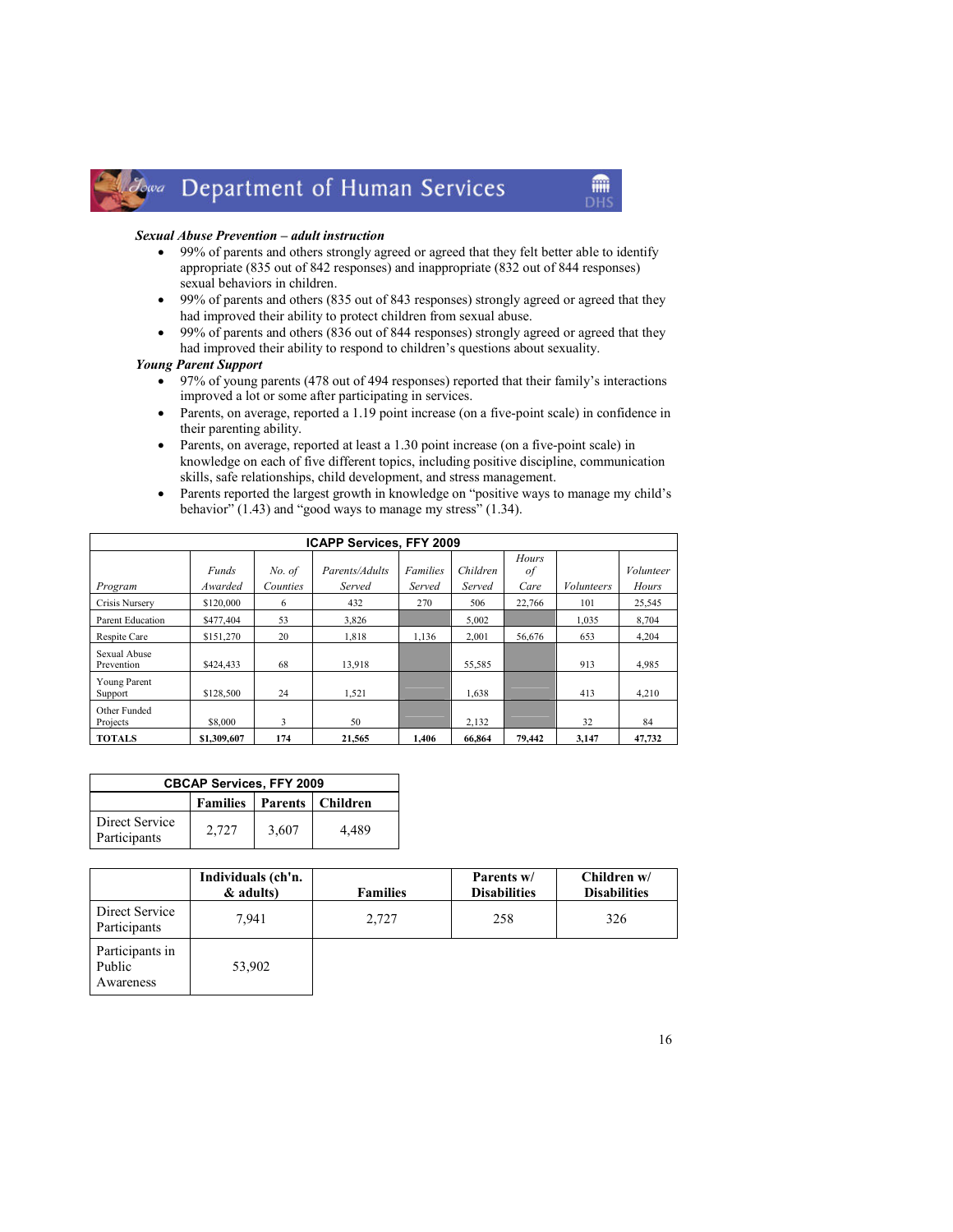

These are preventive support services in the area of crisis nursery, parent education, respite care, sexual abuse prevention specific to child and adult instruction, and young parent support. In regard to how these are being expanded or strengthened, the contract encourages the agency to expand to every county in Iowa. Prevent Child Abuse does this by offering grants each year to local child abuse council who have the opportunity to submit program proposals for their areas.

CBCAP funds fit well within the structure of CPPC. In general, CPPC sites tend to focus efforts exclusively on tertiary prevention. CBCAP funds require sites to begin implementing activities aimed at preventing child abuse and neglect before it ever occurs. For some, this is a new concept. Progress has been made, however, in helping sites understand the true nature of prevention. Additionally, grantees are moving in the direction of providing evidence-based and evidence-informed programs with funding allocated through CBCAP.

Service numbers for the period October 1, 2008, through September 30, 2009, are listed in the table below.

| CBCAP Grant Allocation to CPPC Sites                  | \$296,675.46 |
|-------------------------------------------------------|--------------|
| Number of Parents/Caregivers Served                   | 2314         |
| Number of Parents/Caregivers with Disabilities Served | 224          |
| Number of Children Served                             | 3989         |
| Number of Children with Disabilities Served           | 167          |
| Number of Hours of Respite and Crisis Child Care      | 32,860       |
| Number of Group Parent Education Sessions Held        | 394          |
| Number of Home Parent Education Sessions Held         | 5278         |
| Number of Family Support Group Meetings Held          | 396          |
|                                                       |              |

#### Time-Limited Family Reunification

Time-limited reunification services are provided to a child who is removed from home and placed in a foster care setting and to parents or primary caregivers. These services are available only for 15 months from the date the child enters foster care. Time-limited reunification services facilitate the safe and timely reunification of the child with the family and/or reentry into placement.

Iowa allocates a minimum of 20% of the Promoting Safe and Stable Families dollars to Time-Limited Family Reunification. Dollars are allocated to the eight service areas based on the number of children in and the percentage of children in foster care at a point in time. All services to children and their families are traceable to the eligible child. Service areas determine how their funds will be used and sub-contract with service providers. In several service areas responsibility for Family Reunification is assigned to the area Decategorization (DCAT) committee. Use of funds and contract monitoring is done at the service area level and reported to central office where federal reports are written.

In 2009 the State Child Welfare Manager worked with the service areas to develop a "service menu" for Time-Limited Family Reunification Services. A survey was done regarding the type of services currently utilized within each service area. Service areas included examples to share with other service areas that might be interested in implementing similar services. The services were compiled and reviewed by the state manager and a few additional services were added. The additional services included programs recommended to serve populations not currently being served or to address issues discussed as needing service. Following is the "Service Menu":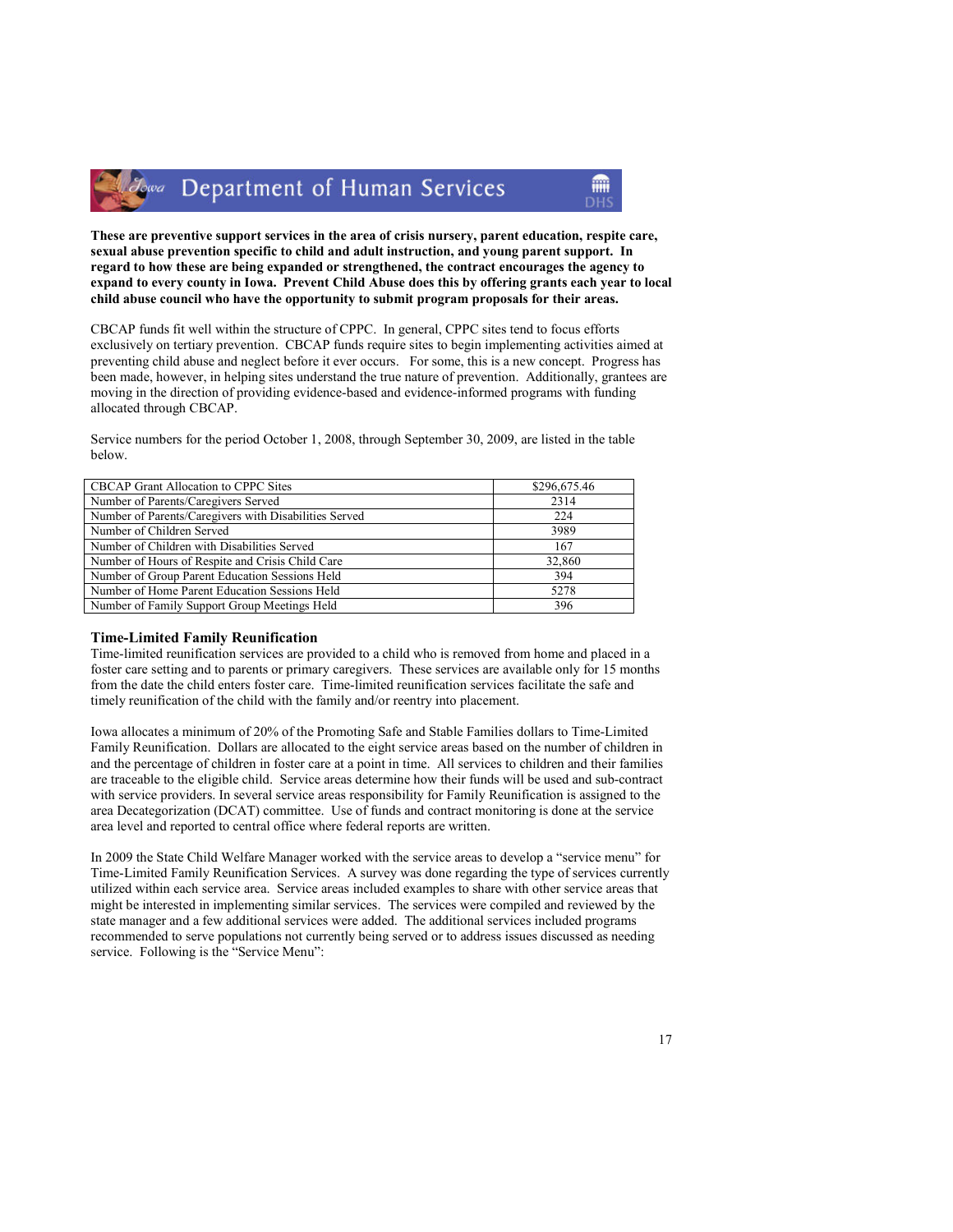#### Department of Human Services Towa

#### PSSF Menu of Services

- Family Team Meeting Facilitation in order to facilitate reunification of children safely during the 15 month period that begins on the date the child is considered to have entered foster care.
- Parent Partners specifically for families meeting the PSSF Family Reunification definition. • Fatherhood Program for Incarcerated Fathers – more extensive, intensive and targeted
- services to assure that incarcerated fathers maintain an on-going presence in their child's life. • MOMS OFF METH – support groups specifically for mothers with past drug usage problems
- with children who have been in out of home care within the past 15 months. • Client Specific Services for IDHS and JCO kids and families. Examples are substance abuse treatment, mental health therapy and transportation to these types of services.
- Child and Family Advocates individuals are like a case aide and are contracted with Decat funds. They complete child studies, relative studies, provide transportation for children to and from placements, supervise some visit, research and contact family members, etc.
- Functional Family Therapy –FFT is an outcome-driven prevention/intervention program for youth who have demonstrated the entire range of maladaptive, acting out behaviors and related syndromes. Clinical trials have demonstrated that FFT is effective and currently JCO is providing this service in several locations in the Ames Service Area. Decat would be the venue with a tracking mechanism for referral and follow-up process for reporting.
- Substance Abuse Evaluations and Testing via Decat with a tracking mechanism for referral and follow-up process for reporting.
- Mental Health Evaluations and Therapy via Decat with a tracking mechanism for referral and follow-up process for reporting.
- Reunification Services for Minority Families. Offered through Decat contracts with outcome based requirements and reporting as components.
- Domestic Violence and Cultural Competency Services. Offered via Decat.
- Substance Abuse and Mental Health Counseling Services. Group and home substance abuse services combined with mental health services.
- Wraparound Emergency Services Fund to provide services to low income families who would have their infants or children returned but for lack of such items as diapers, utility hook up fees, beds or cribs, or house cleaning or rent deposits on apartments, etc. The result would be a safer home for children to return to as well as a home more acceptable to the courts.
- Child Welfare Mediation Services a dispute resolution process seeking to enhance safety, permanency and well being for children. When two or more parties are "stuck" on a position, mediation is used to help get "unstuck". The goal of mediation is a fair, balanced and peaceful solution that allows the parties to move on. Child Welfare Mediation cases often involve children in the middle or children whose parents need help with establishing parenting plans, often with the custodial and/or non-custodial parent. Mediation typically involves about six hours of billable time and sixty days of service. Mediation services can be purchased through Decat contracts. Services would be provided to PSSF Reunification eligible children and families.
- Psychological Evaluations for non-title 19 parents of children in out of home placement.
- Psycho-Social Evaluations

Service Areas report that use of the above "Service Menu" has been beneficial in more consistently meeting the needs of and shortening placements of children in placement in Iowa. The "Service Menu" will be reviewed every three years and additions and deletions made based on input from service area and central office staff.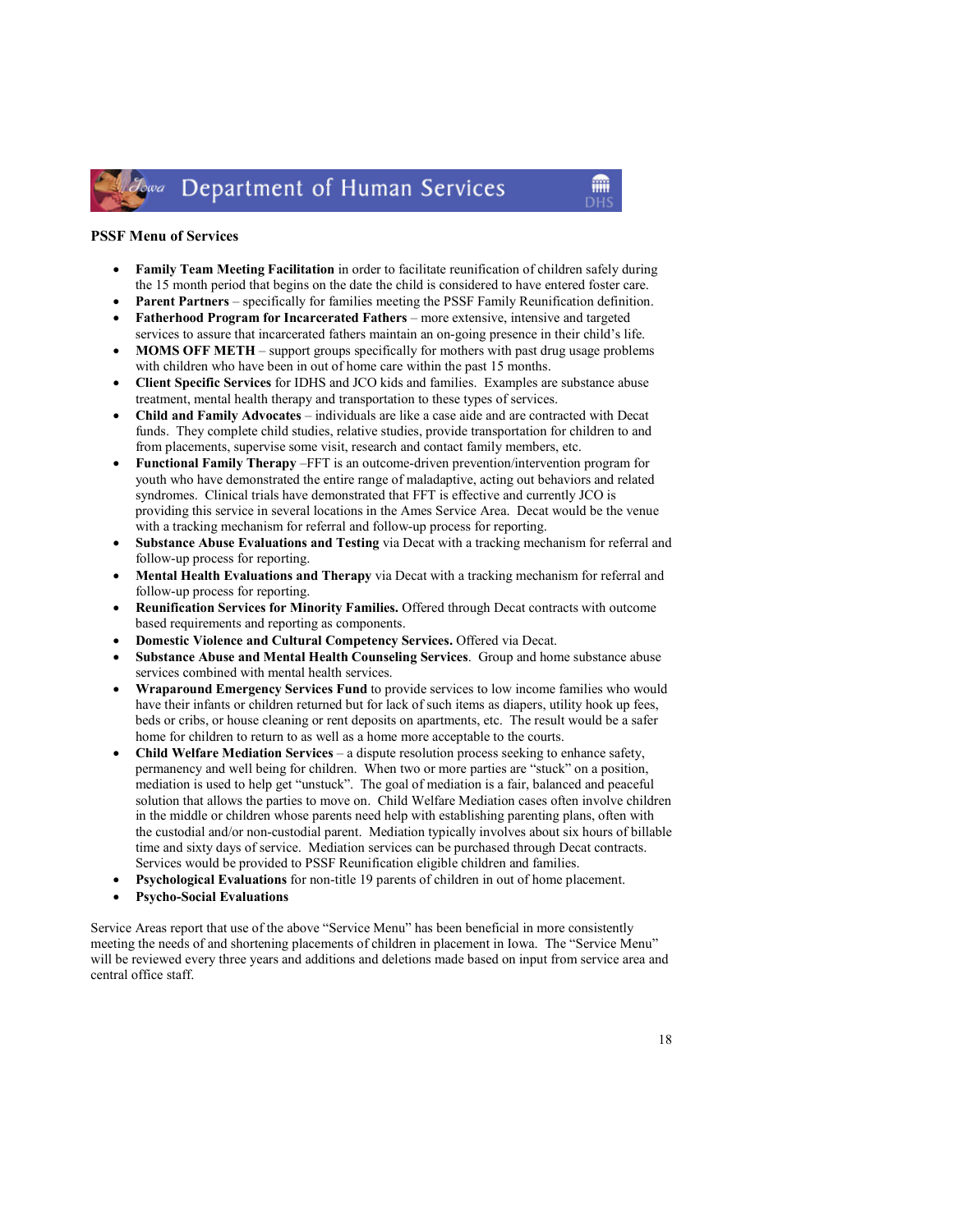

#### Adoption Promotion and Support Services

The goal of adoption promotion and supportive services is to help strengthen families, prevent disruption and achieve permanency.

Iowa KidsNet (IKN), the Iowa Department of Human Services and the Iowa Foster and Adoptive Parent Association continue to collaborate on promoting adoption throughout the state. IKN selected an adoptive parent in each service area to become "Adoption Champions". These parents attend local events, support groups and host events, as well as provide support and referral and resource information to adoptive families. Families were nominated by other families or staff to become a champion, and were selected to become a champion based on their experience, and enthusiasm for adoption.

In collaboration with IDHS and IFAPA, a letter is sent to each newly adoptive family that provides information on post-adoption services through Iowa KidsNet, and continued training n through IFAPA, and support and resources provided by both agencies. Families can choose to remain on the IFAPA and Iowa KidsNet mailing lists to receive information on training, support groups, and resources.

Post-adoption services are provided directly by Iowa KidsNet. Iowa KidsNet has hired staff in each service area to provide post-adoption support to families who adopted children who receive or are eligible to receive adoption subsidy. The Navigator Program provides support services that include, but are not limited to:

- Home visits to assess a family and child's needs
- Developing service goals to stabilize a child's placement and meet the family's needs
- Provide behavior management plans and assistance
- Respond to crisis situation
- Assist and support the family's relationship with a birth family or kin
- Advocate with the schools, IDHS and service providers for a child's treatment or needs
- Coordination with licensing staff or providers

Families can self-refer or be referred by IDHS or other provider staff for services for post-adoption services through IKN. Post-adoption services staff is to meet with each adoptive family prior to finalizing an adoption to provide information about post-adopt services. They also are responsible for starting support groups for adoptive families.

IFAPA also maintains resources and information on its website that is easily accessible to adoptive families. Adoptive families are able to attend any training or activity offered by IFAPA.

In the current fiscal year, the number of newly approved adoption only families has increased over last year. For the time period between January 1, 2010 and March 31, 2010, 24 families (14.1% of newly licensed/approved families) were adoption only. This is more than double the percentage of adoptiononly families for the same quarter one year ago.

Post-adoption support services may be provided to any of the over 5,486 families who have adopted one of the 8,861 special needs child who have a signed Adoption Subsidy Agreement. These services are available statewide. The Navigator Program has served 565 families since July 1, 2009.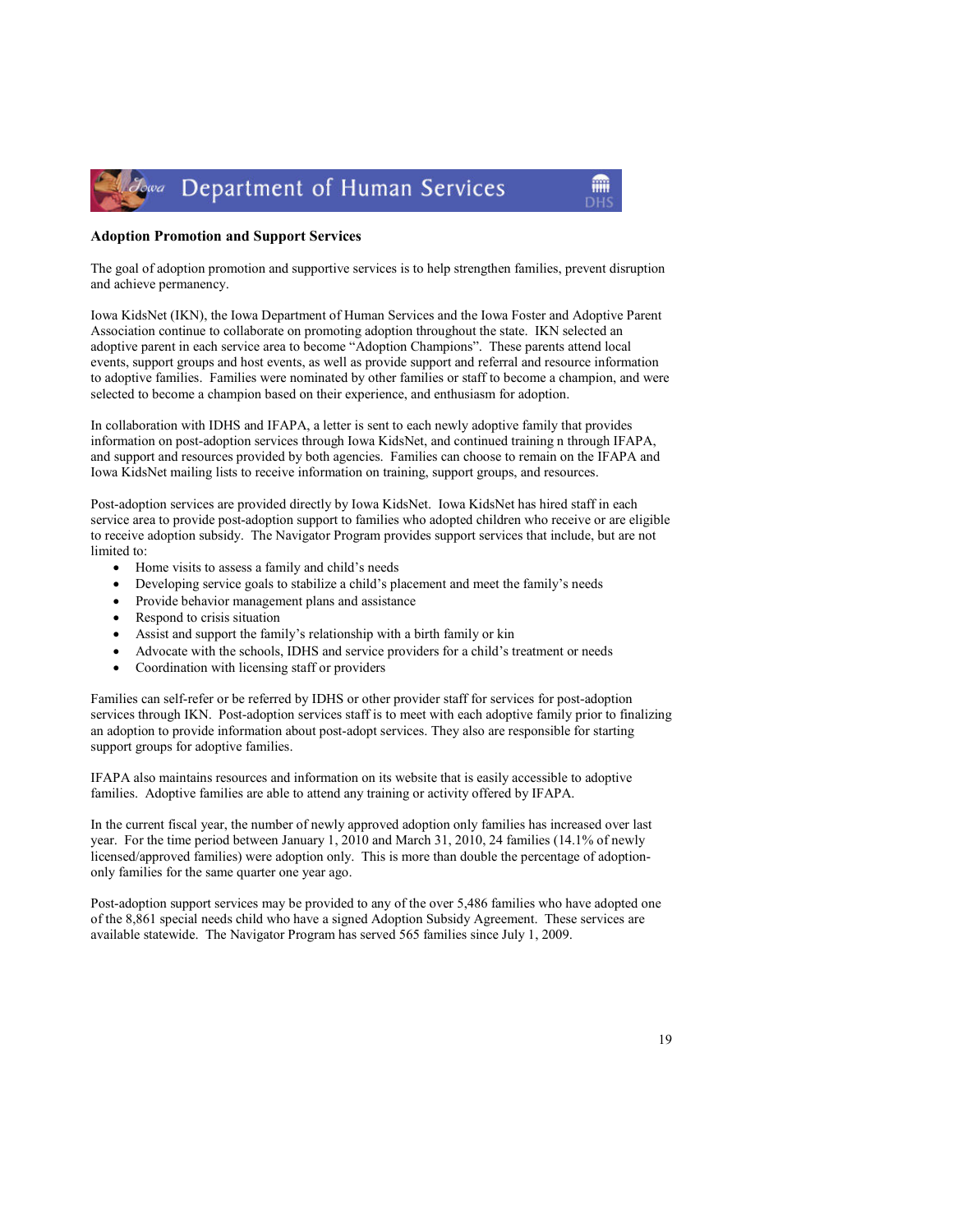

#### Collaboration

m

#### Collaborative Efforts

#### Child Welfare Stakeholder Panel

In December 2006, DHS and the Children's Justice Division of the Court Administrator's Office created the Child Welfare Stakeholder Panel to engage stakeholders in the CFSR and IV-B Child Welfare plan. This group includes 40+ representatives of all major child welfare stakeholder groups and they meet quarterly. The Division and the Court retain decision-making authority in those areas in which they have responsibility under federal and state statutes and regulation.

The purpose of the Child and Family Services Stakeholder Panel is to provide consultation and actively involve stakeholders in the Division and the Court's child welfare initiatives and programs:

- Child and Family Service Plan (CFSP) reflects initiatives and activities going on through communities, private providers and other stakeholders that help the state meet federal expectations.
- Child and Family Service Review (CFSR) Statewide Assessment
- CFSR onsite review
- CFSR Program Improvement Plan (PIP)
- Achievement of federal outcome measures
- Review of local practice and the role of DHS in assisting children and families to achieve permanency
- Identification of emerging issues and/or needs and discussion of possible impact on child safety and permanency.

#### Child Welfare Partners Committee (CWPC)

The CWPC exists because both public and private agencies recognize the need for a strong partnership. The CWPC will promote, practice, and model the way for continued collaboration and quality improvement. Through collaborative public-private efforts, there will be created a more accountable, results-driven, high quality, integrated system of contracted services that achieves results consistent with federal and state mandates and the Child & Family Service Review outcomes and performance indicators. The Committee serves as the State's primary vehicle for discussion of current and future policy/practice and fiscal issues related to contracted services. Specifically, using a continuous quality improvement framework, the Committee will propose, implement, evaluate, and revise new collaborative policies and/or practices to address issues identified in workgroup discussions. Both the public and private child welfare agencies have critical roles to play in meeting the needs of Iowa's children and families. A stronger public-private partnership is essential to achieve positive results. The children and families jointly served deserve no less than the best collaborative effort. The Committee meets on a regular basis with the goal being monthly.

The vision of the CWPC is the combined experience and perspective of public and private agencies provide the best opportunity to reach our mutual goal: child safety, permanency and well-being for Iowa's children and families. Collaboration and shared accountability will keep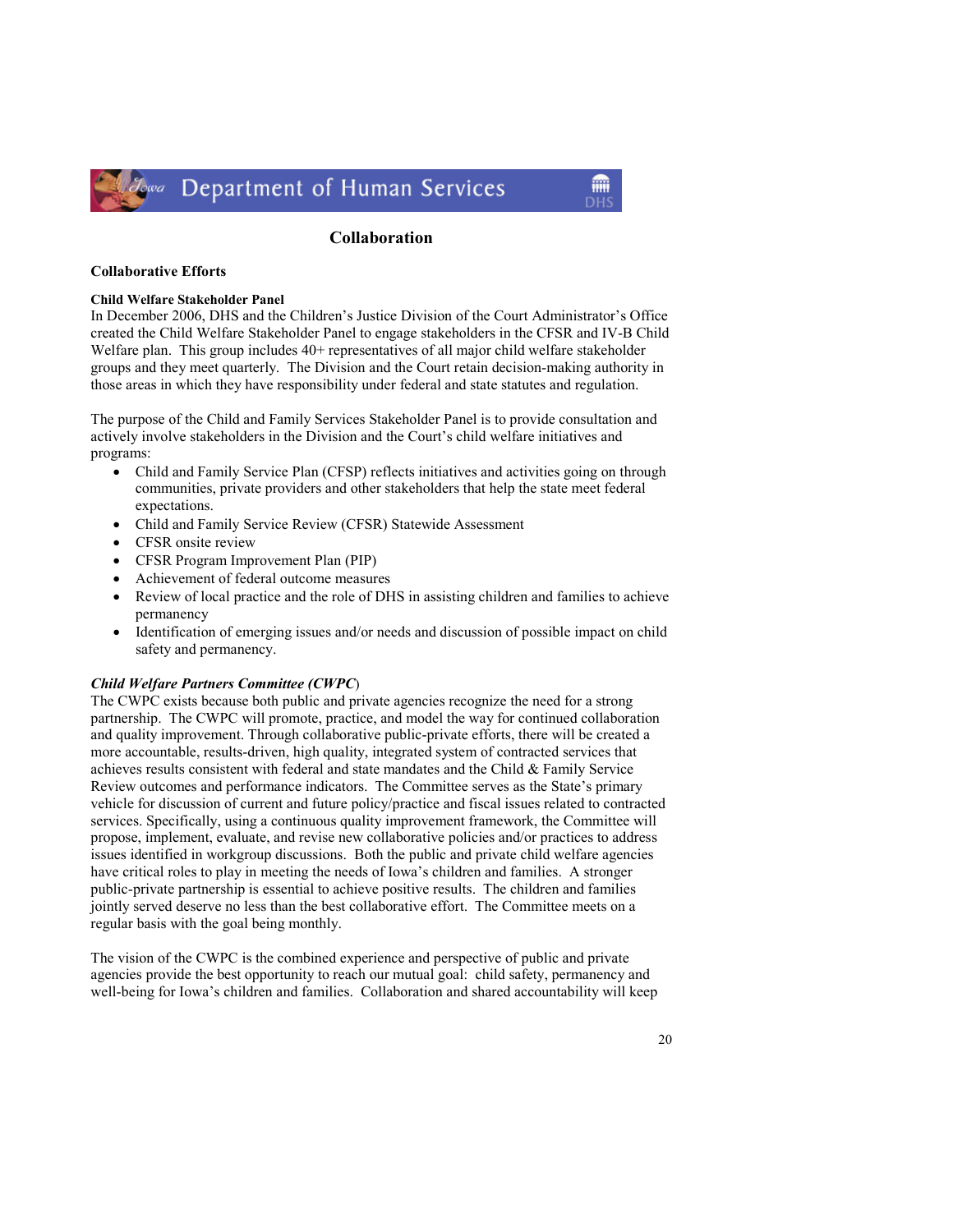

### Department of Human Services

the focus on child welfare outcomes. On November 16, 2009, the CWPC began their own blog at http://iowajourneyofpartnership.blogspot.com/.

The Child Welfare Partners Committee was created and exists because both public and private agencies recognize the need for a strong partnership. It sets the tone for the collaborative public/private workgroups and ensures coordination of messages, activities, and products with those of other stakeholder groups. This committee acts on workgroup recommendations, tests new practices/strategies, and continually evaluates and refines its approaches as needed. The Child Welfare Partners Committee promotes, practices, and models the way for continued collaboration and quality improvement. The children and families that are jointly served deserve no less that the best collaborative effort which provides the best opportunity to reach our mutual goals: child safety, permanency, and well being for Iowa's children and families.

#### Child Welfare Advisory Committee (CWAC)

The Iowa General Assembly created the CWAC in 2007. The CWAC began meeting in the spring of 2008. They meet approximately every other month or more frequently if necessary. They formed four subcommittees: Diversity, Permanency, Education and Foster Care, and Provider Capacity. The Education and Foster Care subcommittee has joined forces with the Children's Justice sub-committee on the same issue and with DHS and Department of Education to develop a shared agenda.

#### Collaborative Initiatives

Child safety: In 2009, IDHS and the Child Protection Council conducted an intake study of randomly selected statewide intakes. The purpose of the study was to determine if referrals from medical professionals were consistently accepted or rejected appropriately, and if the accepted cases were forwarded for assessment consistent with appropriate timeframes to protect children. Each team, one Council member and one IDHS staff, reviewed unique cases evaluating compliance with intake policy and quality issues using the same standard tool used in the training session two months prior.

The study identified that IDHS intake supervisors made the correct decision to accept or reject the report, according to policy guidelines, in a timely manner. Intake staff documented sufficient and adequate information for the intake supervisor to make the decision. In addition, staff gathered adequate information on all involved parties to identify if the person responsible for the alleged abuse had access to the child and to identify the current safety level of the child. The correct timeframe to see the victim was identified and the rationale was documented in the additional formation field.

Within the next year, IDHS will work toward developing and implementing strategies to address the following identified areas needing improvement:

- "Person responsible has access to the child." While the intake included appropriate information to indicate the location and safety of the identified child victim, the identification and safety of all children in the home was not documented. Also, if there was an open case, there was no documentation to show how IDHS staff used this information to assess safety.
- "Sufficient information to indicate the intake worker asked questions to elicit information on all safety concerns". Worker safety concerns could not be identified for the same reason; the documentation was incomplete.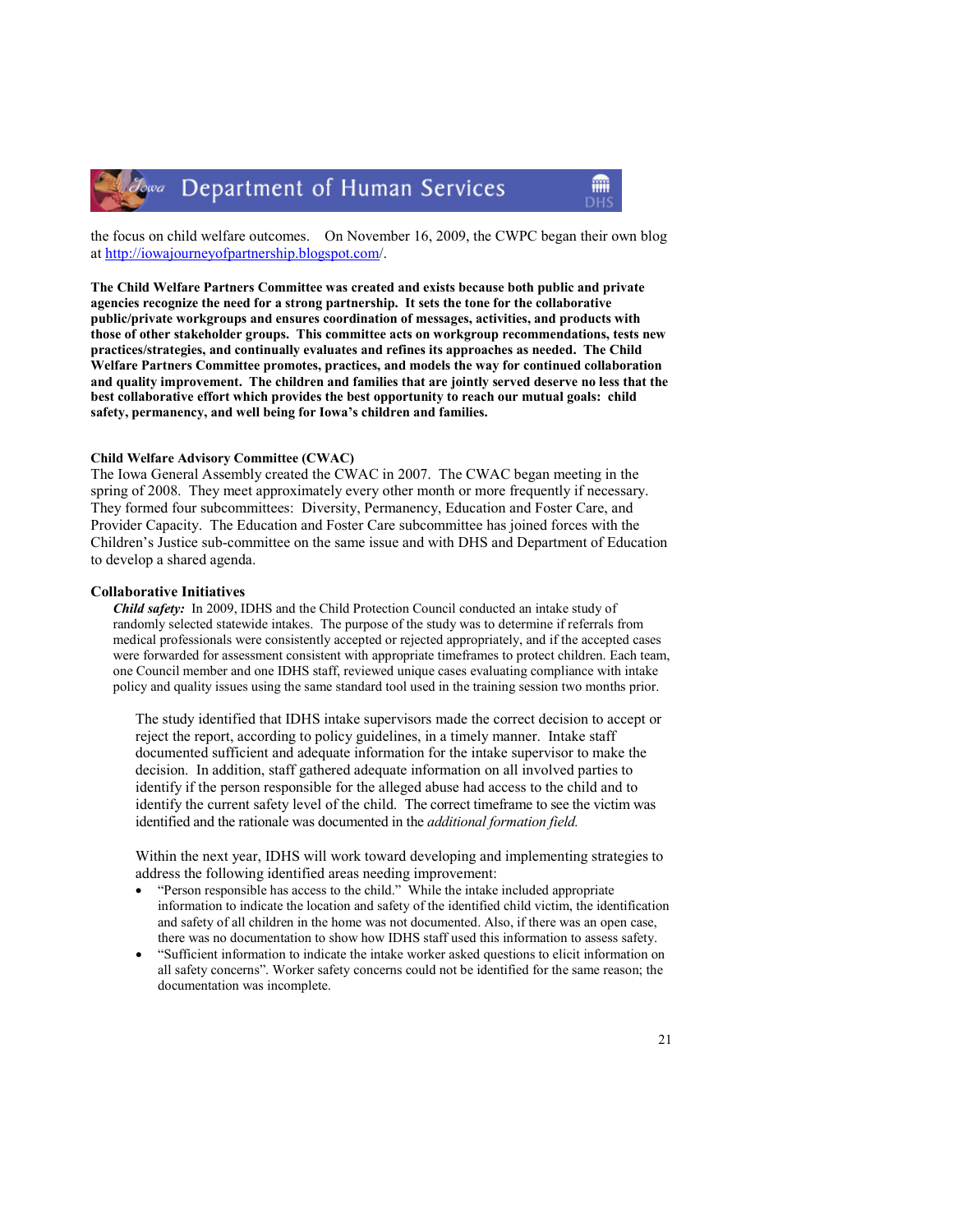### lowa Department of Human Services

• "Check appropriate boxes and document look-ups completed and document results in the additional information field". It was unclear how the use of internal system look-ups aided the intake worker in assessing child safety. There was a lack of consistency or practice in using the check boxes and documentation of what was found in system look-ups.

m

While intake decisions were consistently correct, there was a general concern for the lack of quality and completeness of documentation. It also appeared that some useful information was "lost" in the transfer process between the intake Word document and the case flow intake entry. This may be a clerical training issue or general training issue for any person making system entries.

**Parental substance abuse:** The Department of Human Services, Judicial Department and the Department of Public Health are collaborating with other stakeholders to develop protocols for working with families with substance abuse issues that are involved in the child welfare and juvenile court systems to address the impact of parental substance abuse on child safety. Activities included the development of a Memorandum of Agreement and shared vision, implementation of drug courts and community based treatment in five communities across the state, and development of shared protocols for drug testing and working with families involved in both systems. The National Center for Substance Abuse and Child Welfare supports this work to reduce repeat maltreatment.

Education and children in foster care: IDHS, Iowa Judicial Branch, and the Iowa Department of Education (DOE) are working together with the Children's Justice State Council, the Child Welfare Advisory Committee, Elevate, and other stakeholders to improve educational outcomes for children in foster care.

• Education and Foster Care Summit: On February 19, 2009, the Children's Justice, DHS, and DOE met to review follow-up and next steps from the December 5, 2008 Education and Foster Care Summit. Out of this effort, the educational collaborative group was born. The collaborative group meets monthly to discuss and move forward issues that affect foster care children's educational success. The group recently developed a written notification tool for caseworkers to utilize when notifying schools of placement or placement change. The tool also lists the state law requirement regarding transfer of records within 5 days. In addition, a variety of

 Empowerment projects and school readiness projects across Iowa assist in preparing children for educational success. These projects represent collaboration among various stakeholders within local communities.

- DOE representatives now serve on several state panels, commissions, and committees, including the DHS- Judicial Branch (JB) IV-B Stakeholder Panel and the Judicial Branch's Children's Justice State Council.
- The DOE collaborates with its partners in education and non-educational agencies using interagency agreements. For example, the AEA directors of special education meet with DHS foster care staff to plan joint strategies to improve school success for foster care children.
- DHS and the Iowa Department of Education have agreed to hire a staff member to help develop the capacity of DHS contractors to provide service coordination to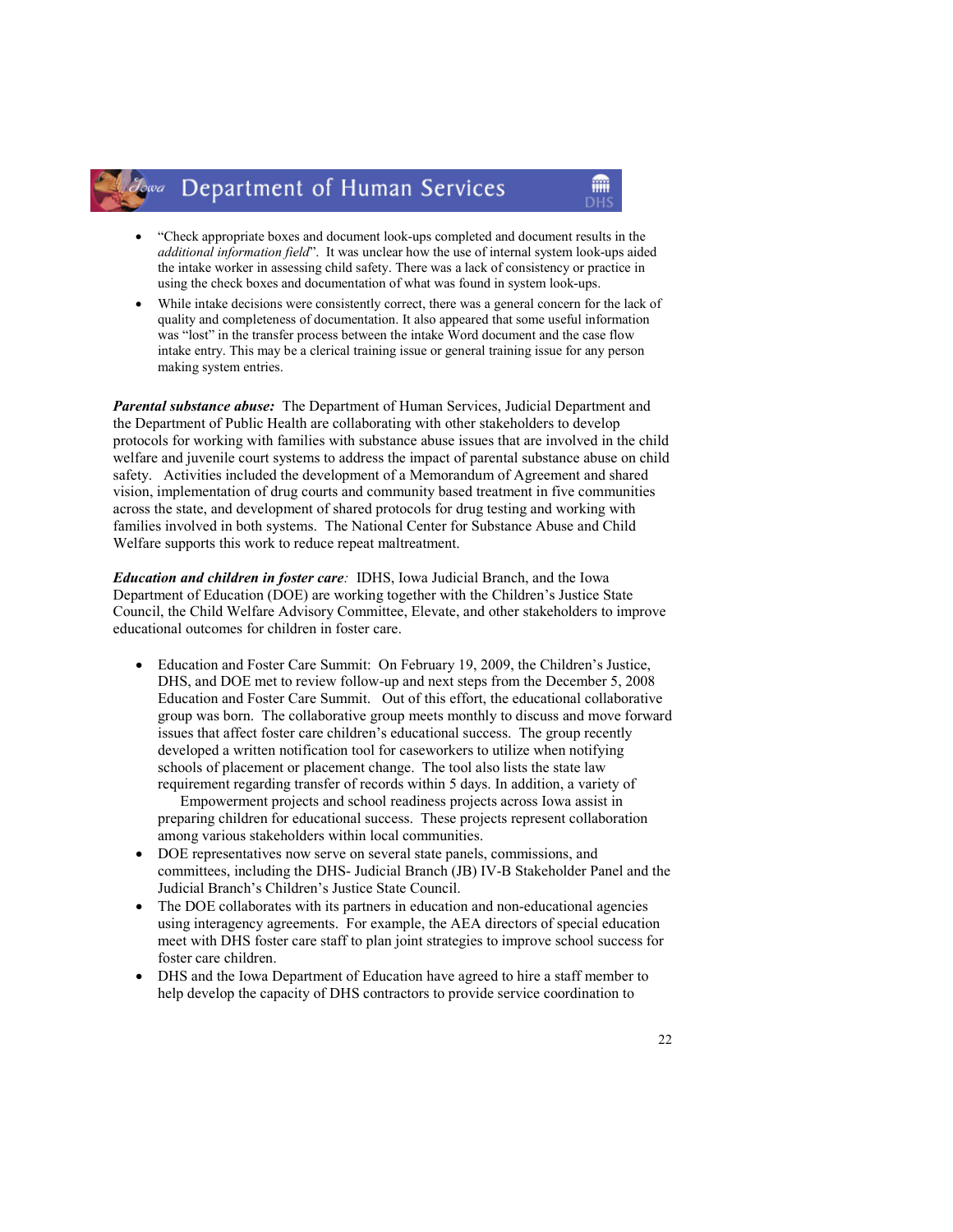

children eligible for IDEA Part C. This two-year project is intended to help expand the number of children who receive early intervention services.

m

Medical needs of children in foster care: IDHS, Iowa Medicaid Enterprise (IME), and Child Health Specialty Clinics (CHSC) are collaborating on meeting the Fostering Connections Act requirements related to health care of foster care children. The group is considering having a care coordinator for foster care children, who will be educated in the health arena. However, costs for this position have not been identified yet. The child welfare system has access to Medicaid data, such as the last well child visit, immunizations, dental provider contact information, and other health provider contact information, which will assist in IDHS ensuring continuity of services for children in the child welfare system, especially foster care children.

IDHS workers are working with foster parents to stress the importance of the physical exam and are enlisting foster parents assistance in ensuring the exams occur timely. Compliance with this is being tracked through supervisory oversight and the quality improvement process.

Child welfare providers: IDHS established a Child Welfare Partners Committee [CWPC] to build a stronger public-private partnership in order to improve results for children and families. The Child Welfare Partners Committee is co-chaired by IDHS and a private agency representative. Currently, the Committee has established five workgroups.

ICWA training and improving tribal relations: IDHS and tribal representatives are working together to improve practice with Native American children and families in Iowa.

Training: IDHS, providers, Children's Justice and Iowa Foster and Adoptive Parent Association (IFAPA) are collaborating to develop and deliver training for IDHS staff, providers, foster parents, judges, and attorneys. IDHS contracted with the Coalition for Families and Children's Services in Iowa to establish and maintain a Child Welfare Provider Training Academy.

**Foster parent needs:** A key collaboration effort in Iowa that provides support and works to address the needs of foster parents include IFAPA, Iowa KidsNet, and IDHS. Two initiatives of this collaborative effort have included:

- Developing a chart for foster parents that identifies the individuals, such as IDHS worker, FSRP worker and what their roles are
- IFAPA offers training for foster parents on a variety of topics and has developed a variety of resources specific to foster parenting issues that are available on their website, http://www.ifapa.org/

#### IDHS and Children's Justice Initiative:

IDHS and Children's Justice have collaborated to develop and implement guidelines to support parent child visitation and interaction for children in foster care. (http://www.dhs.state.ia.us/Consumers/Child\_Welfare/BR4K/Family\_Interactions/Family\_In teractions.html).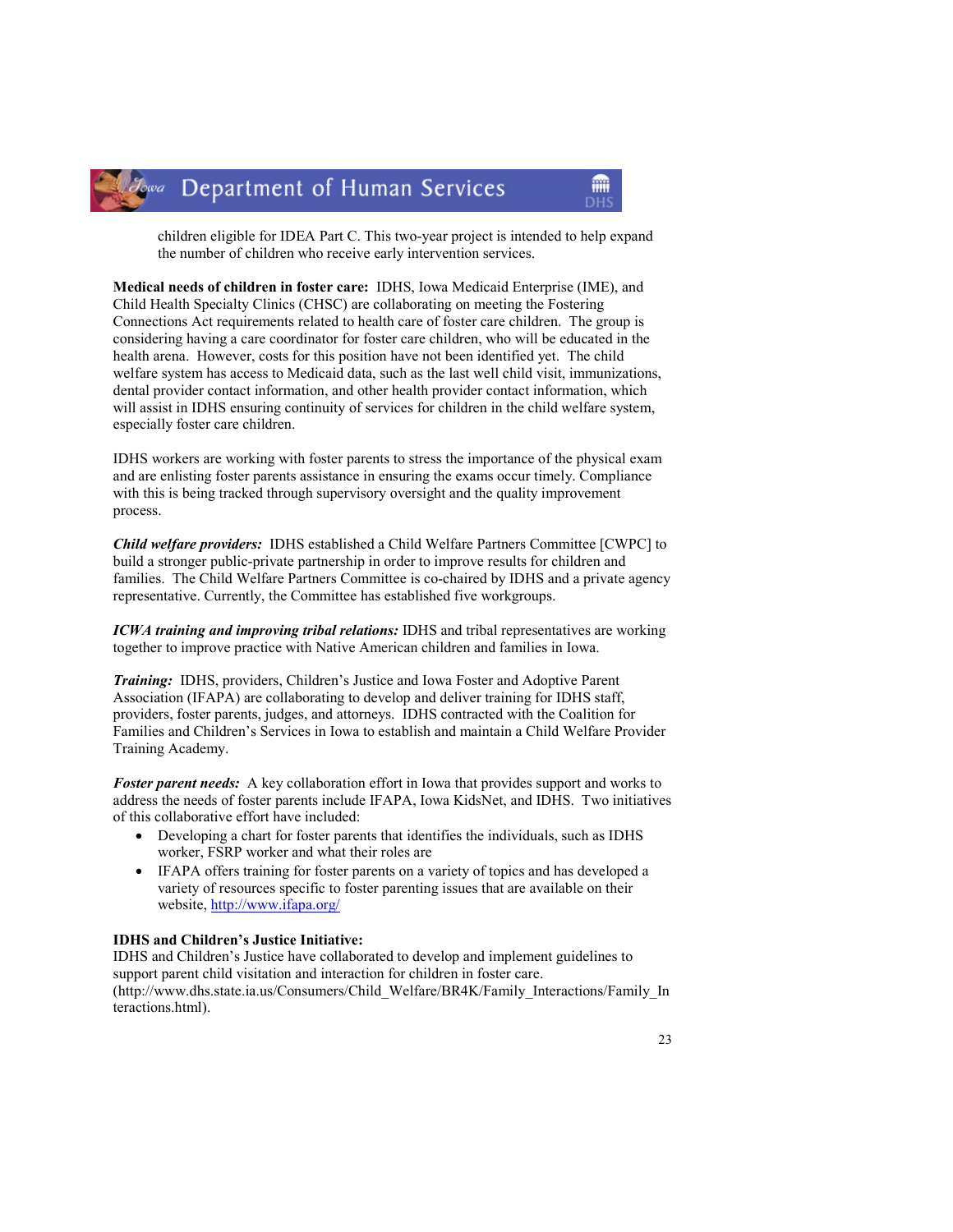### Zowa Department of Human Services

IDHS, Children's Justice, and Foster Care Review Board (FCRB) are collaborating on a Decision Point Analysis (DPA) collaboration. The goal of the DPA collaboration is to merge IDHS and Court assessments so that a true picture of child welfare practice is attained through an efficient process. The DPA collaboration is currently working to develop a joint decision point analysis tool. This tool would focus reviewers on a specific point in the life of the case to determine how Court and DHS involvement influenced outcomes. This integrated review process will engage child welfare partners and stakeholders as reviewers and provide a holistic system review and report. Planned implementation is for SFY 2010. DHS staff is active in the State Council, as well as in the local Children's Justice committees. DHS work on the Children's Justice State Council is currently focused primarily on four topics – education, children in foster care, the role of the county attorney as DHS attorney, and the relationship of the county attorney and DHS in light of recent Supreme Court decision that the county attorney is to represent DHS.

Group Care: With the assistance of Casey Family Programs, IDHS works with youth and communities to improve permanency outcomes for children and youth that are placed in group care. In 2009, DHS staff facilitated group care discussions with youth and communities to guide group care reform.

**County Attorney collaboration:** IDHS works with the Juvenile Section of the County Attorneys Association to improve communication and address a range of issues of mutual concern.

**Disproportionality:** With the assistance of Casey Family Programs, IDHS worked with Children's Justice Representatives and community stakeholders to develop a framework for addressing disproportionality in Iowa's child welfare system.

Child Welfare Services – Service Business Team: IDHS established a Service Business Team (SBT) to guide collaboration and partnership between IDHS central office and service areas in achieving identified child welfare goals for the next five years. SBT members include the Division Administrator of Field Operations Support Unit (FOSU), a Service Area Manager, and the Division Administrator of Adult, Children, and Family Services (ACFS). SBT chartered six Task Teams that are responsible for the following areas within child welfare system:

- Safety
- **Permanency**
- Service Array and Agency Responsiveness to the Community
- Case Review
- Statewide Information System, Quality Assurance System, and Staff and Provider Training
- Foster and Adoptive Parent Home Licensing, Recruitment, and Retention

 Teams are co-led by an IDHS staff person from central office, either from ACFS or FOSU, and by a representative of the Service Areas. External stakeholders are invited to work on specific activities, as appropriate.

m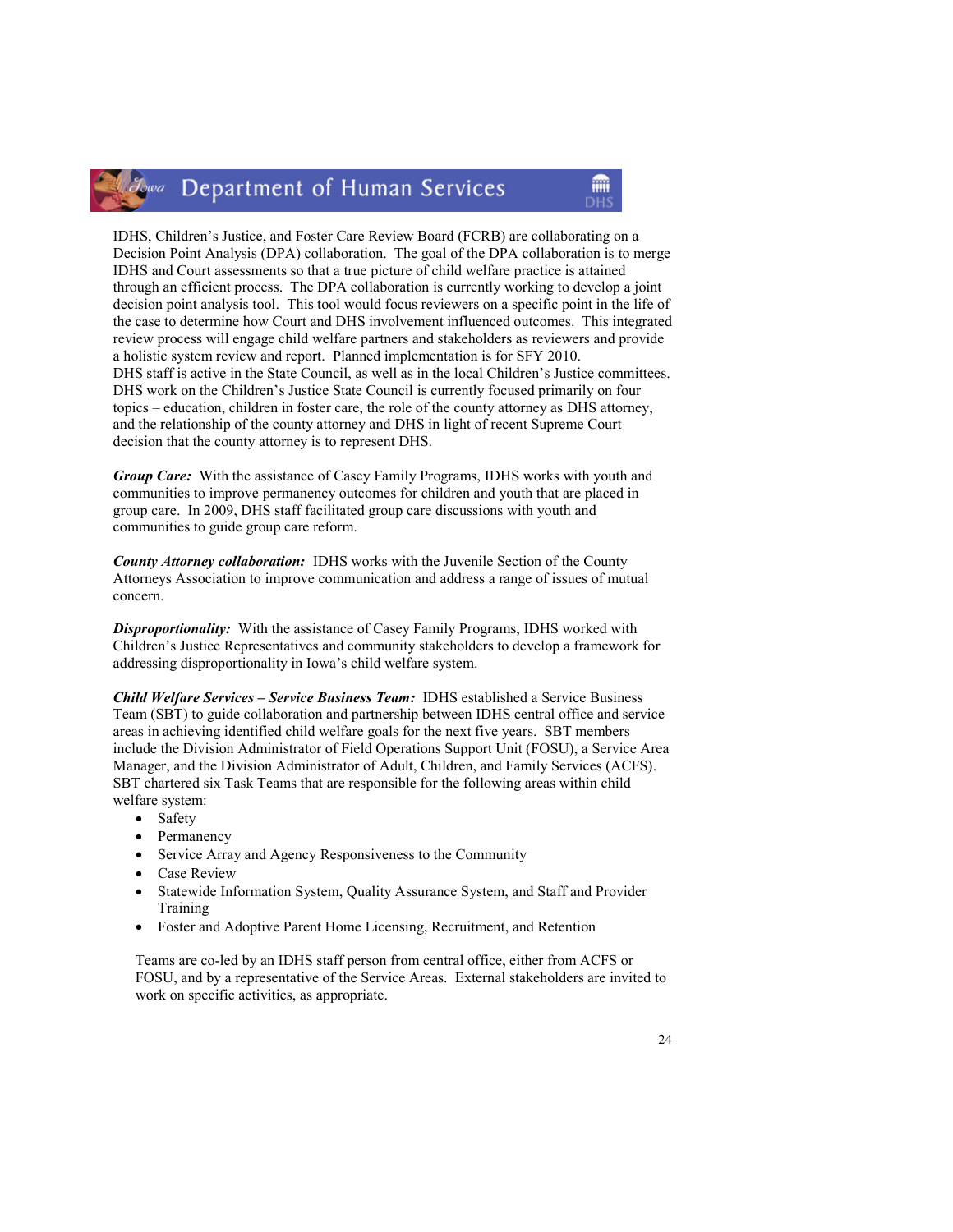### lowa Department of Human Services

Additional collaborations: DHS continues to collaborate with other groups in order to keep children safe and strengthen vulnerable families. DHS also listens to the voices of these groups for input on child welfare policy and practice. Collaborative partners include:

- Juvenile Court
- County Attorneys
- Private child welfare providers
- Substance abuse treatment providers
- Schools and teachers
- Education Collaborative
- Domestic violence agencies
- Communities
- Mental health providers
- Medical community
- Foster care review boards
- Court appointed special advocates (CASA)
- Parents attorneys and guardians-ad-litem
- Youth (Elevate)
- Parents (Parent Partners, Moms Off Meth, etc.)
- Foster parents (Iowa Foster and Adoptive Parent Association)
- Juvenile Court Services
- Native American tribes
- Decategorization and Community Partnership for Protecting Children projects
- Law enforcement

#### Collaboration with Other State Agencies:

DHS collaborates with the following state agencies (not mentioned above):

- Department of Public Health (DPH)
	- o DHS collaborates with DPH and other health care agencies/organizations to implement health related provisions of the Fostering Connections Act.
	- o DHS collaborates with DPH's Division of Substance Abuse on substance abuse testing protocols and services.
- Department of Human Rights, Division of Children's Juvenile Justice Program
- Department of Management, Community Empowerment regarding the Iowa Community Empowerment program
- Department of Inspections and Appeals regarding compliance with licensing requirements

#### Coordination with Tribes:

The DHS plans to continue and broaden efforts to consult with tribes on child welfare issues over the next five years in order to increase case compliance and ingrain tribal/state consultation and coordination into the culture of the child welfare system. In order to achieve the highest level of consultation, coordination, and case compliance in accordance with the spirit of the ICWA statutes, the DHS plans the following activities:

龠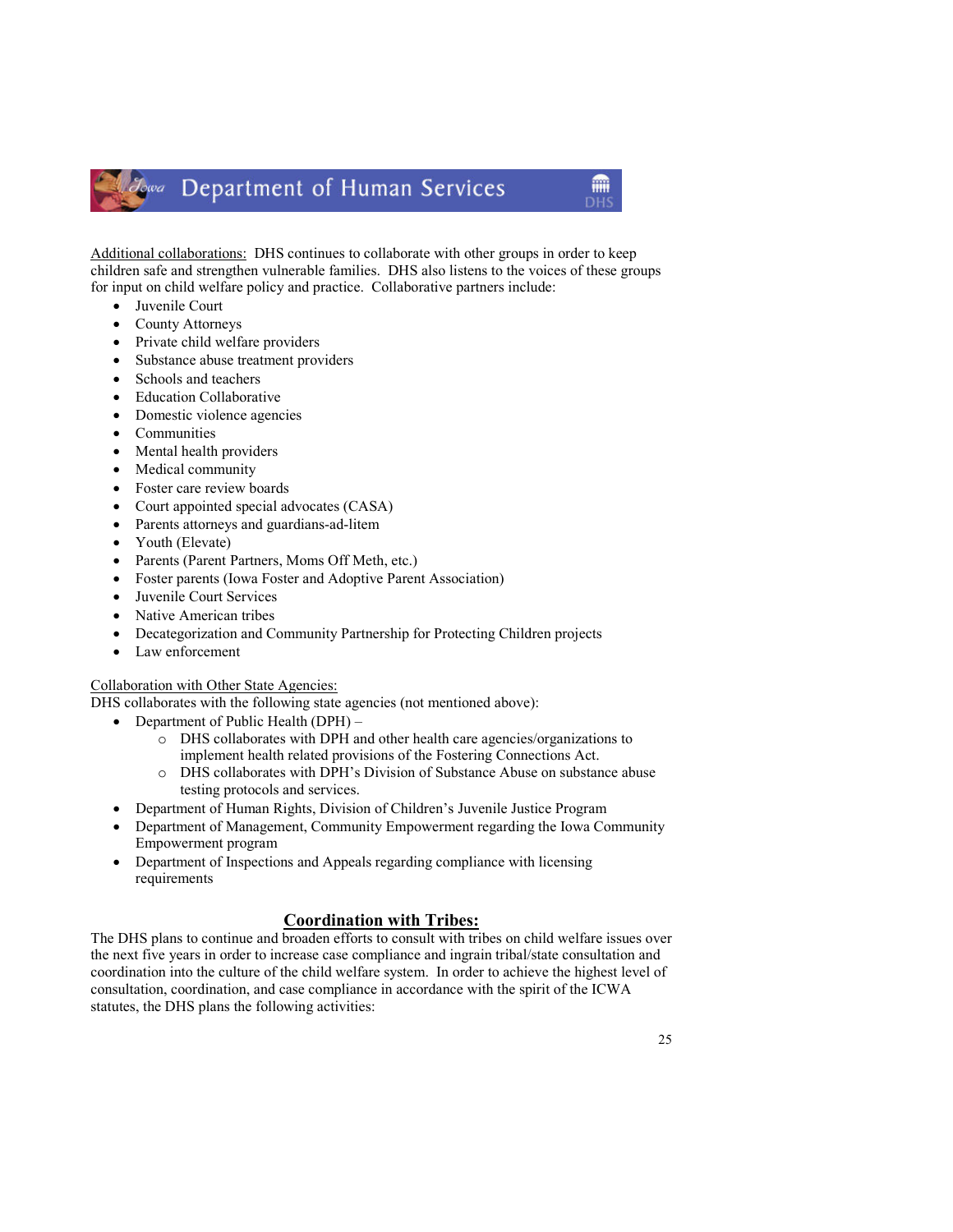#### Department of Human Services Jowa

• Provision of ICWA training opportunities for public and private child welfare staff, judges, attorneys, tribal social services workers, and others. DHS will collaborate with tribal representatives, the Iowa Court Improvement Project, and others to assess training needs and develop the most responsive training with a focus on best practices in ICWA cases.

m

- DHS will continue to collaborate with tribal representatives to ensure that state staff have current contact information for tribal ICWA and social services staff from tribes with a common Iowa presence in order to promote tribal/state collaboration in case planning and service delivery.
- DHS will continue to collaborate with tribal representatives to provide state staff and court officials with current resource listings of tribally recognized expert witnesses for court proceedings involving children subject to ICWA.
- DHS is incorporating efforts to recruit additional Native American foster and adoptive families into the overall state recruitment plan and will work closely with tribal representatives on these efforts in order to gain their input regarding the most effective strategies to utilize.
- DHS will continue participation in monthly meetings of the Community Initiative for Native Children and Families Initiative in Sioux City. Input received from this group will be used to guide state efforts to impact compliance with ICWA requirements.
- In FY2004. DHS began working with tribal representatives to explore the development of tribal/state agreements on child welfare matters. Technical assistance for these efforts is being provided through the National Indian Child Welfare Act Association. DHS and the Meskwaki Nation signed a Memorandum of Agreement (MOA) on July 18, 2006. DHS has provided a copy of the memorandum of agreement with all staff and provide training. In 2010, the Meskwaki Tribe and DHS will rewrite the department's MOA with the tribe. DHS anticipates the MOA to be completed within the next 6 months.
- DHS will continue to partner with tribal representatives in order to share data on Native American children and families in the state child welfare system and the outcomes achieved by these children and families. Through these efforts, tribal and state representatives will have objective data on which to base discussions on system strengths, concerns, and areas where remedial efforts need to be focused.
- State staff is working with Meskwaki Tribe on the development of their Title IV-E system. Specifically, staff provided basic information regarding IV-E, data sets, explained use of forms and key elements, etc. DHS staff requested Meskwaki Family Services (MFS) conduct an internal file review using IV-E and CFSR checklists. DHS staff will work with MFS staff to resolve identified issues.
- On June 17, 2010, in conjunction with DHS worker training via ICN, Jerry Foxhoven from Children's Middleton Center will, in concert with Meskwaki Tribe, provide ICWA training for DHS workers.
- At this time, the Meskwaki Tribe and DHS are developing protocols and procedures regarding how both parties respond to child abuse investigations and issues, such as notification of the tribe, access to the tribal settlement, asking about Native American heritage, etc., when the tribe is involved.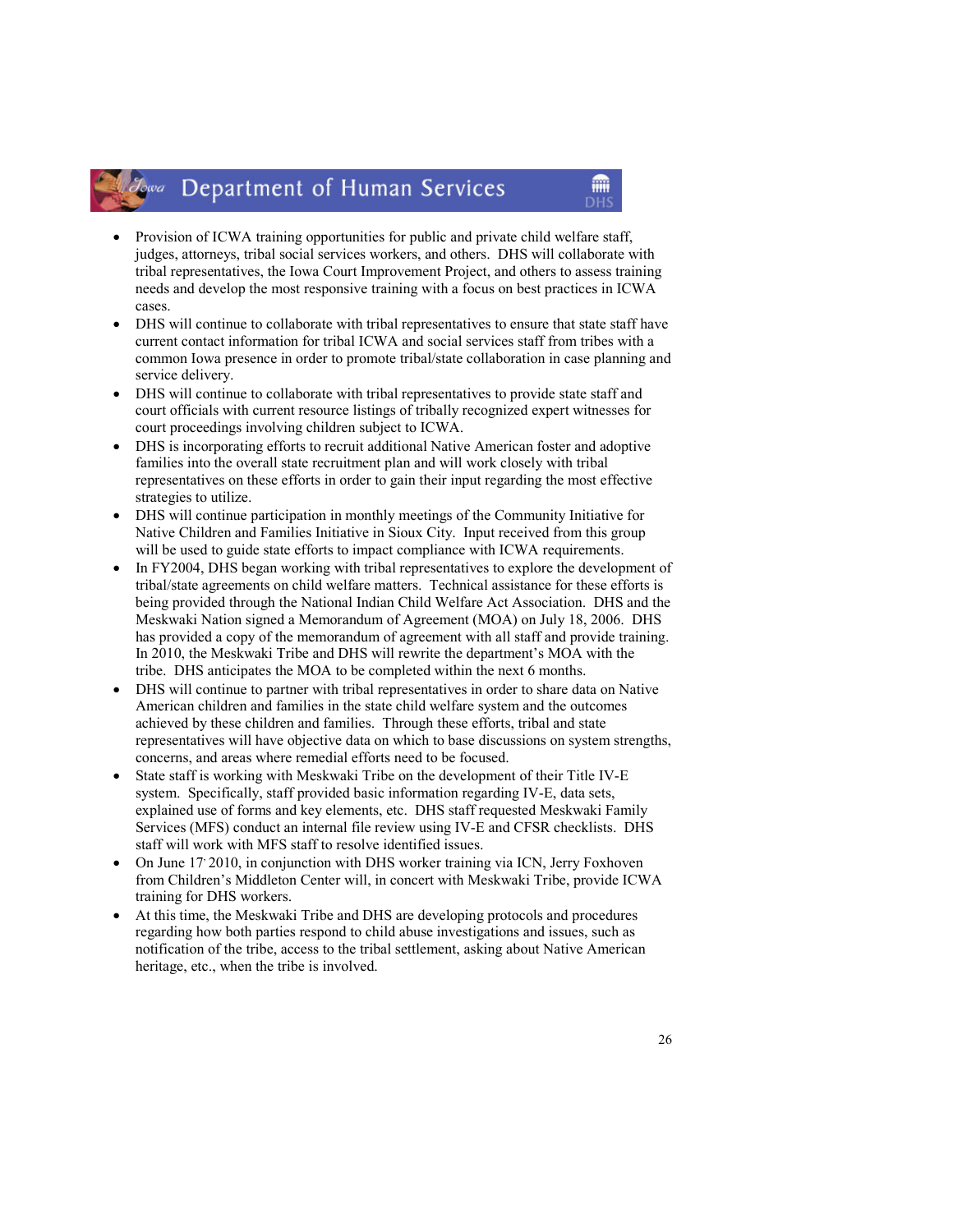

#### Program Support

Training activities in support of the CFSP goals and objectives, including training funded through titles IV-B and IV-E. Please note FY2010 & FY2011 Training Plans are attached in the Appendix section of this report.

#### Iowa Department of Human Services Training

This section includes staff development and training plan in support of the goals and objectives that addresses the title IV-B and IV-E programs covered by the plan. IDHS Training is an on-going activity and includes content from various disciplines and knowledge bases relevant to child and family services policies, programs and practices. Training supports cross-system coordination and consultation.

#### IV-B and IV-E Training

The "Basic Ordering Agreement" between Iowa Department of Human Services (IDHS) and Iowa State University was developed to provide access to professional services to IDHS and for Iowa State University to act as the lead institution in a consortium of public and private organizations located in Iowa. The agreement was established in 1988 and a contract and revised list of task orders are finalized annually.

The consortium provides initial in-service training for newly appointed child welfare staff and continuing training opportunities focusing on the goals and objectives of Title IV-E of the Social Security Act.

In addition to the University and consortium training provided for IDHS staff and partners, the Department will continue to provide additional training opportunities through contract trainers and IDHS staff. These trainings will, as those in the past year, focus on the development of skills and behaviors that will support the achievement of permanency. The IDHS staff curriculum development and trainings for IDHS staff and partners may be in conjunction with the consortium and other contractors.

Through the educational resources of the consortium, contractors, and IDHS staff, educational programs, courses, conferences, workshops, and seminars are offered which enhance and develop the employee's competencies and increase the effectiveness of IV-E services.

The department uses federal matching funds for training for foster care and adoption assistance under title IV-E at the rate of 75% times the penetration rate, for training personnel employed by the department and for current or prospective foster or adoptive parents and the members of the state licensed or approved child care institutions providing care to foster and adopted children receiving title IV-E assistance. The childcare institutions are those licensed by the state to care for foster children receiving title IV-E assistance. The training funds are used for curriculum development and training delivery. Travel and per diem expenses are reimbursed for department employees and for licensed foster parents and approved adoptive parents. In accordance with PL 110-351, training for other child welfare partners will use 65% times the penetration rate. When contracted service providers and other child welfare partners attend training designed to enhance IVE objectives the department may reimburse travel and per diem expenses.

Over 600 field staff has Title IV-E-related duties in foster care, adoption assistance, and transition living. Curriculum addressing the needed competencies for employees is developed and included in the Core Course Catalog. Course evaluations are reviewed and used in revising and upgrading course content. Future courses focus on furthering the social work case management concepts, skill building, outcomes, and competency levels. The Iowa Department of Human Services contracts with the Iowa Department of Inspections and Appeals, through an interagency agreement with the Child Advocacy Board, for a State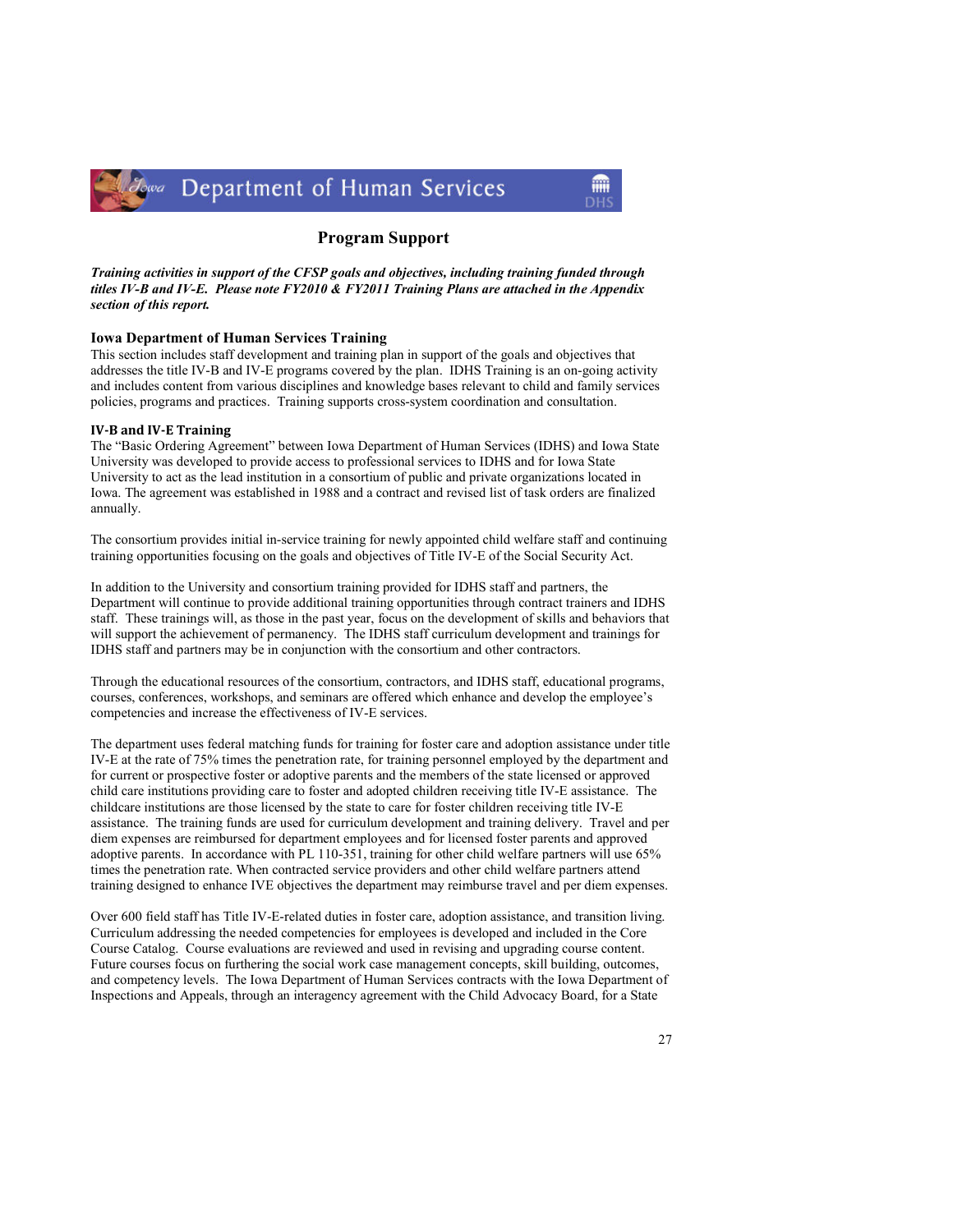#### Department of Human Services lowa

Foster Care Review Board that reviews foster care cases. Foster Care Review Board staff and citizen volunteers serving on local foster care review boards receive training through participation in IDHS core courses and specialized training programs administered by the Foster Care Review Board. The department recognizes the importance of contracted service providers participating in training that addresses major changes in policy and procedure. To that end, training is provided to these service providers via joint and provider training.

#### Provider of Training

Title IV-E training is provided to IDHS employees and its partners by contracting through a "Basic Ordering Agreement" with Iowa State University and its consortium, by contract trainers and by IDHS staff. The consortium consists of the state's public higher educational institutions under the leadership of Iowa State University. Other contractors may provide training for IDHS staff and partners. IDHS staff may provide training independently or in conjunction with the consortium or other contractors.

#### Duration Category and Administrative Functions the Training Addresses

The consortium, contractors or IDHS staff provides initial in-service part-time training for newly appointed child welfare staff and continuing part –time training opportunities for on-going staff and partners. The training focuses on the Title IV-E administrative functions of referral to services, preparation for and participation in judicial determinations, placement of the child, development of the case plan, case reviews, case management and supervision, recruitment and licensing of foster homes.

Training is also provided to community partnership sites at 75% times the penetration rate for personnel employed by the department. CPPC training addresses engaging families through assessment and facilitation of family team meetings in which the case plan is developed. Community Partnership includes Parent Partners represents a philosophy and practice strategy for child welfare services which directly relates to practice and the development of the case plan. Training includes the practice skills of engaging families in the case planning process. There is a focus on informal supports for families as well as collaborative work with service providers as a case management strategy. Travel and per diem expenses are reimbursed for department employees. Training for other child welfare partners will use the penetration rate and 65% federal funds.

#### Setting/Venue for the Training Activity

Through the educational resources of the consortium, other contract providers and IDHS staff, educational programs, courses, conferences, workshops, seminars, WEB course, webinars that are computer and phone delivered and on the job guidebooks are offered which enhance and develop IDHS employee competencies and increase the effectiveness and delivery of IV-E services.

The On the Job Training (OJT) modules are developed using IVE funds (75%) as OJT tools. The only part of OJT that is funded at the 75% training match rate is curriculum development. OJT training modules are part of the initial training. OJT is self-learning with supervision that is not funded with any training funds. OJT prepares the worker for the foundation learning prior to attending the face-to-face class work and puts into practice those concepts learned at the face-to-face training. The OJT and the face-to-face training are blended providing sequential learning.

#### Audience to Receive Training

Over 500 field staff have Title IV-E related duties in foster care, adoption assistance and transition living for whom this training is conducted. Curriculum addressing the needed competencies for employees is developed and included in the training offerings. The training opportunities are available to relative guardians, private child welfare agency staff providing services to children receiving title IV-E assistance, child abuse and neglect court personnel; agency, child or parent attorneys, guardians ad litem; and, court appointed special advocates and staff with child caring agencies providing foster care and adoption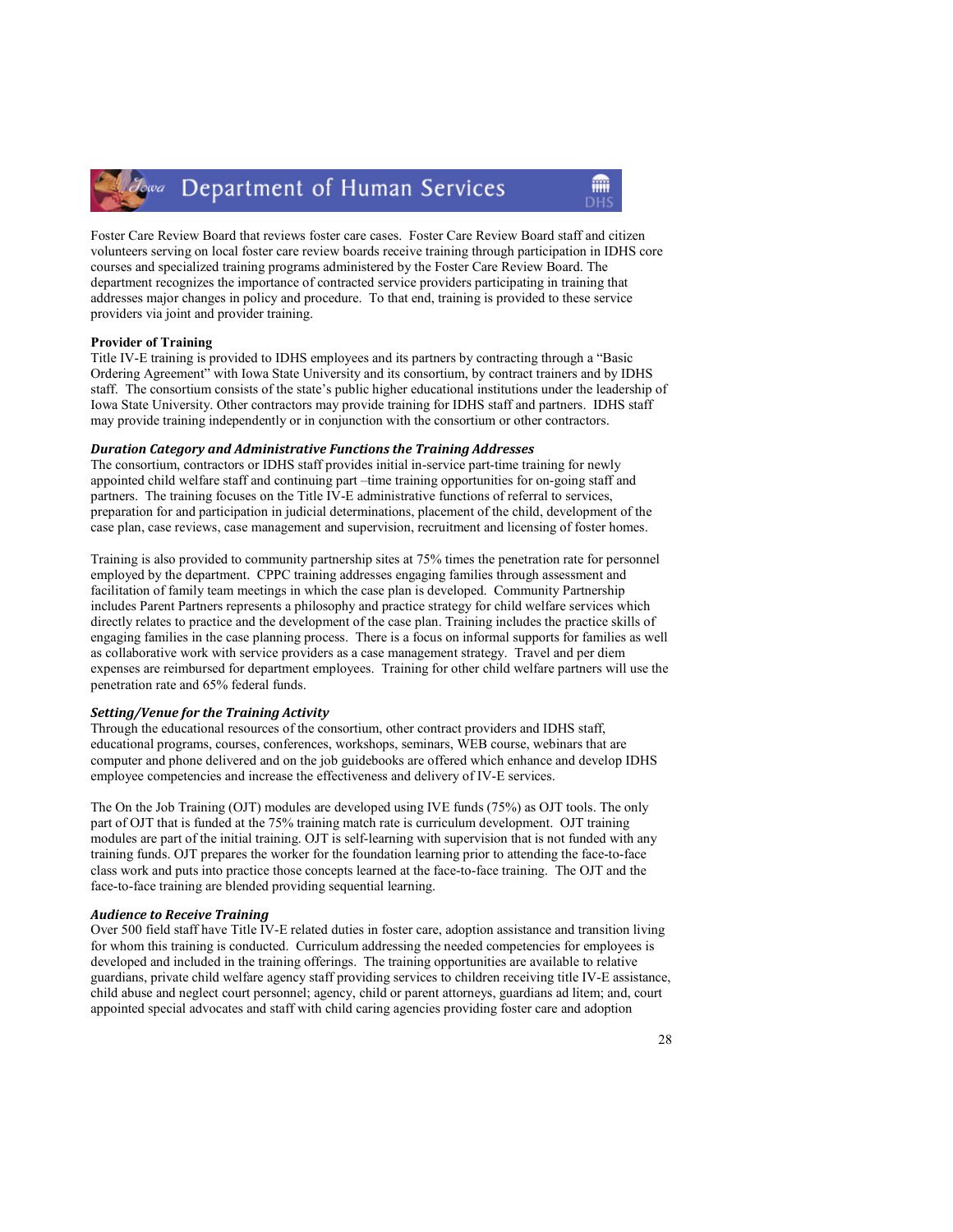Department of Human Services Jowa

services to promote the expansion of knowledge and skills. Community Partnership training including Parent Partners provides courses for community members and IDHS staff. The department recognizes the importance of contracted service providers and other child welfare partners participating in training that addresses major changes in policy, procedure and practice.

#### Overview of Training

The training is designed to give employees a basic understanding of the major components and goals related to their role of a social worker. The courses are ordered in a sequential format to build competence and skill. The training utilizes a blended approach with foundational knowledge provided via the WEB and experience on the job with classroom training used to enhance job responsibilities. Ongoing training is utilized to enhance best practice initiatives.

#### Evaluation

Course evaluations are done for all courses and are reviewed and used in revising and upgrading course content. Future courses development uses this information to further family team concepts, skill building, and competency areas.

#### Description of Cost Allocation Methodology

Iowa does not use the automated cost allocation system to allocate costs to benefiting programs. Rather than allocate all training costs among all benefiting programs, Iowa determines, on a course-by-course basis, what federal programs benefit from the training. Expenditures for each course are distributed into one of the following categories:

- Any course (or portion of a course), which is not allowable for IVE match, is allocated to state only.
- Any course which benefits only foster care and/or adoption is charged using the IVE penetration rates and the training match rate.
- Any course (or portion of a course), which benefits all child welfare programs, is allocated to IVE and non-IVE based on client eligibility statistics.

For training which benefits only foster care or adoption assistance, the penetration rate is applied to the cost and then 75% of that amount is claimed under Title IVE. The penetration rates used are: % of adoption assistance cases that are IVE eligible, % of family foster care cases that are IVE eligible, % of all foster care cases that are IVE eligible, and the % of all foster care and adoption assistance cases that are IVE eligible. The actual penetration rate used is based on the content of the training.

For training, which benefits all federal programs used to fund child welfare services, the IVE penetration rate is calculated using client eligibility statistics from the Foster Care Key Performance Indicator (KPI) 302 report and the Adoption Financial Summary Report. The penetration rate is based on the number of cases that are IVE eligible compared to all cases. The penetration rate is applied to total expenditures to first to determine the portion eligible for IVE. The IVE eligible amount is claimed at the applicable training match rate.

#### Professional Development

The Department is offering continuing professional development for social work graduate college work as funding is available. If funding is identified, the Department may re-establish a BSW Traineeship practicum program for placements in Departmental professional settings for senior undergraduate students preparing for employment with Iowa Department of Human Services; and for a MSW Traineeship program to provide educational opportunities for current staff who wish to enhance their knowledge base and continue to provide Title IV-E related duties.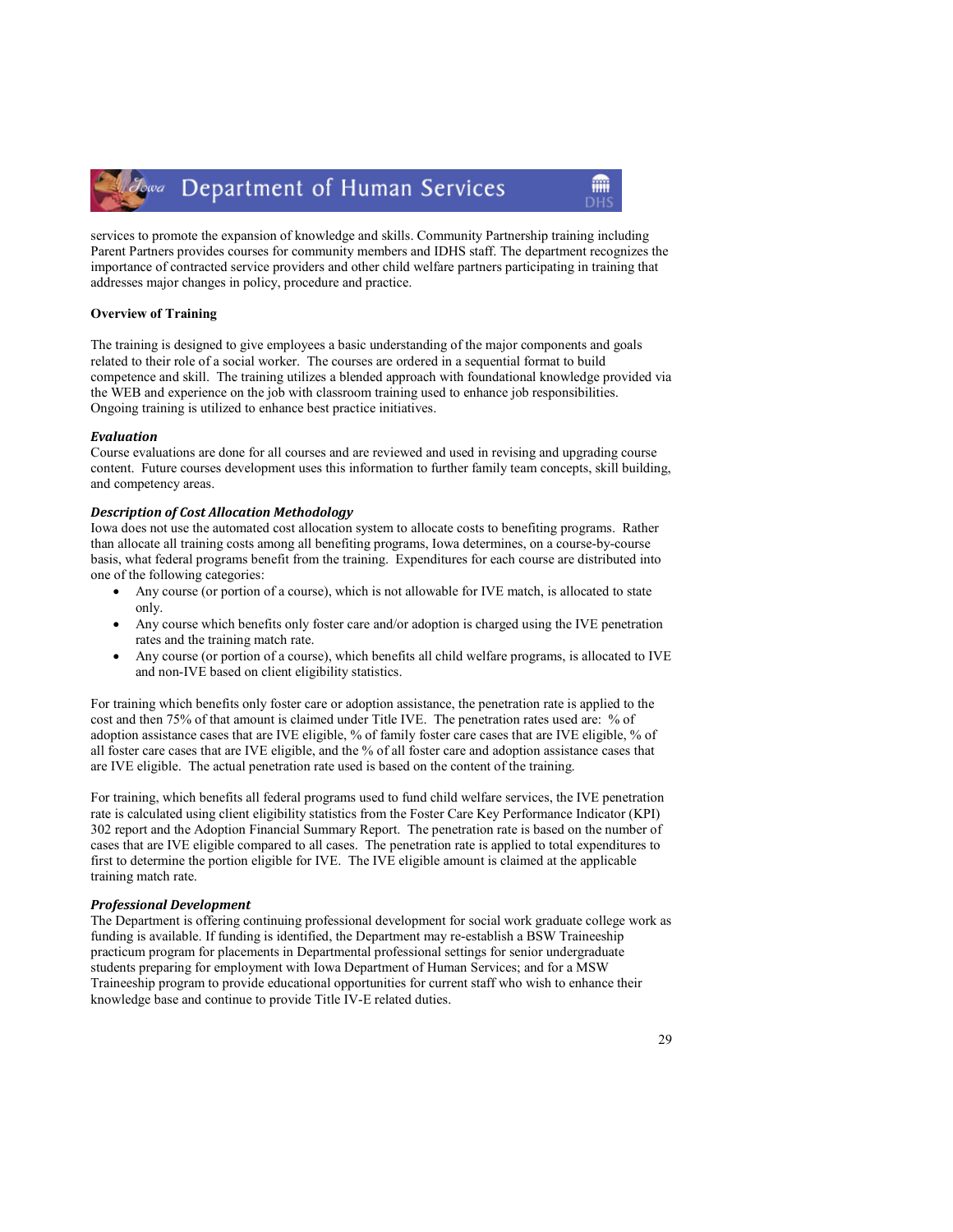

### Department of Human Services

#### FY 2010

For FY 10 number of course offerings: 98 Number of people trained: 4,213

- There continues to be an increase in the use of technology delivered training that allows for participation by staff across the state and with no or reduced travel time.
- Several new courses were offered to staff in response to the needs survey for more training on substance abuse, domestic violence and mental health issues.
- In addition there were two new courses on interviewing offered to increase staff competency in this area.
- Joint training of IDHS and providers on risk was offered statewide with a practice implementation session by supervisors who had been trained across the state.
- IDHS has a representative on the Juvenile Justice Court Training Committee and continues to work on a statewide multidisciplinary training.

#### Goals FY 2011

- Enhance blended learning to incorporate resources and electronic learning with a learning management system
- Enhance shared learning offerings with IDHS and Providers
- Conduct seminars for supervisors using webinars and other means as appropriate.
- Continue to use on-line learning and webinars to reach more staff and partners.
- Focus on the transfer of learning for continued development of staff with increased information and guidance to supervisors.
- Continue the use of the Tough Problems, Tough Choices in new worker training to guide workers in assessing and decision making.

#### New Course information not previously described:

#### FY 11 Training

- ♦ SW 2 assess, develop case plan, prepare reports and participate in judicial, refer to services and mange and supervise case,
- ♦ SW 3 assess, determine referral and refer to services
- ♦ Supervisors IDHS supervisors for SW 2s and SW 3s
- $\blacklozenge$  Others partners in case management providers, judicial & community as part of Community Partnership initiative

#### Child Welfare Provider Training

IDHS and the Coalition for Family and Children's Services in Iowa signed a contract for the Coalition to administer child welfare provider training in early November 2008 with funds allocated from the Iowa Legislature. The Coalition developed training plans for SFY 2009 and SFY 2010. The Coalition will have a proposed plan for SFY 2011 no later than Fall 2010. The training is compatible with the child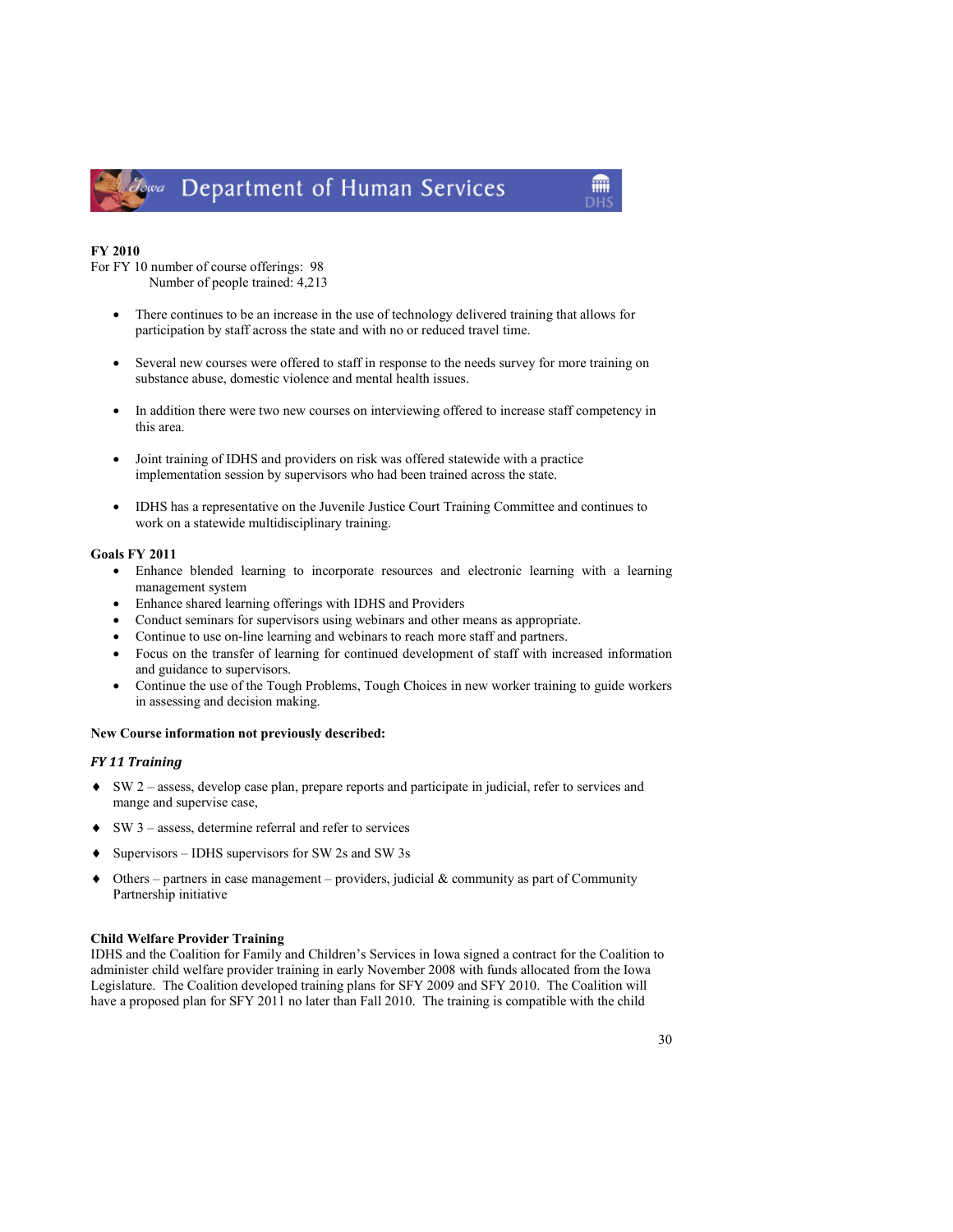#### Department of Human Services Iowa

welfare outcomes of the IDHS model of practice in the Better Results for Kids redesign and the seven outcomes of the federal Child and Family Services Review (CFSR). These outcomes include safety for children, permanency, academic preparation and skill development, and well being. The plan also includes access to on-line training. The Coalition launched the Child Welfare Provider Training Academy website in March 2009. All details of upcoming training for child welfare frontline staff and supervisors are available at http://iatrainingsource.org/. The website is updated periodically to include any new offering of trainings and allows for online registration which provides immediate confirmation of registration. There are currently links to 15 training courses useful to child welfare providers that may be accessed through the Training Academy website.

During SFY 2009, the plan included 43 live trainings across all eight (8) service areas in the following topic areas: s: verbal de-escalation, substance abuse and chemical dependency, engaging youth and families, safety planning and risk assessment, mental health first aid, child development, strength based supervision of Child Welfare Practice, and the promoting safety and resilience in the Child Welfare workforce. The SFY 2010 plan included 28 live trainings, with 26 new courses for the fiscal year across all eight service areas in the following topic areas: supervising difficult times and difficult staff, middle management survival skills, bringing fathers into the circle of Family Centered Practice, understanding and identifying risk and behavior in adolescents, working with children with emotional and behavioral problems, ethical responsibilities and understanding boundaries for Child Welfare providers, preparation for independent living, and working effectively with substance affected families. For additional trainings offered during SFY 2009 and SFY 2010, refer to Item 33D of the statewide assessment.

The Coalition has also partnered with Essential Learning to provide a range of individual online training courses to 500 child welfare providers across the state of Iowa. There are two extensive libraries which can be accessed: a Social Services course library and a Child and Adolescent curriculum.

#### Monthly Caseworker Visit Funds

Additional funds under IV-B 2 will be used to support monthly caseworker visits with children in foster care through activities designed to improve caseworker retention, recruitment, training, data collection, and performance monitoring. Iowa is requesting the full allotment for FFY 2011 and the full allotment for years 2010-2014.

Training has utilized monthly webinars to provide timely technology delivered training. The supervisory seminars are held the  $2<sup>nd</sup>$  Tuesday of each month on topics pertinent to supervisors. These sessions are for both DHS and Provider supervisors. The 2<sup>nd</sup> Monday of the month The Child Welfare Resources Webinar is held. The topics are pertinent to social work practice. These webinars will continue and most likely will be increased as the PIP is developed. There is also a monthly Family Interaction conference call that will be combining in October 2010 with the Family Team Meeting call to integrate these two practices.

Service Area Quality Assurance and the Quality Service Coordinator have developed a standardized visit process, procedures, and documentation to promote caseworker visits with children. The process has been added to new worker training curriculum. The caseworker visit funds will be utilized to provide training during the implementation process.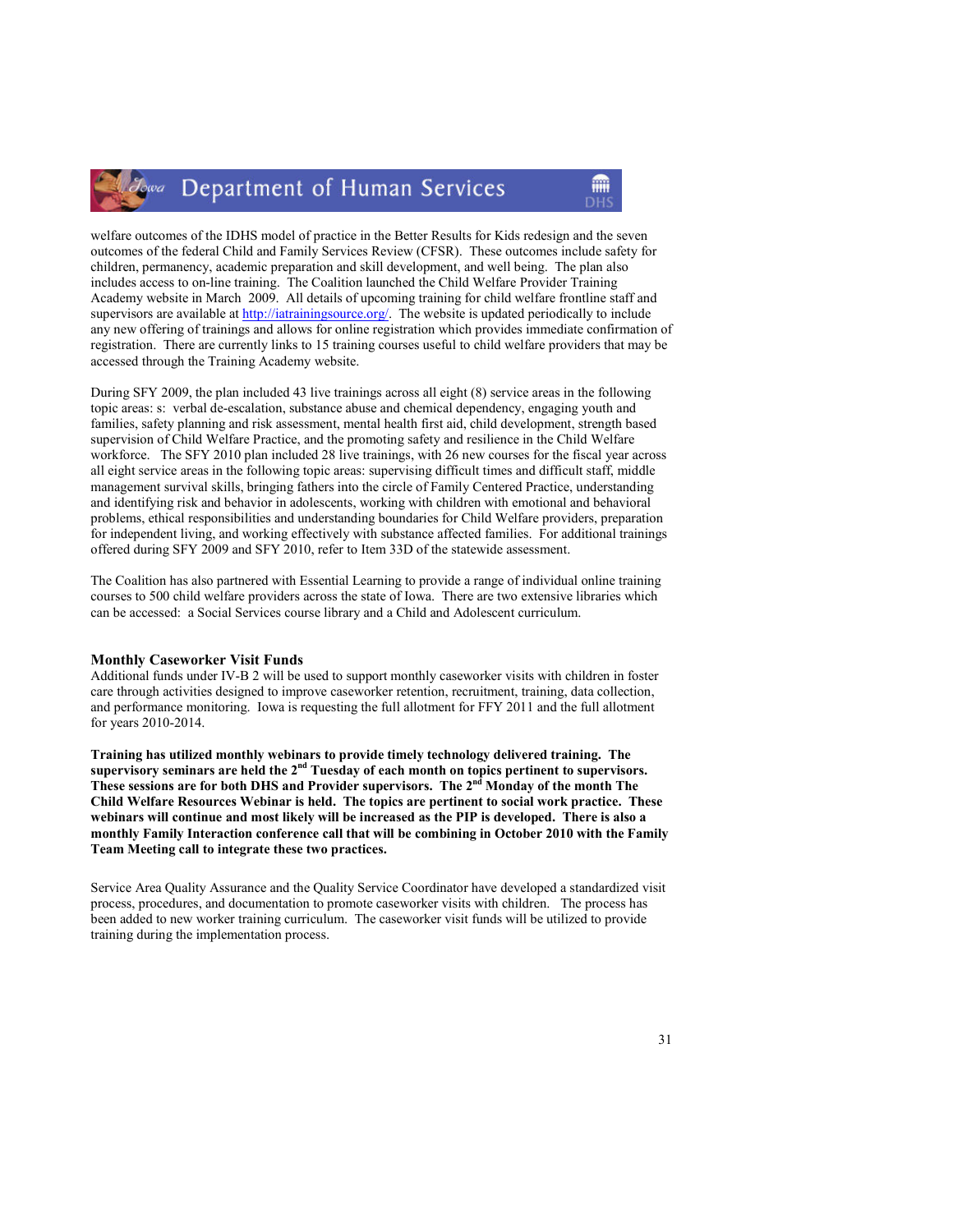

## lowa Department of Human Services

#### Iowa DHS FFY 2007-2009 Data on Caseworker Visits

m

| <b>Reporting Requirement</b>                                                                                                                                                            | <b>Type of</b><br><b>Data</b>            | <b>Baseline</b><br>Data<br><b>IFFY</b><br>2007 | <b>2008 Goal</b> | <b>Type of</b><br>Data | 2008<br><b>Performance</b><br><b>[FFY 2008]</b> | 2009<br><b>Performance</b><br><b>{FFY 2009)</b> |
|-----------------------------------------------------------------------------------------------------------------------------------------------------------------------------------------|------------------------------------------|------------------------------------------------|------------------|------------------------|-------------------------------------------------|-------------------------------------------------|
| The aggregate number of<br>children served in foster<br>care for at least one month                                                                                                     | <b>SACWIS</b>                            | 7043                                           |                  | <b>SACWIS</b>          | 11,035                                          | 10,156                                          |
| The number of children<br>visited each and every<br>calendar month that they<br>were in foster care,                                                                                    | <b>SACWIS</b>                            | 2272                                           |                  | <b>SACWIS</b>          | 4,593                                           | 5,407                                           |
| The total number of visit<br>months for children who<br>were visited each and<br>every month that they<br>were in foster care                                                           | <b>SACWIS</b>                            | 19,880                                         |                  | <b>SACWIS</b>          | 37,091                                          | 44,788                                          |
| The total number of visit<br>months in which at least<br>one child visit occurred in<br>the child's residence <sup>1</sup>                                                              | Case<br>Reading<br>Sample of<br>50 Cases | 254                                            |                  | <b>SACWIS</b>          | 30,664                                          | 36,742                                          |
| The percentage of children<br>in foster care under the<br>responsibility of the state<br>who were visited on a<br>monthly basis by the<br>caseworker handling the<br>case of the child. | Administrati<br>ve Data                  | 32%                                            | 40%              | <b>SACWIS</b>          | 41.62%                                          | 53.23%                                          |
| The percentage of visits<br>that occurred in the<br>residence of the child. <sup>2</sup>                                                                                                | Case<br>Reading<br>Sample of<br>50 cases | 65%                                            | 65%              | <b>SACWIS</b>          | 82.67%                                          | 82.04%                                          |

<sup>1</sup>Although the baseline percentage of visits that occurred in the residence of the child was obtained through case reading data, this is reported from administrative data in all subsequent reports.

 $2^2$  The baseline data provided for FFY2007 for the percentage of visits that occurred within the home was based on a random sample of 50 cases. Of those cases there was a total of 390 visits months in which a child was seen each month that they were in foster care and for 254 of those visit months the child was seen in the home.

#### State Technical assistance

#### Management Information System: Statewide Automated Child Welfare Information System (SACWIS)

Since implementation, Iowa has undergone three federal SACWIS compliance reviews: an initial review in August 1997 and follow-up reviews in August 29 – 30, 2000 and May 17 – 18, 2004. Iowa is in the final stages of federal review for SACWIS acceptance. In February 2008 Iowa's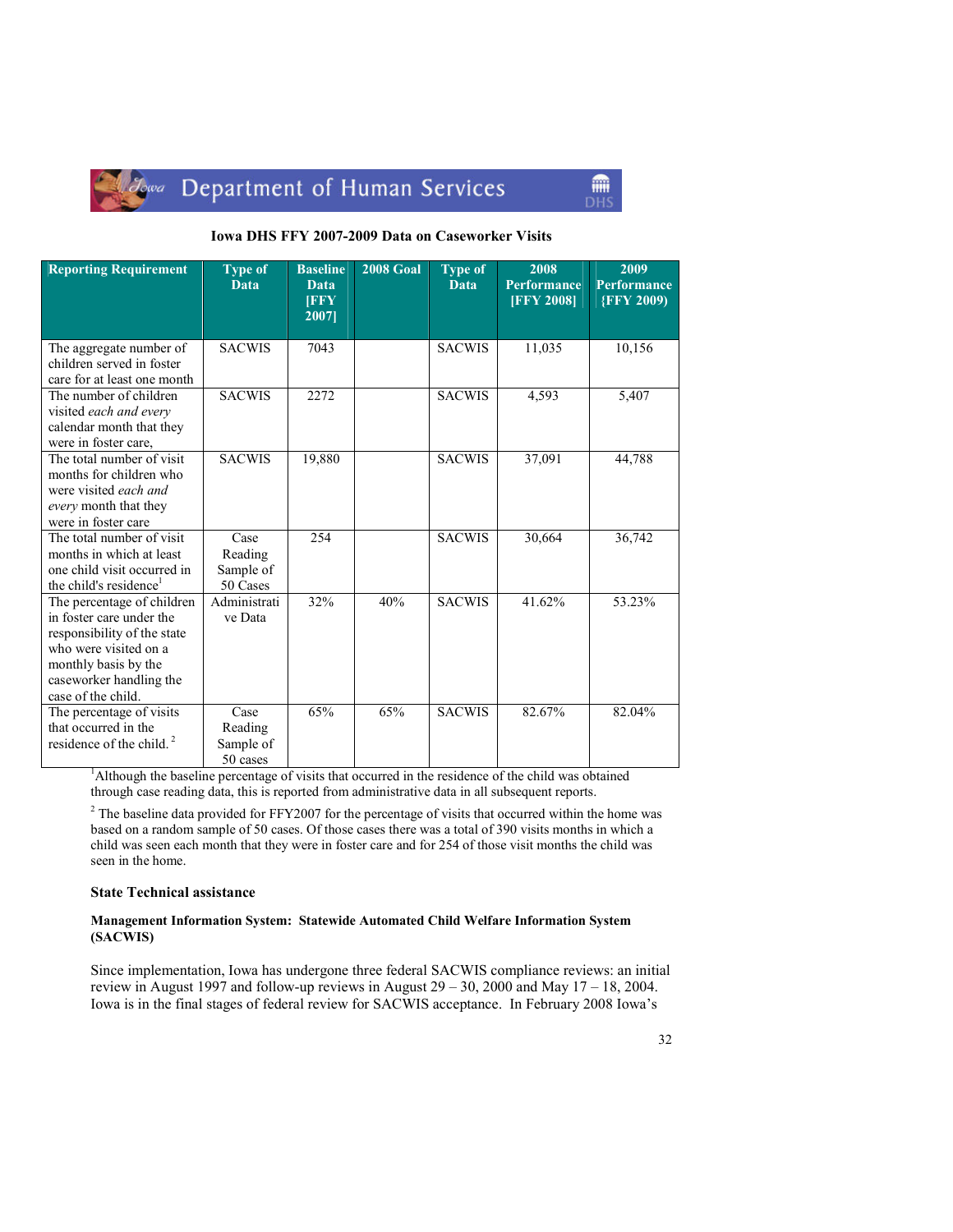### *Lowa* Department of Human Services

SACWIS was placed on hiatus while plans were being developed to either create a new SACWIS system or make changes necessary to bring the current system into compliance. It was determined to make changes necessary to bring the current system into compliance and an APD is being created outlining steps needed to complete those tasks.

m

Iowa's SACWIS consists of two main components, Family and Children's Services (FACS) and Statewide Tracking and Reporting (STAR). FACS is the child welfare case management and payment system for the Department. It applies to children in foster care and collects demographic data, caseworker information, household composition, services provided, current status, status history, and permanency goals, among other information. It tracks the services provided to approximately 12,000 children at any specific point in time and automates issuance of over \$220 million annually to foster and adoptive parents and other child welfare providers. FACS also serves as the data source for information used by field budget staff. STAR is responsible for tracking the intake, assessment and findings for over 22,000 child abuse assessments annually. The STAR system collects information regarding abuse reports, report decisions, reporter, alleged perpetrator, caseworker, dates of parental notification, appeal data, final disposition of assessment, and completion time frames for individuals receiving child protective services.

These two mainframe systems share a common platform (CV) with separate menus for specific child welfare and child protective screens. The system design supports the capability to share common records as well as a single database record shared by both systems.

#### Iowa's SACWIS:

- Is available at all IDHS locations to every IDHS staff person needing access Monday through Friday from 5:30 A.M. to 7:30 P.M. System maintenance and batch processing activities are done overnight and on weekends. The system is available during the batch processing cycle. It is only unavailable to staff about 2.5 hours within a 24-hour period, which occurs during the middle of the night. It is available to staff on weekends.
- Contains a highly discreet security protocol which controls view and update access down to specific individual screens for each worker
- Supports inclusion of information about juveniles case managed by Juvenile Court Officer (JCO) under the Judicial Branch (In general, DHS workers enter information as Juvenile Court System does not have direct access.)
- Is used for tracking in routine case management activities by line staff
- Is used by managers to monitor caseloads and budget
- Provides standardized performance reports at the state and service area level for monitoring of the federal child welfare outcomes and state identified performance measures
- Provides standardized and ad-hoc reporting for key foster care and adoption data

#### Changes in Iowa's SACWIS,

- A review of the alert system and movement towards a web-based system was done and changes were made.
- Stakeholders also reported that Iowa's SACWIS is interlaced with the quality assurance system.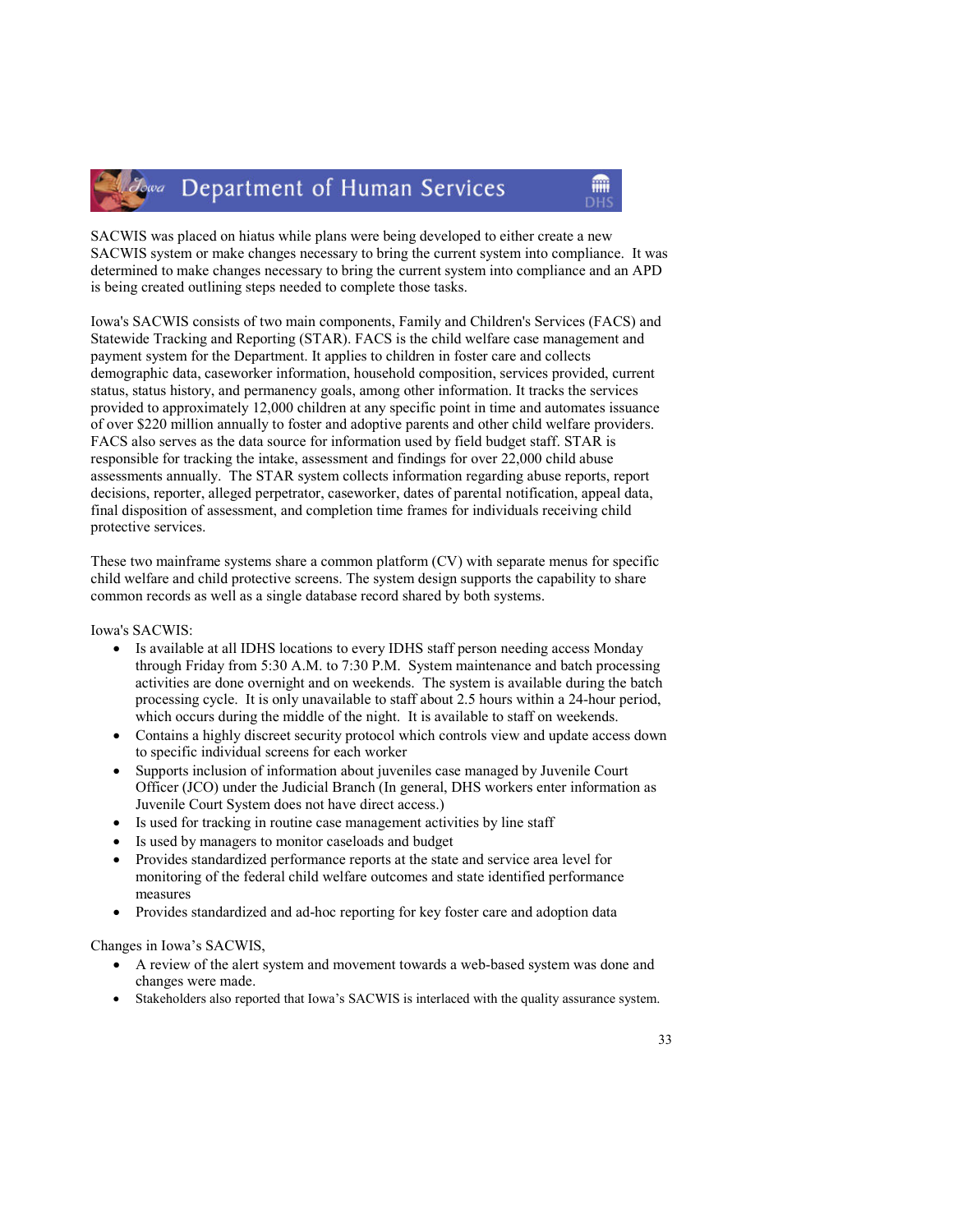

#### Training and Technical Assistance

#### University-Agency Partnerships to Improve Child Welfare

The Department is participating in the Consortium for University-Agency Partnerships to Improve Child Welfare, which is being seeded with funds from the Fostering Results initiative that is sponsored by a grant from the Pew Charitable Trust to the Children and Family Research Center. The Consortium is design to provide a "sounding board" for interested parties to share, analyze, and compare local problems, promising practices, and research findings with other jurisdictions.

#### Multi-state Foster Care Data Archive

Iowa is a member of the Multi-state Foster Care Data Archive administered by Chapin Hall at the University of Illinois Center for Children. The work involves receiving administrative data from several states, coding it into a common format of longitudinal client based records. Researchers with the project examine multiple aspects of foster care populations in eleven states including Iowa.

Findings and recommendation address research on several topics including; state child welfare caseload, the number of children in foster care at a specific point in time, the number of children and reasons for entering foster care in a period, and the number of children and reasons for exits, and examine re-entry profiles. Data on these and other subjects are analyzed to better inform Iowa (and other participating states) of important factors related to foster care processes, child profiles, lengths of spells in foster care, and re-entry into care. The point of the research is to better understand important issues related to foster care practice and policy and understand opportunities for making improvements.

#### Iowa Based Research

IDHS also participates in research projects initiated through our work with the state universities.

#### Technical Assistance

As part of the CFSR Program Improvement Plan, National Resource Center technical assistance has been requested to improve child welfare services. The identified National Resource Centers have been requested to provide assistance in curriculum development, technical assistance and training.

#### National Resource Centers

- National Resource Center for Child Protective Services (NRCCPS): In April 2008, IDHS requested technical assistance from the National Resource Center for Child Protective Services (NRCCPS) to improve risk and safety assessment and management practices. Their summary of findings indicates:
	- "Iowa DHS policy outlines a methodical, unified, consistent and interconnected approach to intervention from intake to case closure. The level of detail regarding rules, regulations, expectations and direction is evidence of a very thoughtful, deliberate approach to program design. Many aspects of DHS policy reflect the state of the art. Policy provides a theoretical foundation that is based on sound, respected theories related to individual and child and family functioning. Policy also provides a conceptual framework that identifies, defines and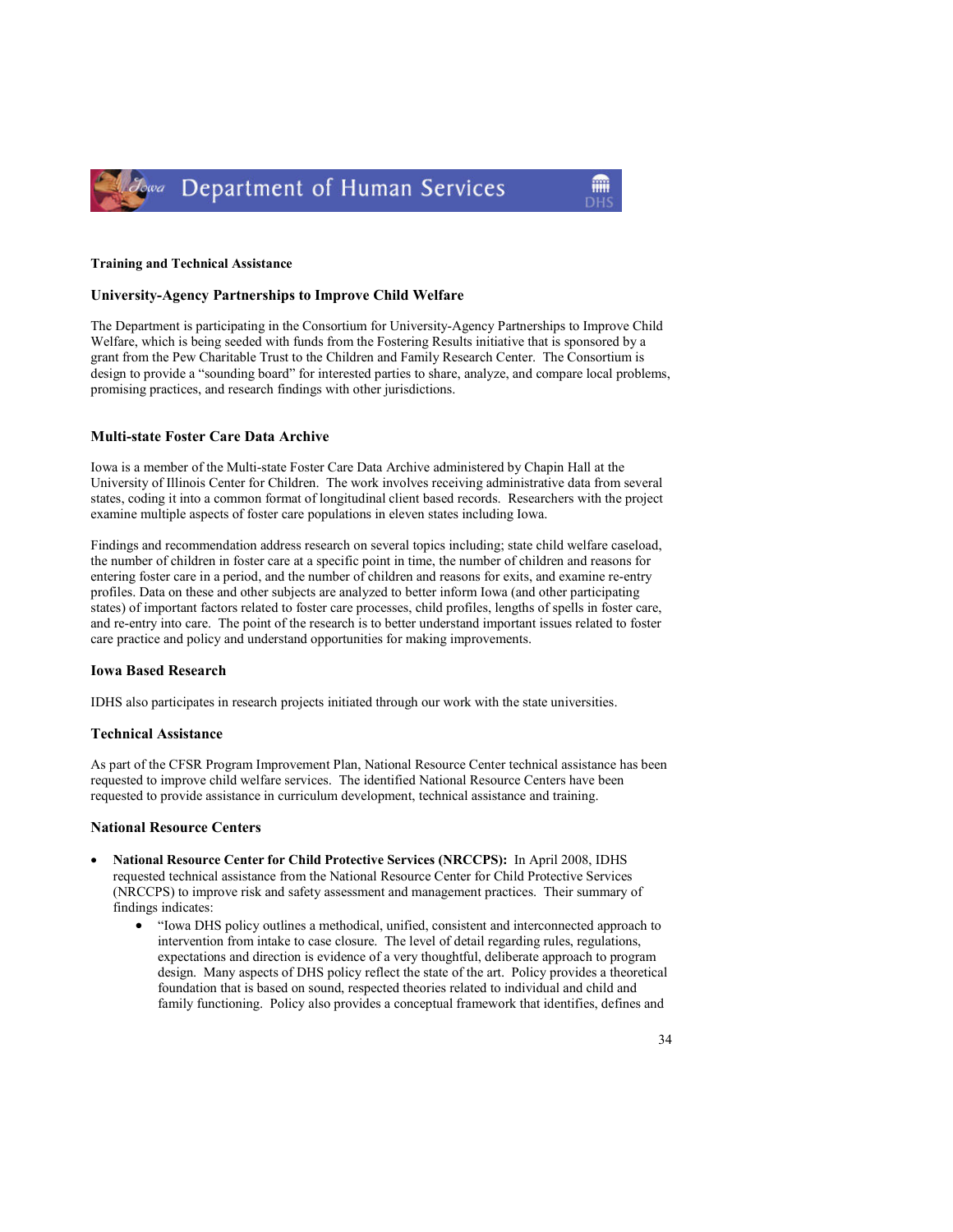#### Department of Human Services owa

establishes standardized concepts that are required for effective safety intervention. Safety intervention is the most important responsibility of CPS staff. Effective safety intervention practice relies on precision in language and application. Consistency in terms and a clear articulation of responsibilities and how those responsibilities are to be carried out are fundamental to safety intervention practice."

m

- To address NRCCPS recommendations for improvement, in June 2009, IDHS provided a statewide training to IDHS staff and providers, "Enhanced Safety and Risk Training", that included policy enhancements and clarification of existing policy. Policy enhancements included expanding the definition of "safety threshold", requiring a safety assessment be completed at the end of child protection assessment, and enhancing policy in safety and risk during case planning activities. Policy enhancements were effective July 1, 2009. Clarification of existing policy included distinguishing between risk and impending danger, defining and explaining the difference between present and impending danger, and providing additional assistance in writing good safety plans.
- National Resource Center for Permanency and Family Connections: In addition to statewide Non-Custodial Parent (NCP) training, there were also in-person and webinar delivered trainings for both staff and supervisors in February 2010 on implementing, supervising, and sustaining family search and engagement efforts provided by trainers from the National Resource Center for Permanency and Family Connections.

The IDHS will continue to utilize technical assistance/training offered through the National Resource Centers over the next five years to strengthen overall training via curriculum consultation and training.

| <b>National Resource Center</b>                                                                                          | <b>Training Needs</b>                                                                                                                                                                                                     |
|--------------------------------------------------------------------------------------------------------------------------|---------------------------------------------------------------------------------------------------------------------------------------------------------------------------------------------------------------------------|
| National Center on Substance Abuse and Child<br>Welfare<br>http://www.ncsacw.samhsa.gov/                                 | Substance abuse [Meth] cross training<br>$\circ$<br>Drug and HIV affected infants                                                                                                                                         |
| National Child Welfare Resource Center for<br>Family-Centered Practice<br>http://www.cwresource.org/                     | Individualized functional assessment skills<br>Strength base and achieving permanency<br>Facilitation<br>Family/group conferencing<br>Supervisors - coaching<br>Case Consultation<br>Re-entry<br>Family centered practice |
| National Child Welfare Resource Center on Legal<br>and Judicial Issues<br>http://www.abanet.org/child/rclji/aboutus.html | ASFA<br>$\Omega$<br>Attorney/judge training<br>Non-adversarial case resolution/mediation<br>Permanency<br>Model court orders                                                                                              |

See chart below for suggested utilization.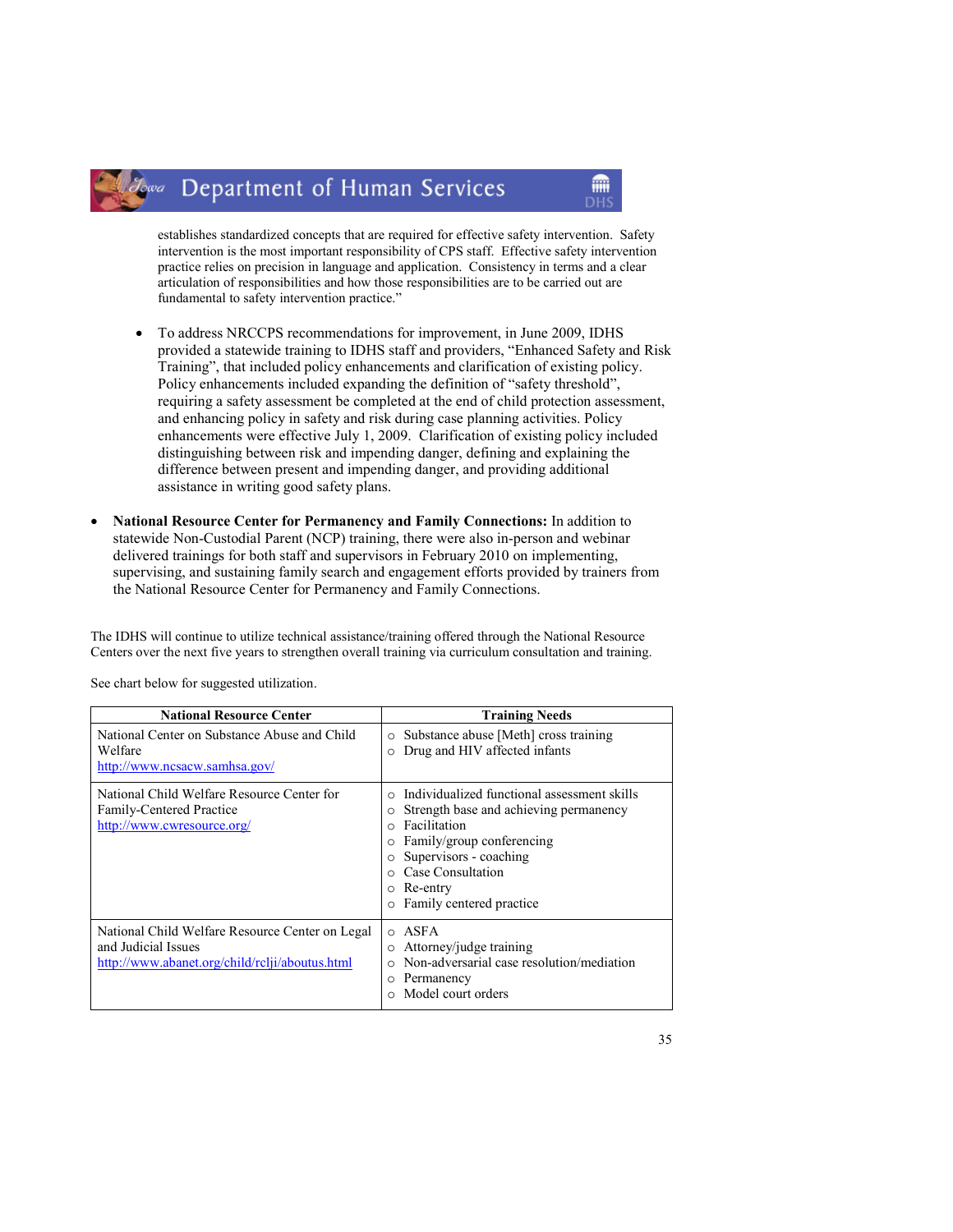

# Jowa Department of Human Services

 $\begin{array}{c}\n\hline\n\text{min} \\
\text{DHS}\n\end{array}$ 

| <b>National Resource Center</b>                                                                                                | <b>Training Needs</b>                                                                                                                                                                                                                                                                                                              |
|--------------------------------------------------------------------------------------------------------------------------------|------------------------------------------------------------------------------------------------------------------------------------------------------------------------------------------------------------------------------------------------------------------------------------------------------------------------------------|
| National Resource Center for Community-Based<br>Family Resource and Support Programs<br>(FRIENDS)<br>http://www.friendsnrc.org | o Community partnerships related training                                                                                                                                                                                                                                                                                          |
| National Resource Center for Foster Care and<br>Permanency Planning<br>http://www.hunter.cuny.edu/socwork/nrcfcpp              | $\circ$ Subsidy training<br>o Concurrent planning training<br>o Post adoption supports and services<br>• Promoting permanency for children<br>o Resource home training<br>o Family to family practice                                                                                                                              |
| National Resource Center for Information<br>Technology in Child Welfare<br>http://www.nrcitcw.org/                             | ○ CWIS, FACS STAR & data needs<br>$\circ$ Developing user friendly, meaningful data<br>reports                                                                                                                                                                                                                                     |
| National Resource Center for Organizational<br>Improvement<br>http://www.muskie.usm.maine.edu/helpkids/                        | o Worker safety<br>o Using data to inform practice<br>o Managing in a time of change<br>o Best practice                                                                                                                                                                                                                            |
| National Resource Center for Special Needs<br>Adoption<br>http://www.spaulding.org/                                            | o Diligent recruitment<br>$O$ MEPA<br>o Cultural diversity                                                                                                                                                                                                                                                                         |
| National Resource Center for Youth Development<br>(NRCYD)<br>http://www.nrcys.ou.edu/nrcyd.htm                                 | The IDHS will continue to use technical<br>assistance and training offered through the<br>NRCYD over the next five years to strengthen<br>overall programming and services related to the<br>Chafee Foster Care Independence Program and<br>the Education and Training (ETV) Voucher<br>Program through the following initiatives: |
|                                                                                                                                | $\circ$ On-site training to caseworkers and group<br>home staff on effective administration of the<br>Ansell Casey Life Skills Assessment and<br>related resources to assist in transition planning<br>for adolescents in care.                                                                                                    |
|                                                                                                                                | o On-site training on the Permanency for Teens<br>curriculum for appropriate IDHS staff.                                                                                                                                                                                                                                           |
|                                                                                                                                | o Technical assistance on teen conference<br>planning.                                                                                                                                                                                                                                                                             |
|                                                                                                                                | o Technical assistance on effective collaboration<br>with public and private partners in developing<br>innovative job training programming in<br>conjunction with the ETV program.                                                                                                                                                 |
|                                                                                                                                | o Technical assistance and on-site training as<br>needed regarding the 12 Independent Living<br>Curricula developed through funding from the<br>Children's Bureau, DHHS, designed for                                                                                                                                              |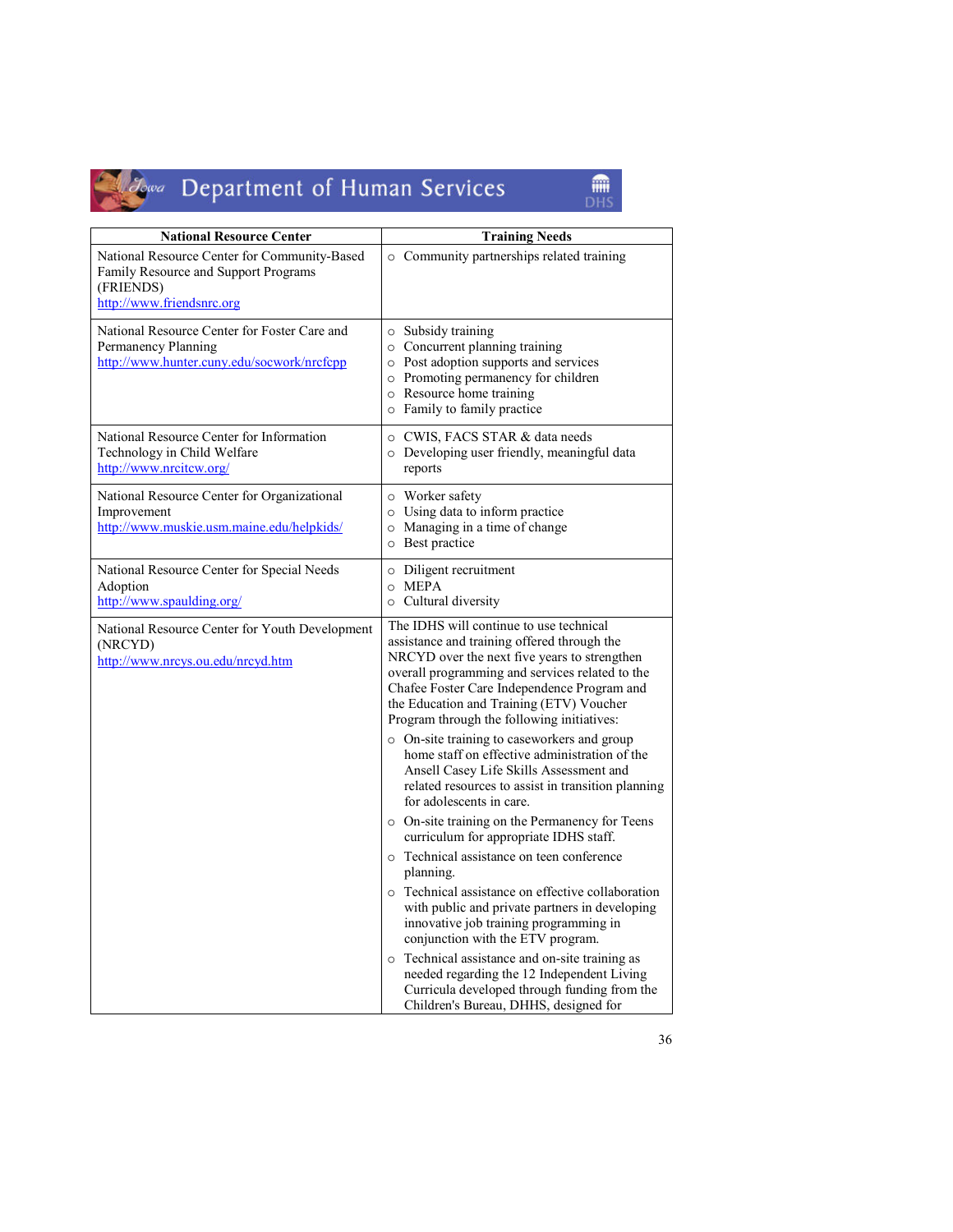

# Guea Department of Human Services

| <b>National Resource Center</b>                                          | <b>Training Needs</b>                                                                                    |  |  |
|--------------------------------------------------------------------------|----------------------------------------------------------------------------------------------------------|--|--|
|                                                                          | competency-based training for workers of<br>adolescents transitioning from foster care.                  |  |  |
|                                                                          | Successful Transitioning<br>$\circ$                                                                      |  |  |
|                                                                          | Independent Living<br>O                                                                                  |  |  |
|                                                                          | Mental Health Needs and Transitioning to the<br>$\circ$<br>Adult System of Care                          |  |  |
| National Resource Center on Child Maltreatment<br>http://gocwi.org/nrccm | Safety & Risk in repeat maltreatment<br>$\circ$<br>Skill Based Repeat Maltreatment Prevention<br>$\circ$ |  |  |

# Coordination with Tribes

In accordance with section 422(b)(9) of the Act, States are required to include in the CFSP a description, developed in consultation with Indian Tribes in the State, of the specific measures taken by the State to comply with the Indian Child Welfare Act (ICWA).

# The Sac & Fox Tribe of the Mississippi in Iowa (Meskwaki Tribe)

Over the past year the Iowa Department of Human Services has consulted with The Sac & Fox Tribe of the Mississippi in Iowa (Meskwaki Tribe) to improve compliance under the Indian Child Welfare Act. The Department continues to meet regularly with tribal representatives to discuss and further improve practice around ICWA. In addition, the Department regularly consults with tribal representatives to refine and evaluate the Memorandum of Agreement with the Sac and Fox Tribe of the Mississippi in Iowa (Meskwaki Tribe). Local protocols between IDHS and the Meskwaki are being developed around ICWA practice issues. In September 2009 Iowa KidsNet partnered with Meskwaki Family Services to hold pre-service training for foster and adoptive parents on the settlement.

The Department has contracted with Meskwaki Family Services for technical assistance regarding ICWA. Allison Lasley, through the contract, is the ICWA liaison to the Department to provide assistance in ICWA compliance. Ms. Lasley has been involved in many activities, committees and workgroups related to ICWA.

# Western Iowa and Surrounding Area Tribes

The highest concentration of Indian children within the state is in the northwest region of Iowa in Woodbury County and surrounding counties. Some of the Tribes in this area include the Winnebago Tribe of Nebraska, the Yankton Sioux, the Santee Sioux, the Rosebud Sioux, Flaundreau Santee Sioux, the Omaha Tribe of Nebraska, and the Ponca Tribe of Nebraska. While there is no official tribal presence in Sioux City/Woodbury County (i.e., tribal headquarters or offices), non-governmental programs have been established to identify and address the challenges affecting Indian families in this area of the state. The Community Initiative for Native Children and Families (CINCF) is a collaborative group comprised of representatives from Tribal communities, the Department of Human Services, the Department of Corrections, the court, the Department of Public Health, the Department of Human Rights, mental health and housing that meets regularly to discuss the concerns of the Native communities, including ICWA. One of the key concerns in the northwest region of Iowa is the over-representation of Native American families in the child welfare system. In response, Woodbury County child welfare system has created a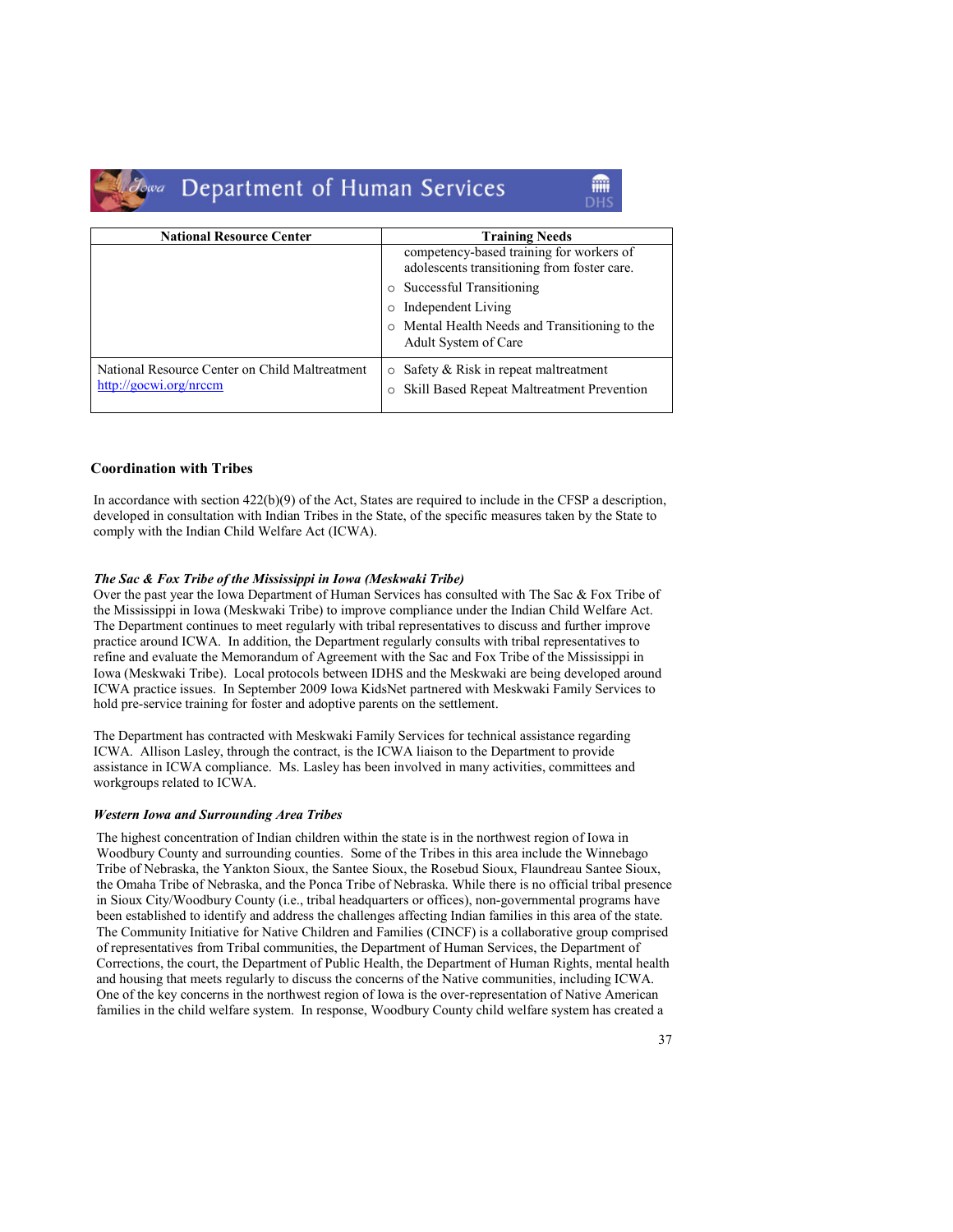specialized Native American team that provides services to Native American children and families, including 2 liaisons to the Native American community, who are also representatives on the CINCF and to Native families involved in the state's child welfare system. The Department has also partnered with CINCF, which is a coalition that works to identify and address the issues that impact Native children and families and the Disproportionate Minority Contact (DMC) Resource Center at the University of Iowa. Elevate has increased outreach effort for Indian youth participation in Elevate support groups or via the Elevate website; participation of Indian youth on committees related to child welfare or issues involving youth.

The Department attends monthly meetings in Sioux City with tribal representatives in the Sioux land area. As stated above consistent compliance with all the requirements of ICWA is a continuous improvement activity by the Department. The Sioux City Service Area continues to have dedicated staff who case manages ICWA cases. These staff works closely with several tribes located in South Dakota, Minnesota and Nebraska to improve practice and compliance with ICWA requirements.

#### Components in ICWA that States must address in consultation with Tribes and in the CFSP:

The Department continues to work on consistently implementing the provisions of ICWA. The Memorandum of Agreement with the Sac and Fox Tribe serves as the foundation of practice and compliance with ICWA. The Meskwaki Tribe and IDHS are developing protocols and procedures regarding how both parties will work together to implement ICWA for Meskwaki children.

Having designated ICWA staff in the Sioux City area has improved ICWA practice. Regular meetings and consultation with Tribal representatives identify areas needing improvement, and foster a collaborative spirit to make those improvements.

Notification of Indian parents and Tribes when Indian children are involved in State proceedings to inform Tribes of their right to intervene continues to be addressed and improved upon. Department staff continuously work on following placement preferences for Indian children in foster care, pre-adoptive and adoptive homes. Active efforts have been clarified in the Iowa ICWA to designate specific activities required to meet active efforts. These include requesting Tribal supports and services; identifying tribally designated representatives; identifying family support services by extended family; frequent visitation in the child's home; exhausting of all tribally appropriate family preservation alternatives; and indentifying community resources. Staff continue to receive training and work with Tribes to meet active efforts. The department continues to work with the courts and attorneys to reinforce Tribal rights to intervene and transfer jurisdiction to Tribal court.

In August 2009, a case review was completed in Sioux City on 28 ICWA cases to determine compliance with ICWA requirements. Using a comprehensive case reading tool, all requirements of ICWA were categorized into five sections, and all elements of ICWA were reviewed. Early inquiry about Native heritage was found to be a strength in 22 of the cases and an area needing improvement in 6 cases. Collaboration and tribal involvement in case planning was a strength in 13 of the cases and an area needing improvement in 14 cases, with 2 cases not applicable. Active efforts were found to be a strength in 17 cases and an area needing improvement in 11 cases. Maintaining connections to kin was a strength in 16 cases and an area needing improvement in 12 cases. Following ICWA requirements in court was a strength in 22 cases and an area needing improvement in 4 cases.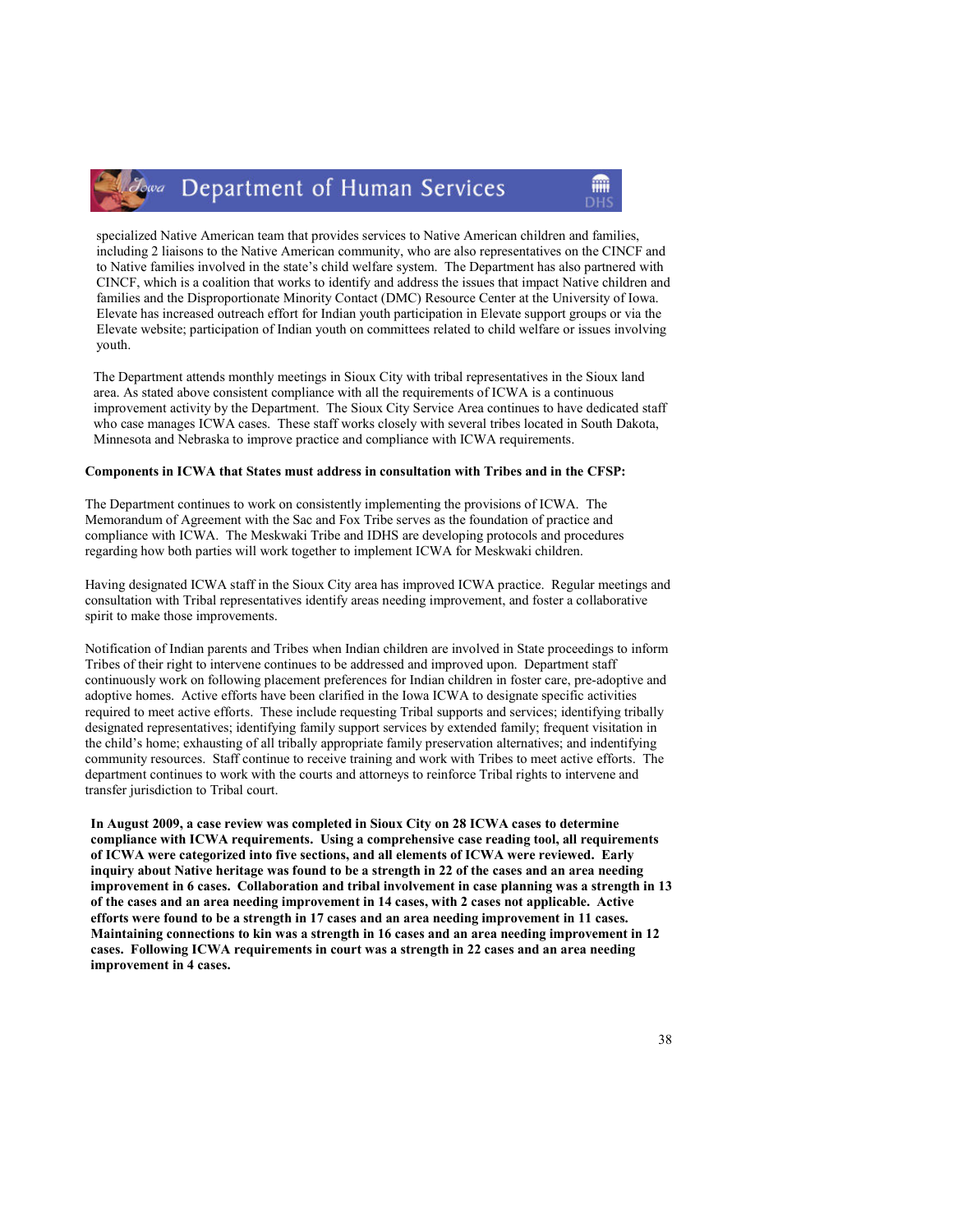Update the goals and describe the specific activities that have been or will be undertaken to improve or maintain compliance with ICWA. Include information on any changes to laws, policies or procedures, and/or a description of trainings implemented to increase compliance with ICWA.

- On June  $17<sup>th</sup>$ , in conjunction with IDHS worker training via ICN, Jerry Foxhoven from Children's Middleton Center in concert with Meskwaki Tribe provided ICWA training for IDHS workers. The course content for this training was as follows: Federal ICWA and Iowa ICWA overview; update on Legislative and appellate decisions; and best practice guidelines in serving Native American Children and families, casework strategies and documentation recommendations. Upon completion of this training, the participants will be able to understand the ICWA legislation and their responsibilities regarding social work practice with Native American children and families. They will also be able to identify how ICWA affects social work practice; including an analysis of cases that have been, or are being appealed and using the lessons learned from those cases to better intervene with Native American children and families. In addition, they will be able to recognize the importance of using an ICWA checklist to assist in working with and documenting the process of best meeting the needs of Native American children and families.
- The Meskwaki Tribe is working to develop their IV-B Plan and submit the plan to ACF by June 30, 2010 as a precursor to development of the IV-E Plan. State staff have been working with Meskwaki Tribe on the development of their Title IV-E system. Specifically, staff provided basic information regarding IV-E data sets, explained the use of forms and key elements, etc. IDHS staff requested Meskwaki Family Services (MFS) to conduct an internal file review using IV-E and CFSR checklists. IDHS staff will work with MFS staff to resolve identified issues once the actual plan development process begins.
- The Meskwaki Tribe and IDHS are in the process of reviewing and rewriting the department's Memorandum of Agreement (MOA) with the tribe. This should be completed by the end of this calendar year.
- The Meskwaki Tribe is examining their definition of "Indian child" in response to the Iowa Supreme Court decision In re A.W. which ruled the definition of "Indian child" in the Iowa ICWA as unconstitutional. The wording was developed and presented to the tribal council twice and made available for tribal public comment. This has not yet been approved by Tribal Council.

#### Disproportionality Project

In March 2004, IDHS began demonstration projects in Sioux City and Des Moines focused on reducing disproportionality for Native American and African American children and families. At that time the relative rate for Native Americans in Sioux City was 6.8. Today the relative rate has been reduced to 4.8. (The relative rate is the number of Native American children in portion to the number white children involved in out of home placement.)

The MFYI efforts in Sioux City focused on establishing a specialized IDHS unit that includes Native American liaisons who assist social workers in bridging cultural understanding. IDHS leadership partnered with the Community Initiative for Native Children and Families (CINCF) in Sioux City producing collaborative efforts to improve practice. For seven years, an annual conference has been held with approximately 180 participants from the Native American Community, IDHS and other child welfare partners. Community forums using "Race and the Power of Illusion" materials have been held throughout the community. Quarterly, state administrators meet with broad based coalition (Four Direction & CINCF, juvenile court, service providers and community) members to discuss strategies to improve policy, practice and services for Native American families. All these efforts have contributed to the success in reducing disproportionality for Native American children in the Sioux City service area.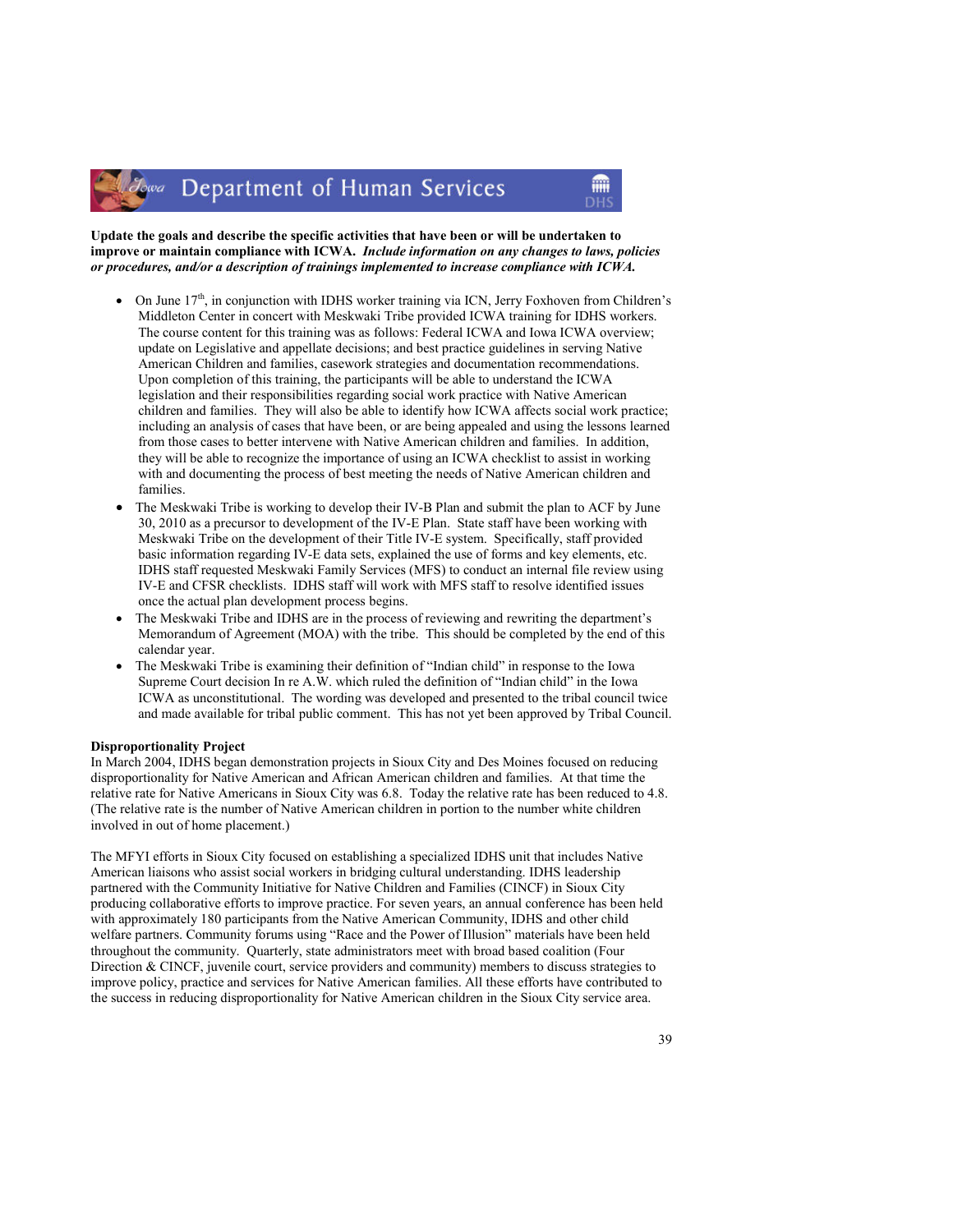On May 7, 2009 Casey Family Programs (CFP) hosted a compression planning session to develop key elements and strategies for an Iowa framework to address disproportionality. As a result, IDHS is now working with Casey Family Programs to implement a Breakthrough Series Collaborative (BSC) on disproportionality that involves eight Iowa communities that have relative high minority populations. BSC work includes:

- **Each of the eight community developed a local team comprised of minority representatives,** parent, youth, IDHS leadership, Judge, and Community Partner
- - The Teams, Senior Leaders, and Day-to-Day managers participate in monthly calls related to the BSC. The Teams have developed team names and completed a self-assessment.
- - There has been two Learning Session facilitates by Casey Family Program staff and included all the community teams. The teams learned the policy and practice change tool called Plan-Do-Study-Act (PCSA). Teams develop new approaches utilizing on disproportionality data and family satisfaction surveys.
- - Two more Learning Sessions are plan for site to share results of the PDSAs and learn from each other.

Casey Family Programs sponsored Peer Technical Assistance 10.22.09 and 10.23.09. This event focused on the child abuse intake and assessment process, which has been identified as a critical decision point in child protection that can impact disproportionality. The peer TA team included representatives from various counties across the state of Minnesota. The event itself involved facilitated conversations around some of the work that they have done, and generate ideas that BSC teams in Iowa can test in their teams/communities.

# Sharing of the CFSP and the APSR Reports

The Department will provide access to the CFSP and the APSR Report to any interested persons by posting these reports on the Department website. The Department will provide a copy of these reports to Meskwaki Family Services and to Tribal members of CINCF who are interested in reviewing the report.

Iowa's Child and Family Service Review (CFSR) is scheduled for August 2010. IDHS staff is currently working with the Tribes to identify tribal representatives who will service as CFSR onsite reviewers and/or participate in focus groups.

As a part of the process of developing Iowa's 2010 Statewide Assessment in preparation for the CFSR, the following representatives from the Meskwaki Tribe have participated on workgroups and panels to provide input and updates to the 2010 Statewide Assessment Report.

- o Allison Lasley, Meskwaki Family Services (Ms. Lasley is also a member of IDHS CFSR Operations Team.)
- o Honorable Theresa Essmann Mahoney, Meskwaki Tribal Court Judge
- o Suzanne Wanatee, Clerk of Court, Meskwaki Tribal Court
- o Reba Blackcloud, Foster Parent, Meskwaki Tribe
- o Maurice R. Johnson, Esquire, Meskwaki Attorney General

Information regarding consultations with Indian Tribes relating to eligibility for benefits and services and ensuring fair and equitable treatment for Indian youth under the Chafee Foster Care Independence Act can be found within the Chafee Report in this document.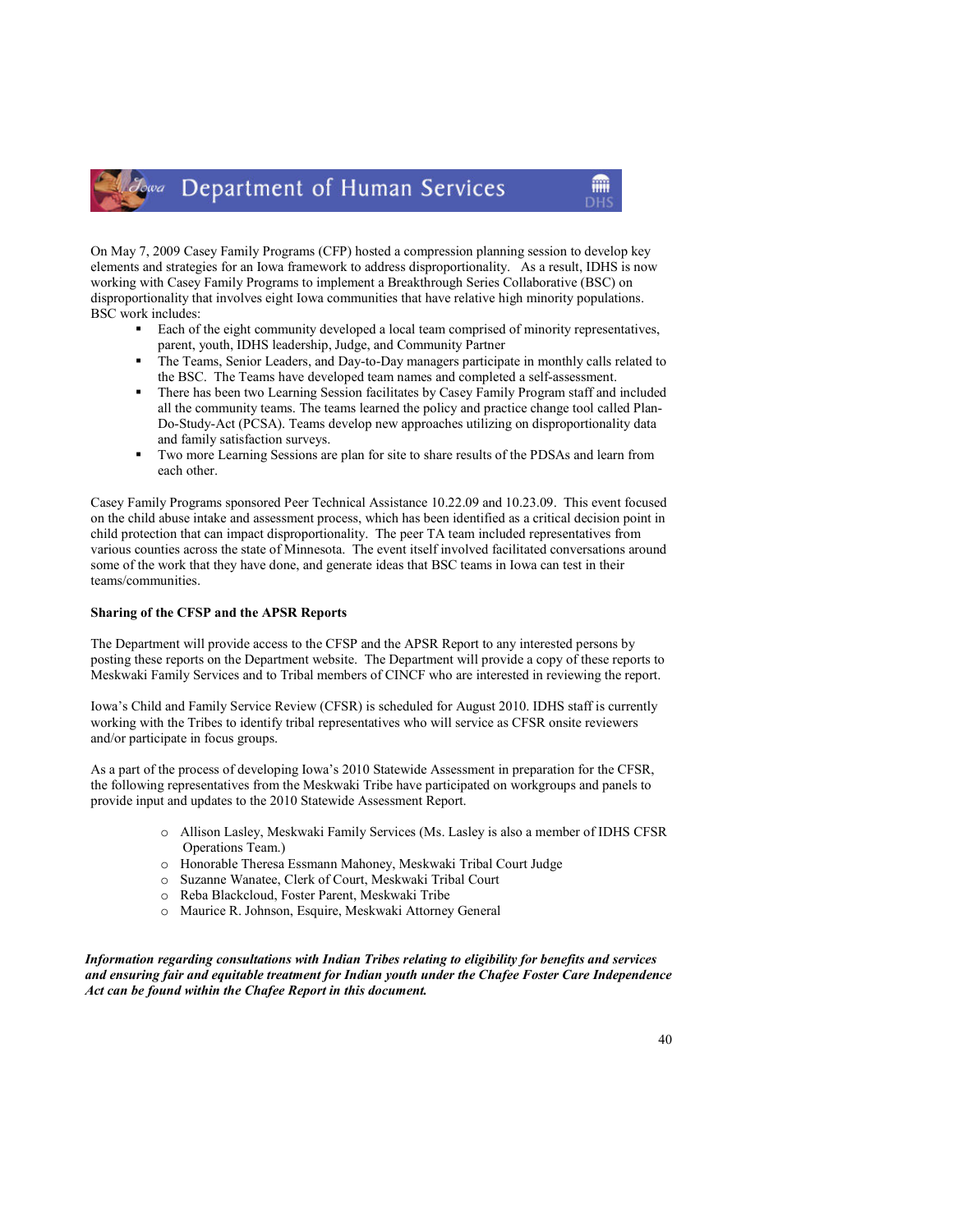

# Health Care Services

# Health Care Oversight and Coordination Plan

# How Iowa actively consults with & involves physicians & other medical/non-medical professionals

To identify and address any gaps within the current Iowa Department of Human Services (IDHS), a work group was formed entitled the Foster Child Health Care Coordination Task Force. The Iowa Department of Human Services administers the Medicaid program. The task force members include staff from the Iowa Medicaid Enterprise (IME), other IDHS foster care staff, Iowa Department of Public Health staff including their Pediatric consultant and Visiting Nurse program staff. This work group has been working collaboratively in crafting the health care oversight and coordination plan.

The task force charter was developed in relation to the requirements of the P.L. 110-351 to review the IDHS current policy (model of care) and best practice that impacts the health care received by children in foster care and develop recommendations for improving the monitoring and coordination of the health care services, including their mental and dental health needs, to meet the needs of foster children. As part of the strategy to identify and respond to the health care needs, this task force has identified the resources available from IME and the Department of Public Health that can be coordinated to better serve the foster child's health care needs as well as some of the current gaps for obtaining health care services.

### Current Schedule for Initial and Follow-up Health Screenings

The Department already meets many of the reasonable standards of medical practice provisions that are in the current rules and policy manual that address the initial and follow-up health screenings for the health care needs of children in foster care.

# How Health Needs Identified Will Be Monitored and Treated

The physical health and medical needs of children are identified in assessments and case permanency planning activities with the needs addressed through services. The health care needs are identified in the initial physical health screening of the child when they come into care. The Department caseworker completes an assessment of the child needs, which is documented in the child's case permanency plan that is shared with the child's parents, foster care provider, the child's attorney and the court. The foster care provider is responsible to obtaining an annual physical of the child, monitoring their health needs and completing any follow-up as directed by the health care provider.

As of April 2010, the Department staff has had access to the Medicaid data system (IMERS) that gives them the prescriptions medicines, diagnosis, and health care providers of the child. This will assist them in obtaining the health care information, consulting with health care providers, and in monitoring the health care of the child. For the counties in which foster parents reside, the caseworker can use the IMERS system to identify the health care providers who accept Medicaid, especially in the rural county areas, and can monitor the psychotropic drugs prescribed.

It has been recommended by the AAP that IDHS replace its current physical exam form with the American Academy of Pediatrics Foster Care Health Exam, which includes a summary sheet and a full report. The use of this professionally recognized form would eliminate uncertainties regarding the current form by health care professionals. The task force will review the health exam form with the Department's Physical Record form in consideration of the recommendation. (The Physical Record form was revised in July 2008 to include a preliminary screening for dental and mental health in the physical exam form after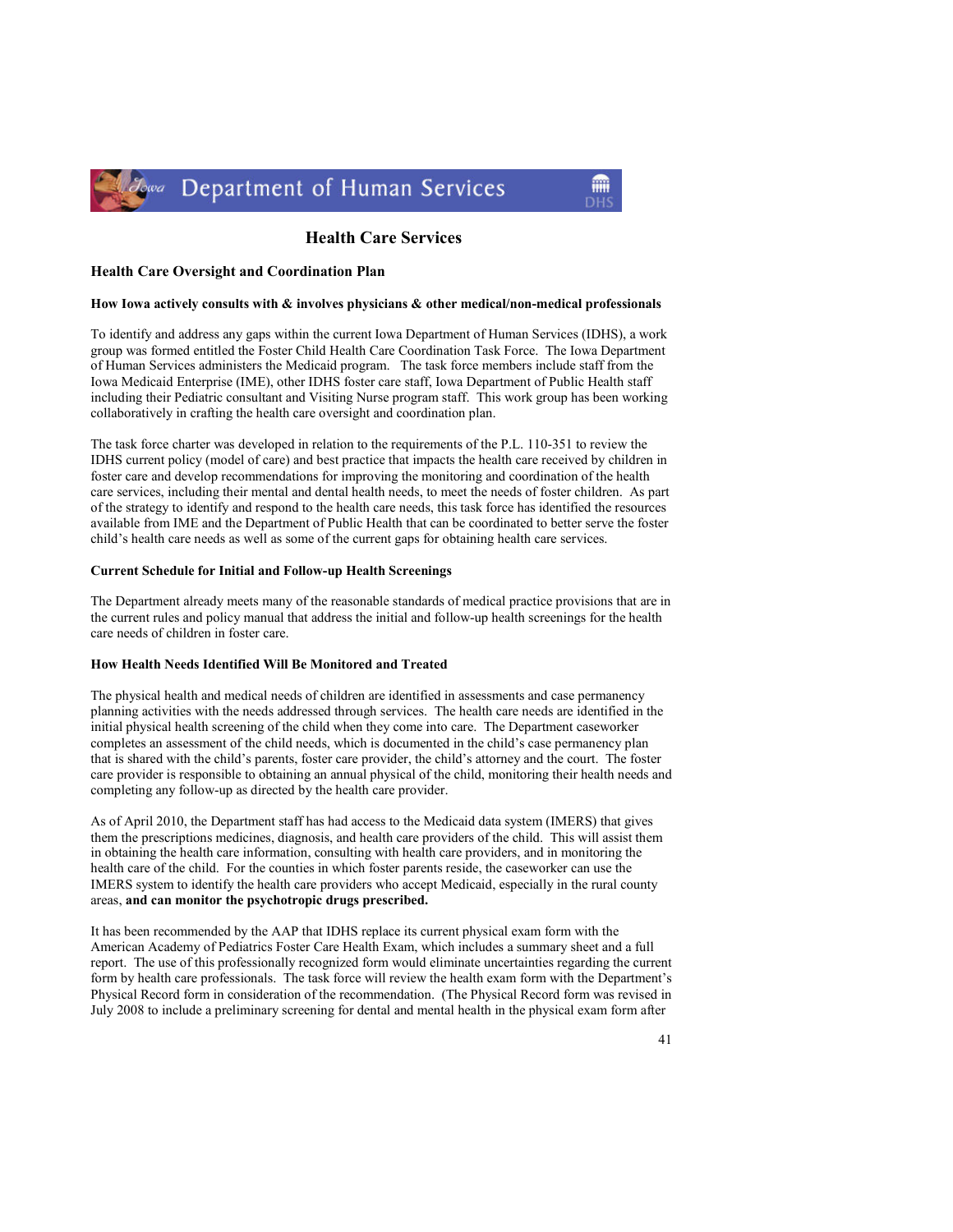



As previously stated in the 2009 IV-B report policy changes effective October 1, 2009 do not allow foster parents to smoke in their home or in their vehicle while the child is present, requires CPR and First Aid within the first year of licensing, and added more safety standards for the foster parent's home (lead paint assessment).

In the statewide assessment, stakeholders recommended that IDHS refine its policy to clarify that dental health is part of assessing and addressing health care needs of children. Stakeholders commenting on health care needs were in general agreement that IDHS is effective in meeting children's physical health needs, although it was noted that there are widespread difficulties finding Medicaid providers for dental services. Stakeholders in one county also reported recent difficulties accessing vision care because providers do not want to accept Medicaid payments.

#### **Dental**

State law requires children entering kindergarten to have a dental screen by an Iowa dentist and a dental examination when the child is in  $9<sup>th</sup>$  grade. Additionally, children receive vision screenings through the school. The Iowa Department of Public Health (IDPH) works with families to address high lead levels, as appropriate. Additionally, IDPH has a computer system, which tracks immunizations for children. IDHS collaborates with IDPH to allow workers read access to these records.

I-Smile is Iowa's oral health coordination system. There are 22 regions covering all 99 Iowa counties. Local oral health coordinators, among the multiple duties, may present information to IDHS local offices. Additionally, I-Smile dentists have presented information to community stakeholders, such as the Model Court Training Academy. The I-Smile program's mission is to ensure that children's dental health needs are assessed and addressed. Stakeholders especially mentioned the local I-Smile initiatives in Story and Scott counties as promising practices. The I-Smile program information was presented at the Iowa Foster and Adoptive Parent Association (IFAPA) conference in March 2010 and information on this program is on the IFAPA website.

In Polk County, judges ask about when the child is going to the dentist and give out toothbrushes. This practice may be seen in other parts of the state as well.

# Dental screens are conducted initially at the time of placement and follow-up screenings are completed every 6 months.

## How Medical Information Will Be Updated and Shared

Besides obtaining updated information from the IMERS data system, when a child is initially placed out of their home, a physical health screening (using the Physical Record form) is required before placement and when this is not possible, scheduled within 14 calendar days of placement. Health care information is also obtained from the child's parents to be completed before placement and from the school where the child is enrolled at the time of placement. The Physical Record form is completed by the physician at the time of the physical and includes an initial mental health, dental and vision screening information and identifies medications and any chronic health needs and medications for the child. If necessary the physician can refer the child to a mental health specialist, dentist or optical practitioner. A copy of this form is submitted to the foster care provider and is summarized in the child's case permanency plan. The child's case permanency plan is updated throughout the life of the case with all health care information.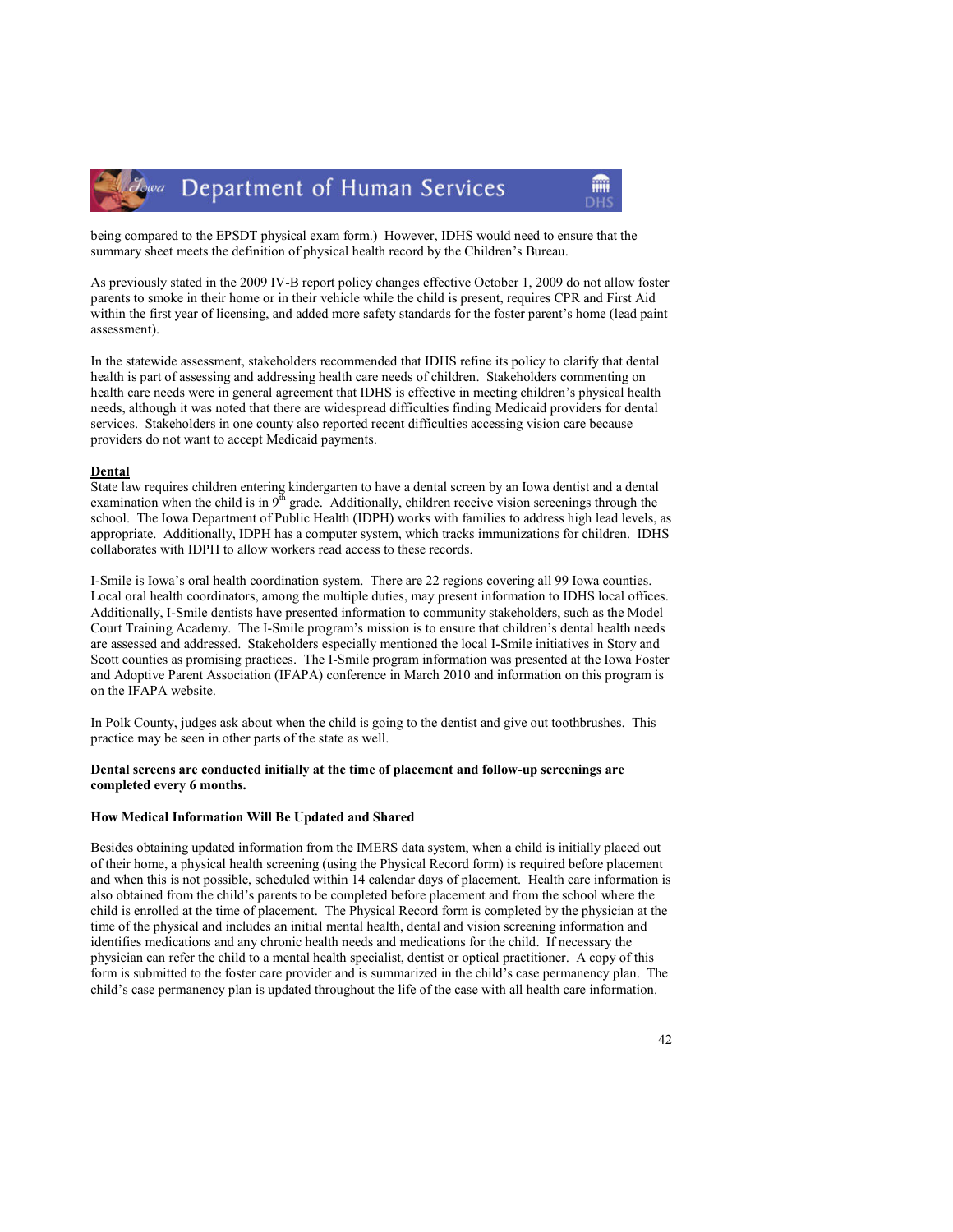When a child comes into care and their immunization records are unknown, the case worker can access the IDPH's Immunization Registry Information System (IRIS) to see what immunizations the child has received. This is one area of how the child's medical information is updated and appropriately shared. For children referred for foster family care services, IDHS workers complete a formal child behavioral assessment to determine the mental health needs of the foster child. These assessments are to be completed within 30 days of initial entry into foster family care, when there is significant behavior change, a placement change, termination of parental rights (TPR) and for guardianship subsidy.

IDPH contracts with IME to provide informing and care coordination services for the Early Periodic Screening, Diagnosis, and Treatment (EPSDT) population (children ages 0 to 21). The contract agreement excludes case management of foster care children as the IDHS provides this.

While IDPH informs families of newly eligible Medicaid children of the services under the EPSDT program as well as informs our families in which we have an open service case of this program our foster families, the IDHS also informs our families of the EPSDT program.

# Steps To Ensure Continuity of Health Care Services

The Department will continue to work with foster care providers on establishing and maintaining a medical home by educating them on what a medical home means, the importance of a medical home and assuring that the health care records follow the child when they move to another placement or leave foster care.

The Department's case flow system does have available the Pediatric Symptom checklist. This is a psychosocial screen designed to facilitate the recognition of cognitive, emotional, and behavioral problems so that appropriate interventions can be initiated as early as possible. IDHS staff utilizes this tool for children placed in foster care but could use the tool for all children, as needed. Staff completes the form with the parents, foster parents or with an older youth to screen for medical and mental health issues.

### Oversight of Prescription Medicines

The IDPH/IME agreement focuses on preventive health care services. Children with special health care needs are referred to Child Health Specialty Clinics for care coordination services. As stated previously, the case worker can also access the IMERS data system that shows the prescription medicines and the medical prescriber.

#### Patient Protection and Affordable Care Act, Public Law 111-148.

Department staff met in June 2010 to discuss and plan for implementation of the Patient Protection and Affordable Care Act, Public Law 111-148. The State will ensure that effective October 1, 2010 that the transition plan and process for all children in the 90 day period prior to turning 18 and discharging from foster care or within 90 days of discharge if the child stays in foster care past the age of 18, include information about the importance of designating another individual to make health care treatment decisions on behalf of the child if the child becomes unable to participate in such decisions and the child does not have, or does not want, a relative who would otherwise be authorized under State law to make such decisions, and will provide the child with the option to execute a health care power of attorney, health care proxy, or other similar document recognized under state law. Implementation plans include coordinating with the State's Attorney General's office regarding the process Iowa utilizes to assign a power of attorney or health care proxy in addition to legal ramifications of children under 18 signing such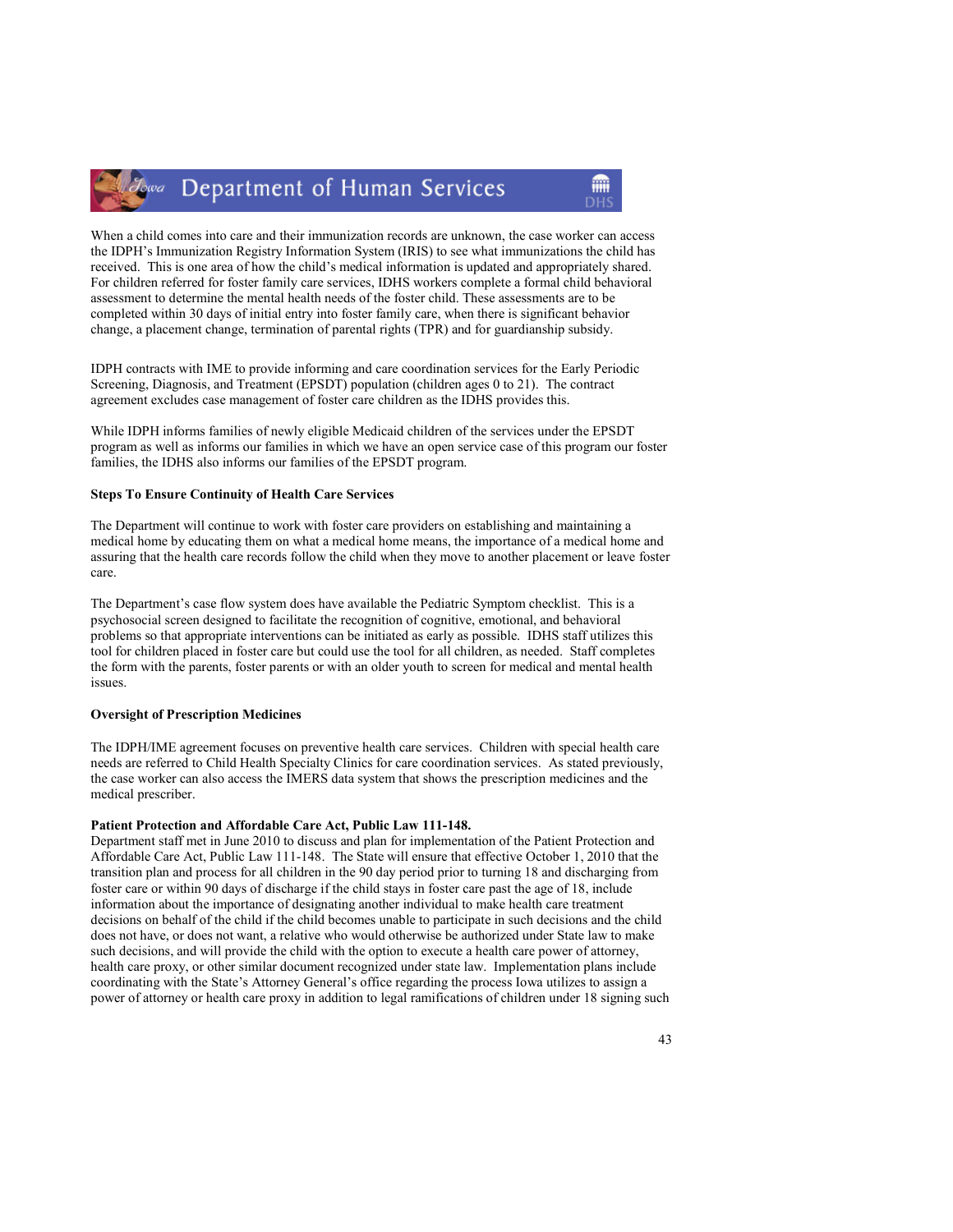a document (unless the State has guardianship of the child) or if a parent/guardian must sign in order to execute the legal form. Additionally, the State will be reviewing how legal costs to execute the document are to be paid along with how to convey the information to staff, children, families, and providers.

# Disaster Plan

Iowa's Disaster Plan is located in the Appendix Section of this report

# Foster and Adoptive Parent Recruitment

Iowa KidsNet (IKN) has continued as the state-wide contractor for the recruitment and retention of foster and adoptive families. IDHS and IKN staff work collaboratively to develop service area specific recruitment plans. Each area is provided a target number based on an agreed to formula based on data analysis of Areas have the flexibility to set allocate the target number to priority recruitment categories to meet the specific needs of that area. Priority recruitment categories are: placements for minority children, placements for teens, placements for special needs children, and placements for sibling groups. General recruitment is also included in the plans. All service areas identified needs for placement of children in all the recruitment categories.

In FY10, Iowa KidsNet recruited 668 new families. Of these families, 493 (73.8%) were dually licensed/approved for foster care and adoption, 103 (15.3%) were adopt only, 62 (9.0%) were foster only, and the remainder were licensed through ICPC. The number of adopt only families increased by more than 50% from FY09. Of these new families, 536 beds were generated for the priority recruitment categories and 398 beds in the general recruitment.

The recruitment of minority families continues to be a challenge. While no service area has met its target for minority recruitment, one service area has shown some success by having a recruiter that specifically focuses on minority recruitment. Of the 536 new beds in the priority recruitment categories, 114 were in the minority recruitment category. Recruitment targets are based on the demographics of the children in care for each service area. BSC is geared toward reducing minority representation in foster care (preventative) and promoting prompt reunification. MYFI are local and data regarding children in care is shared with IKN.

Each service area has one recruitment specialist. While Iowa KidsNet strives to have diverse staff in all areas of recruitment and retention, relying on having the one recruitment specialist in each service area who is a minority has not been the only strategy used. Other strategies such as family to family mentoring, engagement of minority community leaders in recruitment activities, and using culturally sensitive and culturally diverse marketing are among those used by Iowa KidsNet to recruit minority families. Research has shown families are the best recruiters, so Iowa KidsNet has developed the Ambassador Families program comprised of foster/adoptive families who actively promote foster care and adoption and recruit new families. Families, who represent all targeted recruitment categories including minority families, will be added in FY11 across the state.

Three counties in Iowa currently have Minority Youth and Family Initiatives – Polk, Woodbury and Black Hawk counties. These initiatives are managed locally setting goals to meet local community needs. Iowa is also participating in the Breakthrough Series Collaborative through Casey Family Programs with eight sites across the state. The focus of the BSC is to reduce the disproportionate number of minority children in foster care, and to reduce the length of stay and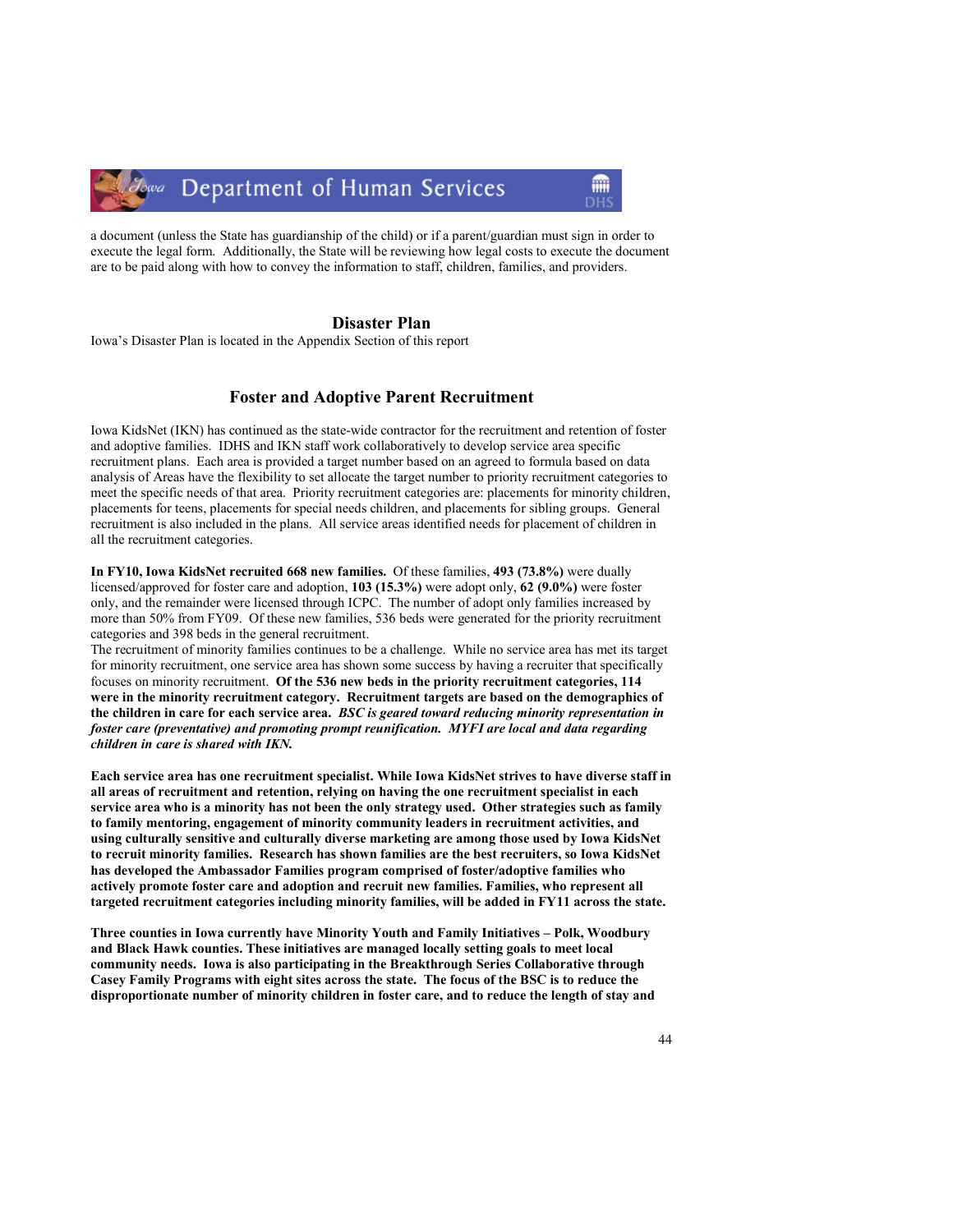

# lowa Department of Human Services



# improve permanency outcomes for minority children in care. These projects provide information to the service areas that may be taken into consideration in the development of the area recruitment and retention plans for the recruitment of minority families.

Activities for the current fiscal year have centered on family to family recruitment, engaging faith communities, participating in cultural events, distribution of educational materials, hosting services and education fairs, displaying the Heart Gallery at community events. Local businesses, athletic teams and other community events have hosted foster families and offered prizes, discounts, and other benefits. Service areas have worked to engage and involve minority families, IDHS and provider staff in recruitment efforts. Service areas are in the process of developing recruitment and retention plans for SFY11. Recruitment teams will review strategies attempted in the past and refine those strategies as well as introduce new strategies.

Iowa registers waiting children on the state-wide exchange and on the national exchange through AdoptUsKids. The statewide photo listing is administered by Iowa KidsNet. As of May 1, 2010, 36 children were listed on the statewide photo listing, and 15 children were listed on the national exchange through AdoptUsKids.

# Monthly Caseworker Visits

Describe the action steps the State is taking to ensure that, by October 1, 2011, 90 % of children in foster care are visited on a monthly basis by their workers, and that the majority of the visits occur in the residence of the child.

# Service Description

Over the last two fiscal years, IDHS emphasized visits with children and parents within the context of incremental performance progress. The focus on seeing families and children more often resulted in knowing the cases better, having the ability to assess needs on an ongoing basis, and having a clearer focus on what services are available and how to use them. In addition, a protocol was established regarding criteria for when it is appropriate to flag (in the CWIS system) adequate efforts to locate and engage absent parents as well as expectations for the ongoing search for and efforts to engage absent parents.

Caseworker visit means a face-to-face contact between foster child and the caseworker. The caseworker visit focuses on issues pertinent to child safety, case planning, service delivery, and goal attainment. When the department has open case, face-to-face visits with the child/ren should occur at least monthly. The actual frequency of visits should be determined based on the individual needs of the child. When the child's needs dictate more frequent contact, visits need to be made more frequently than monthly. Preference shall be given to visiting the child in the "child's residence" defined as the home where the child is residing, whether in-state or out-of-state, and can include the foster home, child care institution, or the home from which the child was removed if the child is on a trial home visit.

# Action Steps Toward Practice Improvement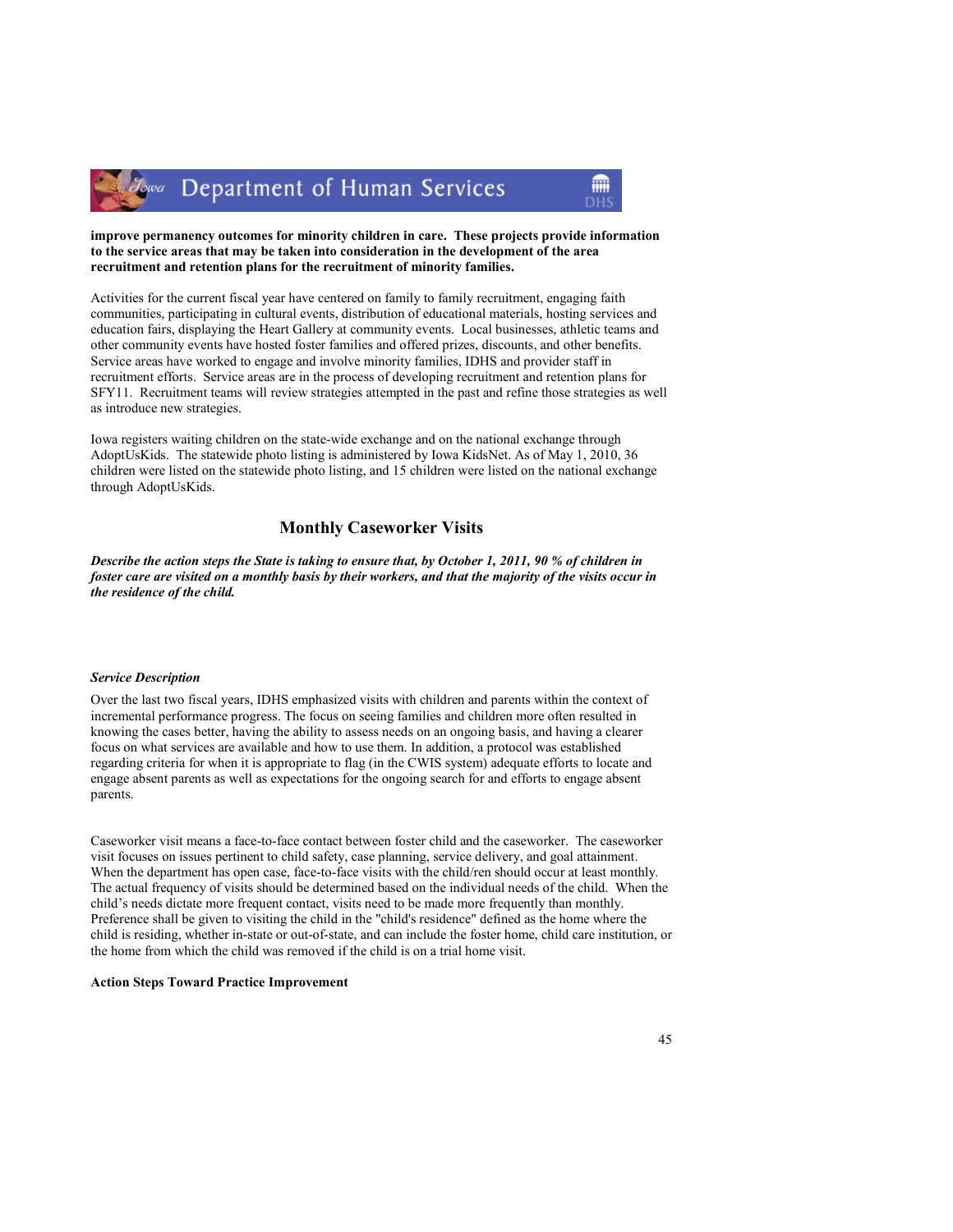# *Lowa* Department of Human Services

• Working with staff to coordinate visits and do more efficient planning on visits of children that are a distances from local offices

m

- Sharing successful strategies between service areas during supervisory conferences
- Monthly practice bulletins to guide staff in performance expectations for all items in the CFSR
- Monthly review of selected CFSR requirements concurrent with discussion with staff about the practice bulletin topic
- Supervisory feedback to CFSR Operations Team about system barriers to expected visit performance
- The Fatherhood Initiative, Parents Partners, the Family Interaction and Non Custodial Parent training along with the continual use and focus on family team meetings supports practice improvement around visitation

# Collaboration Efforts

Internal

- Aligning performance measures for Service Area Administrators with CFSR and IV-B visitation requirements
- Monitoring and tracking visitation performance monthly on reports distributed to all Administrators.
- Sharing data reports as a tool for workers to track visits (e.g., mid-month report of all children not yet visited, both worker and supervisor get report and use to plan for making visits).
- Adding documentation fields to SACWIS, to enhance tracking and reporting
- Focus supervision on improving/increasing clinical consultation with child welfare staff on importance of and the quality of visits

# External/Stakeholders

- Aligning Foster Care Review Board reviews and reports with the CFSR to add external review and compilation of data
- Juvenile Court Judges are now asking about caseworker visitation with children and parents to ensure theses are happening
- Continual work with permanency contractors around timely and quality visitation that meet the needs described within the case permanency plan
- The Family Interaction Plan was developed for a statewide "visitation" protocol. Both IDHS and provider staff were provided training on this with the implementation roll out date effective July 1, 2009. There was a Practice Bulletin published in October of 2009 specific to Family Interaction which has been very useful to both IDHS and Provider staff. There continues to be discussion on how to also train facility staff on the importance of Family Interaction as well as how to engage residential providers in the philosophy. The Family Interaction curriculum was developed and modified for a shorter and more focus training for foster parents, Court, and other stakeholders. There has been discussion around beginning on building a framework to collect and assess outcome data to see the impact of Family Interaction on permanency outcomes. All service areas continue to implement Family Interaction on new and ongoing cases. There are continued efforts to engage and train foster parents and the Court.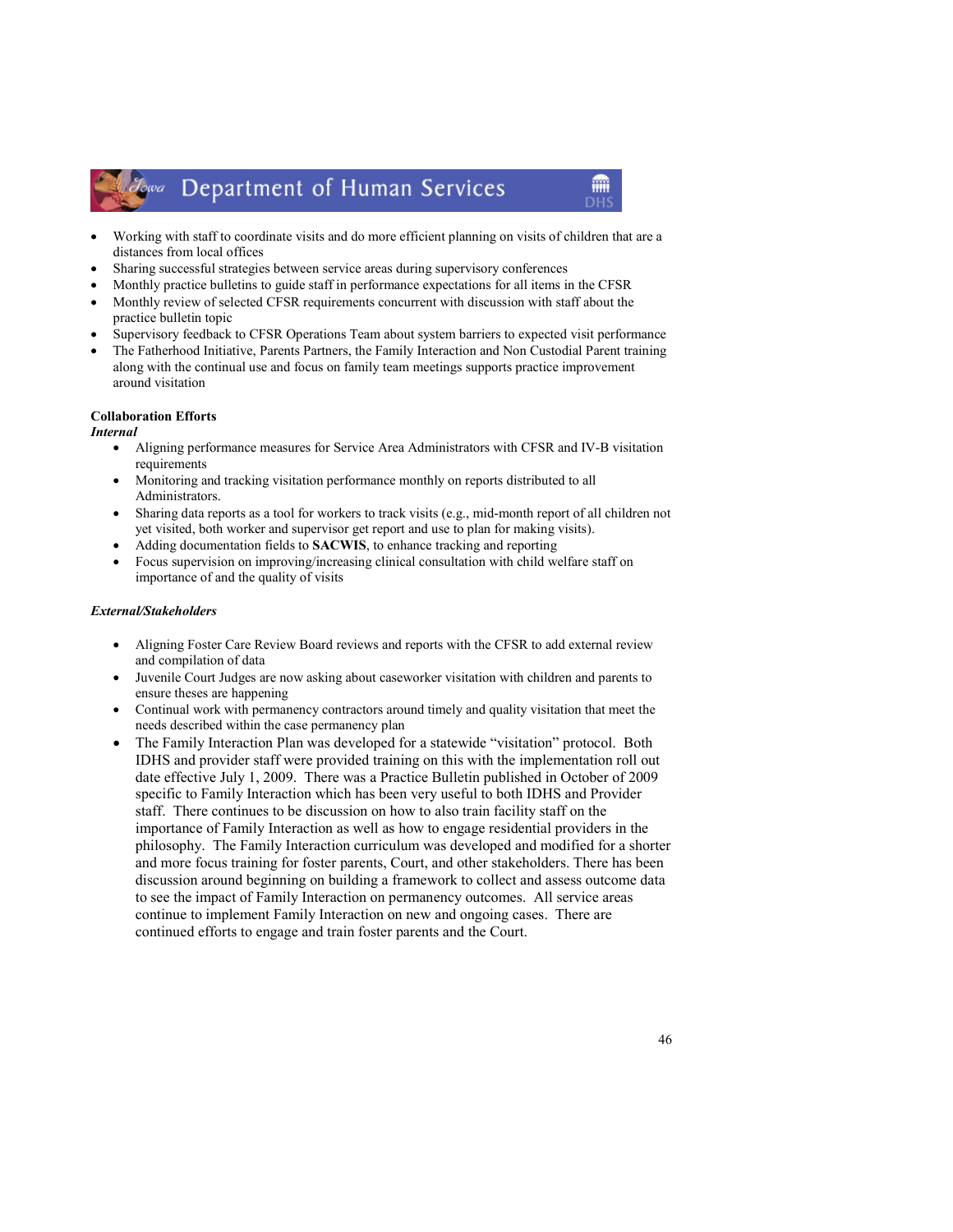

# Program Support

#### Reporting Procedures

In the Family and Child Services (FACS) system, IDHS workers enter their contacts. As part of system enhancement, the fields cover whether the worker asked quality questions, whether the case plan was reviewed, and the location of the visit, whether the child was seen alone, and whether the child was considered safe

Reporting per the federal requirements has been developed so that each month a report will be generated for the prior 12 months (rolling 12 months) by month. The N [number] will be determined by the number of children and youth who were in out of home care (which does include THV) for at least one full calendar month within the prior 12 months. The numerator will be the subset of the denominator [number of children] who had a face-to-face visit during each full month in care in the prior 12 (excluding months on runaway or children placed out of state).

# **Training**

Service Area Quality Assurance and the Quality Service Coordinator have developed a standardized visit process, procedures, and documentation to promote caseworker visits with children. The process has been added to new worker training curriculum. The caseworker visit funds will be utilized to provide training during the implementation process.

# Adoption Incentive Payments

The State of Iowa does not receive any adoption incentive payments.

# Child Welfare Waiver Demonstration Activities

# Child Welfare Demonstration Activity

Iowa's subsidized guardianship waiver project was initiated on February 1, 2007. Since the initiation of the program, a total of 1987 were identified as meeting eligibility to be included in the project. The random selection of children into control and experimental groups resulted in 1381 children in the experimental group and 606 children in the control group. There are currently 30 children in subsidized guardianship placements.

Following the passage of the Fostering Connections for Success and Increasing Adoptions Act of 2008 (FSCIAA), Iowa began the process to terminate the waiver and implement subsidized guardianship according to the FCSIAA legislation. Administrative rules were filed to end the waiver and implement the new subsidized guardianship program with an anticipated start date of February 1, 2010. As work began toward implementation, questions were raised regarding whether the program could be cost neutral as no additional funds were appropriated to implement the program. Questions were also raised regarding system readiness. As a result of these concerns, the rules were amended to end the waiver effective September 1, 2010, but not implement the new program. Implementation of the new subsidized guardianship program is now targeted for state fiscal year 2012.

Quality Assurance System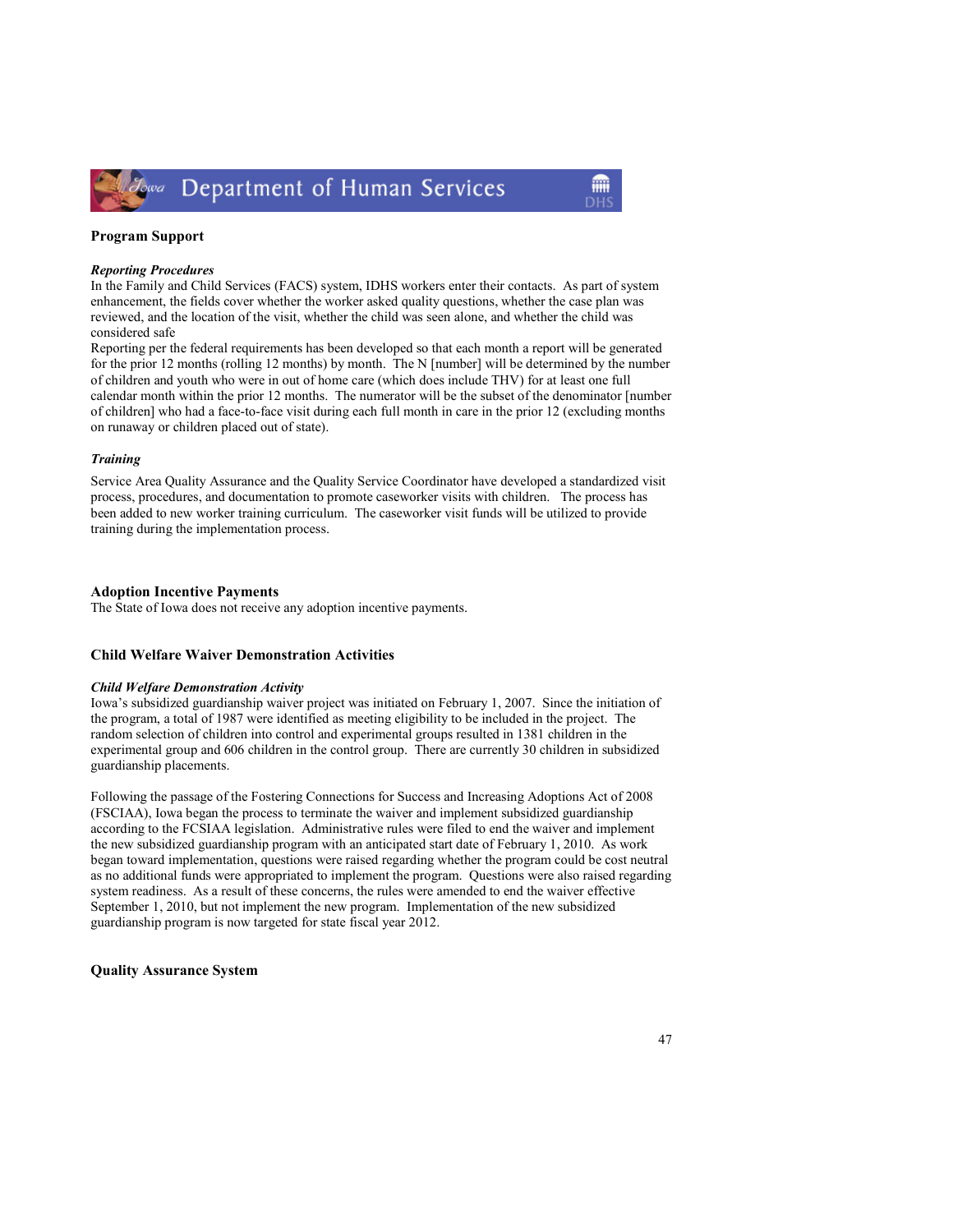Iowa's CFSP included a description of the Quality Assurance System (QA) that is used to regularly assess the quality of services under the plan and ensure that steps are being taken to address identified problems. The QA System serves all of Iowa's 99 counties, which corresponds to all jurisdictions covered in the Child and Family Services Plan. The QA&I system evaluates the quality of services, identifies strengths and addresses prioritized need areas of the service delivery system, and provides relevant analysis and reporting of the performance of Iowa's Child Welfare system.

Following is an update on the Iowa Department of Human Services QA System, any problems the state has identified with the system and the steps the state is taking to address any identified problems. Specific changes or improvements that has made to programs and/or procedures in the past year based on the QA system findings are also discussed.

The QA System in Iowa has been integrated into daily operations to evaluate the quality of services, identify the strengths and needs of the service delivery system, provide relevant reports, and evaluation from which program improvement measures are implemented. Initially QA efforts focused on indicators in the areas of: Timeliness of response, Repeat Maltreatment, Face-to-Face Visits with Children, Face-to-Fake Visits with Parents, Foster Care Re-Entry. Performance data in these areas have since improved.

| <b>Focus Item</b>                    | <b>Baseline</b><br>(from 2003 CFSR) | Current<br>Performance<br>(Case Reading Data)<br>(as of 12/09) | Current<br>Performance<br>(Admin Data)<br>(as of 12/09) |
|--------------------------------------|-------------------------------------|----------------------------------------------------------------|---------------------------------------------------------|
| Timeliness of response               | 73%                                 | <b>NA</b>                                                      | 88%                                                     |
| Repeat Maltreatment                  | 11.4%                               | <b>NA</b>                                                      | 8%                                                      |
| Face-to-Face Visits with<br>Children | 10%                                 | 88%                                                            | 81%                                                     |
| Face-to-Face Visits with<br>Parents  | 23%                                 | 71%                                                            | 45%                                                     |
| <b>Foster Care Re-Entry</b>          | 60%                                 | 97%                                                            | 87%                                                     |

Another significant improvement that has been made since the implementation of QA is the availability and accessibility of data used to assess performance and improvement. Data from case reviews as well as administrative data regarding CFSR measures and best practices are now incorporated into daily operations which has led to a better understanding of priorities and informed decision-making.

In 2009, the Department increased the information available to staff and managers with 18 of the items measured as part of the new round two CFSR measures electronically reported on a monthly basis, and quarterly reporting on the remaining items and the composites. Currently, work is underway to enhance data reporting further through a single source location for all CFSR-related measures.

Quality Assurance and Improvement only begins by assuring compliance with applicable regulations and laws. The Iowa IDHS Child Welfare Model of Practice provides a context to evaluate improvement opportunities based on a defined set of practice values designed to guide practice beyond simply monitoring compliance. QA&I uses the model of practice as a lens to support improvement efforts which shift focus to the people served, and to make sure Department actions improve lives and not just respond to bureaucracy.

The Iowa IDHS QA&I system focuses on ensuring the quality and effectiveness of services to children and families by: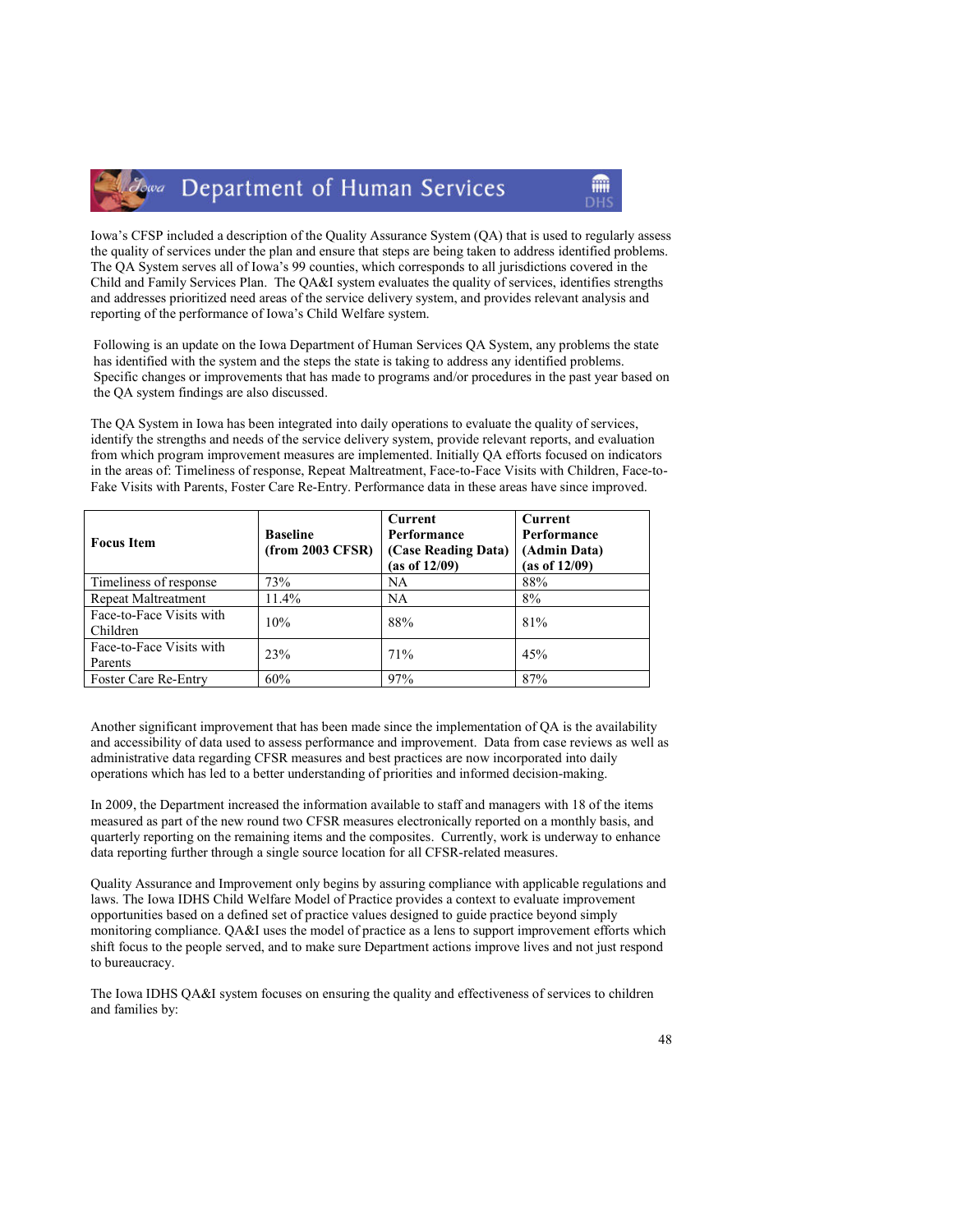- Establishing desired outcomes and standards of expected performance. The Iowa QA&I system relies primarily on two complementary sets of standards and expectations to assess quality services and results: 1) CFSR Standards, and 2) The Iowa IDHS Child Welfare Model of Practice;
- Monitoring actual performance and outcomes and comparing them with expectations for performance and outcomes;
- Analyzing discrepancies between desired and actual performance;
- Based on analysis, prioritizing focused goals for improvement; and
- Implementing strategies to improve, monitor results and adjust strategies when needed.

# Organizational Structure and Tools Supporting Quality Assurance and Improvement:

The organizational structure for the QA&I effort includes the Bureau of Quality Assurance and Improvement, a unit for statewide guidance, support and coordination. In addition, QA&I includes a dedicated Quality Coordinator in each of the state's Service Areas, and also a Management Analyst providing data support and analysis in each of the state's Service Areas. The QA&I system links and coordinates with the Service Area Managers for improvement efforts and with the Service Business Team and the IDHS Cabinet for statewide projects requiring coordination or allocation of resources. From our focus groups in our 2008 Iowa-CFSRs across the state, we heard consistently that there is a feedback loop between QA, practice improvement, policy, and training. Quality Assurance has a strong representation on the training committee and is a standing agenda item to update the training committee on current QA activities, as many of these affect training components. In each of the service areas, Quality Assurance Coordinators meet with the supervisors and full management team to make sure that staff has information they need to coordinate change efforts. In addition, projects assigned to the Quality Assurance Coordinators as a statewide group may originate from the Service Business Team or Service Area Manager's Team. Currently, a member of the Service Area Manager's team also attends the Quality Assurance Coordinator's regular monthly meetings; the purpose of this is to provide a bridge between QA and supervision/ management, including identification and coordination of support on the Department's priority issues.

1. Strategic Focus: IDHS Leadership identifies key performance areas for the state; these are a subset of all CFSR measures that are prioritized for state focus and are determined by review and analysis of performance reports. The Department is moving toward an organized system of prioritizing items in sequence so, as quality improvement efforts are effective, the next focus area is initiated. By identifying statewide priority areas, Iowa creates focus, alignment, and consistency in effort. Staff reviews monthly, by service area and statewide at all levels throughout the Department, data on the priority items; analysis and trending helps to determine where strategies are effective and where strategies need enhanced. It also easily identifies those service areas that are achieving the established target; this leads to the sharing of information on effective strategies that may be implemented across service areas.

Case Reviews: With the implementation of Iowa's PIP, case reviews were established as a way to gather data on our performance and provide feedback to improve our child welfare system. The tool used was based on CFSR standards, but was modified in order to identify recent improvement in the PIP areas; for instance, we looked at the previous three months rather than using a 12-month period under review. From implementation of the case review system in January 2006 through June 30, 2009, supervisors reviewed one case per month for each worker they supervised and provided feedback through clinical consultation with each worker.

Effective July 1, 2009, Iowa began using the federal CFSR case reading instructions and collecting data on the 7 outcomes and 23 items; at this time, Iowa does not have the capacity to record electronically the sub questions within items  $1 - 23$ . QA Coordinators assisted in training staff on a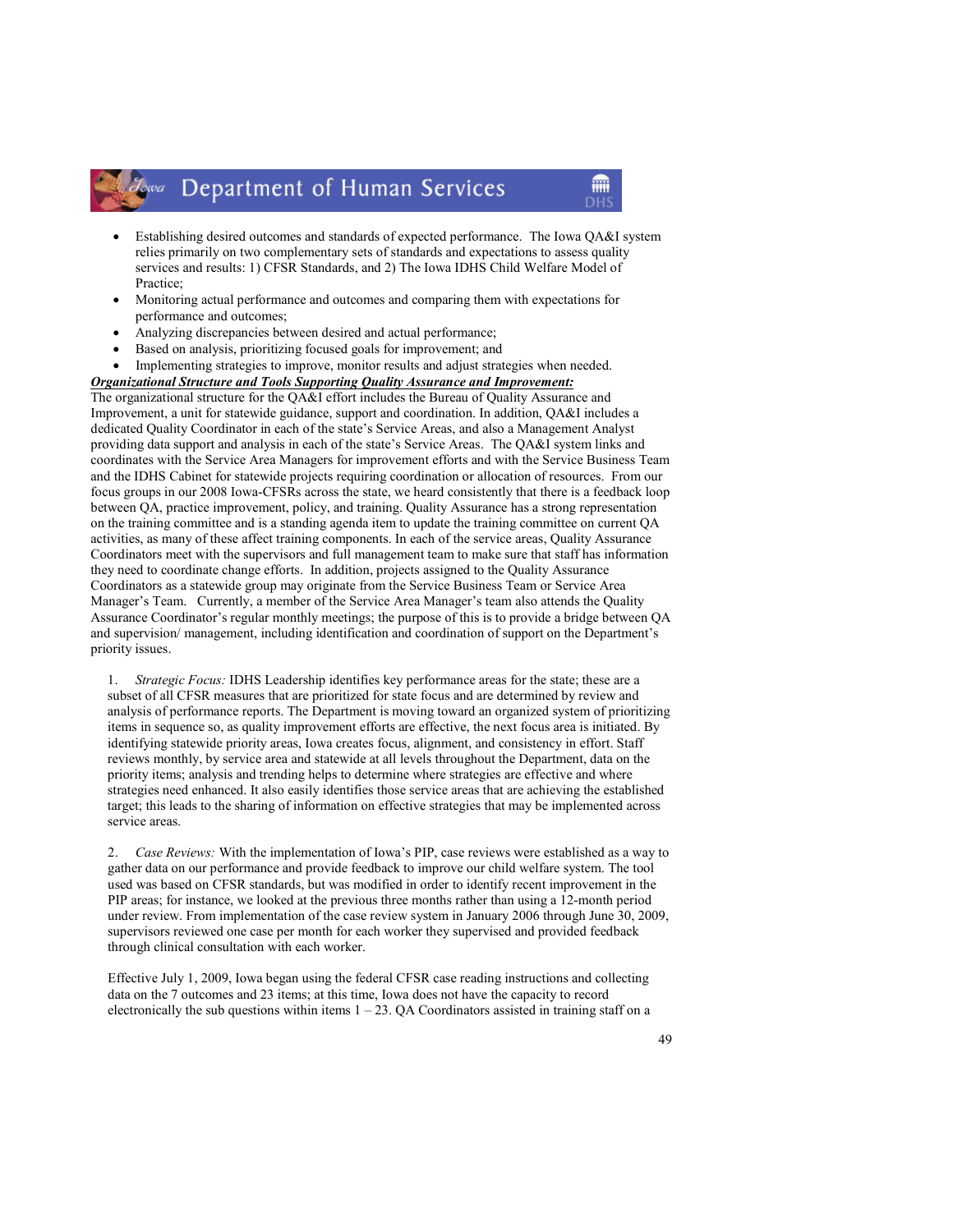

common lens to view the items within the federal case reading tool; supervisors, QA Coordinators, and local management routinely review the data and evaluate where strategies are working, where practice issues can be strengthened, and what strategies may be implemented that can impact multiple items within the federal standards.

Every supervisor uses this tool to review cases for staff they supervise. When implemented, each supervisor reviewed one case file per month; as of February 1, 2010, each supervisor reviews two files per month. This will continue to increase as supervisors become more familiar with the CFSR case reading tool. The files for review are stratified by supervisor and randomly selected. Supervisors using the case reading instrument integrate CFSR/ best practice in consultation with their staff through routine clinical supervision. The QA Coordinators complete a second level review of case readings each month; upon implementation in July 2009, QA staff were reviewing 100% of cases read and providing feedback to supervisors and workers regarding CFSR criteria. In addition, the QA staff from across the state integrated second level reviews into their monthly QA meeting in order to assure consistency in understanding and application of the standards, as well as to provide a learning environment among peers. Integration of best practice into casework has strengthened the work with families and has resulted in improved outcomes. The supervisory case reading data is readily available to each service area for analysis by service area, county, supervisor, judicial district, etc. The data is compiled quarterly on a statewide basis for analysis of performance and identification of trends. Managers, administrators, supervisors, QA staff, field staff, policy staff, etc. utilize this data to determine focus areas both statewide and on a service area level.

| <b>Year</b> | <b>Total # Cases</b><br><b>Reviewed</b> |
|-------------|-----------------------------------------|
| 2009        | 2374                                    |
| 2008        | 4009                                    |
| 2007        | 3450                                    |
| 2006        | 1452                                    |

One example of how the QA system utilizes and incorporates case reading data to promote improvement in practice, as well as to evaluate the effectiveness of strategies, is a recent project focused on increasing the engagement of the non-custodial parent (NCP) in services. Through review and analysis of case reading data, Iowa identified that our success or failure in locating, involving, and engaging the non-custodial parent was an issue that affected multiple areas impacting positive results for children and families. QA Coordinators analyzed cases reviewed over a three month time period that did not score as a Strength for CFSR Indicator #17 (Needs and Services of Child, Parent and Foster Parents) and/or #18 (Child and Family Involved in Case Planning). Findings:

|               |                  |                             | <b>BARRIER</b>            |                           |                             |
|---------------|------------------|-----------------------------|---------------------------|---------------------------|-----------------------------|
|               | <b>ANI</b> Cases | $#$ ANI due to<br>NCP Issue | Identity of<br><b>NCP</b> | Location of<br><b>NCP</b> | Engagement of<br><b>NCP</b> |
| <b>TOTALS</b> | 119              | 64                          |                           | 15                        |                             |

ANI=Area Needing Improvement; NCP=Non-Custodial Parent

**Comment [k1]:** We may want to explain why the chart below shows a decrease in total cases reviewed as from 06-08 there is an upward trend.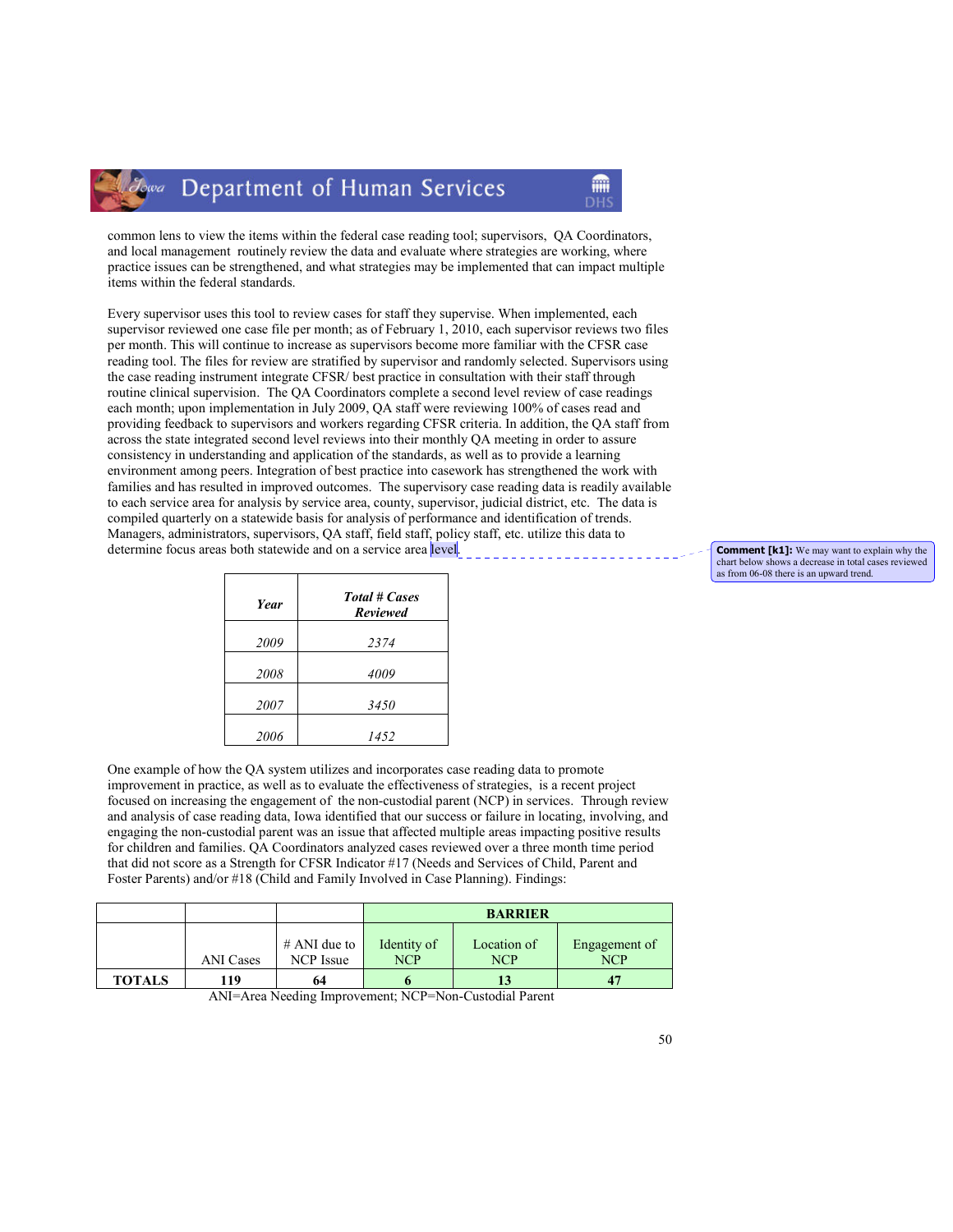From this data, it was clear that Iowa could improve practice around the involvement of non-custodial parents, thus improving outcomes for children and families. Based on the data, engagement of the noncustodial parent was the primary issue; QAs made recommendations for strategies to improve engagement at each point in the life of the case as well as developing easy to use guides and resource information for workers. The following are comparisons of a few items impacted by non-custodial involvement from baseline information from the initial federal on-site review to our current case reading and administrative data. These areas are improving based in part on QA&I review and analysis of case reading data, and the implementation of recommended strategies to improve identification, location, and engagement of non-custodial parents.

| <b>Focus</b> Item                                                                                     | <b>Baseline</b><br>(from 2003<br><b>CFSR</b> ) | Current<br>Performance<br>(as of $12/09$ Case<br><b>Reading Data)</b> |
|-------------------------------------------------------------------------------------------------------|------------------------------------------------|-----------------------------------------------------------------------|
| CFSR #15: Children in foster care are placed with<br>relatives whenever possible                      | 77%                                            | 94%                                                                   |
| CFSR #17: Needs of children, their parents, and<br>foster parents are assessed and addressed          | 72%                                            | 87%                                                                   |
| CFSR #18: Children and their parents are involved<br>in the case planning process on an ongoing basis | 66%                                            | 85%                                                                   |

In April 2010, additional analysis will be completed utilizing the same process that was used to gather the baseline information.

3. Satisfaction surveys have been utilized to collect information quarterly from stakeholders regarding a variety of issues such as Family Team Meetings, Safety Plan Services, Family Safety, Risk, and Permanency Services, and Foster Parent services. Participants in these surveys include families involved in services, foster parents, IDHS workers, GALs, etc. Some of these surveys are on-going as satisfaction is part of contracting with providers. Overall, satisfaction survey results have been very positive, but have also confirmed issues needing addressed as the State revamped how services are provided. This input contributed to local service area collaborations to trouble-shoot issues identified.

4. Targeted Projects: Iowa uses "focused Quality Assurance and Improvement projects" to create statewide performance improvement in specific result areas. These projects use the PDSA approach in efforts to make quick and meaningful improvement that affects positive outcomes for families and children.

5. Learning and Shared Understanding: Iowa's Quality Assurance and Improvement system encourages, supports, and participates in practice discussions and quality assurance reviews across jurisdictional boundaries promote and support learning and shared understanding. The process helps to identify where all areas share a common lens as well as discrepant areas when staff believe that practice was consistent, but in reality were not; the root causes of these inconsistencies could then be addressed to improve consistency, quality of services, and results.

#### Promising Practice Initiatives

owa

Lean/Kaizen: The QA&I system uses a variety of improvement tools, including Lean / Kaizen. Lean is a collection of principles and tools that improve the speed of any process by eliminating waste. Kaizen is one tool used in Lean / Six Sigma process improvement. Kaizen, a combination of two Japanese words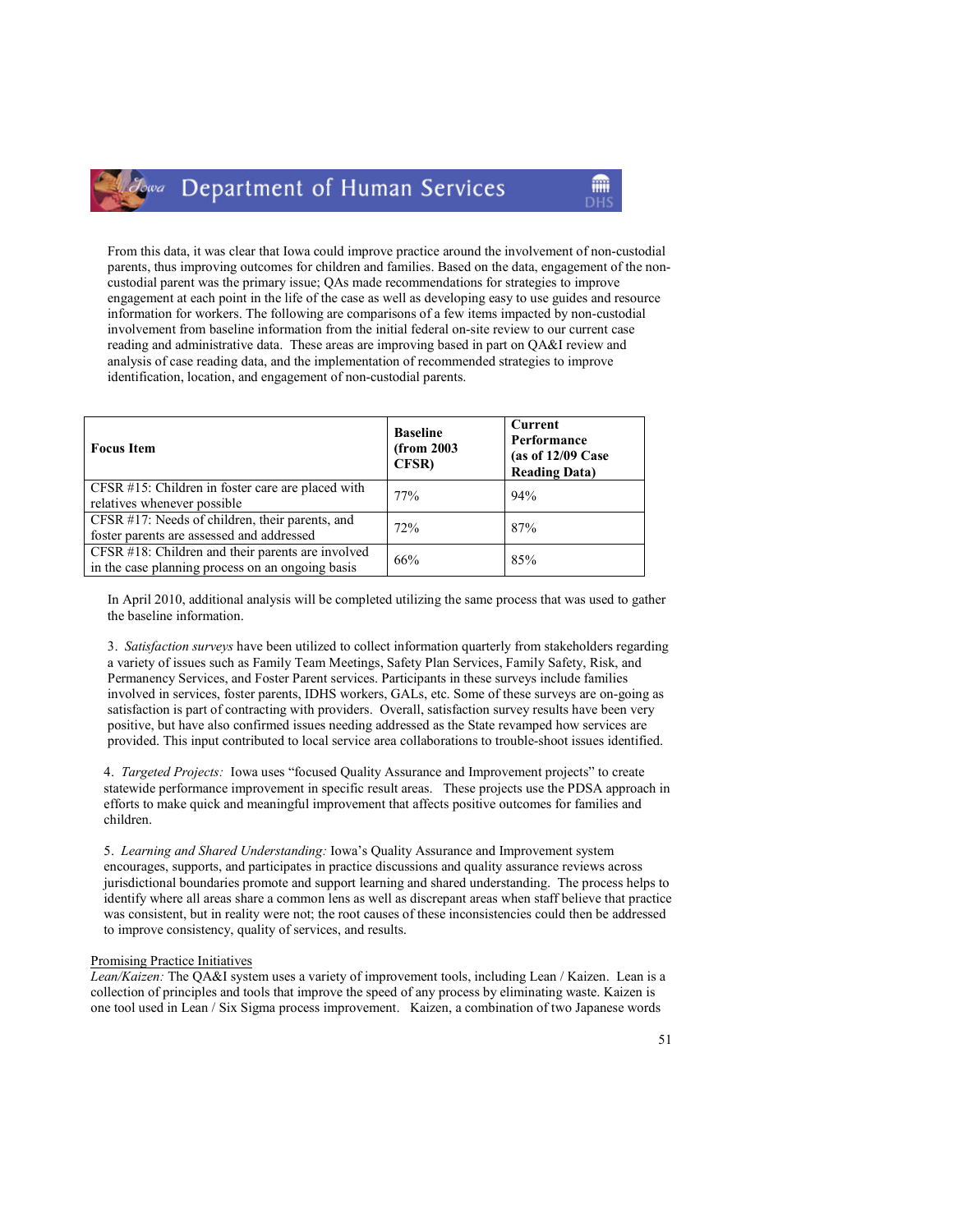

meaning, change and for human good, refers to an approach to continuous improvement that clarifies goals and uses quick, small, incremental changes routinely applied and sustained over a long period that results in significant performance improvements. IDHS receives support and training Kaizen from the Department of Management, see the Office of Lean Enterprise website for more information.

Permanency Composites (see Appendix for additional information): When the permanency composites for the second round of the CFSR were implemented, Iowa developed procedures and reports to mirror the federal information so we could more closely monitor and evaluate our performance. IDHS staff, on a quarterly basis, generates, reviews, and analyzes these reports. Initial analysis indicated that there was much variability in our service areas across the state, and identified which composite measures most needed improvement. Iowa also used Monte Carlo Simulation on each composite measure to identify which raw measures have the greatest impact on each composite, and then targeted our initial improvement efforts on those raw measures (see Part 3 of the attached Iowa Composite Project document for additional details on the modeling using Monte Carlo Simulation).

Judicial/IDHS Joint Decision Point Analysis: IDHS and Children's Justice are currently working to develop a joint decision point analysis tool. This tool would focus reviewers on a specific point in the life of the case to determine how Court and IDHS involvement influenced outcomes. This integrated review process will engage child welfare partners and stakeholders as reviewers and provide a holistic system review and report. Planned implementation is for FY 2010.

Common Language and Lens: Use and familiarity with the federal CFSR Case Reading tool has helped to provide a common language and lens to use throughout the child welfare system. Practice is evolving and being driven by local area collaborations.

Performance Based Contracting: Outcome targets are included in contracts with private providers. This is a learning process as the state moves forward, but is promoting accountability in the child welfare system and will evolve with time. Also included in the contracts is the requirement for all contractors to achieve national accreditation.

Casey Breakthrough Series: Iowa is participating in the Casey Expansion Breakthrough Series, which involves parents, Hispanic Outreach Center, youth, juvenile court, and concerned citizens. IDHS shares its data with the University of Iowa researcher in order to evaluate the effectiveness of this initiative.

# SECTION D. CHILD ABUSE PREVENTION AND TREATMENT ACT (CAPTA)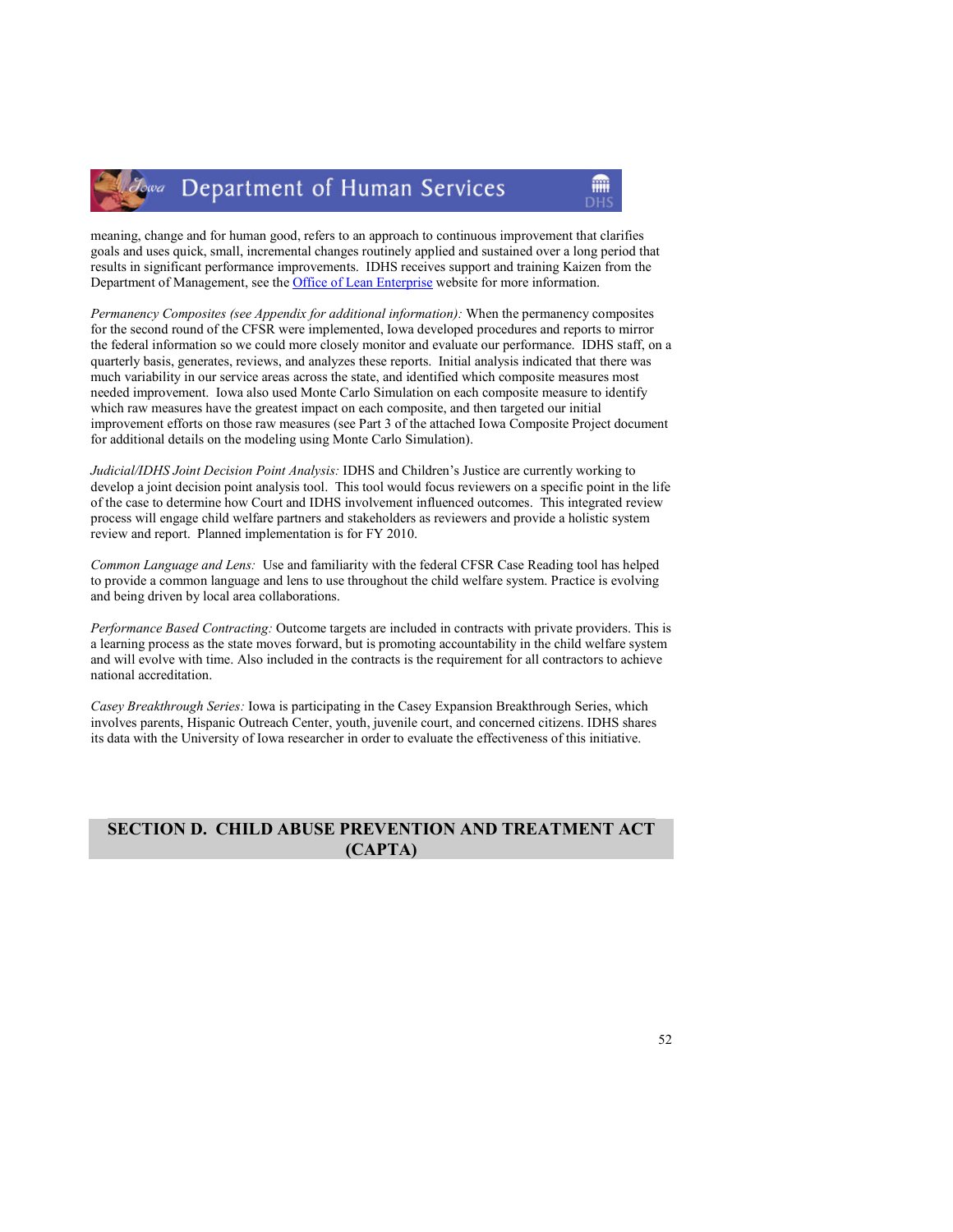

# CHILD ABUSE PREVENTIONA ND TREATMENT ACT (CAPTA)

# Annual Report - June 30, 2010

# Identified Areas For Improvement 106(a)(1)

The Iowa Department of Human Services (IDHS) has established a plan to continue to improve the provision of child protection services. This plan includes continuing to focus on the six program areas identified from section 106(a)(1) of CAPTA. The identified areas for FY 2010-2014 include the following:

- 1. Intake, assessment, screening, and investigation of reports of abuse and neglect;
- 2. Enhancing the general child protective system by developing, improving, and implementing risk and safety assessment tools and protocols;
- 3. Developing, strengthening, and facilitating training including (A) Training regarding researchbased strategies to promote collaboration with the families; (B) Training regarding the legal duties of such individuals; (C) Personal safety training for case workers;
- 4. Developing and enhancing the capacity of community-based programs to integrate shared leadership strategies between parents and professionals to prevent and treat child abuse and neglect at the neighborhood level
- 5. Supporting and enhancing interagency collaboration between the child protection system and the juvenile justice system for improved delivery of services and treatment, including methods for continuity of treatment plan and services as children transition between systems
- 6. Supporting and enhancing collaboration among public health agencies, the child protection system, and private community-based programs to provide child abuse and neglect prevention and treatment services (including linkages with education systems) and to address the health needs, including mental health ends, of children identified as abuse or neglected, including supporting prompt, comprehensive health and developmental evaluations for children who are the subject of substantiated child maltreatment reports

# Activities In Identified Program Areas Pursuant to 106(b)(2)

Following is an outline of the activities and strategies that IDHS will participate in regarding a continuous quality improvement process for the child protection system. Some of these activities and strategies will be carried forward from prior years, while others will involve new directives and initiatives for IDHS based on the new program areas of improvement listed above.

# 1.Intake, assessment, screening, and investigation of reports of abuse and neglect.

IDHS has worked with the Statewide Child Protection Council Citizen's Review Panel (CPCCRP) to begin an external review of the intake process. The CPCCRP has conducted a review of Iowa Code, and IDHS Policy that specifies the duties of IDHS when receiving an intake. The CPCCRP has made recommendations for changes that were believed to improve the department's response to calls. In FY 2010-2014 IDHS began to implement some of these recommendations. A CFSR based guided intake tool was developed for the CPCCRP to evaluate intakes that have been received including those accepted, and rejected for assessment.

In November, 2009 the tool was used to conduct a guided intake review with the CPCCRP and IDHS. The focus of the review was to determine if IDHS was appropriately accepting and rejecting those intakes received from medical professionals in compliance with Iowa Code and IDHS Policy. The study identified trends present across multiple cases, and evaluated what practices and issues are behind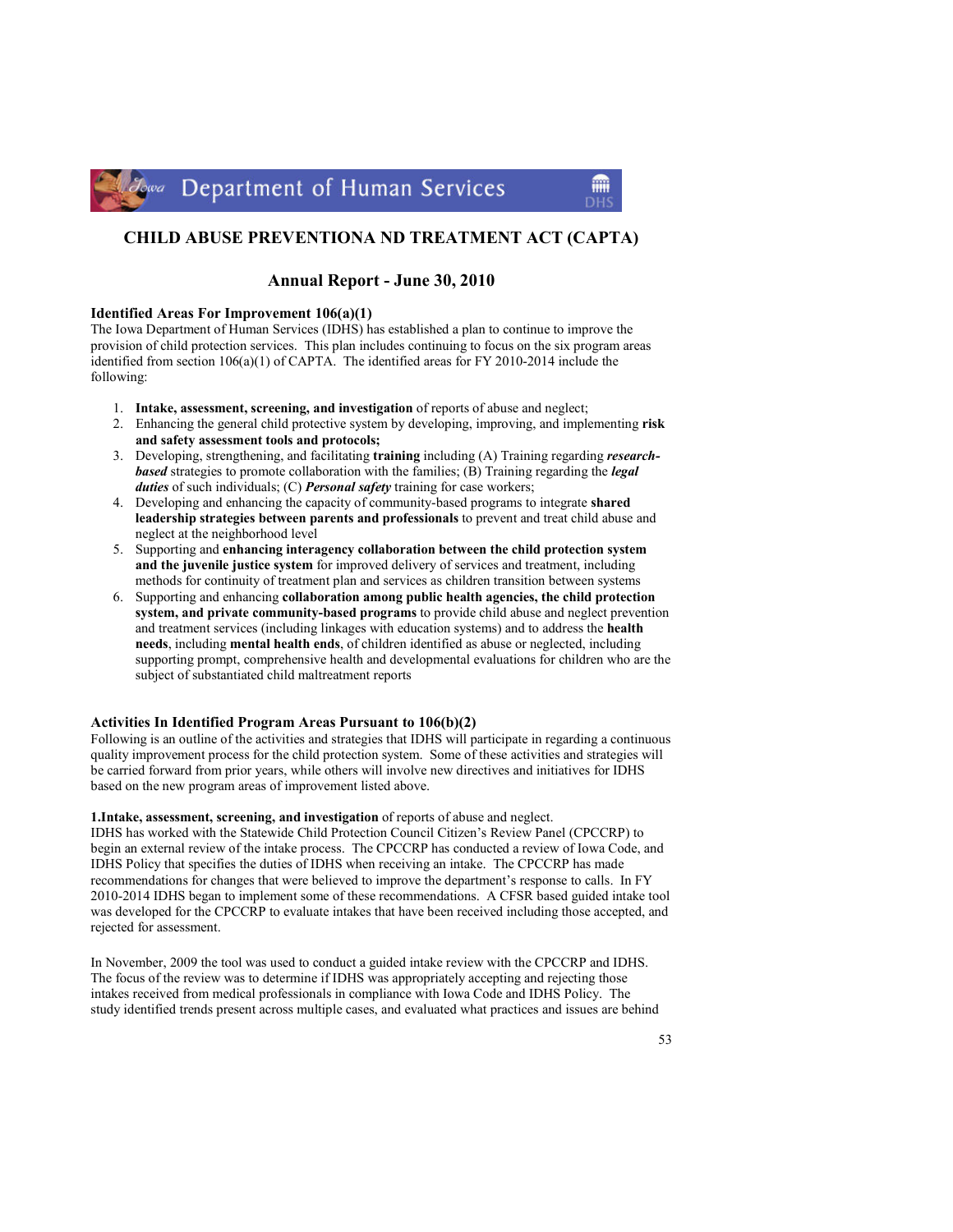

those trends to identify both the strengths of the system and the opportunities to improve the system. The review had four teams comprised of two council members and a IDHS child protection supervisor. Each team reviewed unique cases, evaluating compliance with intake policy and quality issues using the same standard tool.

The outcome of the review was that in every case, reviewers felt that the correct decision was made in regard to accepting or rejecting a report, according to policy. However, they felt that two reports that met criteria to be rejected as sexual abuse allegations, needed more information to support the decision and could have been considered for another abuse type. While this is a routine intake practice, it may not be documented clearly on the intake decision that the other type of abuse was considered.

The other area identified from the review as needing improvement was the determination, at intake, of the safety of the other children in the home. The identified victim was clearly and consistently evaluated for safety but the other children in the home were not. Child Protection policy and field staff will review the finding and determine if a policy change is needed or if this is a training need.

Overall, Council members reported experiencing a great learning opportunity with clarity, guidance, and support from the IDHS partners present. Reviewers were more sensitive to the complex nature of the intake process and the difficulty of making correct decisions consistently.

The IDHS is moving to a new Centralized Intake center in FFY11. The unit will be housed in one location in Des Moines, Iowa. It will be a call center format and take all child abuse/neglect, CINA, dependent adult and information and referral calls for the state of Iowa. The CPCCRP will continue to be involved in child protective intake with the new center. A follow-up review will be considered after the center has been up and running to see how the new process is working.

In 2009 Iowa initiated a contract with CSS Tests to conduct standardized drug screen testing in assessments of child abuse across the state. The contract established a single facility to conduct the lab testing, but each service area needed to establish a local collector. Currently six of the eight service areas are using this contract and have found significant benefit. Of the two areas not making use of the service the availability of a local collection site has been an issue, but both continue to look at options. The state has recognized a reduced cost in the lab expense, and realized a faster turnaround on payment claims. The turnaround time on test results have also improved and workers are able to access them via a secure system on the internet making them available to the worker sooner. In FY 2010-2014 IDHS will continue to work to expand the use of this contract in all service areas, and work with the contract vendor to enhance the delivery of services.

# 2. Risk and safety assessments, tools, and protocol development, implementation, and

improvement. The Iowa Department of Human Services (IDHS) requested technical assistance from the National Resource Center for Child Protective Services (NRCCPS) to improve risk and safety assessment and management practices. The technical assistance involved the following activities:

- An expert review of policy and procedures with a focus on risk assessment and safety management, particularly in cases involving serious abuse and non-verbal children;
- Focus groups with contract providers of safety and permanency services;
- Research of training curricula for supervisors;
- Communication strategies with external stakeholders regarding risk and safety assessment, and planning and management.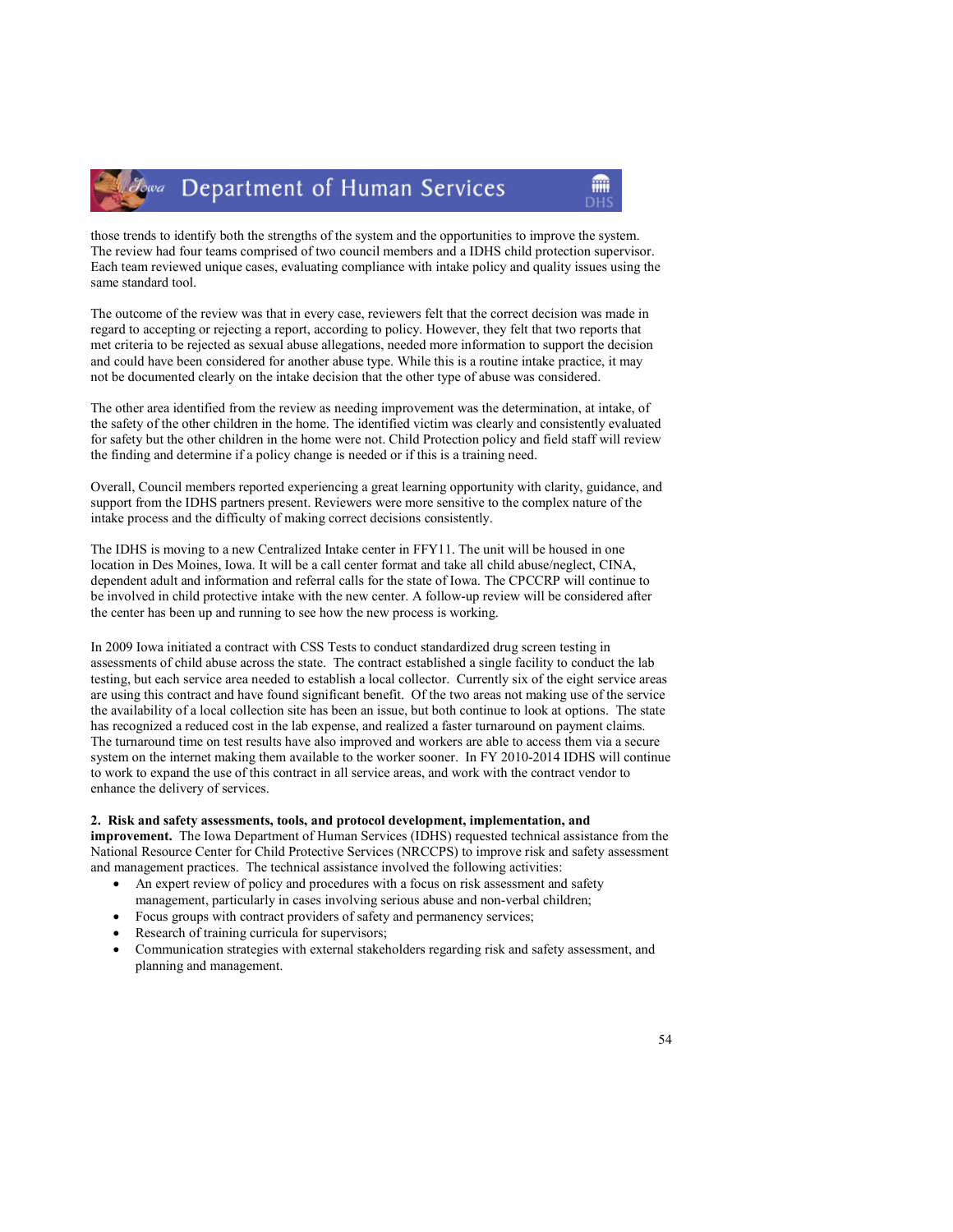



The review identified key recommendations for improvement. In response to the evaluation conducted by the NRCCPS, and the recommendations made Iowa will be implementing several changes.

In FY2010 the focus was on clearly identifying the terms for present and impending danger, and worker response to these situations. IDHS also enhanced policy manual to include definitions and worker response to standards for safety thresholds. Enhanced Safety and Risk training was held in June, 2009 via ICN to present the information to IDHS staff, supervisors, and FSRP providers.

IDHS worked with the University of Iowa to conduct a formal review of the Risk Assessment tool used by the department. The study concluded that the IDHS risk assessment was "very good". However the tool was not used consistently and there had been "definition drift". A workgroup was gathered to address areas identified as needing improvement.

The team looked at policy, procedures and practice around the use of the risk assessment and risk reassessment tools. Because the risk assessment tool hadn't been used consistently, there was a perception that the tool was not effective. Enhanced practice guidance was created for the use of the risk assessment tool and practice guidance was created for the risk re-assessment tool as there had previously been none.

In April, 2010 the policy, procedures and the new guidance tools were presented in four ICN teleconferences for all IDHS staff, supervisors and FSRP service providers. Additionally, a Practice Bulletin outlining the IDHS policy and procedures on Risk Assessment and Risk Re-Assessment was developed. The practice bulletin clearly makes the correlation between the IDHS policy and CFSR expectations. All IDHS child welfare staff and supervisors received the bulletin. The Practice Bulletin was also placed on our agency Web site for access by providers, the court, advocates and families to access.

3. Training development, enhancement, and facilitation including training in three major areas. Iowa has continued to implement new, and on-going training to IDHS child protective workers, service workers, supervisors, and community based service providers in the three major areas identified in CAPTA. IDHS continues to support the IDHS Training Committee which provides training in core courses for new workers, and advanced training for experienced workers. The IDHS Training Council will conduct a curriculum review of the current training courses that are offered to evaluate and update content for FY 2011. IDHS will continue to work with the CJA Statewide Task Force to fund opportunities for workers to attend conferences with an emphasis on child protection.

- a. Researched based strategies to promote collaboration with families. IDHS provided Enhanced Safety and Risk training to IDHS staff via ICN in June 2009. FSRP Providers were invited to attend as well. This incorporated the rest of the NRC recommendations and continued the discussion of Safety Threshold and Present and Impending Danger. IDHS also provided Risk Assessment and Risk Re-Assessment training for IDHS staff, supervisors and providers in April 2010.
- b. IDHS implemented new training courses in FY2010.The following courses were added to support the on-going professional development of social workers and supervisors and promote collaboration with families:
	- The Effects of Selected Mental Disorders on Parental Capacity Instructs staff regarding case management, supervision, and case plan development for families with mental health disorders.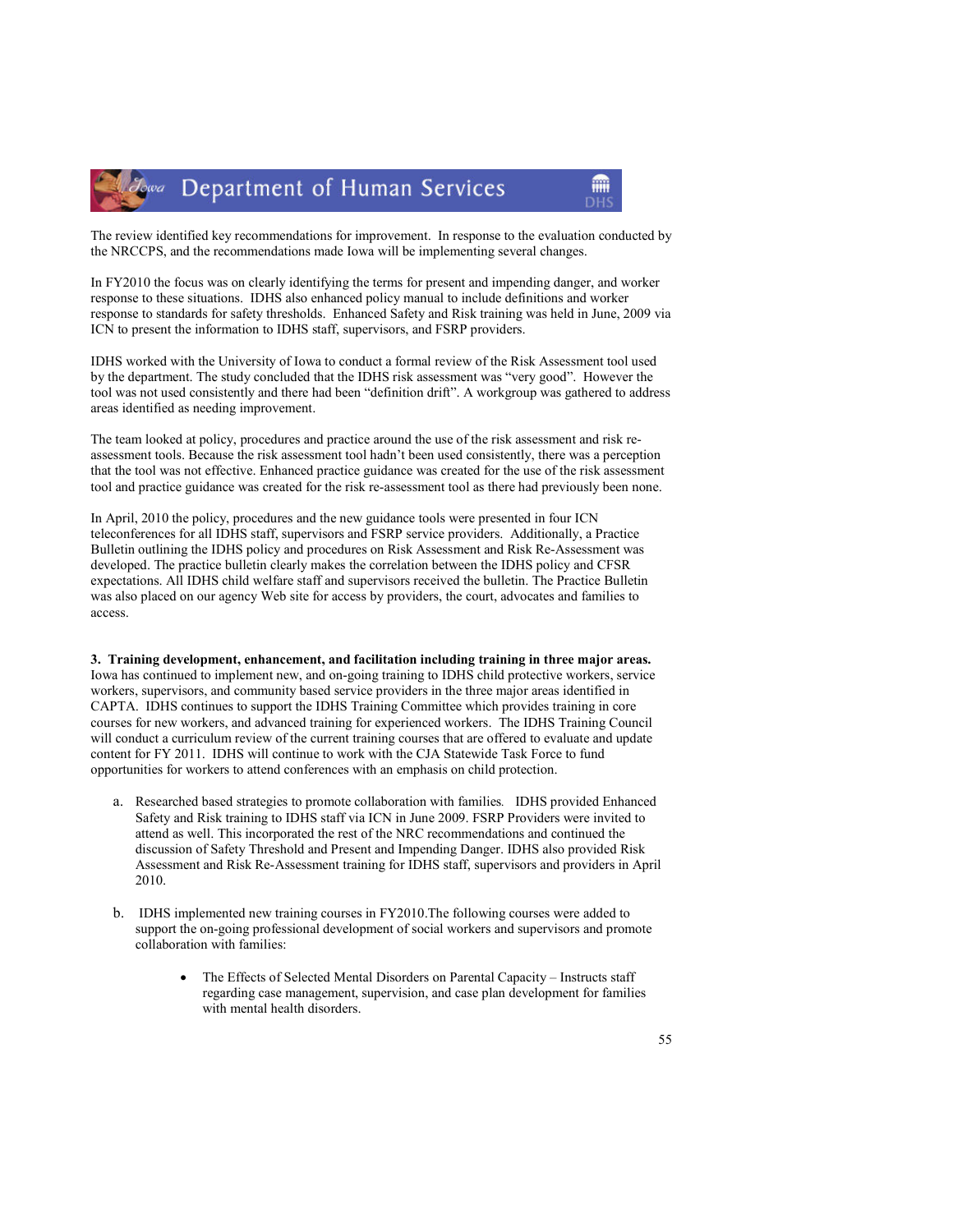

- Motivational Interviewing Instruct staff on interviewing techniques and principles in developing case plans and case management.
- Attachment and Child Development Participants gain a broader understanding of child development and attachment to support case planning.
- Advanced Cultural Competence Focus on case management decision making in the development and implementation of the case plan that is culturally sensitive and in the best interest of the family.
- Working with Families Affected by Substance Abuse Disorders Participants gain a broader understanding of the techniques needed for case planning and management with families affected by substance abuse.

In FY 2010-2014 Iowa will continue to focus on trainings that provide workers with an understanding of abuse in the larger context of family functioning. The IDHS Training Committee is seeking curriculums to train workers with conducting abuse assessments in cases involving individuals with disabilities.

The Child Welfare Provider Training Academy, herein referred to as The Training Academy, was established in order to develop and deliver training and related services to child welfare frontline staff and supervisors throughout the state of Iowa in order to improve outcomes for children.

The training is compatible with the child welfare outcomes of the IDHS model of practice in the Better Results for Kids Redesign and the seven outcomes from the federal Child and Family Services Review (CFSR). These outcomes include safety for children, permanency, academic preparation and skill development, and well-being.

The Training Academy works to provide accessible, relevant, skill-based training throughout the state of Iowa using a strength-based and family-centered approach. The Training Academy is continuing to design an infrastructure to support agencies in their efforts to train and retain child welfare workers, and positively impact job performance and results in the best interest of children.

The new and most exciting addition to the Training Academy's services comes through a partnership with Essential Learning. The contract, in October 2009, provides a range of individual online training courses to 500 child welfare providers across the state of Iowa. Access became available to two extensive libraries: a Social Services Course Library and a Child and Adolescent Curriculum.

c. Legal duties of individuals. Legal series courses are offered for new workers, and as on-going training for current employees. Courses focus on the general legal aspects of social work, testifying in juvenile court, and permanency and termination of parental rights. The IDHS also partnered with the Iowa Judicial Department to provide training to guardian ad-litems, and attorney's working with children in child abuse related cases. In FY 2010-2014 IDHS will continue to update these on-going trainings to reflect changes in Federal, and State laws. The IDHS, and Iowa Juvenile Court are undertaking a joint review beginning in FY 2010, which will examine the provision of services from intake to case closure for child protective services cases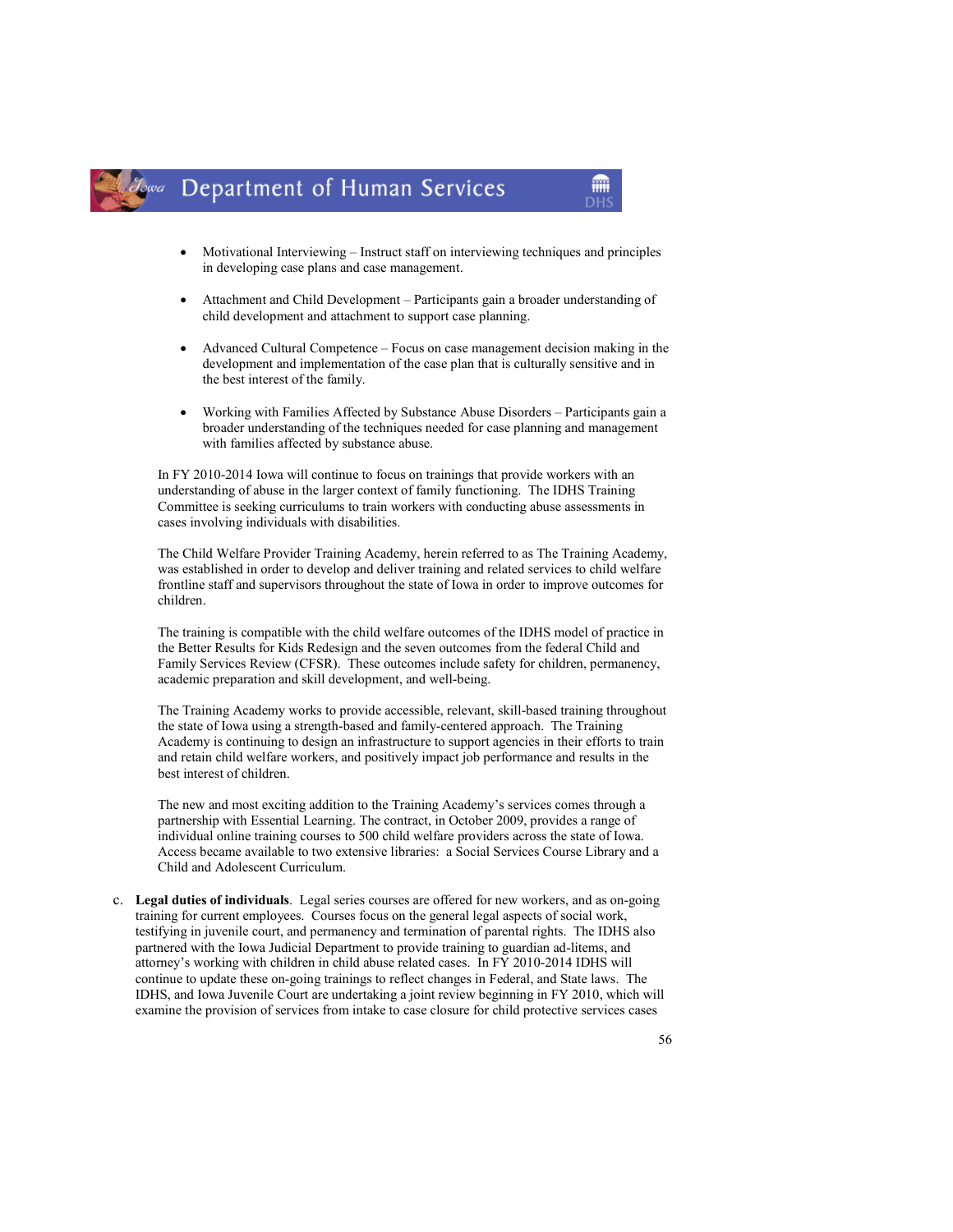

that also involve court action. Following these reviews recommendations will be made for training to address any concerns identified.

m

d. Personal safety training for caseworkers. Field workers receive training as part of their initial orientation with regard to worker safety and interacting with individuals who may be angry or hostile. In addition more specific information is provided in each of the advanced courses such as those addressing assessments with reports of illegal substances, domestic violence, or criminal activity. In FY 2010-2014 IDHS will continue to evaluate and update these trainings.

# 4. Shared leadership strategies between parents and professionals.

 Iowa has continued to expand its leadership with parents and professionals through the Parent Partners program. The Parents As Partners program pairs families that are currently involved with the child protective system with parents who were previously involved and successfully reunified their children to the home. These individuals help families by encouraging them as they begin working with services, helping identify pitfalls, and working with the IDHS case worker involved with the family. The program also supports a Birth Parent Orientation program in a community where there are not enough parent partners available to meet demand. The Birth Parent Orientation program provides assistance in a larger group format rather than the one on one model of the Parent Partners.

 In July 2009, IDHS was selected by the Midwest Child Welfare Implementation Center (MCWIC) as an implementation site to spread the Parent Partner Approach throughout Iowa. Within this MCWIC partnership, a work plan details a systematic expansion from six current Parent Partner sites to 22 Parent Partner sites over five years. New Parent Partner sites that are selected may receive funding for coordination of up to \$20,000 per year, for up to three years. Five new Parent Partners sites are receiving this funding.

In FY 2010-2014 Iowa was able to expand the program to 11 Parent Partner programs covering 31 counties. The first six Parent Partner sites completed its second full year of implementation in 2009. Data was collected from six sites for the time frame of January 2009 through December 2009, 54 parent partners served 450 families.

IDHS has partnered with community organizations such as Prevent Child Abuse Iowa to encourage the expansion of programs targeting fathers.

In March 2004, IDHS began demonstration projects in Sioux City and Des Moines focused on reducing disproportionality for Native American and African American children and families. At this time, the relative rate for Native Americans in Sioux City was 6.8 and today this relative rate has been reduced to 4.8. (The relative rate is the number of Native American children in portion to the number white children involved in out of home placement.)

The MFYI efforts in Sioux City focused on establishing a specialized IDHS unit that includes Native American liaisons who assist social workers in bridging cultural understanding. IDHS leadership partnered with the Community Initiative for Native Children and Families (CINCF) in Sioux City producing collaborative efforts to improve practice. For seven years, an annual conference has been held with approximately 180 participants from the Native American Community, IDHS and other child welfare partners. Community forums using "Race and the Power of Illusion" materials have been held throughout the community. Quarterly, state administrators meet with broad based coalition (Four Direction & CINCF, juvenile court, service providers and community) members to discuss strategies to improve policy, practice and services for Native American families. All these efforts have contributed to the success in reducing disproportionality for Native American children in the Sioux City service area.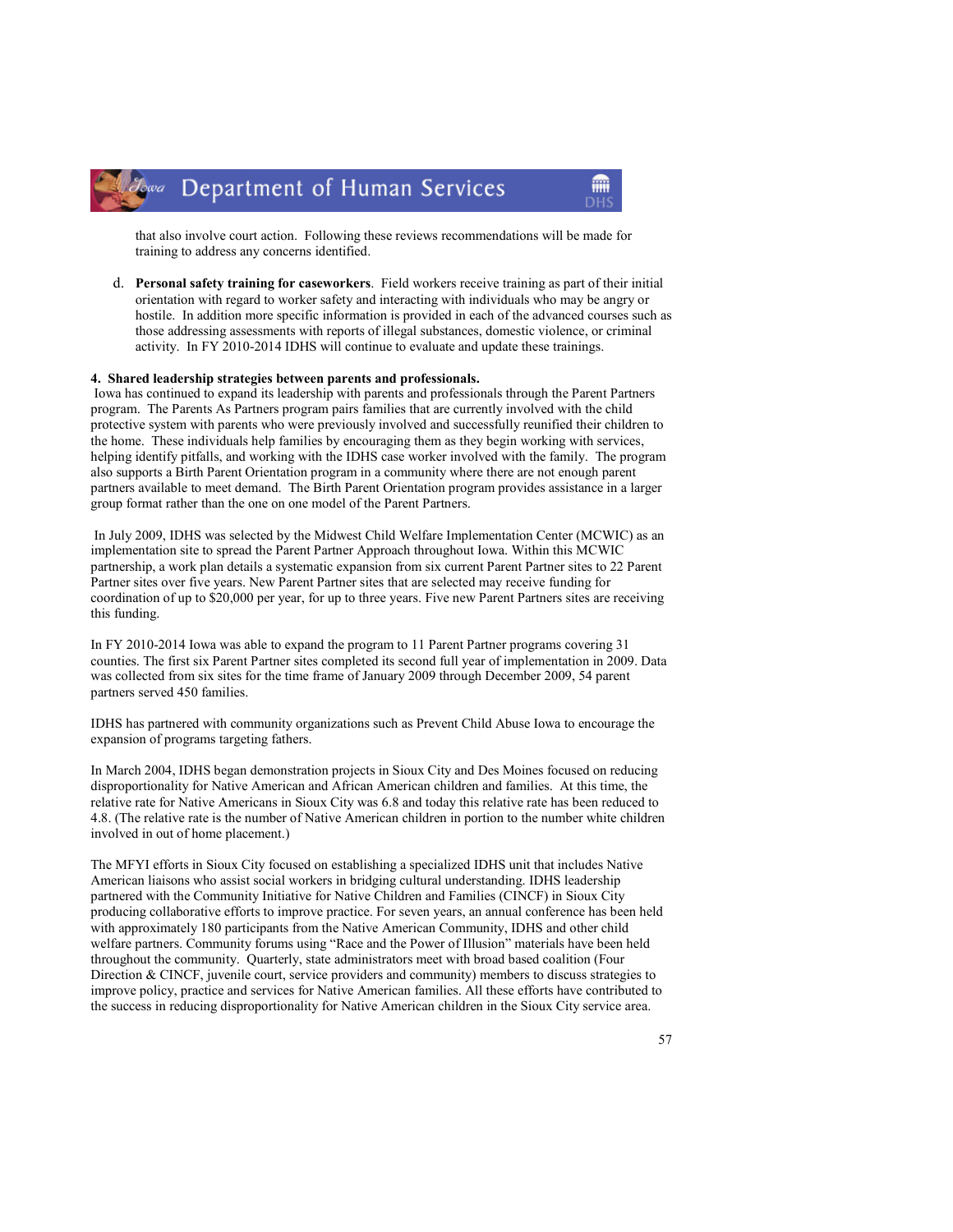In 2004, when the MYFI started in Des Moines, the relative rate for African American children was 5 and today the relative rate for African Americans has been reduced to 2.4. Des Moines participated in a national Breakthrough Collaborative Series sponsored by Casey Family Programs. By implementing a policy and practice change model called Plan-Do-Study-Act (PDSA), IDHS made several practice changes. The following is a list some of the activities (PDSA's) initiated in the BSC collaborative.

• Hair Care (kit, tip sheet and training) education for children and foster parents regarding the needs of African American children in care.

m

- 24 hour Check-Back Social workers visiting children the day after they have been removed from their home, to provide information and answer questions.
- Undoing Racism Workshop facilitated by the People's Institute for survival and beyond.
- New worker public transportation orientation new workers learn the difficulties associated with navigating the public transportation system.
- System Analysis
- Community engagement and public awareness
- Interview questions re: the influence of poverty
- Culturally competent family team meetings
- Court room survey re: adequate representation

Casey Family Programs sponsored Peer Technical Assistance 10.22.09 and 10.23.09. This event focused on the child abuse intake and assessment process, which has been identified as a critical decision point in child protection that can impact disproportionality.

Iowa continues to seek to establish initiatives to reduce disproportionality of minorities represented in the child protective services system. In FY 2010-2014 Iowa will continue to work with the Casey Foundation on the development and implementation of the framework.

# 5. Support the enhancement of interagency collaboration between the child protective system and the juvenile justice system for improved delivery of services and treatment.

During the past year Iowa has sought to improve the continuity of treatment plans and services as children transition between the two systems. IDHS continues to work with the Crime Victim Assistance (CVA) Program operated by the Iowa Attorney General's Office to ensure services to abused children. The department and CVA share information to identify families that are eligible or receiving services under either program. Through this coordination both agencies can ensure that the greatest number of children and families receive services to address the effects of being a victim of criminal acts and child abuse.

IDHS had previously finalized an agreement with Juvenile Court Services to establish the carve-out of money provided for JCS services and their graduated offender services. By providing more autonomy and responsibility for the expenditure of funds it has improved the provision of services to allow them to be more discrete and individualized to the child. IDHS also provided funding for attorneys and administrative law judges to attend conferences which were then presented in cross training with IDHS child protective investigators, social workers, and field supervisors. The improvements have been seen in the Child and Family Service Reviews (CFSR) that have shown an improved quality rating as Juvenile Court, and IDHS have become more consistent in the services provided from both entities.

The Department of Human Services and Juvenile Court Services have both been completing independent reviews of the handling of child welfare cases in their respective systems. The department and juvenile court will engage in a combined review in 2010 to evaluate an identified focus area. The focus area will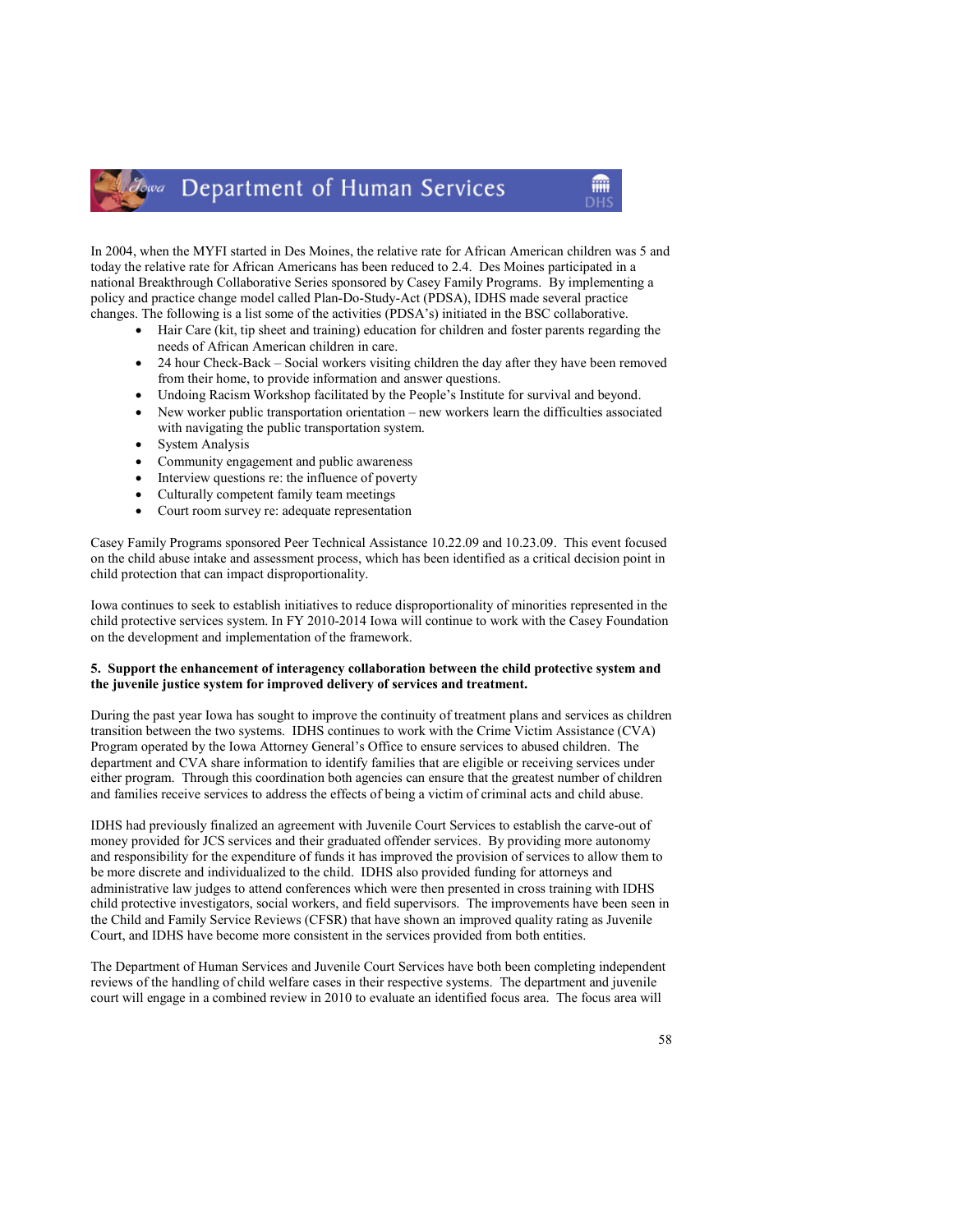



be interrelated to an outcome area of safety, permanency and/or wellbeing. The focus will be to identify strengths, and needs for the improvement of the system as a whole, and recommendations for implementation in FY 2010-2014. IDHS will also continue to work with the Crime Victim Assistance program in FY 2010-2014.

# 6. Collaboration among public health agencies, the child protection system, and private community based programs to address health.

Revisions to CAPTA in 2004 required the determination of eligibility for the Part C Services for abused and neglected children under the age of 3. In Iowa the Early Access (IDEA Part C) initiative provides for a partnership between state agencies (Iowa Department of Human Services, Iowa Department of Public Health, Iowa Department of Education, and Child Health Specialty Clinics) to promote, support, and utilize the services of Early Access. The number of children in State Foster Care below age three who have been referred and received services increased from 23.1% in fiscal year 2008, to 31% in fiscal year 2009. The number of children referred and receiving services from protective assessments, increased from 12.5% for fiscal year 2008 to 16.1% for fiscal year 2009. This increase is especially notable given that the total number of children referred was less than the previous year indicated that IDHS is referring more of the children who are eligible. In FY 2010-2011 Iowa will continue to look to expand the Early Access Program. Initiatives are being explored to continue to increase the provision of services given that the national averages indicate that the number of children who would benefit from such services is about 30% of the identified population. Iowa is also seeking ways to improve the access and participation of referrals for children and families where the children remain in the home.

Resulting from stakeholder feedback as part of the Quality Service Review (QSR) process, a focus group of stakeholders was used to identify why the number of children referred to the Early ACCESS program was so low. Local service providers believed that the referral process could be improved and that the IDHS social worker is not involved in the referral to Early ACCESS. The recommendation was made that the child protective assessor make a direct referral to Early ACCESS, based on screening for a developmental delay during the child protective assessment. The IDHS and Early ACCESS participated in a pilot project to test out the recommendation and hoped to implement the new procedure statewide.

During the pilot workers discovered that parents were reluctant to disclose any concerns about their child's development. The workers felt that parents were afraid that if they disclosed any concerns it would have a negative impact on the abuse findings. For this reason, the developmental screening procedures were not added to the assessment procedures. The Department of Human Services and the Iowa Department of Education have hired a staff member to help develop the capacity of IDHS contractors to provide service coordination to children eligible for IDEA Part C. This project is intended to help expand the number of children who receive early intervention services. The study should be completed in June of 2011 and implementation should begin in July or August of 2011.

In Iowa early intervention services under IDEA Part C is called Early ACCESS. During the last four years there has been a steady increase in the number of children below the age who have been abused or neglected that receive early intervention services. The results are listed in the table below.

|                | CAPTA# | $CAPTA\%$ | Foster Care # | Foster Care % |
|----------------|--------|-----------|---------------|---------------|
| FY 2009        | 581    | $16.1\%$  | 666           | 31.0%         |
| <b>FY 2008</b> | 496    | 12.5%     | 592           | 23.1%         |
| FY 2007        | 436    | $9.9\%$   | 445           | 17.3%         |
| FY 2006        | 328    | $7.9\%$   | 365           | 14 8%         |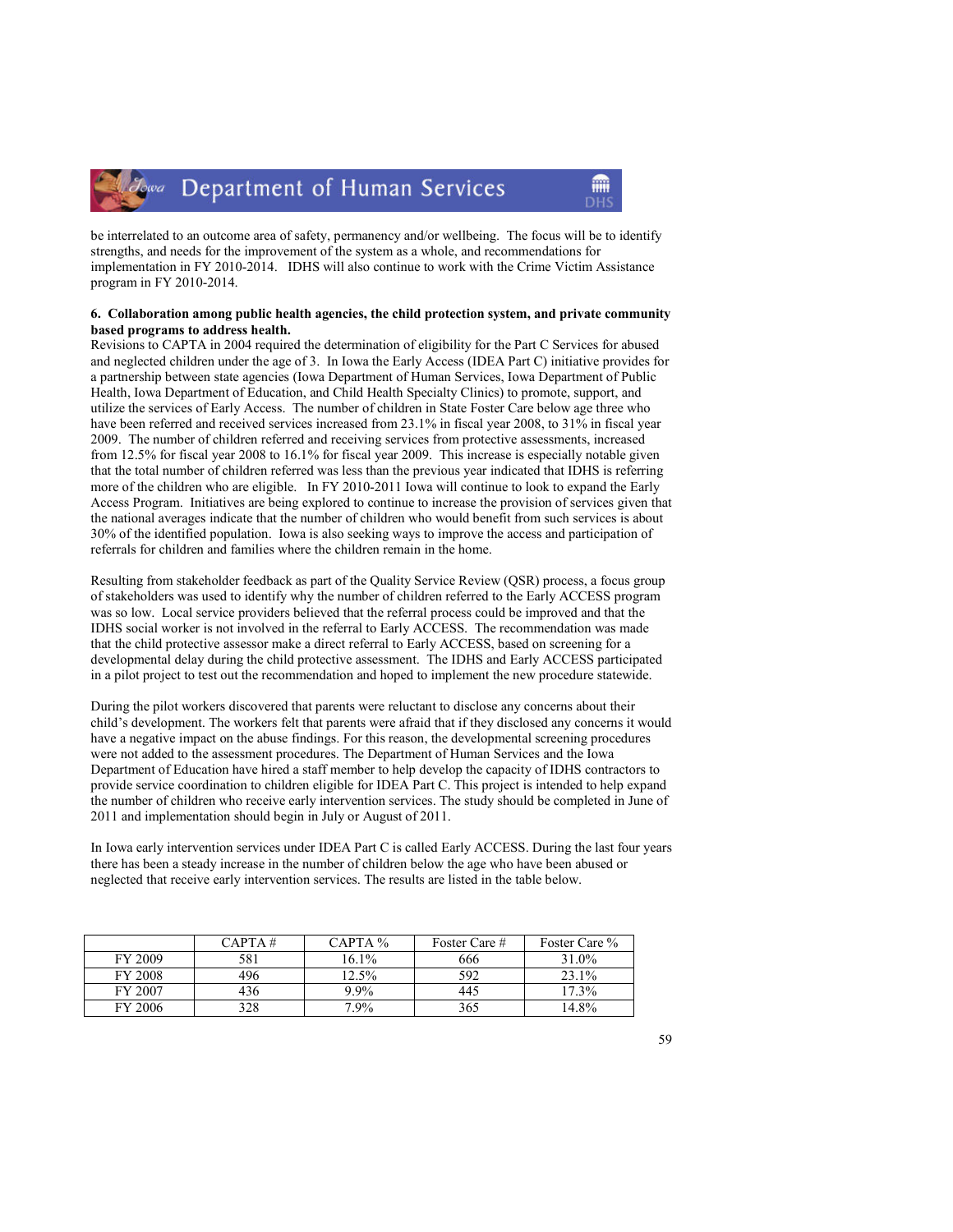

IDHS had, for some time, supported the Healthy Opportunities for Parents to Experience Success (HOPES)/Healthy Families Iowa (HFI) program. This program provided in-home visits targeting pregnant women, and families with newborns. Due to budget constraints, the IDHS was no longer able to financially support this program. The contract was amended and expired September, 2009. Funding for this program was subsequently secured through other sources.

In the FY 10 legislative session the Iowa Legislature enacted a bill requiring the Iowa Department of Human Services (IDHS), and the Iowa Department of Public Health (IDPH) to collect data and develop a protocol to address the relationship between substance abuse issues by a child's caretaker, and child abuse. In response these two agencies met and established steps to meet the requirements of this bill to be implemented in FY 2011. A protocol was developed and two pilot sites were selected to try the protocol. Scott and Wapello counties in Iowa were selected. They were Drug Court sites with commitment from the judicial system to work with IDHS families experiencing substance abuse issues. The Department of Human Services and the Iowa Department of Public Health co-facilitated the training with IDHS child protection staff and supervisors and local substance abuse providers. Workers were trained in the use of the CAGE, UNCOPE and CRAFT substance abuse screening tools A duel release of information was also provided to pilot participants to reduce time, paperwork and the need for multiple client forms.. The pilot ran from July, 2009 to September, 2009. A survey sent to participants and a focus group discussion was held to get feedback on the protocol and staff experiences. Those discussions led to revisions in the protocol and the selection of two more pilot sites. Montgomery and Mahaska counties in Iowa were selected. The second pilot runs from March 1, 2010 to May 31, 2010. A survey and focus group discussion will be held again at the end to get participant feedback and suggestions for improvement. The protocol will roll out statewide sometime in the fall of 2010.

# Services And Training To Be Provided under 106(b)(2)(C) (i),(ii),(iii)

# (i). The services to be provided to individuals, families or communities, either directly or through referrals aimed at preventing the occurrence of child abuse and neglect will include:

- Iowa Child Protection System has developed provisions and procedures for referral of a substantiated child maltreatment victim under the age of three to early intervention services. The Early ACCESS (IDEA Part C) initiative provides for a partnership with other state agencies (Iowa Department of Public health, Iowa Department of Education and Child Health Specialty Clinics) to promote, support, and utilize the services of Early ACCESS through child protection referrals. Early ACCESS works with clients to identify coordinate and provide services and resources to families with children age birth to 3 years old that may have a health condition that may affect his or her growth and development, or may have delays in the children's ability to interact with their environment. Early ACCESS assists children in achieving their maximum developmental status and assist families in providing a permanent home. (no change)
- IDHS contracts with a community based agency, Prevent Child Abuse Iowa, to administer grant funds to county based coalitions to implement local child abuse prevention programs. These programs are present in 91 of Iowa's 99 counties. In FY 2010-2014 IDHS will seek to continue this contract and look to focus programs aimed at fathers, educating parents about sexual abuse prevention, and Shaken Baby Syndrome prevention. (no change)

(ii.) The training to be provided under the grant to support direct line and supervisory personnel in report taking, screening, assessment, decision making, and referral for investigating suspected instances of child abuse and neglect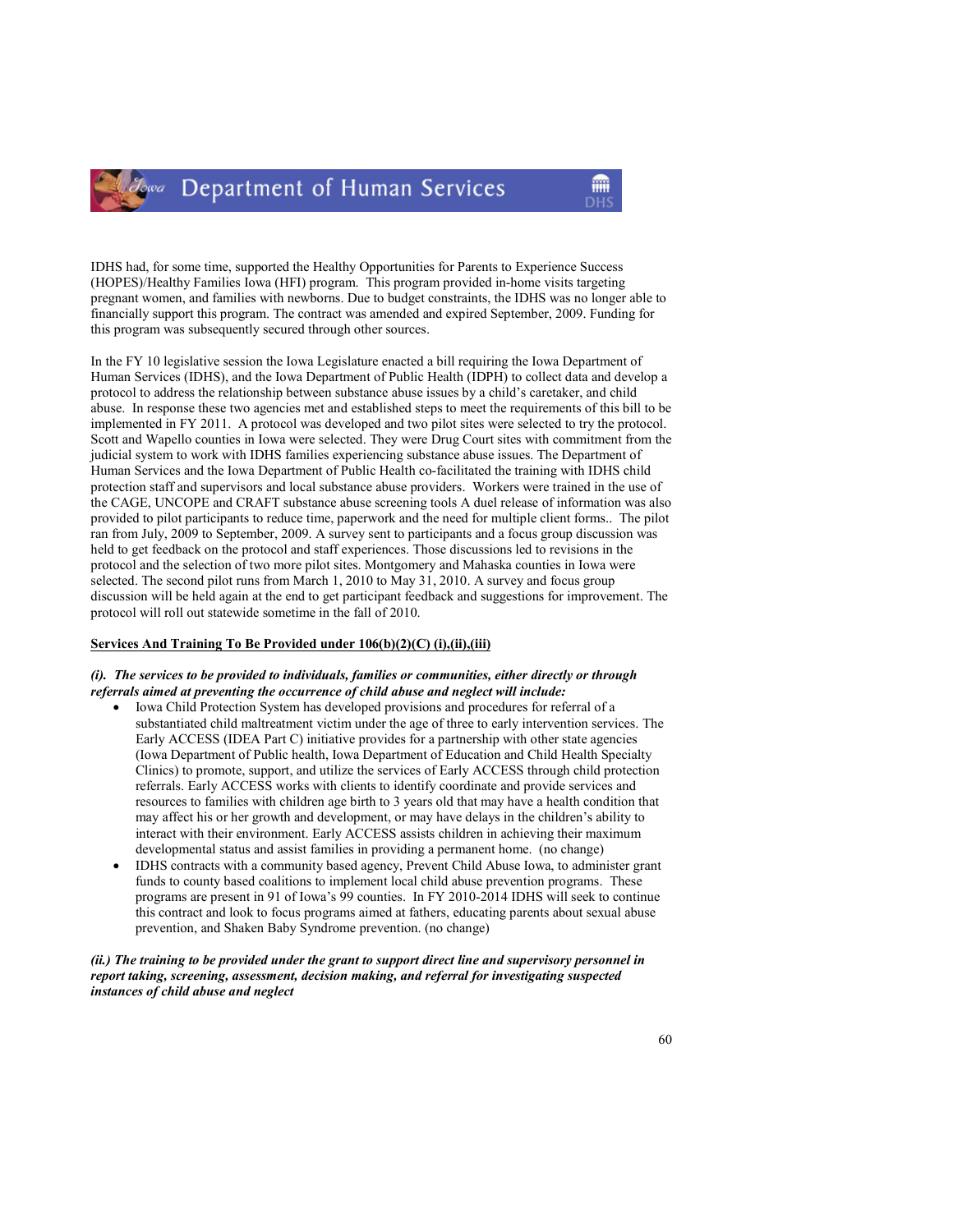# Zowa Department of Human Services

In FY 2010-2014 IDHS will continue to provide training to front line, and supervisory personnel. Training regarding Enhanced Safety and Risk assessment was introduced to staff in FY 2010 as well as Risk Assessment and Risk Re-Assessment training, a result of the work done with NRCCPS. Training will continue to be provided to staff regarding Advanced Interviewing for cases of suspected child abuse and Motivational Interventions to help workers identify the motivations of abuse and plan effective interventions. Attachment and Child Development and Working with Families Affected by Substance Abuse Disorders will also continue to be offered. IDHS will continue to update staff regarding legislative changes implemented.

# (iii.) The training to be provided under the grant for individuals who are required to report suspected cases of child abuse and neglect

In FY 2010-2014 IDHS will continue to maintain the multi-media approach for the dissemination of information. IDHS maintains a public access website which provides information and direction for the reporting of suspected cases of child abuse. IDHS also uses this website to make electronic versions of all IDHS Manuals and Policies available to members of the community. The department also makes information available in print and video formats.

In 2002 the Iowa Legislature mandated that an Abuse Education Review Panel determine approval for Mandatory Reporter training curriculum, and placed this responsibility with the Iowa Department of Public Health (IDPH). This panel is comprised of child advocates, licensing boards, and representatives from other state departments. IDHS provides input and guidance to ensure that the approved trainings are consistent with Iowa Code regarding child abuse, and IDHS manual and policy. In FY 2010-2014 IDHS will continue to work with this panel.

#### Assurances Required Pursuant to 106(b)(2)(A) & (B)

The assurance form, Attachment C, was signed last year by the Governor for the five year plan 2010- 2014.

# Notification Regarding Any Substantive Changes in State Law

The State of Iowa continues to maintain laws that are compliant with the requirements of CAPTA. No new laws were enacted that would affect the eligibility of Iowa.

# Changes To Provisions And Procedures For Background Checks Of Foster And Adoptive Parents, And Other Adults In The Household

Current Iowa Administrative Rules and the Code of Iowa requires criminal background checks for prospective foster parents, adoptive parents, and other adults residing in the home. IDHS continues to conduct background checks for all prospective foster and adoptive parents. Background checks include both criminal and child abuse history. No new laws, provisions, or procedures were enacted in the past year that would impact the requirements as specified in 106(b)(2)(A)(xxii) of CAPTA.

# Iowa's Citizen Review Reports

Iowa has three Citizen Review Panels, two regional and one statewide. They are multidisciplinary teams charged with the responsibility of reviewing Iowa's policy and practice around child protection issues and making recommendations to the IDHS for consideration. The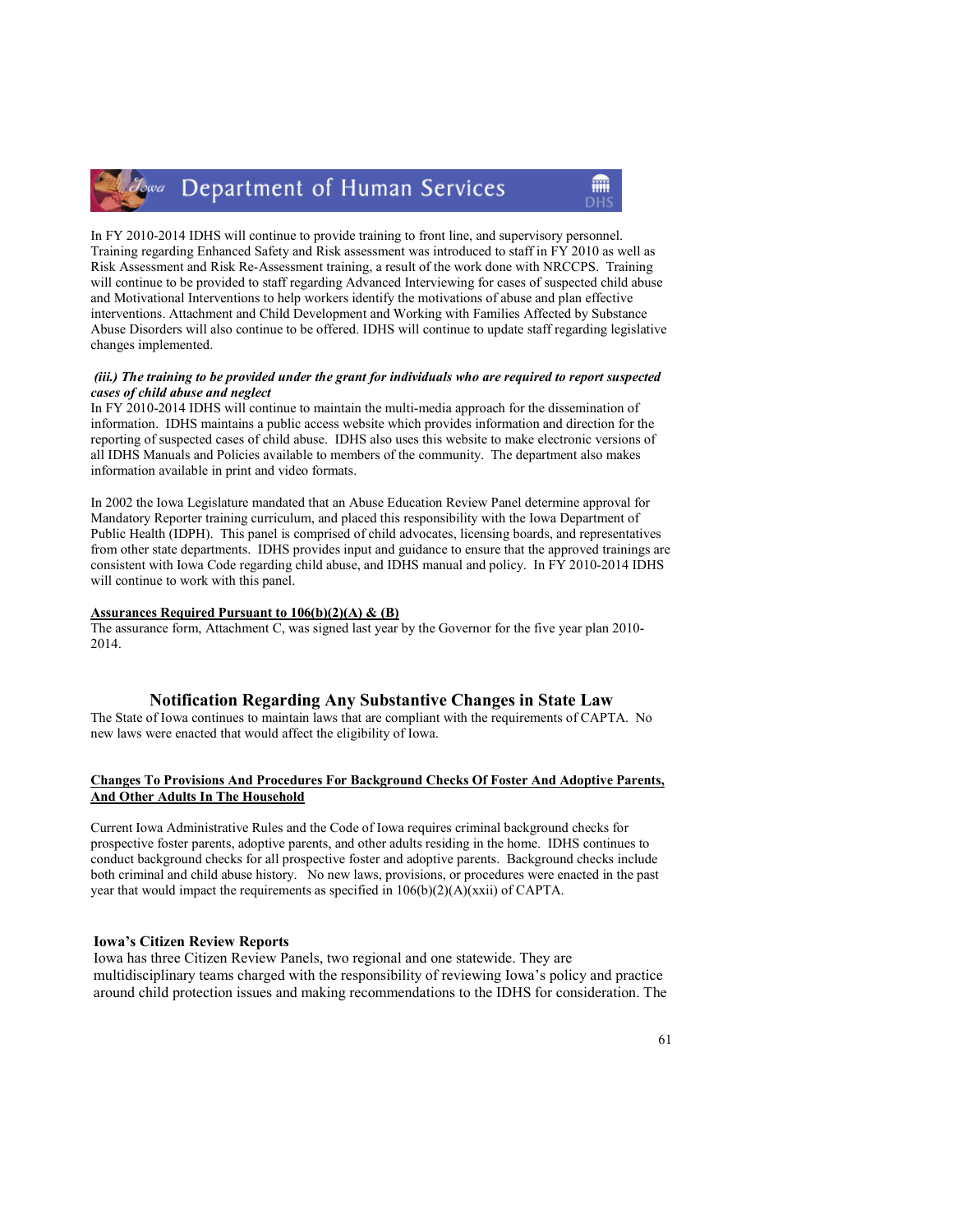

annual reports, recommendations, and state's response can be found in the Appendix of this report.

# SECTION E. CHAFEE FOSTER CARE INDEPENDENCE AND EDUCATION AND TRAINING VOUCHERS PROGRAMS

# Chafee Foster Care Independence Program

# Service Description for the Chafee Foster Care Independence Program

- 1. Service Description for CFCIP
- See Section E. items 1-7, Specific Accomplishments.
- See Section E. items 1-7, Planned Activities.
- No revisions to goals and objectives established in the CFSP.
- See Section E. items 1-7.
- See Section E. items 1-7, Planned Activities.

The population to be served includes all of the following: The child must be under the age of 21, must be or have been in foster care as defined by 441 IAC 202.1(234) or 45 Code of Federal Regulations 1355.20 as amended to October 1, 2008, and must meet at least one of the following eligibility requirements:

- (1) Is currently in foster care and is 16 years of age.
- (2) Was adopted from foster care on or after October 7, 2008 and was at least 16 years of age at the time of adoption.
- (3) Was placed in a subsidized guardianship arrangement from foster care on or after October 7, 2008, and was at least 16 years of age at the time of placement.
- (4) Was formerly in foster care and is eligible for and participating in Iowa's aftercare services program as described at 441 IAC 187.

Services are available on a statewide basis.

The estimated number of youth to be served in FY 2011 is a total of 2,400 based upon an estimated 1,700 youth in foster care ages 16 and older (not including approximately 1,300 in trial home visit placement) and 700 youth served in the aftercare services program in FY 2011.

# 2. Collaboration

See Section E. under activities performed in FY 2010 and planned for FY 2011 to coordinated services in addition to activities undertaken to involve youth (up to age 21) in State agency efforts.

# 3. Program Support

- See Section E. under information on specific training conducted in FY 2010 and planned for
- FY 2011.
- NA
- NA

m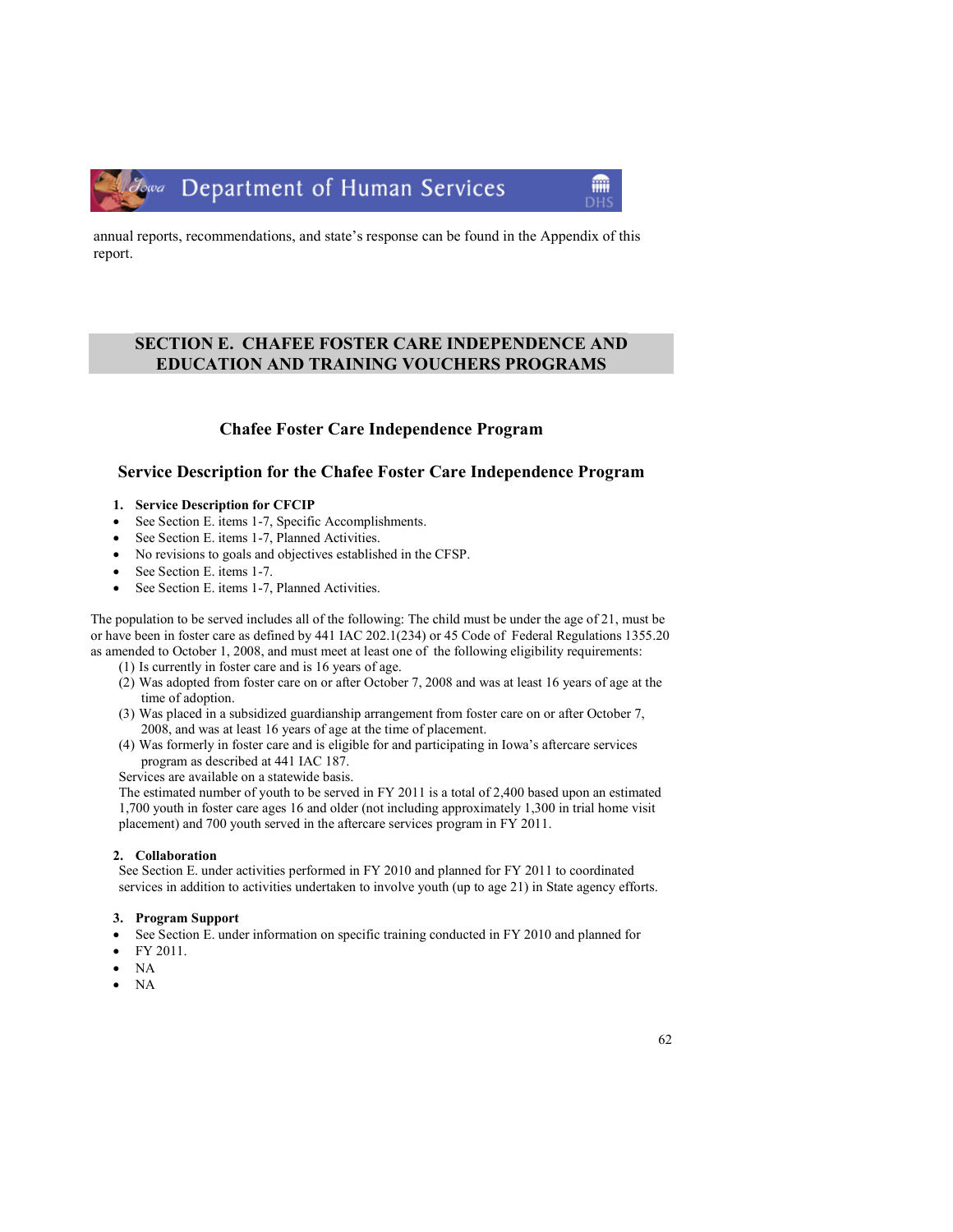• See Section E. under information on specific training conducted in FY 2010 and planned for FY 2011.

m

- Technical assistance may be requested regarding NYTD implementation and administration once the NYTD contract is in place with the bidder awarded the contract.
- NYTD will be implemented in FY 2011.

### Section E. Chafee Foster Care Independence and Education and Training Vouchers Programs 1. Help youth transition to self-sufficiency;

#### Specific Accomplishments achieved to-date in FY 2010:

- State legislation passed during the 2010 session put greater emphasis on youth, 13 and older, to attend meetings regarding development and planning for placement, services and supports to assist them, especially in the areas of safety, stability, well-being and permanency, in addition to attending court hearings on their behalf. If the youth does not attend, this must be documented in the youth's case record along with the reason(s) why the youth did not attend.
- Due to state legislation passed during the 2009 session (in response to the Foster Connections Act of 2008) and related training to staff, there has been an on-going increase across the state for the transition plan to be personalized at the direction of the youth, honoring the goals and concerns of the youth. Youth-centered transition teams have been started this past year for each youth, with the team membership comprised not only of "professional" staff but also those the youth selects to be on the team. This approach not only empowers the youth but assists the youth in being responsible for identifying services and supports needed to reach their goals and increases permanency for the youth by involving those the youth select as a positive support system. The Department's Transition Planning Specialists (TPS) have a new job description, to be rolled out in the Fall of 2010, which devotes 30% of their job tracking and monitoring staff to ensure various components of the transition planning process are occurring on a timely basis. Follow-up will be done with supervisory staff. This will ensure better outcomes related to permanency and well-being for youth aging out of foster care.
- The TPS are responsible for staff training regarding the transition process, services and supports available, and referrals to community-based resources; training conducted across the state will be on a consistent basis, with the TPS monitoring to ensure that all affected staff receive the training necessary for preparing youth for successful transition to self-sufficiency and all the components that lead to self-sufficiency.
- The transition plan must address the specific areas of need, based upon a life skills/needs assessment; education, employment/workforce services and support, health and health care coverage, housing, and relationships. These specific areas are focused on during the transition plan review for all youth prior to discharge, via the local transition committees review process to ensure a discharge plan that is individualized for each youth for successful outcomes in adulthood. The committees can either approve a plan or not approve a plan, sending it back to the worker with comments on what further needs to be addressed. Each transition committee sends an annual report to Department central office staff, indicating number of plans reviewed and approved along with gaps and barriers in their particular areas needing to be addressed for more successful transition for youth, along with suggestions regarding solutions to gaps and barriers. Department central office staff review these reports and target the areas needing improvement; one area in particular is linking youth seamlessly with the adult disability system, which in Iowa is county ran. TPS continue to work with county disability systems in their covered areas, also educating workers about the process to get a youth into the adult system.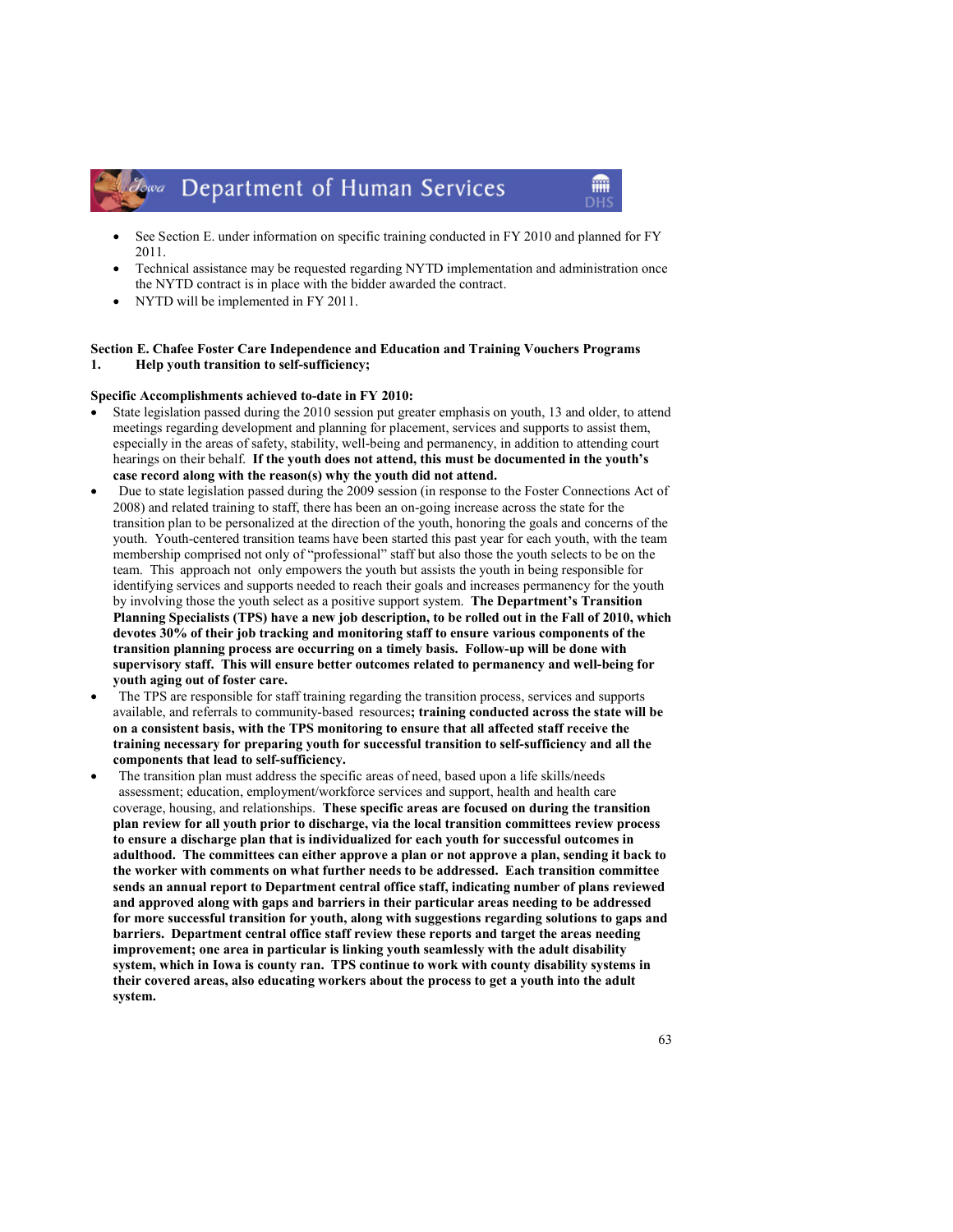- The Transition Youth Initiative (TYI) has continued to grow statewide this past year, adding an additional 3 sites, making a total of 9 sites (sites including single and multiple counties, depending on urban or rural in nature) to assist communities in addressing the concerns of youth transitioning out of foster care. Each TYI site focuses on a shared decision-making process, involving youth input and building a community support network for youth aging out of foster care. Additionally, the TYI offers "Dream Team" planning for youth, much like a Family Team Meeting but with the youth as the driver of the planning. Dream Teams are facilitated by Family Team Meeting facilitators who have received additional training on the Dream Team model; Dream Teams have been approved as Family Team Meetings by the Department.
- Elevate, Iowa's foster care youth board, has continued to grow in chapters across the state (currently 9 chapters), membership, teaching of life skills on a monthly basis to youth, and advocacy for youth in care. This past year, elevate was successful in passage of legislation to ensure youth, 13 years and older, attend not only court hearings on their behalf but also any such meetings that take place involving discussions of placement options and services/supports to be provided to the youth. (For more information related to how elevate activities are evaluated/measured that are continually leading to successful outcomes related to permanency and well-being of older youth in care, see youth engagement.)

### Planned Activities for FY 2011:

- Increased understanding by a minimum of 75% of social work case managers and 50% of juvenile court officers of a youth-centered transition planning process, focusing on key areas necessary for successful transition. Measurement based upon review of transition plans by local transition committees and by TPS tracking and monitoring of specific transition planning components.
- Change in the role/job description of the Department's TPS staff. The role of the TPS will change to a more systematic role (beginning the Fall of 2010), consulting and monitoring within the Department service area they cover, regarding overall transition planning process to results based, youth-centered transition planning occurring for each youth in foster care, age 16 and older in their service area. TPS will be responsible for tracking of indicators critical to measuring youth specific benchmarks leading to effective transition from the foster care system to selfsufficiency, including completion of life skills/needs assessment(s), dates of initial transition plan and dates of plan review and updates, current grade level, dates of referrals/applications made, and discharge plan in place, with follow-up to ensure benchmarks are met in a timely manner. Additionally, TPS will provide staff linkages to community resources and support, including the adult disability system and aftercare services.
- Continued on-going training to staff, providers, youth and other key stakeholders on transition needs assessment, resources available to meet needs, the Department's transition plan and process (inc. who's doing what by when). Training to be completed by local transition planning specialists at local level. Training conducted across the state will be on a consistent basis, with the TPS monitoring to ensure that all affected staff receive the training necessary for preparing youth for successful transition to self-sufficiency and all the components that lead to self-sufficiency.
	- Printing of the  $5<sup>th</sup>$  edition of the Transition Information Packet (TIP), an extensive resource/curriculum to youth in care ages 16 and older will be completed this next FY. The TIP for youth will remain in current form (3 ring binder) and the TIP for care providers will change from a bounded printed version to an electronic DVD version, thus cutting down on printing costs. The goal of the TIP is to educate youth and care providers on various components leading to self-sufficiency, including chapters related to housing, transportation, employment skills, education, and money management. The TIP is evaluated by youth for

m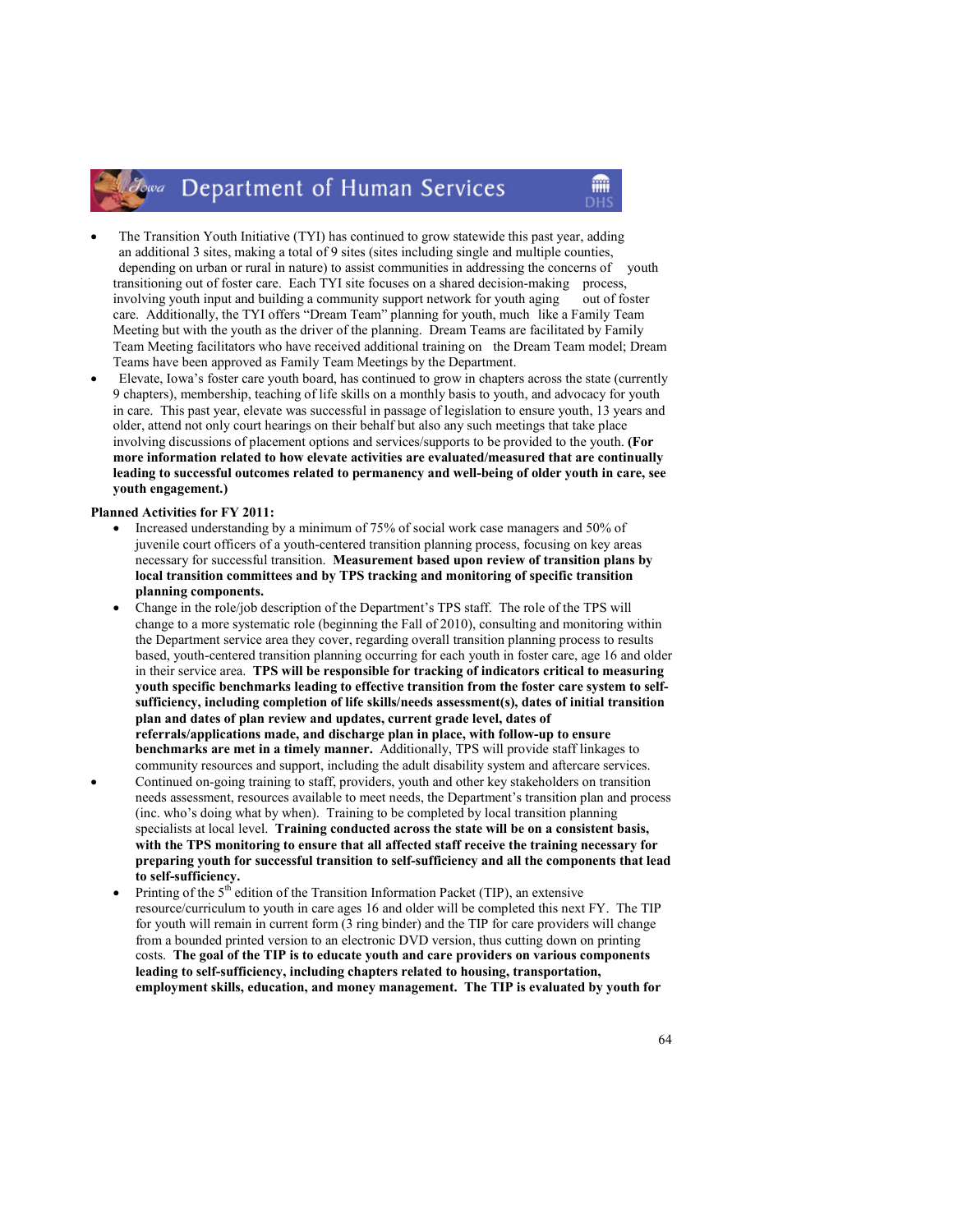# content, youth friendliness, etc. to ensure that TIP is youth-driven and therefore more effective in educating/connecting with youth.

m

- Continued emphasis on transition plan review by local transition committees, particularly with the juvenile court officers who case manage delinquents in care. All youth in foster care must have their transition plan reviewed by a local transition committee prior to the youth turning 17  $\frac{1}{2}$ years of age, or within 30 days of completion if youth enters care at 17 ½ or older. In SFY '08, a total of 768 plans were reviewed; in SFY '09 a total of 735 plans were reviewed. In SFY '07, there were 820 youth in care who were 17 years of age; that number for SFY '08 was 768; that number for SFY '09 was 691. Workers typically have plans reviewed after the youth turns 17 years of age, but can have plan review done on an earlier basis. The transition committee review form was recently changed to incorporate the transition components of the Fostering Connections Act; another layer in which to track/monitor for effective transition planning.
- Changes in the current IDHS case plan, and more specifically in the transition planning section that address the Fostering Connections Act regarding the transition planning process for a thorough plan of services/supports, required regular review and update of the transition plan section, and a comprehensive discharge planning component.
- 2. Help youth receive the education, training and services necessary to obtain employment; Specific Accomplishments achieved to-date in FY 2010:
- Legislation passed during the 2009 session puts greater emphasis on continuity of educational setting for youth entering foster care, immediate and appropriate enrollment of the youth and transfer of school records within 5 school days when the youth moves from one school to another. In December 2008, the Children's Justice Initiative formed the Education collaborative to address the education needs of youth in foster care; these requirements will be measured via the case plan, with the continual push to keep youth in their current school as appropriate for increased permanency and well-being while the youth is in care.
- Iowa continues to receive technical assistance from the Legal Center for Foster Care and Education around best practice and better coordination between the Department and local school districts regarding sharing of information necessary for youth to achieve best educational outcomes.
- The Department is currently looking at foster care placement proximity to home. In the absence of data regarding school changes, this is the best proxy available for how close a youth in foster care is place to their home school. The Department of Education (DOE) has agreed to look at the possibility of extending transportation beyond district lines to youth in foster care. Transportation is one of the key barriers to youth remaining in their home school.
- The Department has begun sharing data with the DOE under an MOU signed in 2009; however no conclusions have been drawn to date.
- There were statewide judge's training in June and October 2009, detailing the requirement of the Fostering Connections Act, including education requirements.
- Practice Bulletins: The first of five was released statewide in November 2009, entitled "Education of Children in Foster Care; An Education of Children in Foster Care "white paper" was compiled by the Department and DOE legal staff for educators; the Iowa Foster and Adoption Parents Association (IFAPA) has released a newsletter regarding the education requirements of Fostering Connections Act along with educating foster and adoptive parents on their role concerning these issues; in January 2010 a "Education Best Interests" was disseminated throughout the judicial branch as was a  $Q \& A$  on Courtroom Education Advocacy for youth in out of home care, by the Legal Center for Foster Care and Education; in 2009 there was a webinar for Department staff to explain education requirements of Fostering Connections; in May 2010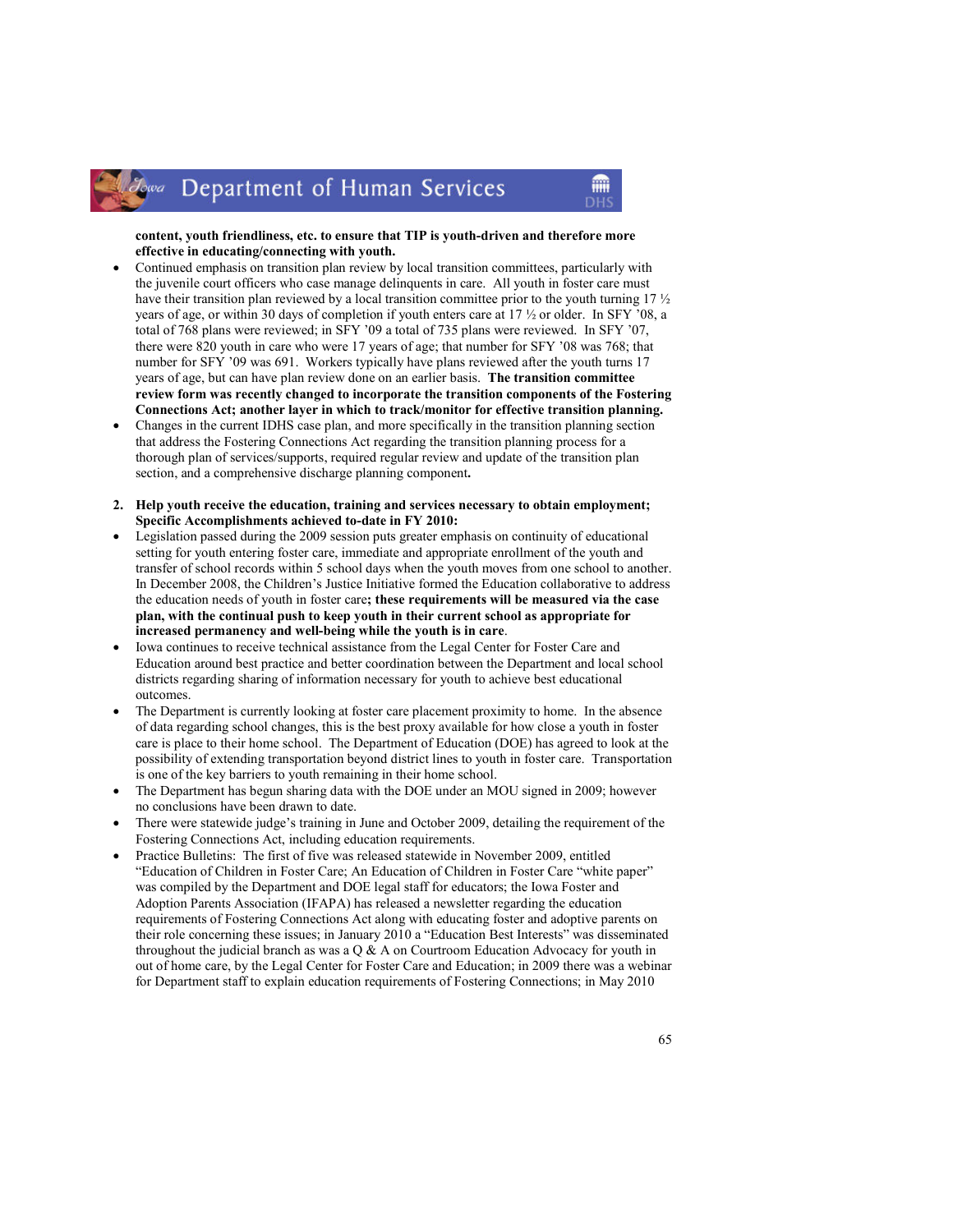representative from DOE and the Department will host a discussion about the definition of "awaiting foster care placement" as it pertains to the McKinney-Vento Act. \*\*\*\*\*

- TPS continue to connect with local school districts and Iowa Area of Education Agencies (that meet the special and unique needs of children in the education system) to promote educational needs of youth in foster care; TPS continue to advocate for and refer youth in foster care with special needs to the Iowa Vocational Rehabilitation agency; TPS work with and refer youth to Iowa's Job Corps as appropriate.
- TPS continue to connect with the local workforce centers in their areas, specifically regarding WIA; youth across the state are often referred to the workforce center.
- ETV materials were distributed to Iowa's high school guidance counselors, IDHS case workers, colleges and universities, foster parents and Iowa's Aftercare Services Network. Additionally, Department staff are promoting the 100% state funded All Iowa Opportunity Foster Care Grant, a financial aid program to assist youth aging out of foster care.

### Planned Activities for FY 2011:

- Continued and expanded partnering with DOE, Iowa Workforce Development (IWD) and WIA, Job Corps, and Vocational Rehabilitation statewide programs to better coordinate employment training skills and job placement for youth in care and leaving care, with increased #'s of youth participating in the WIA program. Exploration to determine possibility of job training skills classes offered to youth in group care.
- Continued partnering between the Department, Juvenile Justice System, Department of Education and key stakeholders to not only meet requirements of Fostering Connections but to best meet youth educational needs, leading to better outcomes around permanency and well-being.
- A possible pilot project to assist a sampling of youth between the ages of 14 and 17 who are performing at below grade level – the project would involve intensive assessment of need, indicating specific areas of lack of proficiency (concentrating on reading skills to begin with), and specific tutoring with college students majoring in education.
- Increased local level interaction and communication between Department staff and education staff; currently two service areas have protocol set between the Department and local school districts regarding youth in foster care, leading to increased knowledge of the youth's situation and issues that affect not only education performance but behavior issues. The goal is to spread this work to a statewide basis, leading to better educational, permanency and well-being outcomes for youth.
- Promote ETV emphasize on availability of vocational and apprenticeship programs available at community colleges.
- Changes in the current IDHS case plan that address the Fostering Connections Act education requirements for children in foster care.
- Promote usage of ihaveaplaniowa.gov, a website which provides a series of interest, skill and ability assessments to middle school and high school students and suggests possible areas of study/job training at the post-secondary level; the website promotes various assessments such as Career Choices, assisting the youth to understand education and employment requirements leading to vocational interests.
- 3. Help youth prepare for and enter post-secondary training and educational institutions;

#### Specific Accomplishments achieved to-date in FY 2010:

• See responses in #2 above in addition to report in the Education and Training Voucher Program below.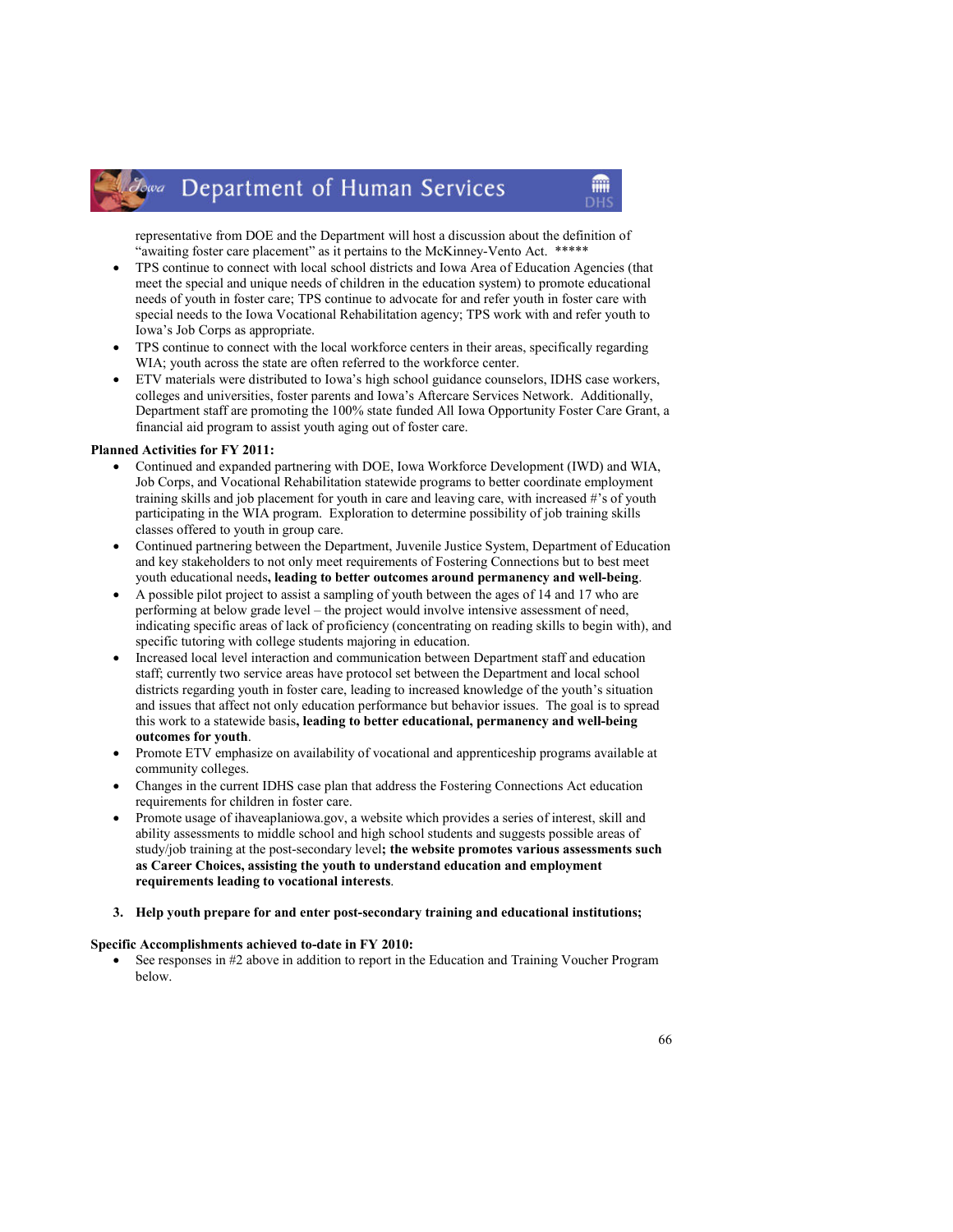#### Planned Activities for FY 2011:

• See responses in #2 above in addition to report in the Education and Training Voucher Program below.

m

4. Provide personal and emotional support to youth aging out of foster care through mentors and the promotion of interactions with dedicated adults;

#### Specific Accomplishments achieved to-date in FY 2010

- Increased numbers of youth transition plans have goals related to achieving permanency and mentoring opportunities, due to training of staff on Fostering Connections Act and 2009 state legislation along with awareness raised by the TPS.
- The number of youth participating in local elevate chapters has increased to 400. The number of communities, training venues, and youth engagement in community initiatives is rising as well. Eighty-eight % of youth responses were positive when asked to rate whether participating in elevate increased their sense of connection to peers, family and/or community. Elevate has over 10 mentor-mentee matches though elevate's mentoring program, initiated in the summer of 2009 and sponsored by a grant from the CWLA. A partnership is being developed between the elevate program and 2 Des Moines churches to recruit and train interested older adult church members in becoming trained, long-term mentors for elevate youth, leading to more youth having positive adult relationships and permanency.
- Dream Teams are being conducted with youth aging out of care across 9 different sites in Iowa (comprising 34 Iowa counties). The Dream Team mission is to preserve the youth's connections to neighborhood, community, heritage, family, faith and friends. The Dream Team model is much like the Family Team Model except the youth basically drives the process, including the youth identifying relatives and other supportive adults who they would like to be at their dream team, in addition to peers. It is very youth-centered and includes peer to peer support, along with involvement of adult community members, with the hope that the adult can help "coach" the youth and become a permanent part of their support system.
- A provider in Iowa recently received one of the Fostering Connections Act grants that focus on family finding. The project, known as Families for Iowa's Children (FIC) is being implemented in 26 counties; the goal of the project is youth permanency and the project has a evaluation component built into it.
- The Department's Child Welfare Advocacy Committee (CWAC) has a permanency subcommittee who this past FY developed a permanency vision statement along with a framework based upon every child deserves a "forever family." In November 2009, the Department, along with assistance from the Casey Family Program, sponsored an all-day compression planning session with key stakeholders from various entities, with the overarching goal of pre-development of a statewide plan to achieve permanency for all children and youth in Iowa's foster care system. The Department is still working on the planning process and is reviewing the idea of requesting TA from a National Resource Center.
- Iowa's Aftercare program has endorsed the CWAC's permanency vision and framework and stresses permanency goal planning for youth in the program.

# Planned Activities for FY 2011:

- Increased number of youth with transition plans having goals related to achieving permanency and mentoring opportunities.
- Increased number of youth "aging out" participating in a youth-centered team planning process for permanency and adult living; increased number of youth who have a family relationship or a committed adult to help prepare them for adulthood with a decrease in the #'s of youth who age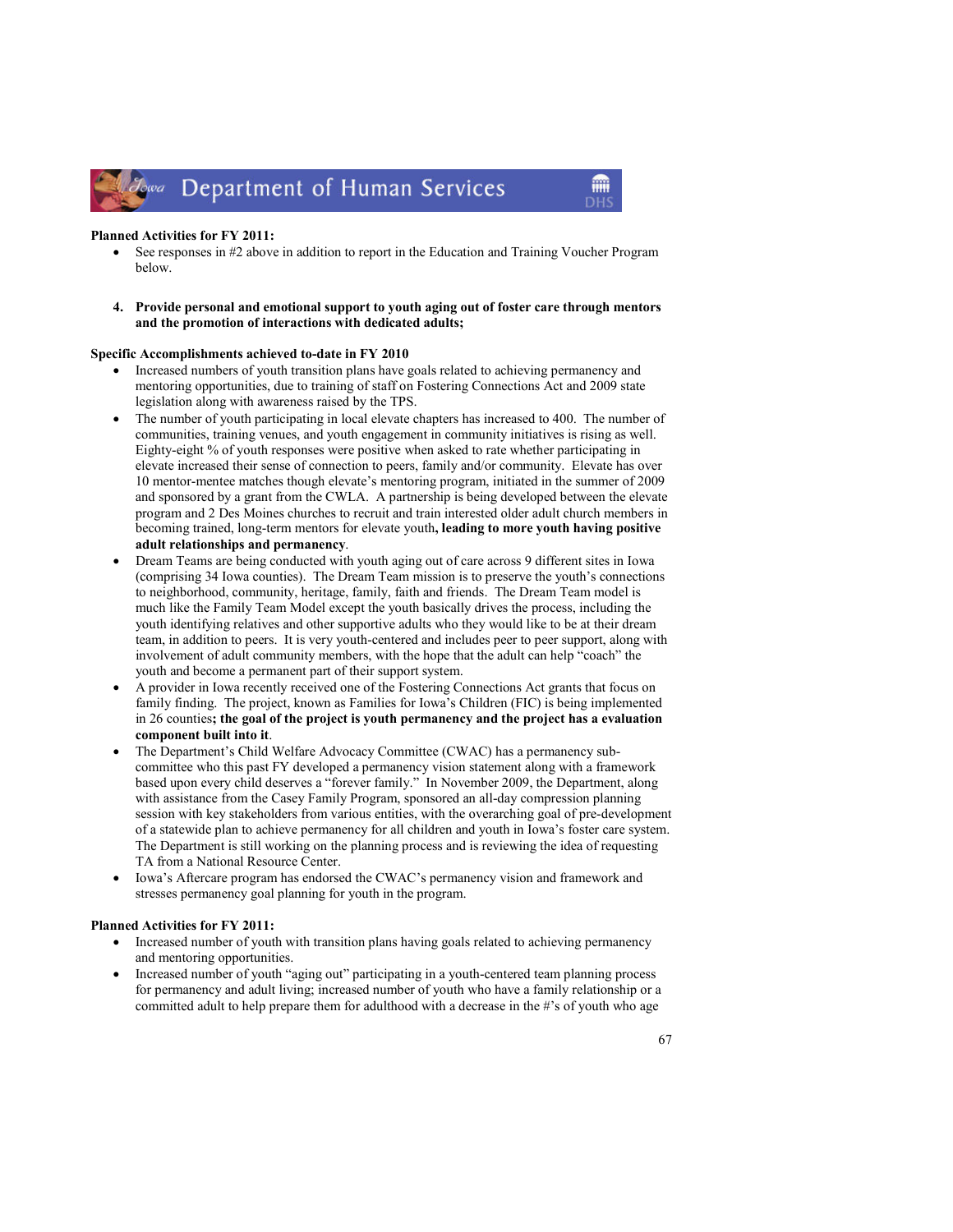out of care; this will be measured and evaluated by the TPS tracking and monitoring of staff regarding completion of evidence based steps and components leading to successful outcomes for youth in care.

- Development of a statewide permanency plan with the large goal of achieving permanency for all youth in care, built upon a statewide permanency vision and foundational principles of permanency. Intent is to "saturate" the state with the permanency mission and to integrate permanence with other initiatives.
- Increase peer-to-peer mentoring in the ETV program and through the Elevate chapters; this will be measured by number of youth matched with a mentor.
- 5. Provide financial, housing, counseling, employment, education and other appropriate support and services to former foster care recipients between 18 and 21 years of age to complement their own efforts to achieve self-sufficiency and to assure that program participants recognize and accept their personal responsibility for preparing for and then making the transition into adulthood;

#### Specific Accomplishments achieved to-date in FY 2010:

Iowa recently released a request for proposals for its aftercare program. The contract has been awarded to the Iowa Aftercare Services Network (IASN), which implemented Iowa's statewide aftercare program in April 2002. The program has continued to expand in numbers of youth served and program objectives each year since implementation, particularly since the 2006 implementation of the Preparation for Adult Living (PAL) stipend (state funded) for aftercare youth working or attending school. Basic aftercare participants who are not eligible to participate in the PAL program may be eligible for vendor payments up to \$1200 per calendar year.

- In FY 2009, the IASN served 662 unduplicated youth in PAL and basic aftercare, compared with 567 youth in FY 2008.
- Iowa's aftercare program (basic aftercare and PAL) is results-based and must meet specific National Youth in Transition Database outcome measures in addition to incentives being tied to the specific outcome measures set by the Department in the areas of safe and stable housing, resources to meet living expenses, and positive personal relationships. A thorough needs assessment is conducted with each participant at the start of services and again at exit to measure outcomes, in addition to each participant having a self-sufficiency plan, with individualized goals including housing, permanency, employment, education, health care, community connectedness, high-risk behaviors, and having essential documents.
- Key findings for basic aftercare participants for this past FY include: 59% reported they had a monthly budget to cover expenses at exit compared to 32% at intake; 81% had obtained their birth certificate and 88% their social security care at exit compared to 36% and 41% respectfully at intake; 85% had achieved graduating from high school, GED, or received a higher degree or vocational certificate at exit compared to 78% at intake; an average of 96% reported they had positive, supportive relationships with adults at exit compared to 94% at intake; 99% had housing (own or someone else's apartment, room, house) at exit compared to 83% at intake; and over 90% had medical insurance through Medicaid at exit.
- Key findings for PAL participants for this past FY include: 36% were enrolled in school at least part time and working and 34% were working full-time; 95% had housing at exit compared to 93% at intake; participants working had a 24% increase in income between intake and exit; 75% reported they had a monthly budget to cover expenses at exit compared to 47% at intake; 97% had medical insurance through Medicaid at exit; 98% had achieved graduating from high school, GED, or received a higher degree or vocational certificate at exit compared to 91% at intake; and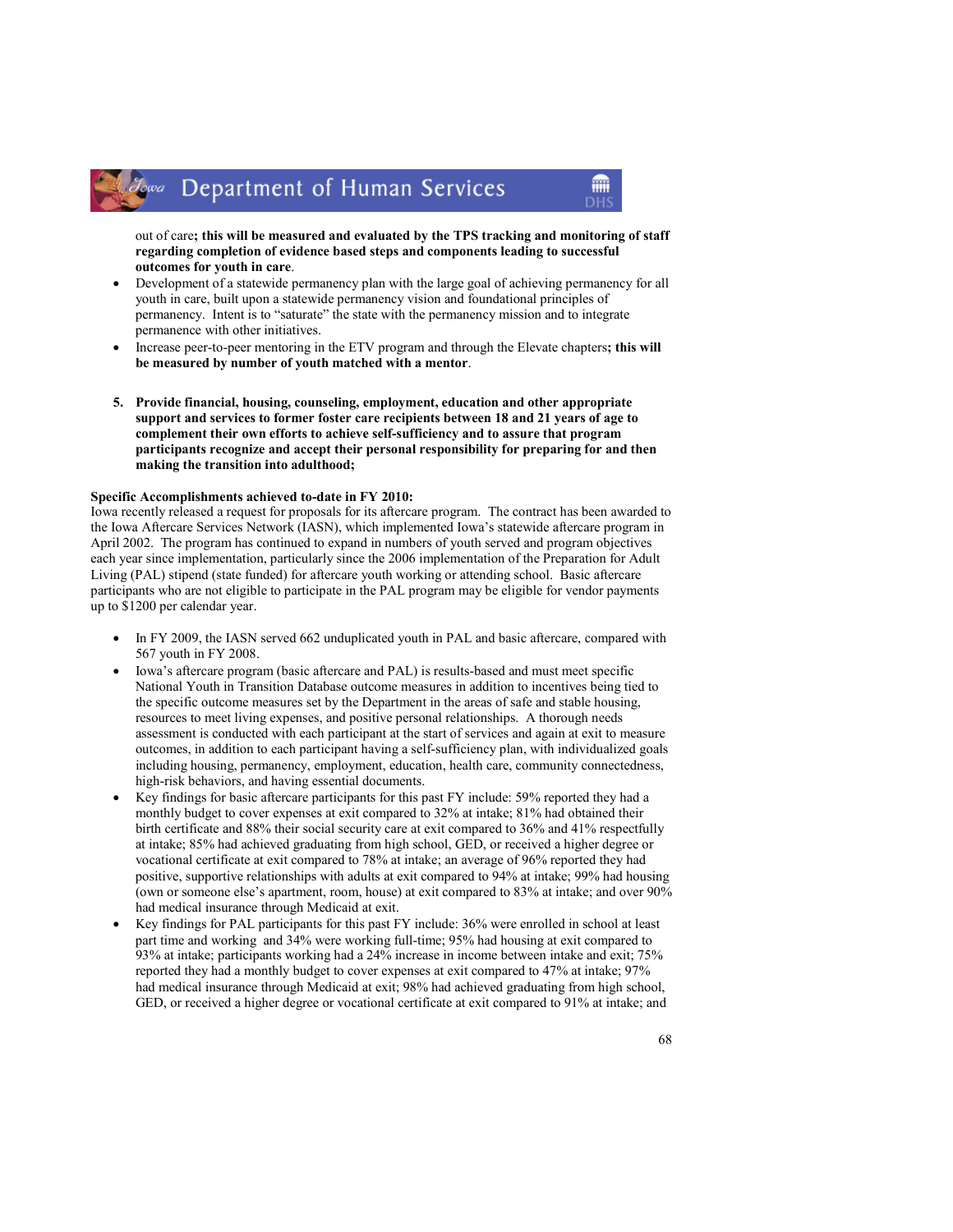94% had obtained their birth certificate and 95% their social security card at exit compared to 73% and 87% respectfully at intake.

m

- $\rm FY$  2009 began the 2<sup>nd</sup> year of a 5 year demonstration grant from the Family and Youth Services Bureau (FYSB), focusing on youth between the ages of 16-21 in rural areas who are approaching independence but who have few or no connections to supportive family structures or to their surrounding communities. The pilot site is in Boone County and focuses on improving transition for rural homeless and transitioning youth, which includes those who were in and/or have aged out of the foster care system. The project is working on developing a "hub" for youth to access community resources and to have a safe place to be in addition to increasing affordable housing options; additionally the project is partnering with the Retired Seniors Volunteer Program to obtain volunteers and mentors for youth involved in the program. The project is also focusing on employment issues of youth served, including a new youth-run business that will provide lawn and garden care to the elderly and disabled in Boone County; the project is also promoting a DVD to raise awareness to issues facing homeless and transitioning youth.
- Elevate youth are represented on several committees within the child welfare system to raise awareness of the issues facing youth transitioning and is drawing support from several local community groups for donations to assist in transitioning and for providing advocacy along with skill training to youth.

#### Planned Activities for FY 2011:

- Enhance and increase services and supports, centered on evidence-based and best practice, to reduce high-risk behaviors, particularly related to substance abuse by 5% and suicide attempts. Between aftercare program intake and exit, the % of youth who had attempted suicide in the past 6 months increased from 1% to 5% for PAL participants and from 4% to 5% for basic aftercare participants. Additionally, between intake and exit, the % of youth who had consumed alcohol to intoxication during the past 30 days increased from 6% to 11% for PAL participants and 8% to 17% for basic aftercare participants.
- Continued increase in numbers of participants on Chafee option Medicaid (known in Iowa as MIYA – Medicaid for Independent Youth Adults) and who understand the importance of and participate in preventative physical, mental and dental health care along with mental health assessments as needed. Assist youth in understanding the importance of taking needed prescribed drugs and receiving medication management services.
- Employ innovative approaches to ensure permanency and positive relationships with supportive adults for all participants, involving a variety of means; this is an outcome measured annually by the aftercare contractor via monthly reports received for all youth in the aftercare program which looks at a wide spectrum of outcomes achieved and not achieved. Aftercare staff share with other staff at quarterly meetings and monthly conference calls successful practices they have put into place.
- Enhance links to educational services within the community for a 5% increase of participants who exit aftercare program with a high school diploma/GED/post high school degree.
- Enhance services/supports and community links for a 5% increase of youth exiting care to participate in certification/internship/training programs.
- Due to the economic times, youth in aftercare experience a greater hardship in securing employment. The expectation for the IASN is to continually make connections with local businesses to promote higher employment rates for youth served in aftercare. The % of youth unemployed, looking for work, went from 27% at intake to 29% at exit for PAL participants but did decrease for basic aftercare participants from 44% to 41%.
- 6. Make available vouchers for education and training, including postsecondary education, to youth who have aged out of foster care;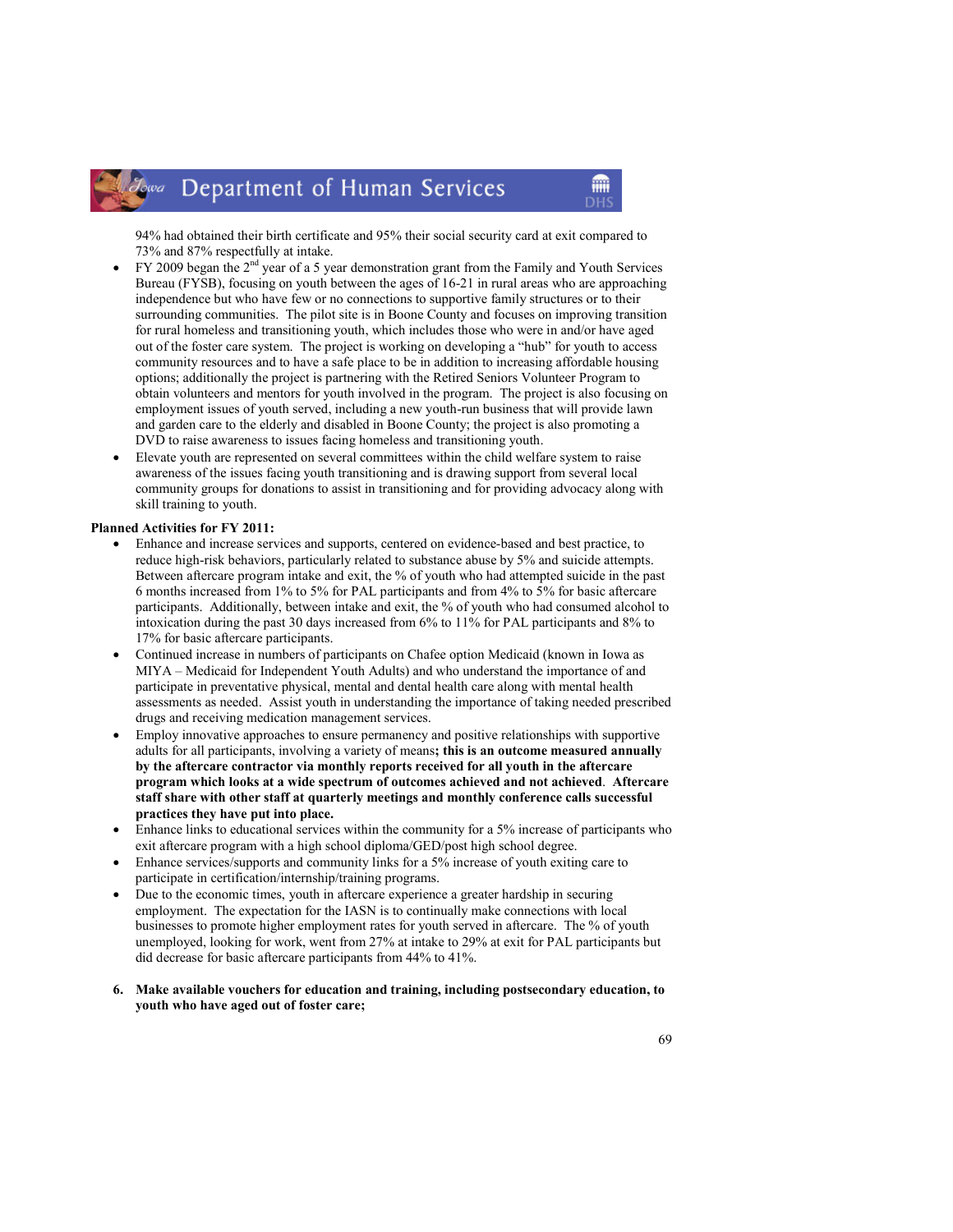

Specific Accomplishments achieved to-date in FY 2010:

### Planned Activities for FY 2011:

• See responses in #2 above in addition to report in the Education and Training Voucher Program below.

# Planned Activities for FY 2011:

- See responses in #2 above in addition to report in the Education and Training Voucher Program below.
- 7. Provide services to youth who, after attaining 16 years of age, have left foster care for kinship guardianship or adoption;

### Specific Accomplishments achieved to-date in FY 2010:

- Revised Department manual and administrative rules to ensure that this population of youth is eligible for and receives all transition planning components from the age of 16-21 as requested.
- Revised aftercare policy to ensure this population is eligible for all basic aftercare services and supports.
- Raised awareness of all Chafee benefits this population is eligible for through TPS training, staff training, CIDS call training to supervisors, training to the service array task team, and through training written materials.

# Planned Activities for FY 2011:

- Continued training and raising awareness for eligibility of Chafee funded services to staff, providers (including foster/adoptive parents), youth, guardians, the judicial system and other key stakeholders, including IFAPA, Kids Net and the education system.
- Effective 7/1/10, the IASN will track and address Chafee program related requests for youth between the ages of 16 to 21. The IASN will also be responsible for tracking all such services to enable the Department with the NYTD service reporting requirements.

# Coordination of services with other Federal and State programs for youth: Activities performed to-date in FY 2010:

- Coordination of services between the Department and DOE has begun through a variety of activities and initiatives as described above in #2 in order to meet the education needs of youth in foster care.
- Iowa has 3 Transitional Living Programs (TLP) funded through FYSB that are all participating in the 5 year demonstration grant focusing on youth between the ages of 16-21 in rural areas who are approaching independence but are in need of connective supports and housing. While the TLP site in Boone County was selected for the pilot site, all 3 TLP sites in Iowa are participating in planning, support, and engaged in policy and procedures along with benefiting from best practices learned. The project is reviewing how better coordination can be made with the Department's Supervised Apartment Living foster care placement program in addition to ways to better connect with aftercare program services. There is an evaluative component to this project that will measure practices that did or did not lead to outcomes of the grant.
- The Rural Homeless Youth Project is a four year demonstration project funded by the Family and Youth Services Bureau (FYSB) to improve outcomes for youth transition to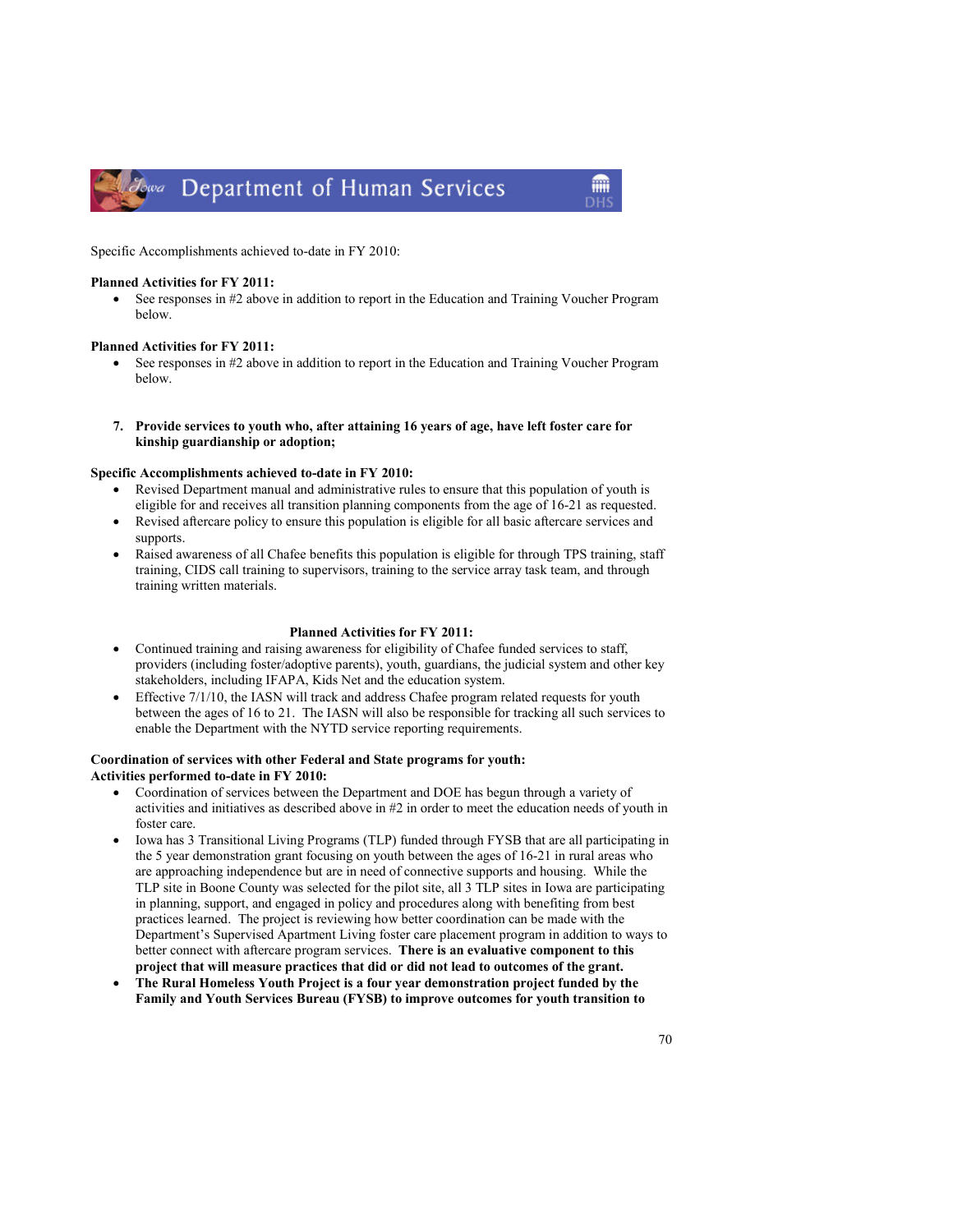adulthood who are served by the Independent Living Program and Transitional Living Programs. The major goals, objectives for the Outcomes for year 3 are:

- 1. To enhance and sustain a community system to orchestrate, guide, and direct the implementation activities and programs for rural homeless youth and transitioning youth. The State Core Team, the community of Boone, and YSS, is partnering in developing and overseeing the strategies to address the needs of youth at-risk of becoming homeless or are homeless.
- 2. To enhance and sustain this organizational structure a clear message, additional public awareness, and an effective communication plan to solicit citizens to volunteer in this effort is required. This effort is to bring more mentors and potential life connections into the lives of youth in care. We will be measuring success by the number of volunteers participating in the project as well as significant adult relationships each participant has by the youth's report. In addition, a youth formerly is foster care was select to be a Foster Club All Star; she will assist in establishing a ROC Youth Advisory Board.

#### Performance Measure:

- $\circ$  Increased number of community volunteers to participate in project activities in order to bring more adults into the lives of transitioning youth.
- o Establishment of a ROC Youth Advisory Board in order to facilitate youth development opportunities for transitioning youth.
- 3. To enhance and sustain a "menu" of resource referral services and case management for transitioning and homeless youth. The "Hub" is intended to be operating July, 2010. The project case manager will enhance communication between youth-serving agencies (i.e. schools, TLP, substance abuse services, workforce development, DHS, juvenile court services) to assure that youth needing services will have access to them. The project will document the number of resources and is expected to make that list available as a resource. In addition to having a safe place for youth to go, outreach services will be provided to access youth "where they are" for youth that are unable to come to the "Hub".

#### Performance Measure:

- o 50 referrals will be received from schools, service agencies, and community members by March 2011.
- $\circ$  20 youth will receive non-residential services, including case management by March 2011.
- o Of the referred youth, 10 will complete Iowa Youth Dream Team (IYDT) planning model by March 2011. IYDT provides youth-centered planning and implementation of youth self-sufficiency goals to system and non-system youth.
- o Six youth will be housed in transitional living.
- o 40 additional youth will receive prevention services.
- CFCIP continues to partner with the Department contractor to ensure application is made and followed up on for youth potentially eligible for disability benefits through the Social Security Administration, adding CFCIP funding to the overall contract for specific attention to youth in foster care 17 years and older for a more seamless transition to adulthood for those youth with disabilities. Monthly meetings are held with the contractor to discuss appropriateness of referrals made by staff (along with ongoing training to staff regarding what is necessary for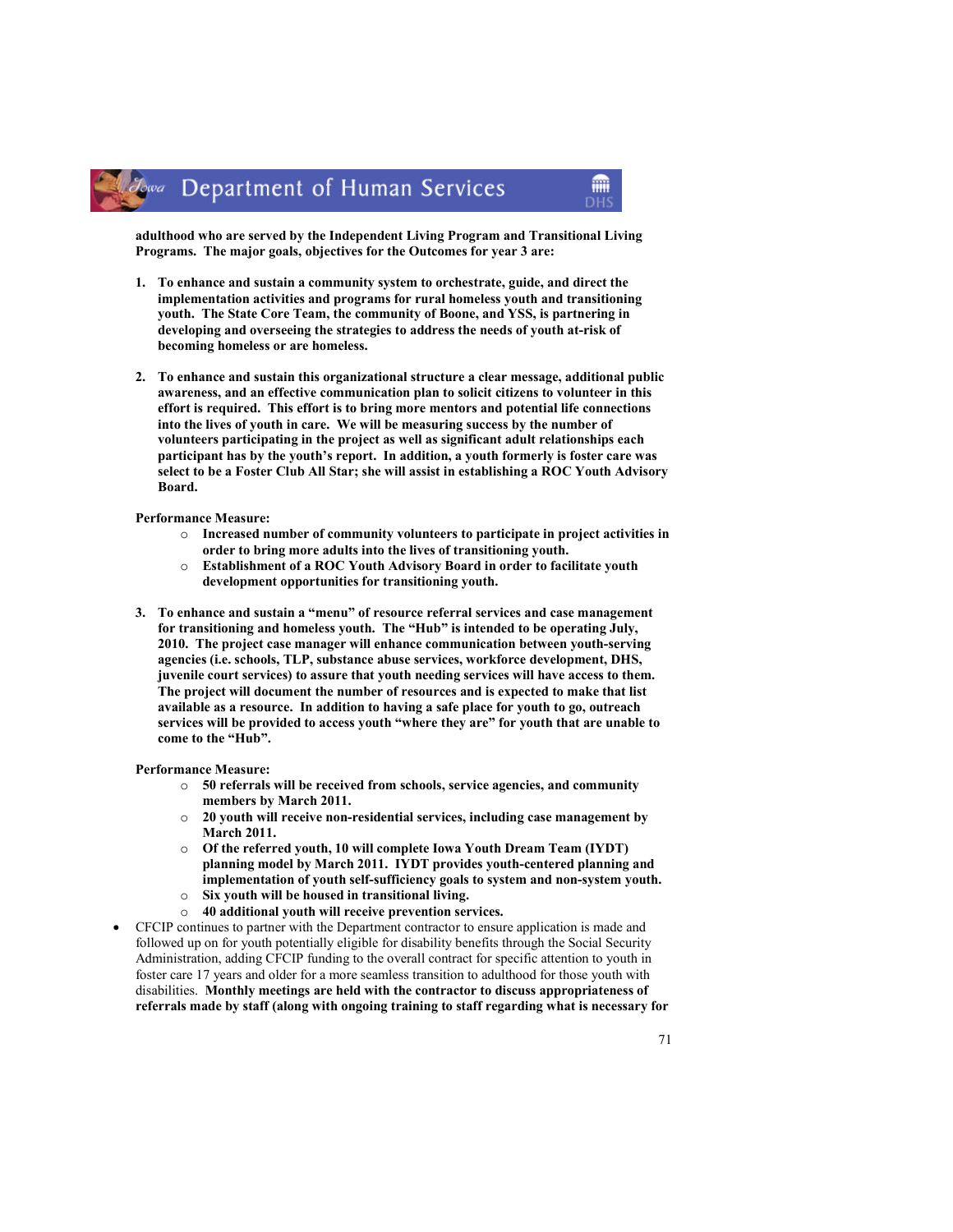a youth to qualify for disability benefits), measurement of disability applications made regarding the numbers approved, not approved and those in which the contractor is appealing.

m

- The Department's child welfare system has coordinated with the Department's Division of Mental Health and Developmental Disabilities for a small portion of the mental health block grant funding to add to overall aftercare program funding to assist in serving those in aftercare with a serious emotional disorder. This additional funding assists youth not only in setting goals individualized to them for success but also assists the youth in meeting basic needs such as housing and ensuring that they remain on Medicaid to meet their medical/medication needs.
- As a result of Iowa's Shared Youth Vision initiative, coordination is occurring with the CFCIP programming and the Iowa Workforce Development Department's Workforce Investment Act programs, with understanding of each program's goals and funding and resulting in referrals to WIA for youth in foster care for employment skills training; the WIA measures federally required statistics that indicate success/non-success for all youth served.
- The Department coordinates with Vocational Rehabilitation, referring youth with disabilities for job training and job placement; additionally coordination is done with Job Corps for those youth who are appropriate for Job Corps placement.
- Meaningful and ongoing coordination and collaboration continues with the court system for older youth in care and has been most effective with the elevate youth council providing training to court staff; training has been conducted through court specific video, personal stories from youth and transition program material to expand the understanding of the needs of this population. Coordination and collaboration occurs with the Court Appointed Special Advocate program director and the IL coordinator of the state.
- The Department continues to participate in the Iowa Collaboration for Youth Development (ICYD), a group of youth serving Departments and agencies, to better meet the overall need for youth in Iowa, including those in foster care. The ICYD focuses on various coordinated efforts including the areas of child welfare, education, employment, and services for youth with disabilities.
- As described in #4 above, the Department is working with key stakeholders around the issues of permanency for youth in care.
- Coordination with the county ran adult disability system in order to more seamlessly transition with disabilities and special needs into adult disability services.

# Planned Activities for FY 2011:

lowa

- Continued coordination with the Social Security Administration to ensure disability benefits for older youth in care and for those aging out of care; continued coordination with Vocational Rehabilitation and the Department's Division of Mental Health and Developmental Disabilities and the county ran adult disability system to meet the needs of youth with disabilities and special needs. Continued measurement of activities and accomplishments by the contractor resulting in appropriate referrals by staff and numbers of youth appropriately approved to receive disability benefits.
- Continued coordination with key stakeholders regarding development of a statewide permanency plan for youth in care.
- Continued coordination with the court system; Iowa's Model Court is piloting the Passport to Adulthood, a tool originated in New York. The Passport would be a document containing information of the youth, including education, health, life skills and placement(s), both historical and current status. Continued coordination with elevate and the Drake University Legal Center for increased youth leadership, advocacy, and promotion of legislation to better the child welfare system.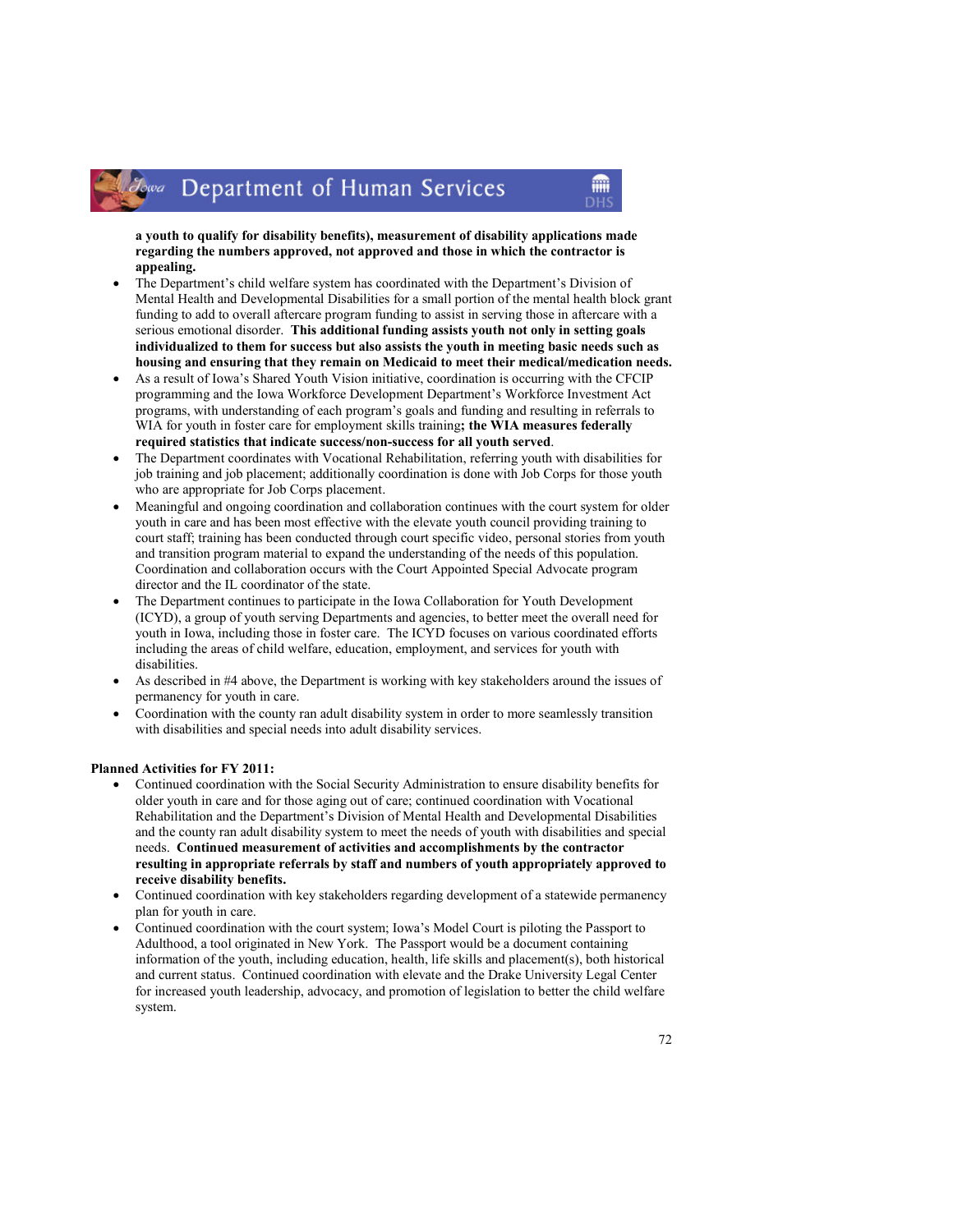#### Department of Human Services lowa

• The Department will continue to coordinate with Iowa's 3 TLP sites (2 of which are also aftercare providers) in the rural homeless youth project.

m

- Increased coordination with the Department's foster care recruitment and retention contractor to ensure recruitment of more foster families willing for foster teens; this is one of the outcomes of the contract with the contractor reporting for each outcome. Along with this, increased coordination with IFAPA to gain foster/adoptive parent input and to address foster/adoptive parent concerns and questions regarding the transitioning of the youth they are fostering and the resources available.
- Increased coordination/collaboration with private business for employment opportunities for youth in the aftercare program; elevates keeps track of collaborations along with the aftercare program that keeps track in each part of the state regarding partnerships with local businesses.

#### Specific Training in support of the goals and objectives of the States' CFCIP and to help care providers and staff understand and address the issues confronting adolescents preparing for independent living:

#### Training activities conducted to-date in FY 2010:

- The Transition Youth Initiative (TYI) has continued to grow statewide this past year, adding an additional 3 sites, making a total of 9 sites (sites including single and multiple counties, depending on urban or rural in nature) to assist communities in addressing the concerns of youth transitioning out of foster care. Trainings are regularly held for facilitators and youth in order for the youth Dream Team process (much like a Family Team Meeting) to be fully understood, for best engagement by the youth, for addressing how to build community connections on behalf of youth transitioning out of foster care and for site sustainability.
- On-going staff training occurs through bi-monthly CIDS calls to social work supervisors on new policies and procedures in all areas of child welfare, including the transitioning process.
- Transition planning training is included in all "New Worker Training" and includes teens in the training, giving their input on what has assisted them most in transitioning and gaps in the system.
- Aftercare training on specific topics is done on a quarterly basis for aftercare staff. For this past FY, training has focused on pregnancy prevention and changes in the sex offender laws and the effect on youth served. Additionally, at the quarterly meetings, training is completed on any new policies and procedures.
- Life skill training occurs during elevate chapter meetings.
- IFAPA oversees training to foster/adoptive parents specific to teen issues, teen development, permanency, and effective transition planning methods/resources available to youth transitioning.
- Youth are involved in foster and adoptive parent licensing training with the goal of recruiting more foster/adoptive parents for teens. Numbers of foster parents recruited to foster teens is reported by the Department's recruitment and retention contractor; numbers of teens adopted is measured on an annual basis.

#### Planned Activities for FY 2011:

- Continued on-going staff and new worker training and foster/adoptive licensing parent training, with youth input.
- Printing of the  $5<sup>th</sup>$  edition of the TIP, an extensive resource/curriculum to youth in care ages 16 and older, with electronic DVD version available to providers (including foster families).
- Continued training of specific like skills conducted via elevate chapters.
- Continued partnership with IFAPA on specific training curriculum devoted to teen needs and issues.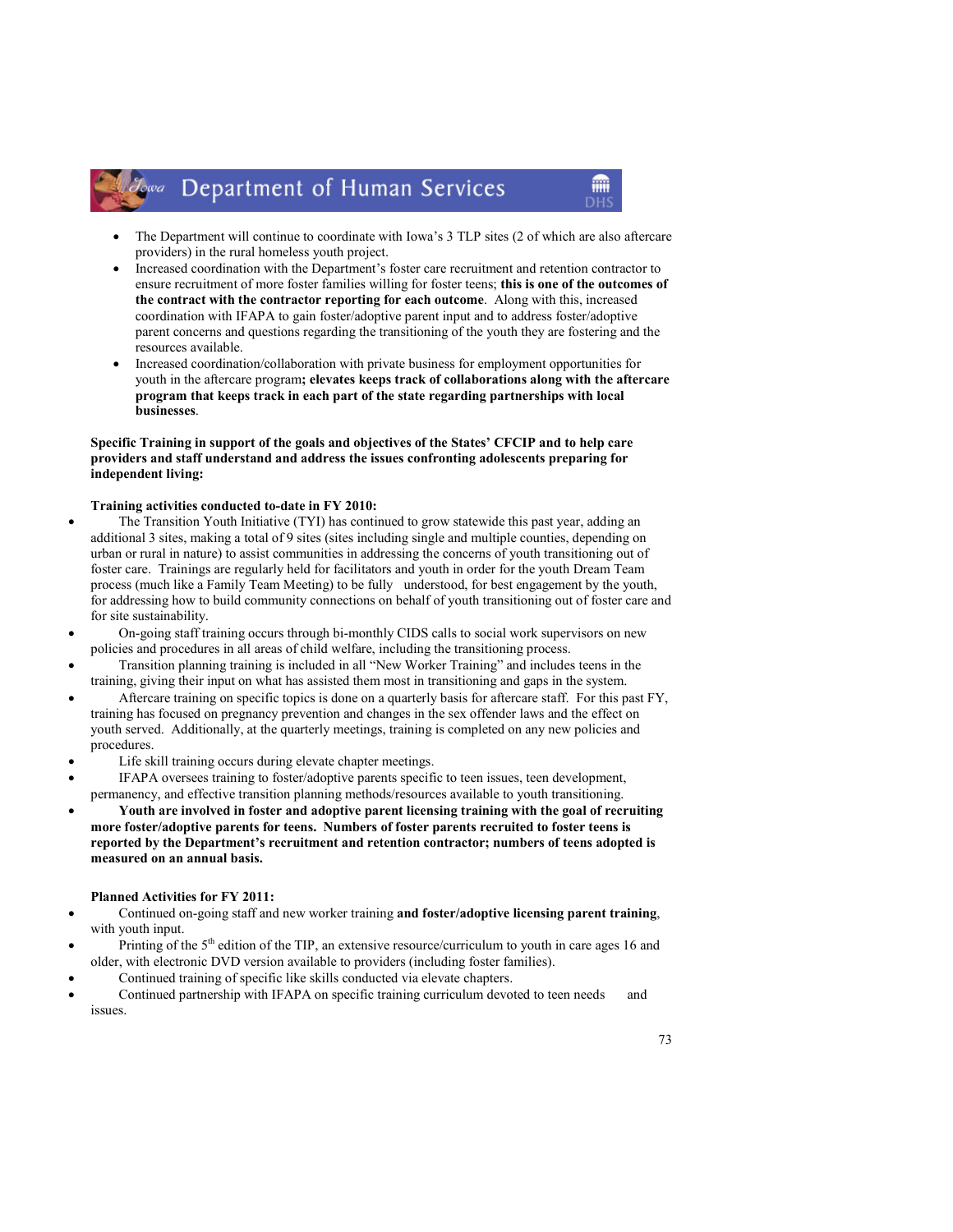Department of Human Services

lowa



If applicable, update the service design and delivery of a new or changed trust fund program.

At this time, Iowa has not established a trust fund program for youth receiving independent living services or transition assistance and does not anticipate doing so during FY 2010-2014.

#### Describe any activities undertaken to involve youth (up to age 21) in State agency efforts such as the CFSR/PIP process and agency improvement planning efforts.

Youth input is actively sought on an on-going basis for Iowa's transition program and specific to CFSR measurements. Three elevate chapters were visited by CFSR lead staff to collect their input into Iowa's CFSR/PIP process, with attention to specific permanency and well-being CFSR items. Youth participating in elevate regularly give input on a variety of topics, such as what does permanency mean to them, how best to disperse post-secondary financial, and healthy relationships. Additionally, elevate, working with the Drake University Legal Center, proposes legislation each session based upon elevate members input on changes needed within the child welfare system. Thus far, they have been responsible for development and advocacy of 5 bills that have been passed into law to benefit youth in foster care. Elevate will be a vital part of youth involvement into Iowa's CFSR/PIP process as well as youth not connected with elevate.

Youth input is regularly received from youth participating in the aftercare program, via a survey tool administered to participants on a semi-annual basis to measure youth satisfaction and to gain input for program improvement. Additionally, surveys related to specific topics are presented to youth in the program; most recently surveys to measure youth perspective of permanency within their life and youth perspective of employment issues based on youth needs, all within the context of how effective aftercare services have been regarding these 2 domains.

Dream Teams, referenced above, are youth-centered in nature in addition to youth playing a leadership role in the overall Transitioning Youth Imitative. Additionally, various committees have youth representation, including the Child Welfare Stakeholder committee, the Child Welfare Advocacy Committee, the Mental Health Planning Council, in addition to youth being involved in PS-MAPP foster parent training, training of staff, courts and other key stakeholders. During this past year, a former foster care youth was selected to join the "faculty" to expand the Breakthrough Series Collaborative, aimed at reducing racial disproportionality and disparate outcomes children and families of color.

The Iowa Department of Human Services will be issuing a Request for Proposals for Iowa's youth council for children in foster care and alumni in January 2011. The current youth council, elevate, has been provided through a contract with a private child serving agency for four years. The competitive procurement process provides the department the opportunity to reevaluate youth engagement strategies, utilizing feedback from youth participants and other community members, with the ultimate goal of improving the youth council. Currently, the program is evaluated on their ability to provide at least four chapters in Iowa, so as many youth as possible can have the opportunity. The program is evaluated with the Youth Positive Quality Assessment tool by High Scope to ensure best practice in youth development is being applied. Furthermore, youth are surveyed each year their satisfaction with the program. The standard set for the provider is that 80% of participating youth report satisfaction and 80% of youth report having assumed a leadership role while involved with elevate. Elevate has exceeded performance measures to date. Among the performance areas the RFP process will specify are the following: ways to engage active youth and eligible youth who are not currently participating, how to more fully evaluate Positive

m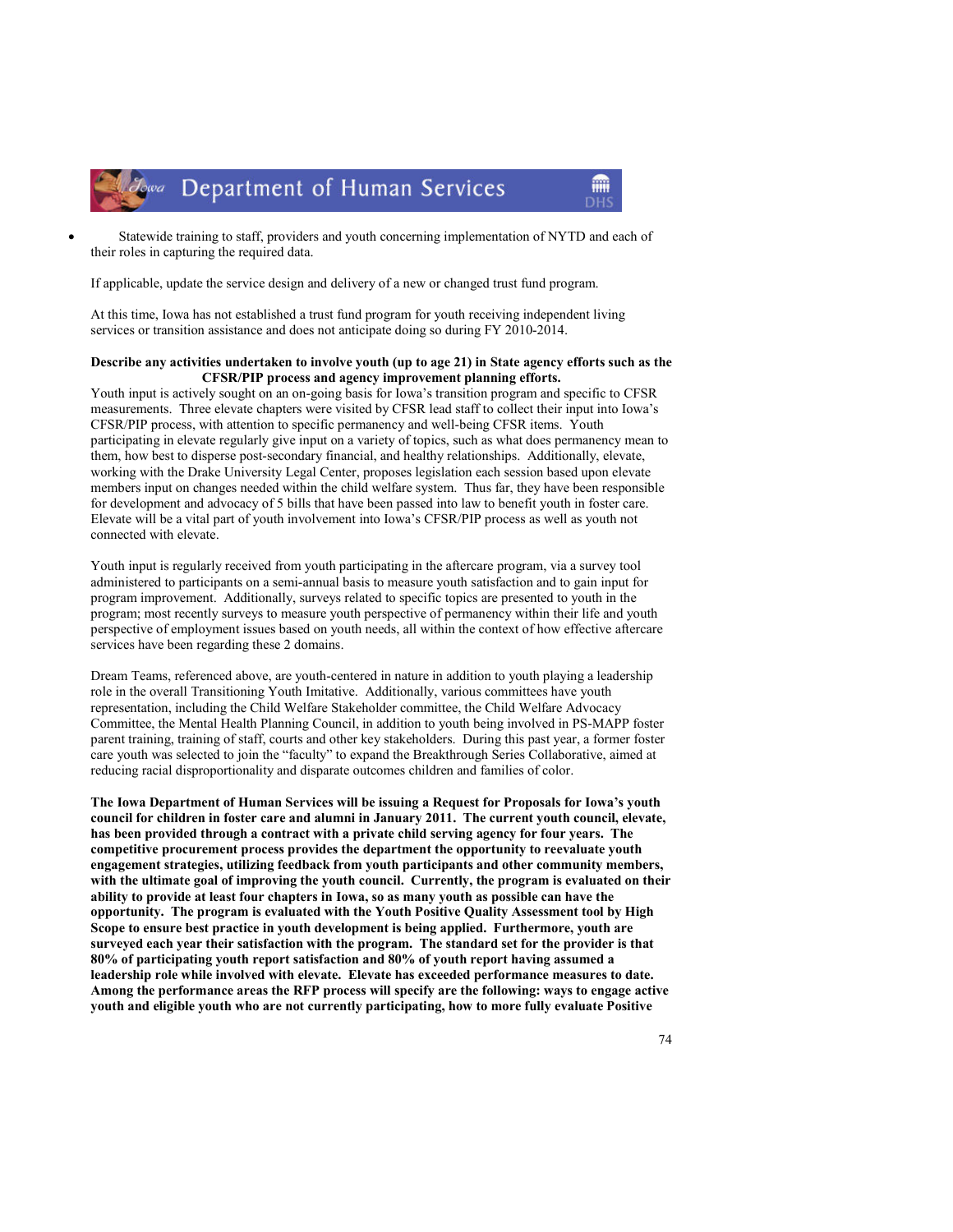

Youth Development Principles in the service delivery, and how to engage additional adult mentors and support persons.

The youth council for children in foster care, elevate, continues to train at all new worker training sessions and participates in a wide variety of venues across the state where the voice of youth informs child welfare, education, and court practices. Including youth in social worker training allows workers to hear from youth what they go through in foster care. Anecdotal evidence suggests social workers are more empathetic to youth's experiences in foster care having heard the stories from youth themselves.

Elevate has recently completed a permanency DVD, professionally developed and involving youth currently in the foster care system or alumni, to address permanency for youth in foster care. The DVD offers insights from youth on the challenges of relationship building in the foster care system. Youth explain what permanency means to each of them, illustrating that permanency is not a place, but rather a personal feeling of connectedness that is different for everyone. The video leaves the viewer with a clear sense there is a need to hear the youth, to provide opportunities for permanency with family and others, and moreover, with a sense of optimism that with a help, these youth will find what they are seeking. The DVD is expected to be a key part of the department's training, community awareness raising, and foster parent recruitment activities. Recruitment of additional foster parents is a likely outcome. Also, the youth who participate in activities such as DVD development gain a sense of community and a sense of self assurance, for having embraced and learned from their experiences.

The Department of Human Service's program manager overseeing Iowa's youth council for children in foster care has been appointed to the Iowa Collaboration for Youth Development (ICYD). House File 315 was signed by the Governor on April 9, 2009, codifying the Iowa Collaboration for Youth Development (ICYD) Council and the State of Iowa Youth Advisory Council (SIYAC). The formalized ICYD Council provides a venue for the department to share with other state leadership information regarding youth engagement, and generally, the needs of youth involved with the foster care system. This venue also allows the department to strategize with other state agencies around effective ways to implement youth development strategies across programs. The ICYD has developed the following Youth Development Result Areas:

- All youth have safe and supportive families, schools, and communities;
- All youth are healthy and socially competent;
- All youth are successful in school;
- All youth are prepared for a productive adulthood.

The FYSB funded Rural Homeless Youth Project State Core Team has provided comment for the language in a new State Group Care Request for Application (RFP) that is anticipated to be released later this year. The comments were intended to ultimately lead to improved transition services so fewer youth transitioning to adulthood become homeless. The Rural Homeless Youth project asked for a broader continuum placement options than are currently offered, infusing greater flexibility within the system to place and move youth according to each individual's needs. Specifically, the letter read:

- Include Supervised Apartment Living (SAL) placement options in this RFP as part of a continuum of living arrangements for youth; and incorporate information from the Independent Living Services Annual Report as part of the RFP.
- For youth that qualify, coordinate with the Transitional Planning Specialists and the providers of the Independent Living and Transitional Living Programs in offering aftercare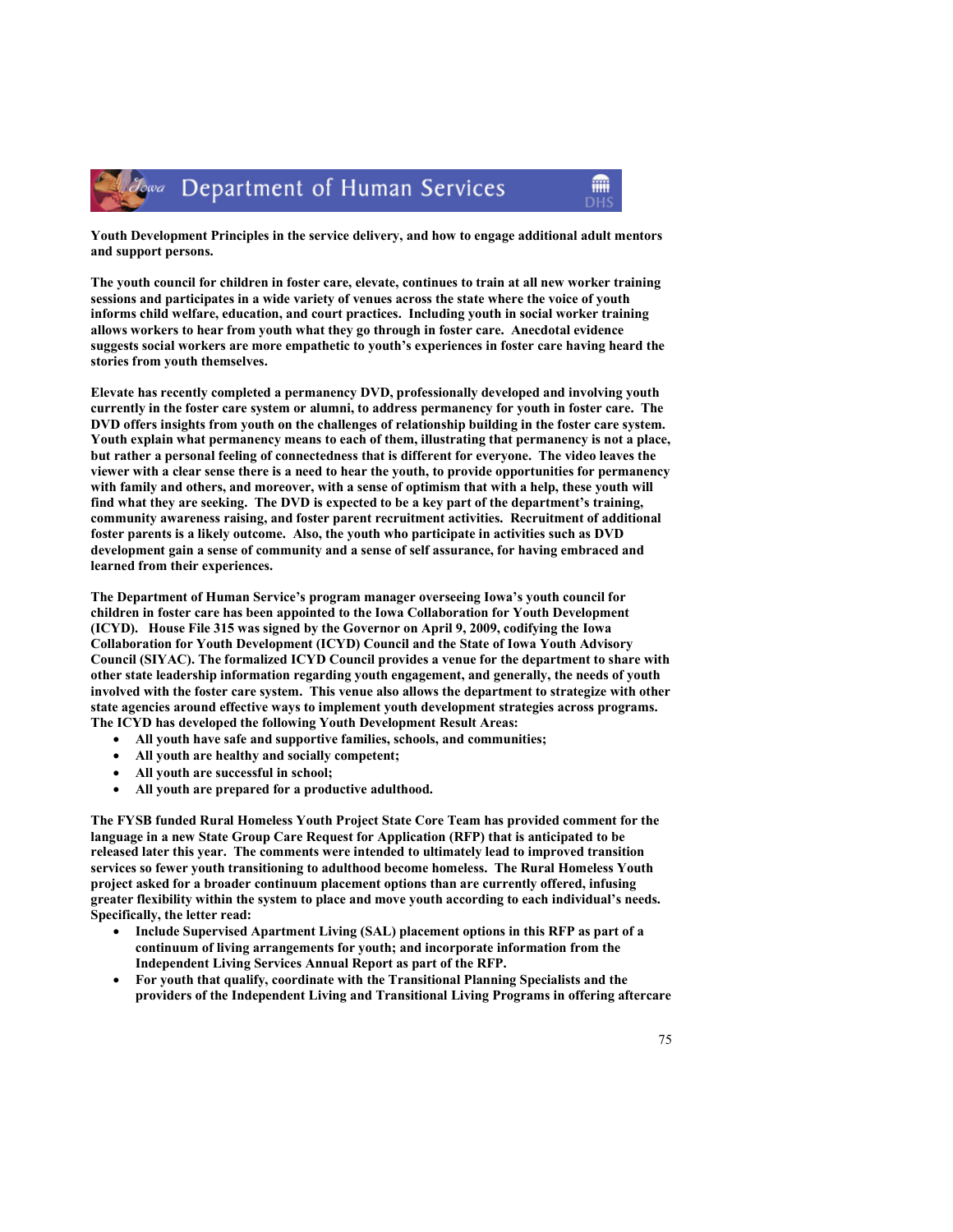#### Department of Human Services lowa

services, utilizing Supervised Apartment Living (SAL) as the first option for youth that have progressed to independent living.

m

- Incorporate the Iowa Youth Dream Team model into the transition planning for all youth that are transitioning out of Group Foster Care. Iowa Youth Dream Team is a youthcentered, youth-driven transitional planning model. Training for staff to be facilitators will be required. It is also recommended that youth be trained as co-facilitators.
- Provide incentives for providers to use innovation and creativity in developing ways to address the individual needs of youth, particularly in rural areas.

#### Medicaid Coverage for former foster youth ages 18 through 20:

Medicaid coverage, known as Medicaid for Independent Young Adults (MIYA), was effective July 1, 2006 for youth that leave state paid foster care on or after their  $18<sup>th</sup>$  birthday and meet certain income guidelines. Activities have included expanded training to staff, youth and care providers for continued Medicaid coverage for eligible youth as they leave foster care.

Iowa is continuing to hone the operation of MIYA. Iowa has a streamlined procedure for youth automatically continuing on Medicaid via MIYA once their foster care case is closed; continued eligibility for MIYA is dependent upon annual review and it is at this point that we have youth dropping off coverage primarily due to not returning their review form. It has since been stressed to Department staff to educate youth on the review procedure prior to discharge from care; additionally aftercare services workers have been educated on the procedure to assist those youth on their caseload with the review process as have foster families and aftercare staff are at this time receiving monthly lists of youth participating in the Aftercare program who have a Medicaid annual review due the following month. This has greatly enhanced youth participating in the aftercare program to have continued Medicaid coverage, but is still an issue for those youth who have aged out and are not participating in the aftercare program. Another issue that we have found is that youth are not particularly concerned about the prospect of letting their Medicaid coverage lapse; this is a population that utilizes little preventative medical care and is more apt to go to the emergency room when in time of crisis. Additionally, more education with youth regarding preventive care and basic medical treatment needs to occur to limit the crisis visits to emergency rooms. Numbers of youth enrolled in MIYA are evaluated monthly as well as processes that have been put into place to increase the number of youth remaining on MIYA.

#### Results of the Indian Tribe consultation (Section 477(b)(3)(G), specifically, as it relates to determining eligibility for benefits and services and ensuring fair and equitable treatment for Indian youth in care

1) The highest concentration of Indian children within the state is in the northwest region of Iowa (Woodbury County and surrounding counties – while there is no official tribal presence in Sioux City/Woodbury County (i.e., tribal headquarters or offices), non-governmental programs have been established to identify and address the challenges affecting Indian families in this area of the state (i.e., Community Initiative for Native Children and Families (CINCF), Indian Youth of America, American Indian Council) and in Tama County, with the settlement of the Sac and Fox Nation (who just recently hired a new social work coordinator, whom the TPS in that area is scheduled to meet with in the very near future). Transition Planning Specialists (TPS) serving these areas, in addition to case managers, meet on a regular basis to share information on new and on-going programs carried out under the Chafee Program. One of the key concerns in the northwest region of Iowa is the over-representation of Native American families in the child welfare system. In response, Woodbury County child welfare system has created a specialized Native American team that provides services to Native American children and families, including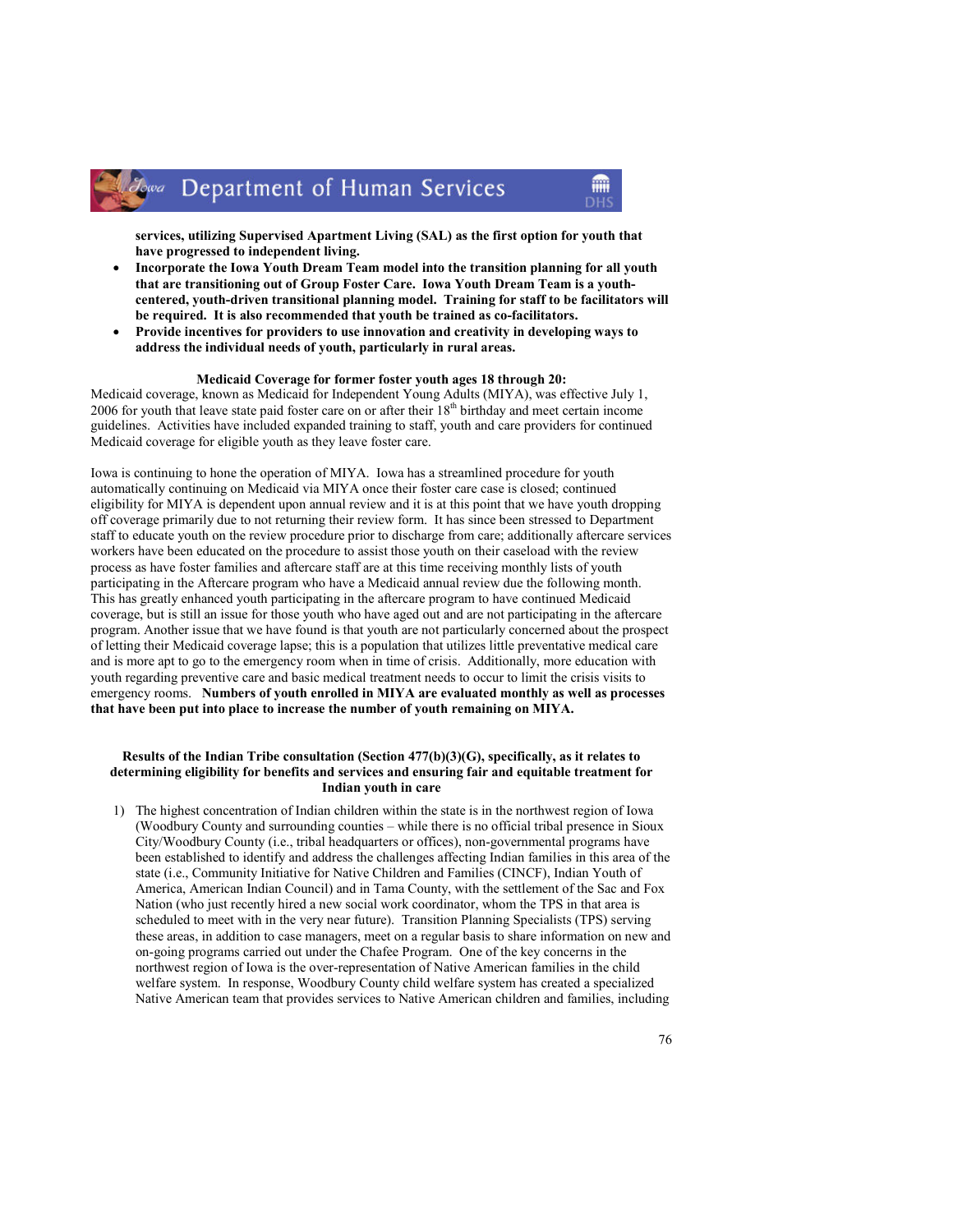#### Department of Human Services lowa

2 liaisons to the Native American community, who are also representatives on the CINCF and to Native families involved in the state's child welfare system. The Department has also partnered with CINCF, which is a coalition that works to identify and address the issues that impact Native children and families and the Disproportionate Minority Contact (DMC) Resource Center at the University of Iowa. Elevate has increased outreach effort for Indian youth participation in Elevate support groups or via the Elevate website; participation of Indian youth on committees related to child welfare or issues involving youth.

- 2) The State of Iowa ensures that Chafee benefits and services are made available to eligible Indian youth on the same basis as all other eligible youth. The Department provides the TPSs a monthly list of all youth in foster care who have turned 16 years of age (and older teens who have just entered foster care). This list does not indicate race. The TPS use the list to determine which youth need to complete an Ansell-Casey Life Skills Assessment (ACLSA). In addition, Indian youth are provided with the American Indian Supplement of the ACLSA. A written transition plan (part of the overall case plan) is completed with case team members, including the youth, identifying strengths and needs and how the youth's need will be addressed, who will be responsible for completing each action step, and by when. The transition plan is to be reviewed and updated at a minimum of every 6 months. Transition Committees are to review transition plans for all youth in care prior to turning 17 ½ years of age. Additionally, the TPS regularly share services and supports (e.g., Aftercare, PAL, MIYA, ETV, All Iowa Opportunity Foster Care Grant) available to youth once they have "aged out" to youth/case manager/care providers. Increased outreach is needed for Indian youth participation in elevate support groups or via the elevate website and participation of Indian youth on committees related to child welfare or issues involving youth.
- 3) Discuss how the State ensures that benefits and services under the programs are made available to Indian children in the State on the same basis as to other children in the State. All Chafee (and Chafee related) benefits and services currently available are provided for all eligible youth (including Indian youth), regardless of race or ethnicity, in fulfillment of this section and the purposes of the law, including:

 a) On-going transition planning services for all youth in foster care (or who have been adopted or placed into kinship guardianship from foster care on or after their  $16<sup>th</sup>$  birthday), age 16 and older, including assessing strengths and needs, youth-centered transition plan focusing on who is going to do what by when, on-going review and update of transition plan to best prepare youth for transition into early adulthood and assist them in reaching their goals.

 b) Iowa Aftercare Services Network, which addresses the needs of all eligible youth who have "aged-out" of foster care through services, supports, and opportunities designed to help them meet the challenges of living independently and achieve self-sufficiency.

 c) Post-secondary financial aid via the Education and Training Voucher program and the All Iowa Opportunity Foster Care Grant.

- d) MIYA (Medicaid for Independent Young Adults).
- 4) See response to #3 above.
- 5) There has not been a formal request from any Tribe to administer or supervise the CFCIP or ETV program with respect to eligible Indian children and to receive an appropriated portion of the State's allotment.

#### NYTD:

In 2008, the department created a NYTD work group, which is continuing its work to ensure Iowa is prepared to begin transition data collection on October 1, 2010 and begin data submission to the Administration for Children and Families by May 15, 2011. Administrative Rules were adopted July 1, 2010, based on Public Law 106- 169, the Foster Care Independence Act of 1999, to define Iowa's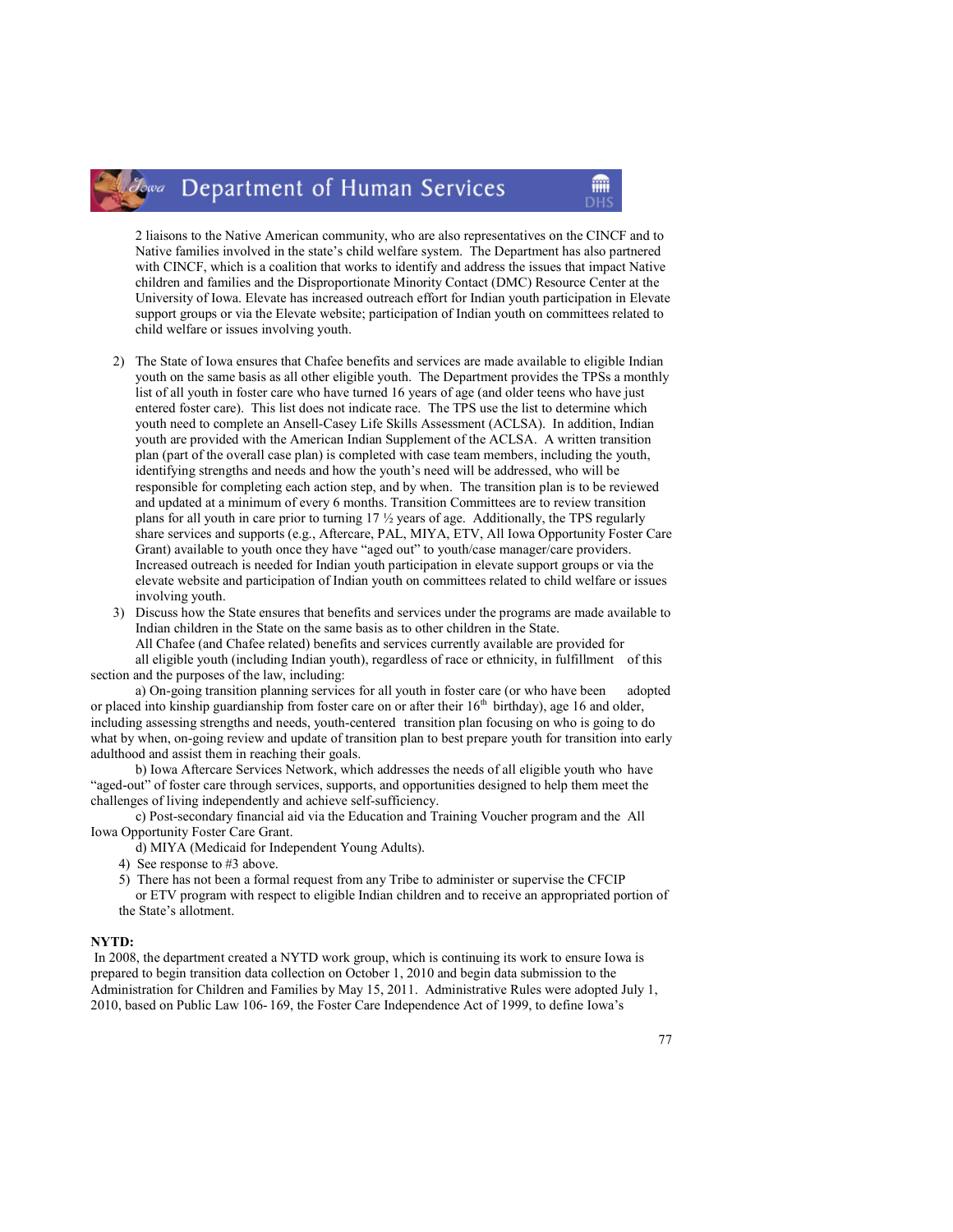#### Department of Human Services Iowa

Independent Living Program to align with the NYTD reporting framework. The rules define eligibility and components of Iowa's independent living program and make clear the population on which the Department is required to report services and outcomes for the National Youth in Transition Database. The department has prioritized NYTD with Child Welfare Information Systems personnel, who are working to ensure systems are in place service for department and juvenile court services staff to efficiently and precisely collect required data. Furthermore, the department has initiated a competitive procurement process for the outcomes portion of NYTD and has selected a bidder, therefore will have a contract in place, on July 1, 2010. The contractor has expertise in both child welfare and information systems. The decision to request specific technical assistance has not been made at this point. Once contract negotiations are in place, the State will have more knowledge as to whether a request for specific technical assistance is needed.

The NYTD youth survey process will involve a feedback loop including the surveying entity, providers working with youth, the state agency, and youth themselves. Elevate, for example, has been received presentations from the Department about NYTD and are "on board" to get the word out about the benefit to youth of participating in the NYTD surveys.

#### Patient Protection and Affordable Care Act, Public Law 111-148.

Department staff met in June 2010 to discuss and plan for implementation of the Patient Protection and Affordable Care Act, Public Law 111-148. The State will ensure that effective October 1, 2010 that the transition plan and process for all children in the 90 day period prior to turning 18 and discharging from foster care or within 90 days of discharge if the child stays in foster care past the age of 18, include information about the importance of designating another individual to make health care treatment decisions on behalf of the child if the child becomes unable to participate in such decisions and the child does not have, or does not want, a relative who would otherwise be authorized under State law to make such decisions, and will provide the child with the option to execute a health care power of attorney, health care proxy, or other similar document recognized under state law. Implementation plans include coordinating with the State's Attorney General's office regarding the process Iowa utilizes to assign a power of attorney or health care proxy in addition to legal ramifications of children under 18 signing such a document (unless the State has guardianship of the child) or if a parent/guardian must sign in order to execute the legal form. Additionally, the State will be reviewing how legal costs to execute the document are to be paid along with how to convey the information to staff, children, families, and providers.

By no later than September 30, 2010 the State will submit to the appropriate CB Regional Office an updated Health Care Oversight and Coordination Plan that meets the requirements of P.L. 111-148 along with the new certification signed by the Chief Executive Officer of the State or Leader of any Tribes (that may be directly receiving Chafee funding at that point) that ensures the requirements of P.L. 111-148 will be met, effective October 1, 2010.

#### Education and Training Voucher Program

#### Service Description

Specific accomplishments – described in Section E, Education & Training Voucher Expand services – described in Section E, Education & Training Voucher Planned changes to program – described in Section E, Education & Training Voucher

#### Collaboration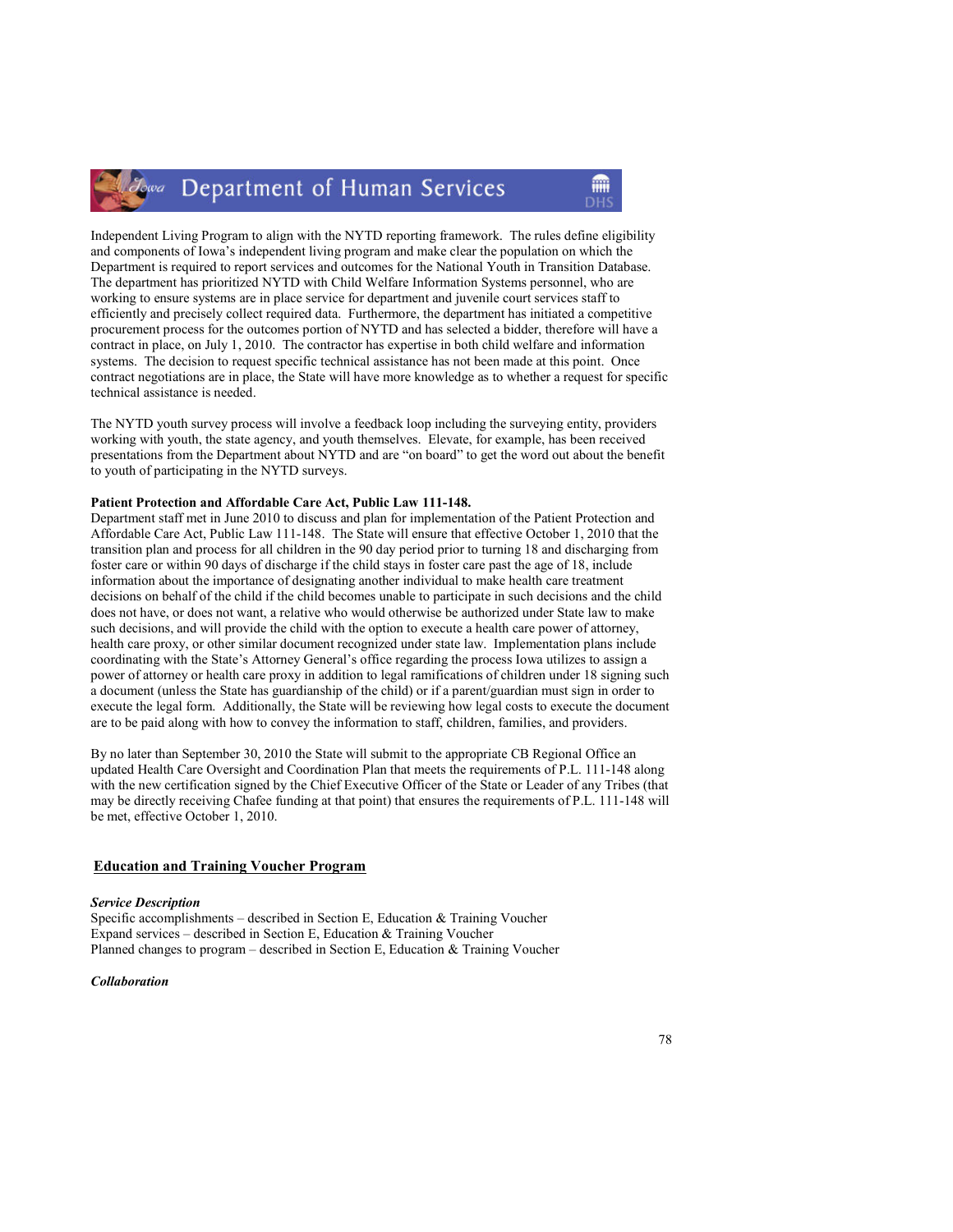

## Department of Human Services

The ETV coordinator is collaborating with elevate – Iowa's foster care youth council – to host elevatespecific events related to education and career planning. Possible events include:

'college for a day' – transport elevate youth to a local college to tour the campus, visit with current students, and learn from admissions staff about what they look for in applicants.

'college/career match day' – utilize the assessment tools on the ihaveaplaniowa.gov website to help students in determining which careers might be a good fit with their individual skills, abilities, and work values. Assist students in exploring various career paths.

'reality store' – a financial simulation where students choose careers and make decisions about their budgets and lifestyles. Students receive "paychecks" and random information regarding individual marital status and parenthood. They also receive checkbooks and instructions on making purchases. Students learn about personal accounting, financial responsibility and life choices

Any events that are planned in conjunction with elevate, will most likely include staff from the Iowa College Student Aid Commission, the state agency with whom IDHS contracts for ETV administration, as well as Iowa Workforce Development.

#### Program support

Technical assistance is provided upon request to college/university staff as well as IDHS Transition Planning Specialists.

#### Accomplishments and planned activities

During the last year, Iowa has successfully merged all state-funded scholarship and grant applications into one online common application. We are the first state in the county to implement such a streamlined application process. In previous years, students were required to complete a separate application for each state scholarship and grant program for which they wanted to be considered. Beginning in January 2010, Iowa unveiled www.ihaveaplaniowa.gov which, among other things, guides the student through a Wizard – a series of qualifying questions that determines for which financial aid programs a student might qualify. Based on the data that the student provides, the Wizard will display aid programs for which the student qualifies and will then guide the student through the application process for those specific financial aid programs.

Students who go online with the intention of applying for the Iowa ETV Grant can now maximize statefunded financial aid options with a single application.

Many ETV students are also eligible for the All Iowa Opportunity Foster Care Grant as well as the All Iowa Opportunity Scholarship – a scholarship targeted toward students who graduate from alternative high schools, students who participate in Federal TRIO programs, and students who are homeless. By going through the online Wizard, students are made aware of other state financial aid programs available to them, without the student having to read and interpret the eligibility criteria of each program.

We are in the process of revising our printed and online ETV materials to emphasize the availability of diploma and certificate programs at Iowa's community colleges. Sometimes youth in foster care avoid post-secondary education because they believe all post-secondary education requires a 4-year time commitment. Our focus continues to be to educate high school age students about the availability diploma, certificate and vocational programs that require a much shorter time commitment and usually hands-on learning rather than traditional classroom time.

For the first time this year we conducted a 'Fill Out the FAFSA Day' specifically for youth in care. Youth from all foster care settings were invited to a central location with a bank of computers and were guided through the online FAFSA. Our newly created state common application hadn't been deployed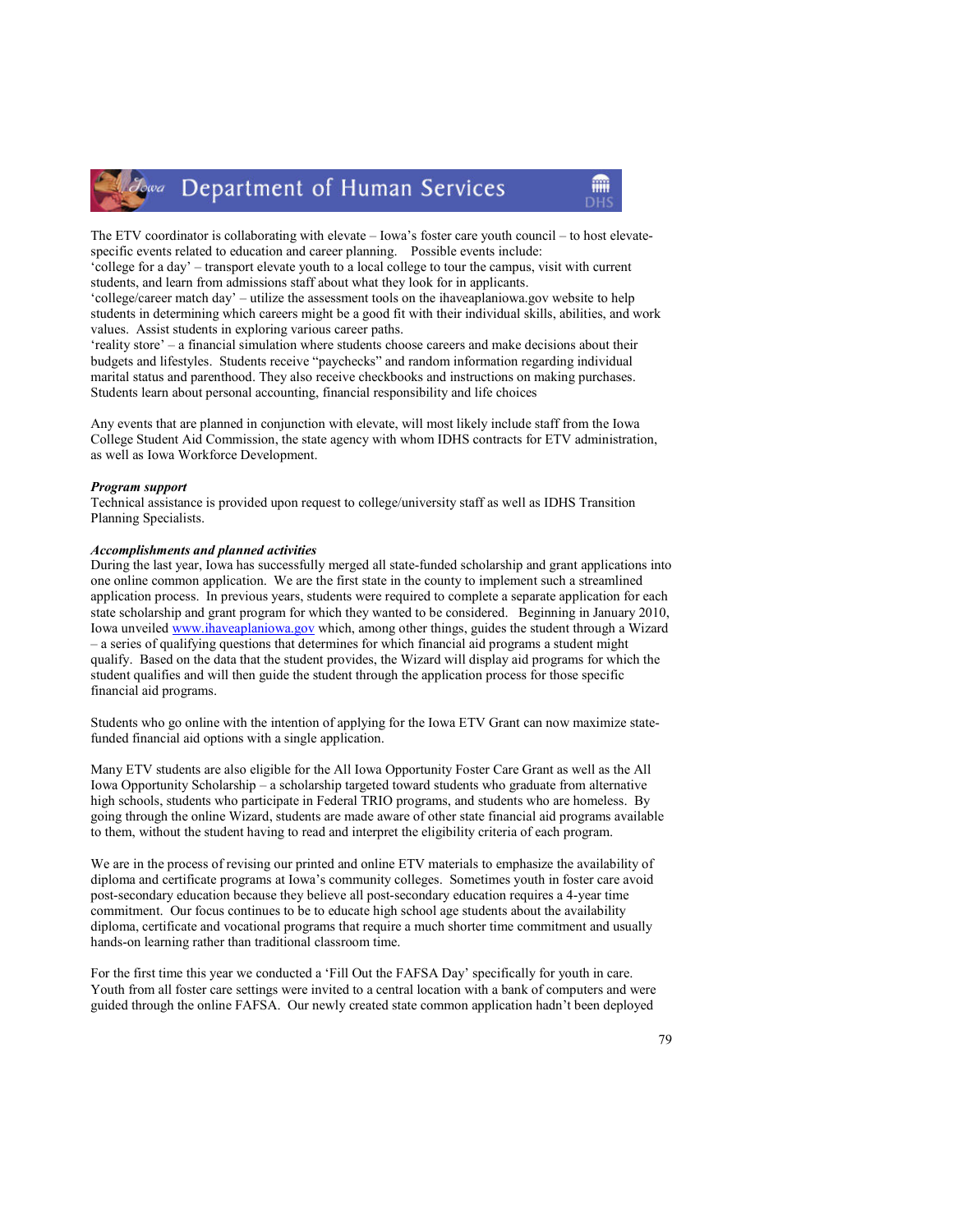

online at the time of FAFSA day, but our hope is that future FAFSA days will include completion of both the FAFSA and the state common application.

m

During the next fiscal year, plans include a couple of enhancements to the www.ihaveaplaniowa.gov website. We will create a streamlined process for renewal students as well as creating an online early estimator which would give students an idea of how much federal and state financial aid it appears they would qualify for. This early aid estimator will include information on the ETV and All Iowa Opportunity Foster Care Grant.

Additional plans include specific college and career exploration workshops for youth in care utilizing the I Have a Plan Iowa website. It is a state mandate that all  $8<sup>th</sup>$  graders in Iowa develop an academic plan for their high school years. The I Have a Plan website is the tool used by teachers and guidance counselors to comply with this mandate. The I Have a Plan website includes several assessments (basic skills, work values, interests), and once the student completes them, the website matches careers to that student. If the career requires some post-secondary education, then the website tells you which colleges offer that program of study. We hope to begin scheduling these workshops later this summer.

Finally, we want to explore peer mentoring in the ETV program. We hope to discover if there is an interest among ETV recipients for mentoring and determine whether or not we could create and sustain such a program.

#### Administration of ETV Program

Iowa's ETV program is administered through an interagency between Iowa Department of Human Services and the Iowa College Student Aid Commission (Commission). The ETV program is administered by a single coordinator (Commission employee) whose office is located with other IDHS policy staff.

There are many ways to measure the success of the ETV program.

- We consistently receive more applications than we can fund. To date, 423 applications have been received for the 2010-2011 academic year. A total of 441 applications were received for the 2009-2010 year. On average, we can fund approximately 185 students. So the demand far exceeds available dollars.
- The number of students who renew their grant. Approximately 45% of the students who applied last year, also submitted an application this year.
- Reduction in loan debt. Unfortunately, we don't have a way to track the actual loan debt of ETV recipients, but on average, students in the United States graduate with approximately \$23,100 of student loan debt. The ETV award, in combination with the All Iowa Opportunity Foster Care Grant, can total anywhere from \$5,080 – \$12,330 PER YEAR. The logical conclusion is that these awards, in combination with the Federal Pell Grant - the majority of ETV recipients receive \$5,550 – would significantly reduce the debt load of ETV students.

## SECTION F. STATISTICAL AND SUPPORTING INFORMATION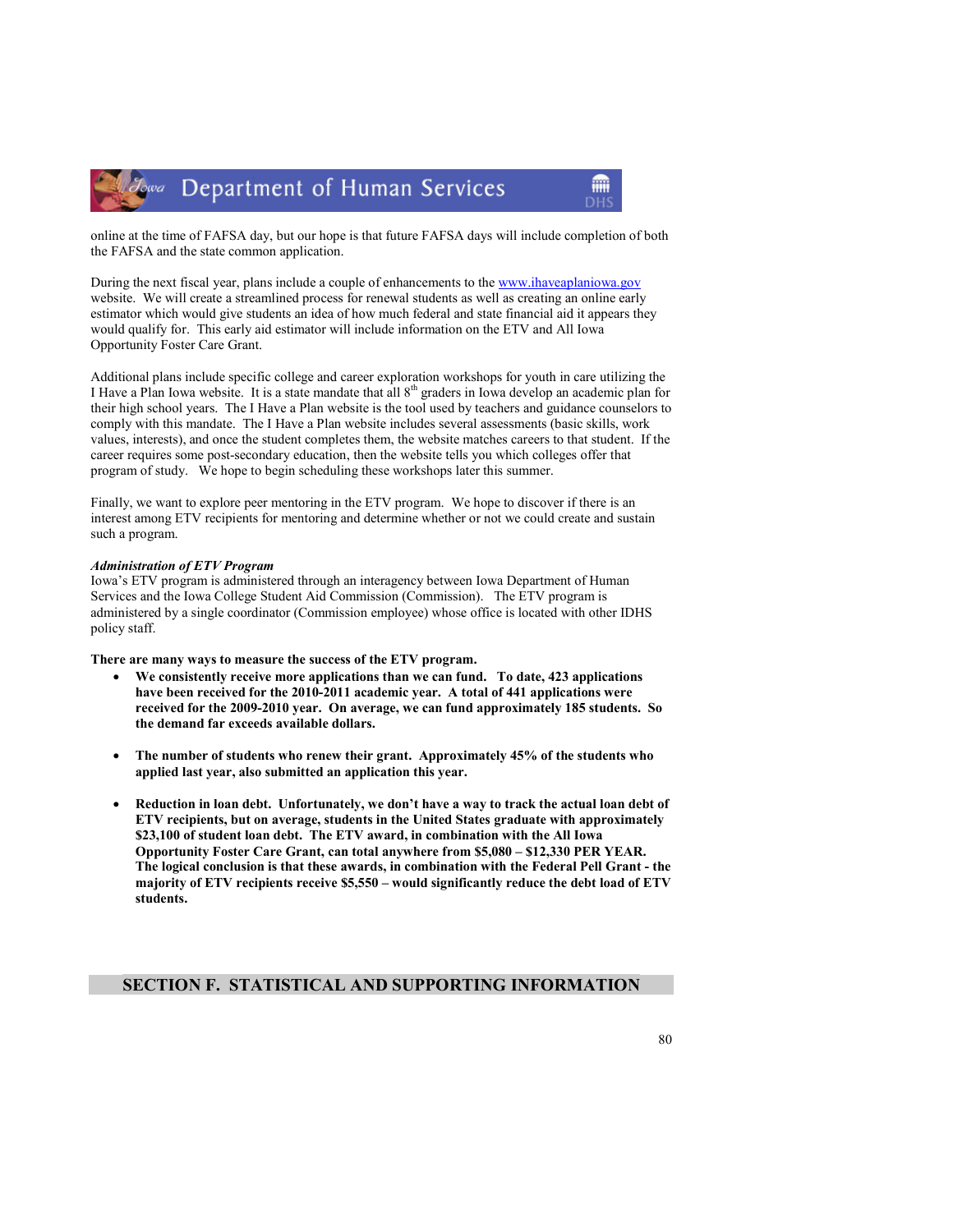

#### Education and Training Vouchers

Following is the number of youth who received ETV awards from July 1, 2008 through June 30, 2009 (the 2008 -2009 School Year) and July 1, 2009 through June 30, 2010 (the 2009 -2010 School Year):

116 New Awards 104 New Awards 104 New Awards 104 New Awards 104 New Awards 86 Renewal Awards 202 Total awards 183 Total Awards

2008-2009 School Year 2009-2010 School Years (to-date)

#### Juvenile Justice Transfers

The Department of Human Services has case management responsibility for children who are adjudicated Child In Need of Assistance [CINA]. When a child is transferred to the juvenile justice system though a delinquency order, case management is provided by the Juvenile Court Officer within the Judicial Department. The number of children under the care of the State child protection system who were transferred into the custody of the State juvenile justice system was 88 in 2009.

#### Inter-Country Adoptions

This section provides a description of the activities that the State has undertaken for children adopted from other countries, including the provision of adoption and post adoption services. Iowa can now collect automated information regarding:

- The number of children who: were adopted from other countries or who enter into State custody because of the disruption of a placement for adoption or the dissolution of an adoption.
- The agencies that handled the placement or the adoption.
- The plans for the child.
- The reasons for the disruption or dissolution.

The FACS system has the capacity to track adoption disruptions when the adopted child enters the child welfare system. When a child is entered into the FACS system, there must be an entry that indicates whether the child was previously adopted, the type of adoption [public, private, or international] and the agency that handled the adoption if it was a private or international adoption. The reason for entry into the child welfare system is also recorded. Revisions to the Case Permanency Plan are being considered to document the steps that are made to locate a permanent placement for these children. The data and information regarding adoptions can be found in Item 9, the adoption section under Permanency.

In state FY09, two children entered into out of home care who were adopted internationally. One child entered due to substance abuse by the adoptive parents, and one child was voluntarily placed for 33 days due to the child's behaviors. Both children have returned home. When these children entered care the adoption agency that handled the adoption was not know. Both children exited care before that information could be obtained. Reviews are in place to monitor data entry on children who have a prior foreign adoption and have entered foster care.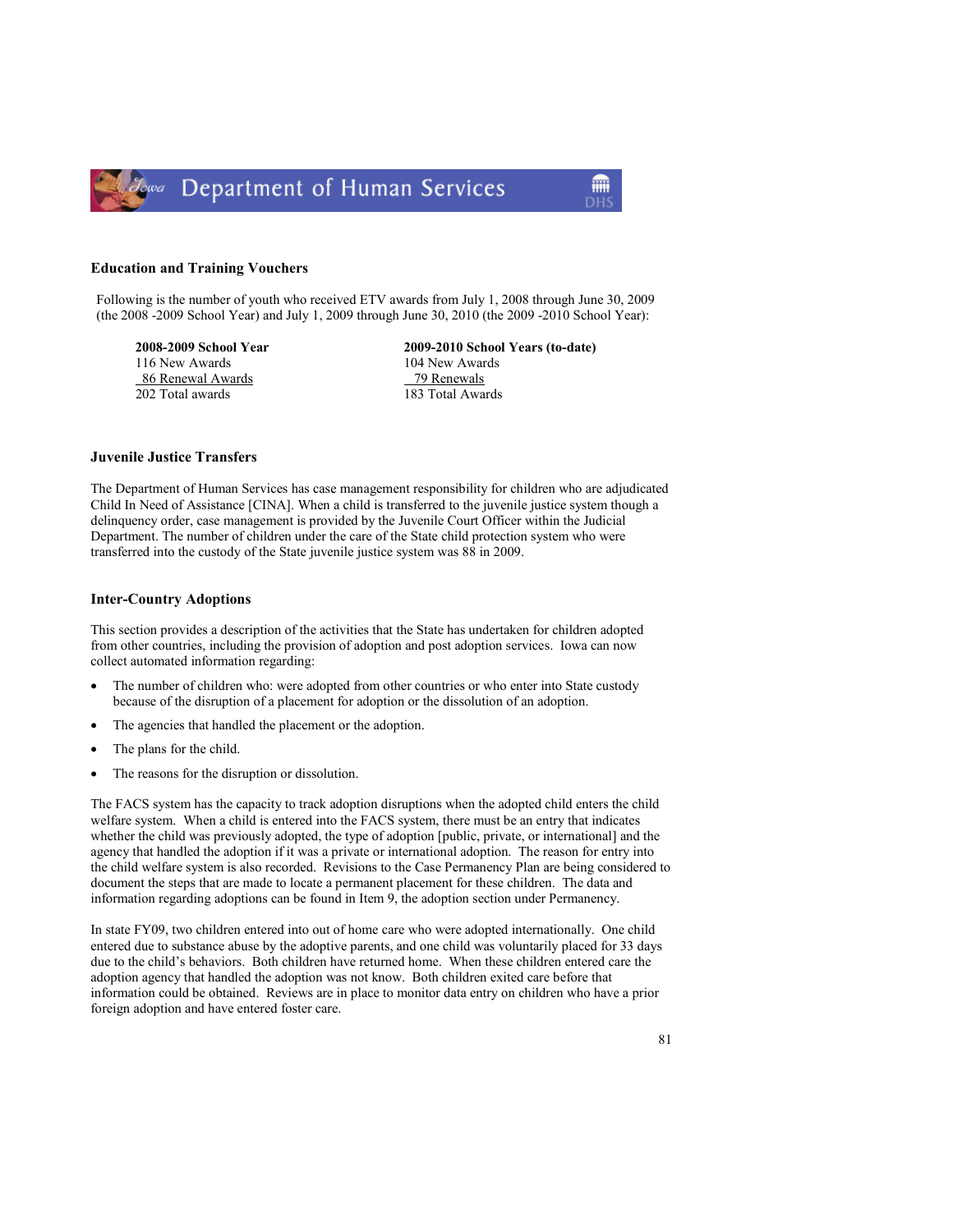

## Monthly Caseworker Visit Data

## FY 2009 Data on Caseworker Visits

| <b>Reporting Requirement</b>                         | Data   | <b>Type of Data</b> |
|------------------------------------------------------|--------|---------------------|
| The aggregate number of children served in           | 10,156 | <b>SACWIS</b>       |
| foster care for at least one month                   |        |                     |
| The number of children visited <i>each and every</i> | 5,407  | <b>SACWIS</b>       |
| calendar month that they were in foster care,        |        |                     |
| The total number of visit months for children        | 44,788 | <b>SACWIS</b>       |
| who were visited <i>each and every</i> month that    |        |                     |
| they were in foster care                             |        |                     |
| The total number of visit months in which at         | 36,742 | <b>SACWIS</b>       |
| least one child visit occurred in the child's        |        |                     |
| residence                                            |        |                     |
| The percentage of children in foster care under      | 53.23% | <b>SACWIS</b>       |
| the responsibility of the state who were visited     |        |                     |
| on a monthly basis by the caseworker handling        |        |                     |
| the case of the child.                               |        |                     |
| The percentage of visits that occurred in the        | 82.04% | <b>SACWIS</b>       |
| residence of the child.                              |        |                     |

## FY 2008 Data on Caseworker Visits

| <b>Reporting Requirement</b>                      | Data   | <b>Type of Data</b> |
|---------------------------------------------------|--------|---------------------|
| The aggregate number of children served in        | 11,035 | <b>SACWIS</b>       |
| foster care for at least one month                |        |                     |
| The number of children visited each and every     | 4,593  | <b>SACWIS</b>       |
| calendar month that they were in foster care,     |        |                     |
| The total number of visit months for children     | 37,091 | <b>SACWIS</b>       |
| who were visited <i>each and every</i> month that |        |                     |
| they were in foster care                          |        |                     |
| The total number of visit months in which at      | 30,664 | <b>SACWIS</b>       |
| least one child visit occurred in the child's     |        |                     |
| residence                                         |        |                     |
| The percentage of children in foster care under   | 41.62% | <b>SACWIS</b>       |
| the responsibility of the state who were visited  |        |                     |
| on a monthly basis by the caseworker handling     |        |                     |
| the case of the child.                            |        |                     |
| The percentage of visits that occurred in the     | 82.67% | <b>SACWIS</b>       |
| residence of the child.                           |        |                     |

M **DHS**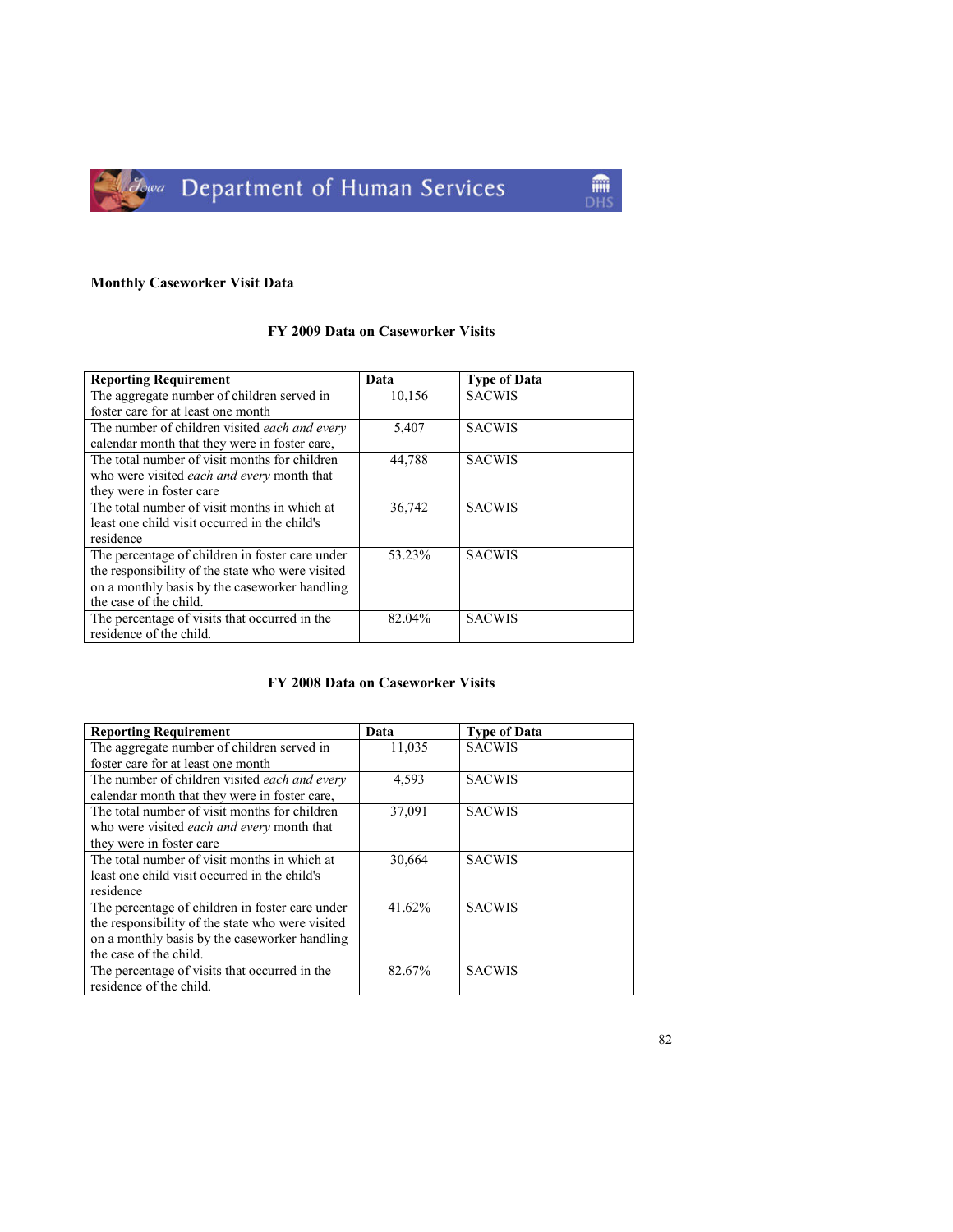

Jowa Department of Human Services

### FY 2007 Data on Caseworker Visits

mm<sup>a</sup> **DHS** 

| <b>Reporting Requirement</b>                      | Data   | <b>Type of Data</b> |
|---------------------------------------------------|--------|---------------------|
| The aggregate number of children served in        | 7043   | <b>SACWIS</b>       |
| foster care for at least one month                |        |                     |
| The number of children visited each and every     | 2272   | <b>SACWIS</b>       |
| calendar month that they were in foster care,     |        |                     |
| The total number of visit months for children     | 19,880 | <b>SACWIS</b>       |
| who were visited <i>each and every</i> month that |        |                     |
| they were in foster care                          |        |                     |
| The total number of visit months in which at      | 254    | Case Reading        |
| least one child visit occurred in the child's     |        | Sample of 50 Cases  |
| residence                                         |        |                     |
| The percentage of children in foster care under   | 32%    | Administrative Data |
| the responsibility of the state who were visited  |        |                     |
| on a monthly basis by the caseworker handling     |        |                     |
| the case of the child.                            |        |                     |
| The percentage of visits that occurred in the     | 65%    | Case Reading        |
| residence of the child.                           |        | Sample of 50 cases  |

Although the baseline percentage of visits that occurred in the residence of the child was obtained through case reading data, we will report this from administrative data in subsequent reports.

## SECTION G. FINANCIAL INFORMATION

Financial Information for this section can be found in the Appendix of this report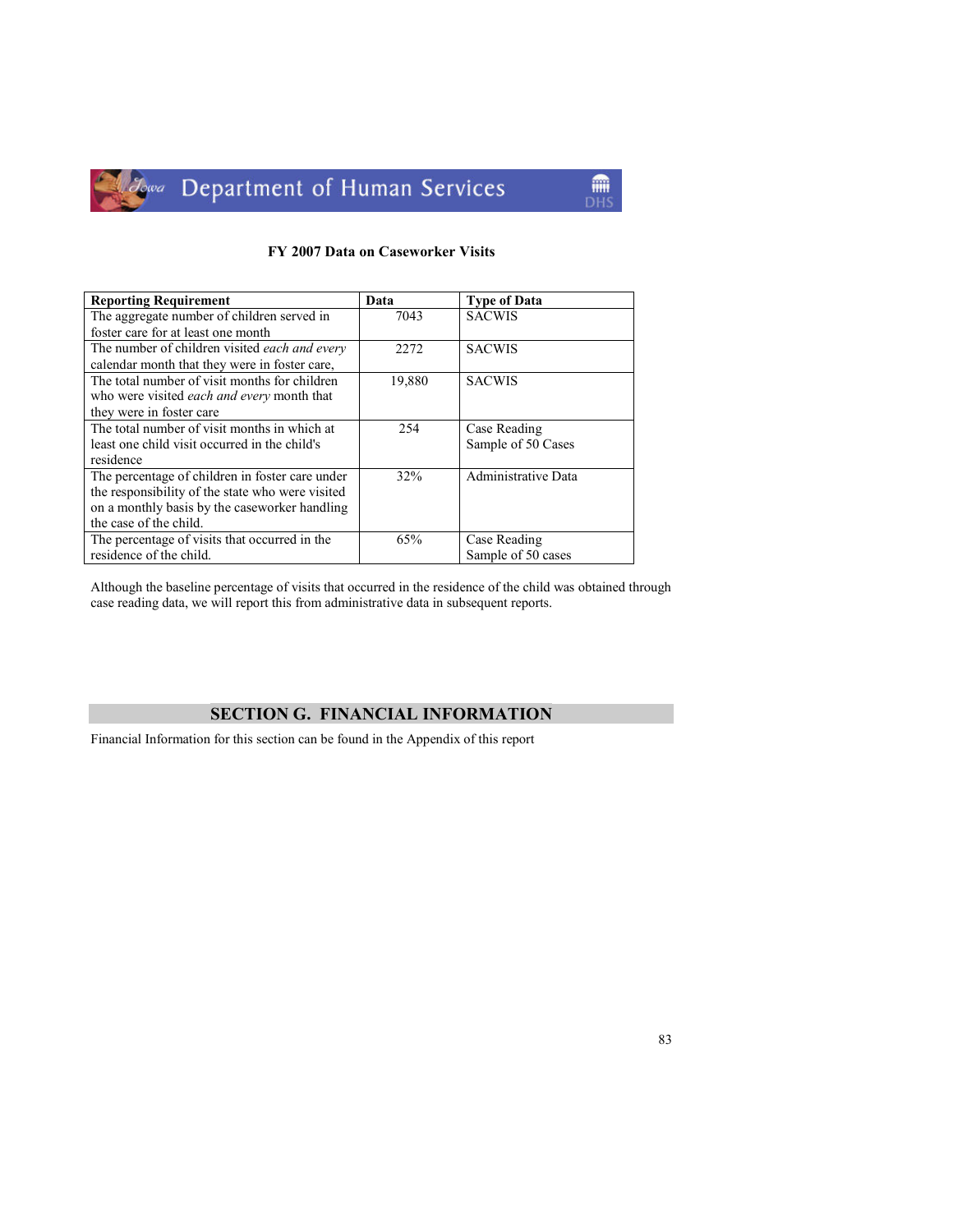

## APPENDIX

FY2010 Iowa Department of Human Services Training Plans



/ELFARE PROVIDER. Welfare Case Man...

# FY2010 Iowa Department of Human Services Disaster Plan<br> **EXECUTE:**



## Financial Information

| Title IV-B, Subpart 1:                           | Title IV-B, Subpart 2                            |
|--------------------------------------------------|--------------------------------------------------|
| PDF                                              | <b>Change</b>                                    |
| CFS-101, Part I.pdf                              | CFS-101 Part II.pdf                              |
| <b>FY2010 Funding – Revised CFS-101 Part III</b> | FY 2011 Budget Request – CFS-101, Parts 1 and II |
| PDF                                              | $J_{\text{Mole}}$                                |
| CFS-101, Part                                    | CFS-101 Parts 1                                  |
| III.pdf                                          | and II.pdf                                       |

## State Citizen Review Panel Reports and IDHS Response

| 2010 Sioux City      | 2010 Cerro Gordo      |
|----------------------|-----------------------|
| Annual CAPTA CR Re   | Annual Report.doc     |
| The Child Protection | <b>IOWA'S CITIZEN</b> |
| Council S            | EVIEW IOWA COD        |

mm<sup>a</sup> DH<sup>s</sup>